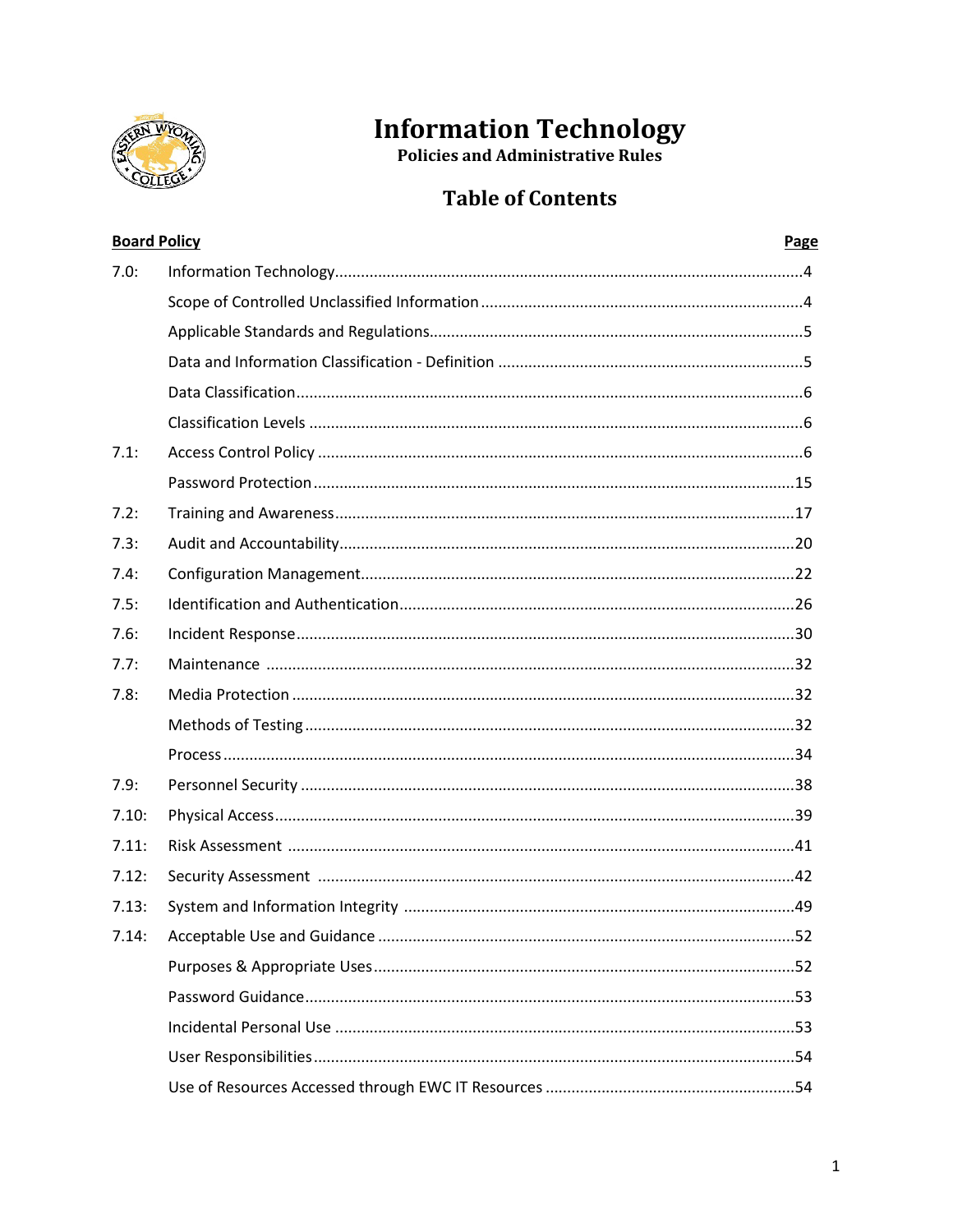|       | General Provisions Regarding Inspections and Disclosure of Personal Information56 |  |
|-------|-----------------------------------------------------------------------------------|--|
|       |                                                                                   |  |
|       |                                                                                   |  |
|       |                                                                                   |  |
|       |                                                                                   |  |
| 7.15: |                                                                                   |  |
|       |                                                                                   |  |
|       |                                                                                   |  |
|       |                                                                                   |  |
|       |                                                                                   |  |
| 7.16: |                                                                                   |  |
|       |                                                                                   |  |
|       |                                                                                   |  |
|       |                                                                                   |  |
|       |                                                                                   |  |
| 7.17: |                                                                                   |  |
|       |                                                                                   |  |
| 7.18: |                                                                                   |  |
|       |                                                                                   |  |
|       |                                                                                   |  |
| 7.19: |                                                                                   |  |
|       |                                                                                   |  |
| 7.20: |                                                                                   |  |
|       |                                                                                   |  |
|       |                                                                                   |  |
| 7.21: |                                                                                   |  |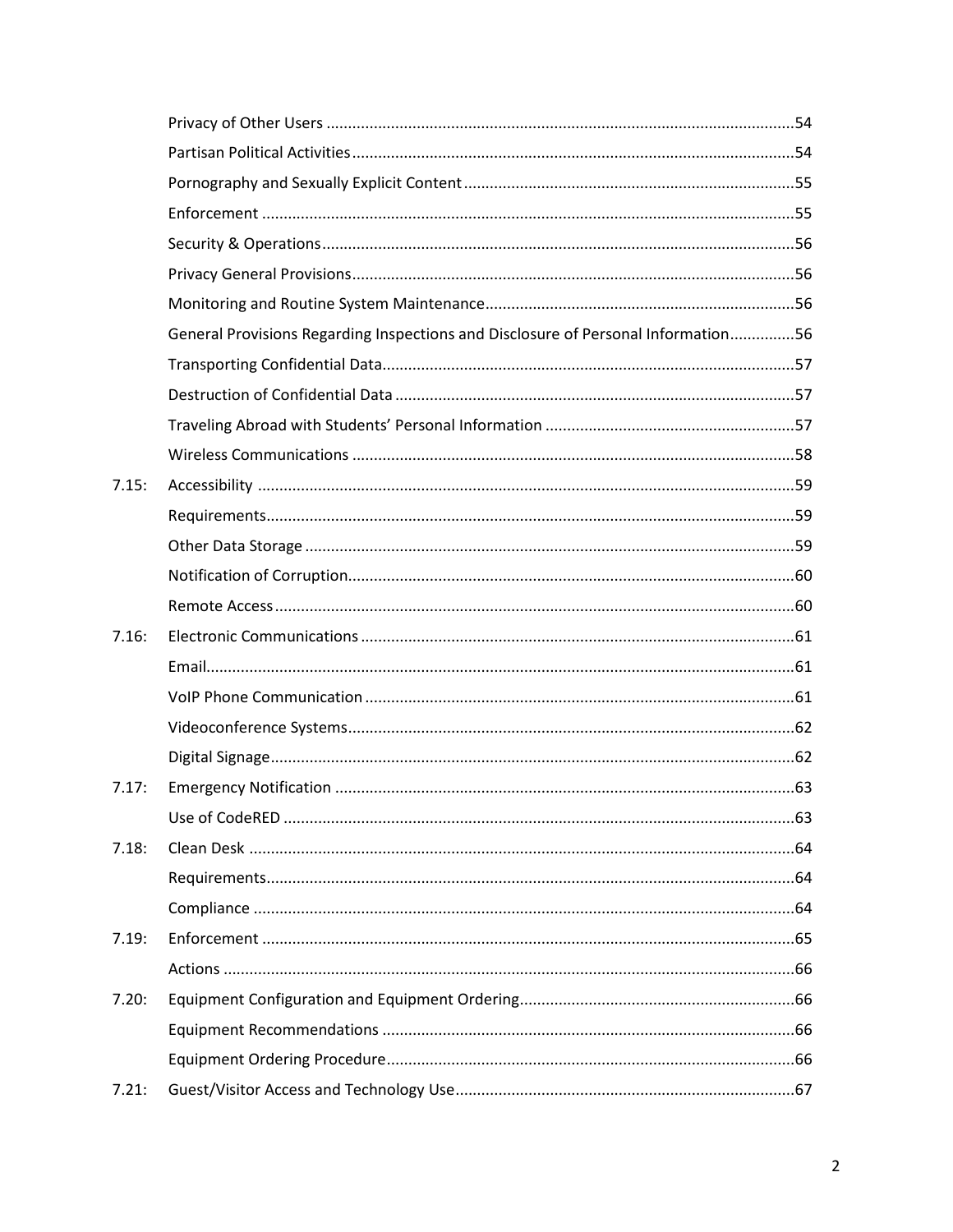| 7.22: |  |
|-------|--|
|       |  |
|       |  |
|       |  |
|       |  |
|       |  |
|       |  |
|       |  |
|       |  |
| 7.23: |  |
| 7.24: |  |
|       |  |
|       |  |
|       |  |
|       |  |
|       |  |
| 7.25: |  |
| 7.26: |  |
| 7.27: |  |
| 7.28: |  |
| 7.29: |  |
| 7.30: |  |
| 7.31: |  |
|       |  |
|       |  |
|       |  |
|       |  |

Updated: 4-14-2022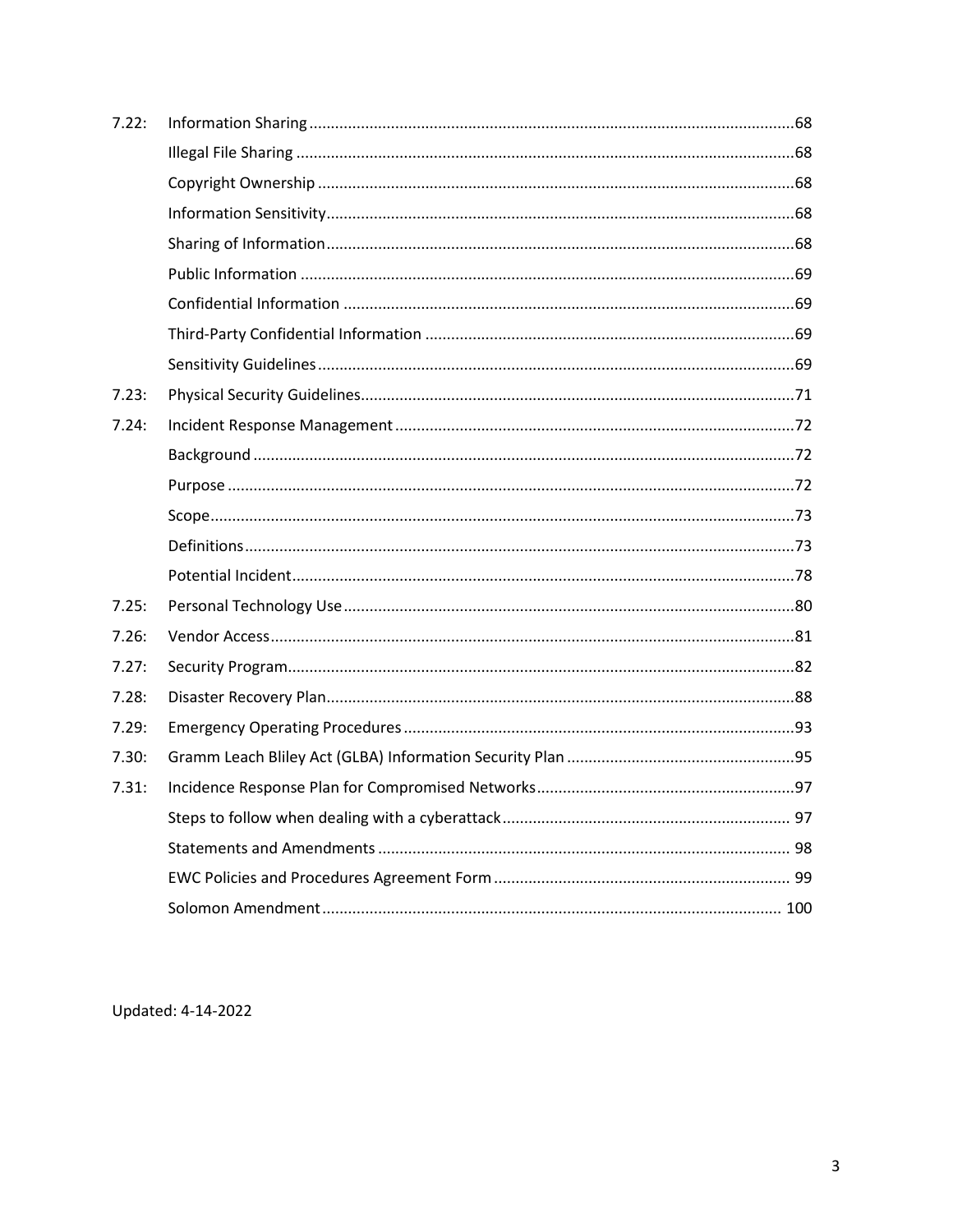#### **Board Policy 7.0 Information Technology** Adopted: 11-9-21

This document serves as a directory for rules and regulations for successfully and properly utilizing Critical Information and Assets at Eastern Wyoming College (EWC). Careful consideration should be taken to verify that one's actions fall within the authorized parameters for access, utilization, distribution, and modification of EWC's technology resources set forth within this document to ensure proper steps are taken when using EWC IT Services.

EWC Information Technology (IT) Department to provide these policies and procedures in order to address potential situations and to provide steps to take during these situations. However, not all situations can ever be addressed so it is up to each individual employee and affiliate to use these policies and procedures for an example of what type of actions to take.

All individuals using EWC IT resources ("Users"), regardless of affiliation and irrespective of whether these resources are accessed from EWC's campus or from remote locations.

EWC leadership and management expects EWC employees and associates to utilize caution should a potential risk, threat, issue, or questionable request or action present itself that is not discussed herein. Each employee or associate of EWC are encouraged to utilize EWC IT Department's open-door policy and ask for assistance or clarification.

Any misuse, misappropriation, negligence, or deliberate disobedience concerning these policies and procedures will result in EWC action regarding employment or affiliation. Each individual employee and affiliate of EWC shall be familiar with the policies and procedures set forth herein prior to signing the agreement form included in this manual. The IT Team will verify compliance to this policy through various methods, including but not limited to, periodic walk-throughs, video monitoring, business tool reports, internal and external audits, and feedback to the policy owner. An employee found to have violated this policy may be subject to disciplinary action, up to and including termination of employment.

## **Scope and Change Management**

## **Scope of Controlled Unclassified Information**

The policies described in this manual are applicable to all departments and users of resources and assets that collect, process, store, transmit, or provide security protection for the College's Controlled Unclassified Information (CUI) including, but not limited to:

EWC-owned technology resources. These resources can include, but are not limited to, the following equipment:

- Computers that include desktop computers, mobile devices, servers, etc.
- Network Equipment that include switches, routers, network and communications cabling, wall plates, wireless antennas, wireless bridge devices, fiber optic lines, fiber optic equipment, VoIP phones, etc.
- Audio/Video Equipment that include video codecs, HDTVs, document cameras, projectors, security cameras, miscellaneous cabling, digital cameras and camcorders, printers, copiers, fax machines, etc.
- Software that includes operating systems, application software, etc.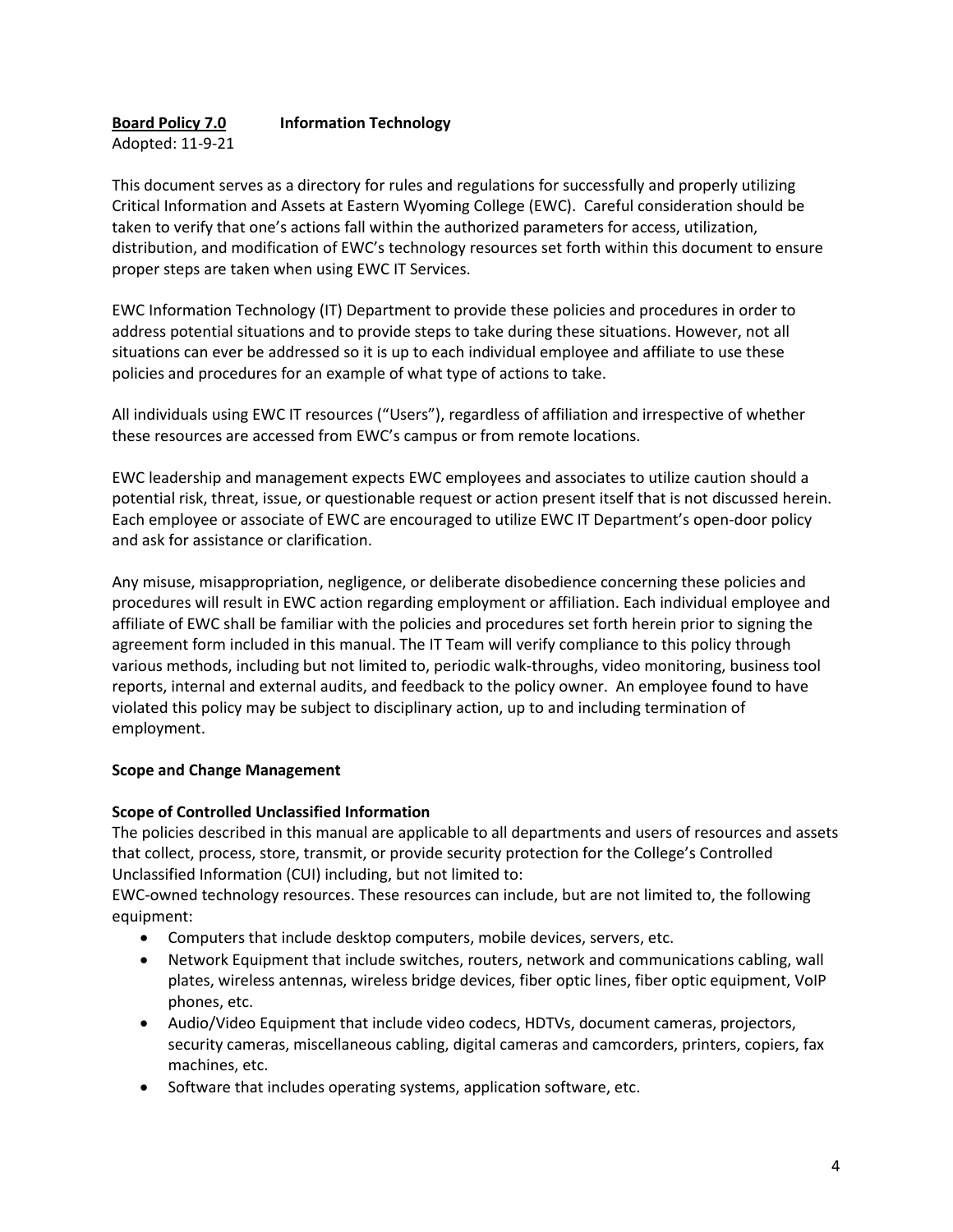• Resources that include group drive file storage, website file storage, email accounts, social networking accounts, etc.

## **Applicable Standards and Regulations**

Applicable rules and regulations, include and are not limited to:

- Federal Education Rights and Privacy Act (FERPA), [§20 U.S.C. § 1232g; 34 CFR Part 99](https://www.law.cornell.edu/uscode/text/20/1232g)
- National Institute of Standards and Technology (NIST), [Special Publication 800-171, Rev. 2](https://nvlpubs.nist.gov/nistpubs/SpecialPublications/NIST.SP.800-171r2.pdf)
- National Cyber Security Review NCSR as a measurement of cyber maturity
- Gramm-Leach-Bliley Act (GLBA)

Within EWC's IT environment, additional rules may apply to specific computers, computer systems or facilities, software applications, databases and data sources, data types, or networks, and to the uses thereof, or to local workplaces, or to specific types of activities (collectively, "local rules"). Local rules must be consistent with Policies, but also may impose additional or more specific requirements or responsibilities on Users.

## **Data and Information Classification - Definition**

This section establishes EWC's definition of Personally Identifiable Information (PII) and indicates what information may be shared, if any, with third-party entities. It is important to note that information should never be shared without cause or requirement, unless dictated by state or federal government regulations such as annual reporting guidelines and statistical reporting data, in the course of preset institutional operations or vendor agreements, or due to the request of EWC's President or designee. PII is the type of information that should be kept safe using the highest level of security. PII is described as information about an individual that identifies, links, relates, or is unique to, or describes him or her. PII may include:

- Name
- SSN
- Address(es)
- Phone Number(s)
- SSN
- Birth date
- Birthplace
- Mother's maiden name
- Family names
- Other family data such as addresses, contact information, etc.
- Financial information such as bank account information, account balances, etc.
- Other information that, alone or in combination, is linked or linkable to a specific student that would allow a reasonable person in the school community, who does not have a personal knowledge of the relevant circumstances, to identify the student with a reasonable certainty
- Information requested by a person who the educational agency or institution believes knows the identity of the student to whom the educational record directly relates.

Under no circumstances should PII be transported off-campus. On-campus storage of PII should meet other policy requirements as dictated herein. Off-campus use of this type of data may be facilitated via the EWC IT Department's Remote Access Policy.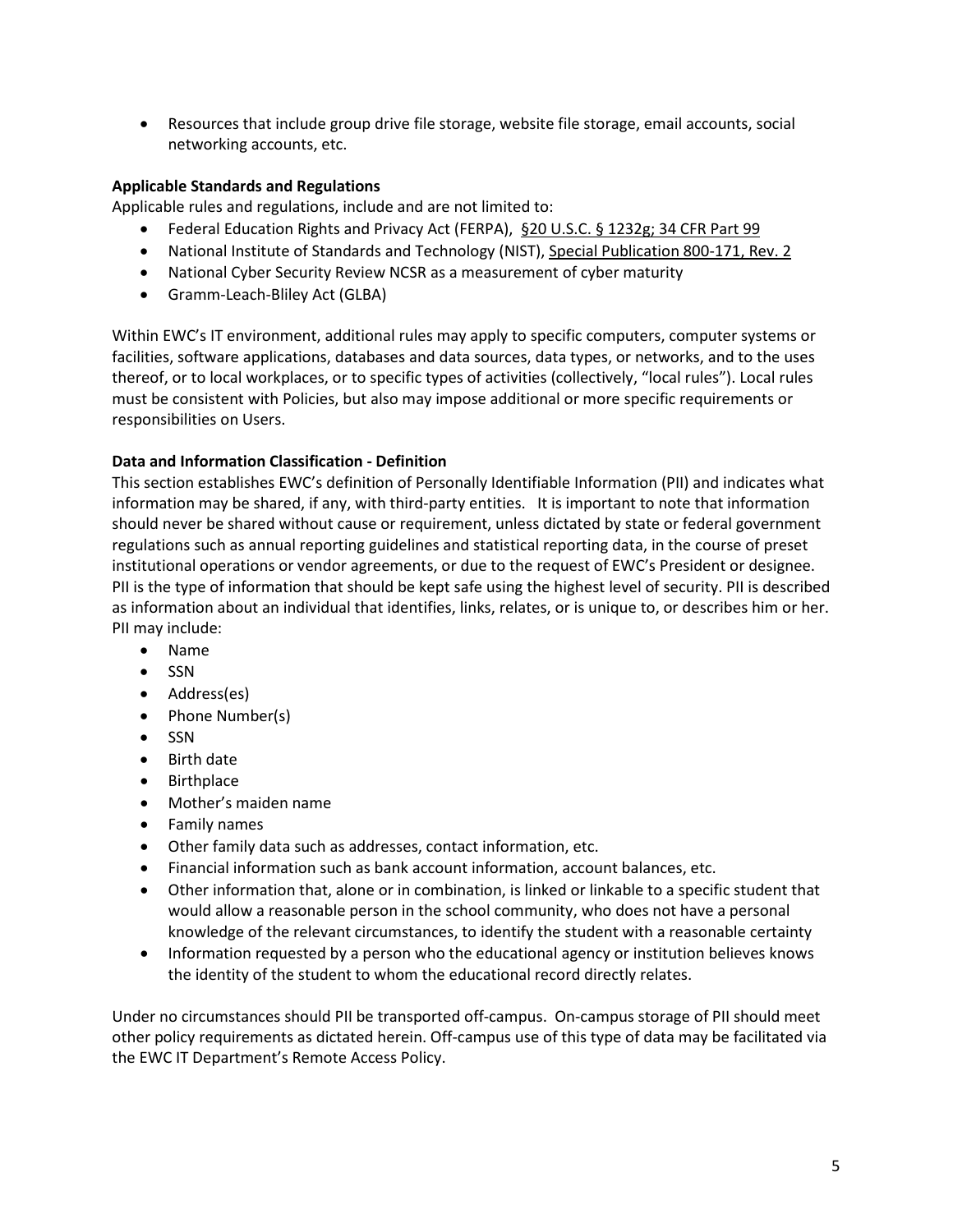## **Data Classification**

Eastern Wyoming College Data Classification approach categorizes information collected, stored, and managed by the College community. These data classifications will be used internally and referenced by other policies to improve the College's ability to prevent, deter, detect, respond to, and recover from internal and external compromises to its electronic information resources.

This approach applies to all persons or entities that have access to College data. It applies to all data utilized by the College community for the purpose of carrying out the institutional mission of research, teaching, outreach, and data used in the execution of required business functions, limited by any overriding contractual or statutory requirements.

Eastern Wyoming College is bound by laws and regulations as it relates to the handling of data that is collected, maintained, and used by the institution. Those would include Federal Educational Rights and Privacy Act (FERPA), Health Insurance Portability and Accountability Act (HIPAA), Gramm-Leach-Bliley Act (GLBA), Wyo. Stat. § 40-12-502(d)(iii) & (iv), Payment Card Industry Data Security Standard (PCI DSS), other contractual obligations and any other regulations that may be put into force by federal and state governing authorities. Any changes and/or additions to regulations may override the data definitions below and thus this policy should be reviewed annually for recent changes.

## **Classification Levels**

College data are essential to the operations of the College and its quality and safety must be ensured to comply with legal, regulatory, and administrative requirements. Information will be classified according to the risk of unauthorized exposure and the resulting impact. College data shall be classified as Level I (public - low potential impact), Level II (moderate potential impact), or Level III (private - high potential impact). Unless otherwise classified by a Data Custodian or policy, all College data shall be classified as Level II.

College data will be classified into three levels, where level I requires the least security and level III requires the highest security. Data must be consistently protected throughout its life cycle in a manner commensurate with its sensitivity regardless of where it resides or what purpose(s) it serves. Extracts of data shall have the same classification level and utilize the same protective measures as the same data in the system of record. Data Custodians may utilize the negative potential impacts listed below to evaluate data under their purview if the data does not clearly fall under the laws, regulations, or examples listed. The highest negative impact rating received shall classify data within that category. Data that has no negative impacts to the College but may cause significant harm to individuals must be categorized as Level III.

## **Level I: Public -Low Potential Impact**

Level I data may or must be open to the public. This information is not restricted by local, state, national, or international statute regarding disclosure or use. Access is available to the public but may need to be granted by the Data Custodian. The loss of confidentiality of Level I data should be expected to have limited adverse effects on College operations, College assets, or individuals. A loss of integrity or availability of Level I data may have limited adverse effects on College operations, College assets, or individuals. The loss of confidentiality of Level I data may result in some of the following:

- No loss of mission capability, but inconveniences may be experienced by some individuals
- No damage to College assets
- No financial damages and/or fines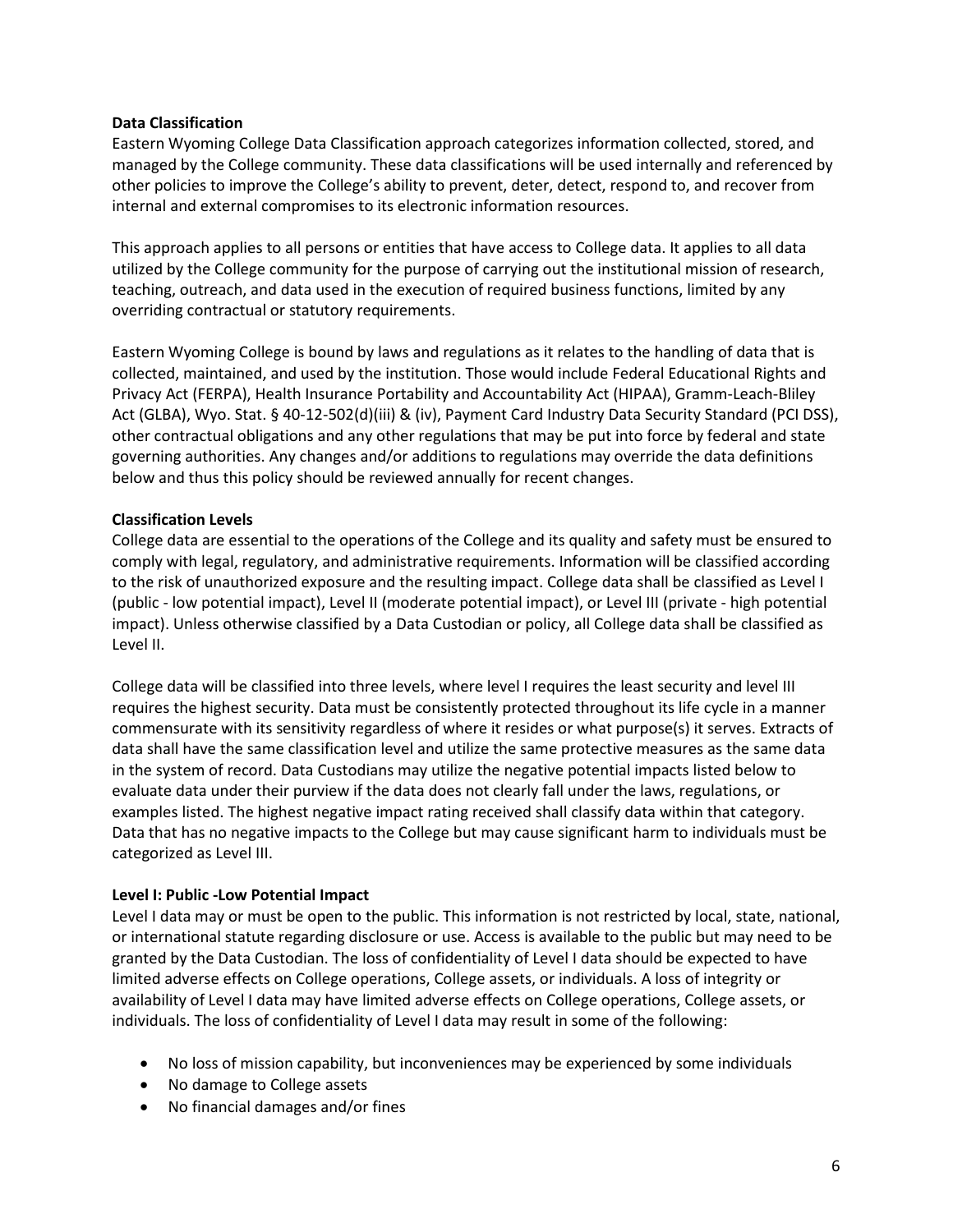Insignificant harm to individuals 5. Little, if any, negative impact on the College's reputation The loss of availability or integrity of Level I data may result in some of the following: 1. Limited degradation in or loss of mission capability to an extent and duration that the College is able to perform its primary functions, but the effectiveness of the functions may be noticeably reduced. 2. No or very minor damage to College assets 3. No direct financial damages and no fines 4. Insignificant indirect financial damages 5. Insignificant harm to individuals 6. Possible negative impact on the College's reputation, generally dependent on the visibility of loss of integrity or availability to the community Examples include published "white pages," directory information, maps, departmental websites, lists of email addresses, academic course descriptions, and other information readily published and provided to the public at large.

## **Level II: Private - Moderate Potential Impact**

Level II data are information whose access must be guarded due to proprietary, ethical, or privacy considerations. This classification applies even though there may not be a statute requiring this protection. This information is not intended for public dissemination, but its disclosure is not restricted by Federal or state law. Unless otherwise classified by a Data Custodian or policy, all College data shall be classified as Level II. The loss of confidentiality, integrity, or availability of Level II data should be expected to have moderate adverse effects on College operations, College assets, or individuals. The loss of confidentiality, integrity, or availability of Level II data may result in some of the following: 1. Limited degradation in or loss of mission capability to an extent and duration that the College is able to perform its primary functions, but the effectiveness of the functions is noticeably reduced. 2. Minor damage to College assets 3. Minor direct financial damages and/or fines 4. Minor indirect financial damages 5. Minor harm to individuals 6. Minor negative impact on the College's reputation Examples includes student grades maintained by an instructor, class lists, lists of students in a major in a department, internal memos, financial records, email communications, and other documents not intended for public distribution that are not otherwise Level III data.

## **Level III: Legally Protected -High Potential Impact**

Level III data include all data protected by federal or state law, including, but not limited to FERPA, HIPAA, GLBA, Gramm-Leach-Bliley Act (GLBA), Wyo. Stat. § 40-12-502(d)(iii) & (iv), PCI DSS and other contractual obligations. The loss of confidentiality, integrity, or availability of Level III data should be expected to have serious adverse effects on College operations, College assets, or individuals. The loss of confidentiality, integrity, or availability of Level III data may result in some of the following: 1. Severe degradation in or loss of mission capability to an extent and duration that the College is not able to perform one or more of its primary functions 2. Major damage to College assets 3. Major direct financial damages and/or fines 4. Major indirect financial damages 5. Significant harm to individuals 6. Major negative impact on the College's reputation Examples include credit card numbers, social security numbers, driver's license numbers, health records, student transcripts, financial aid data, and human subject research data that identify an individual. Other examples include credentials used as passwords, passphrases, or fingerprints as well as the data stored to allow self-service reset of the credentials.

## **Intermingling of Data Classifications**

Multiple classifications of data may reside together in the same document, database, or electronic record. A document, database, or electronic record containing multiple classifications of data shall be classified according to the highest level of any single data element contained therein. Adequate redaction or removal of data elements will cause a document, database, or electronic record to be reclassified according to its new contents.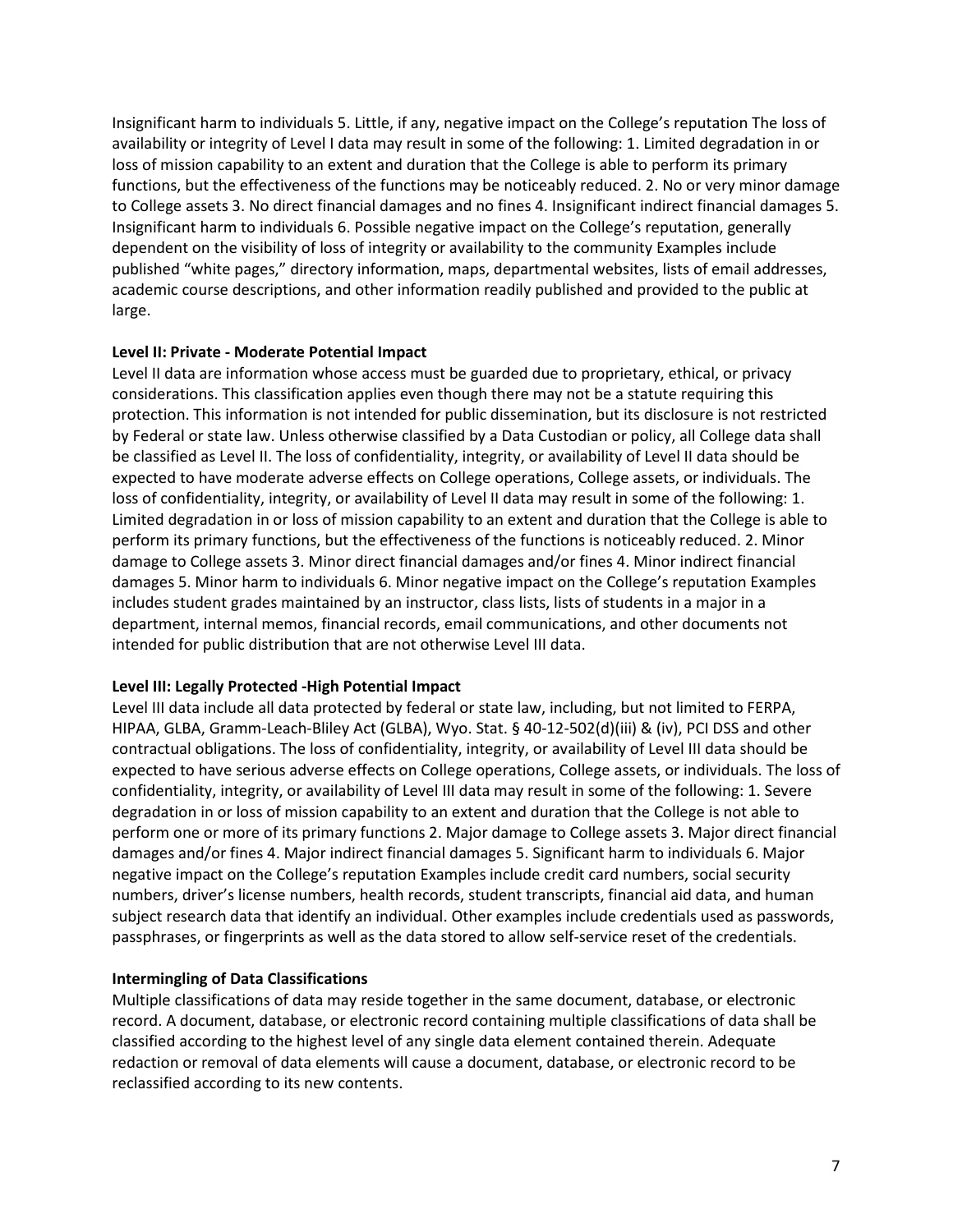## **Board Policy 7.1 Access Control Policy**

Adopted: 11-9-21

IT Staff shall comply with the following Basic Security Requirements:

- 1. Limit system access to authorized users, processes acting on behalf of authorized users, and devices (including other systems).
- 2. Control access between active entities or subjects (i.e., users or processes acting on behalf of users) and passive entities or objects (e.g., devices, files, records, and domains) in systems.
- 3. Clearly define account types for privileged and unprivileged accounts.
- 4. Identify and select information system accounts to support organizational missions and business functions for all users including, but not limited to: individual, shared, group, system, guest/anonymous, emergency, developer/manufacturer/vendor, temporary, and service.
- 5. Assign account managers for information system accounts. System administrators shall manage unprivileged user accounts.
- 6. Establish conditions for group and role membership.
- 7. Specify authorized users of the information system, group and role membership, and access authorizations (i.e., privileges) and other attributes (as required) for each account.
- 8. Require approvals by system owners for requests to create information system accounts.
- 9. Create, enable, modify, disable, and remove information system accounts in accordance with approved procedures.
- 10. Monitor the use of information system accounts.
- 11. Notify account managers when accounts are no longer required, when users are terminated or transferred, and when individual information system usage or need-to-know changes.
- 12. Authorize access to the information system based on a valid access authorization or intended system usage.

Limit system access to the types of transactions and functions that authorized users are permitted to execute.

- 1. Define access privileges and other attributes by account, account type, and other factors. Other attributes required for authorizing access include restrictions on time-of-day, day-of-week, and point-of- origin. In defining other account attributes, system-related requirements (e.g., system upgrades scheduled maintenance) and mission or business requirements, (e.g., time zone differences, customer requirements, remote access to support travel requirements) may be considered.
- 2. Establish system account types to include individual, shared, group, system, anonymous, guest, emergency, developer, manufacturer, vendor, and temporary.
- 3. Ensure that the information system enforces approved authorizations for logical access to information and system resources in accordance with applicable access control policies.

The IT Department shall comply with the following approved authorizations.

1. Regulate where information can travel within a system and between systems without regard to subsequent accesses to that information.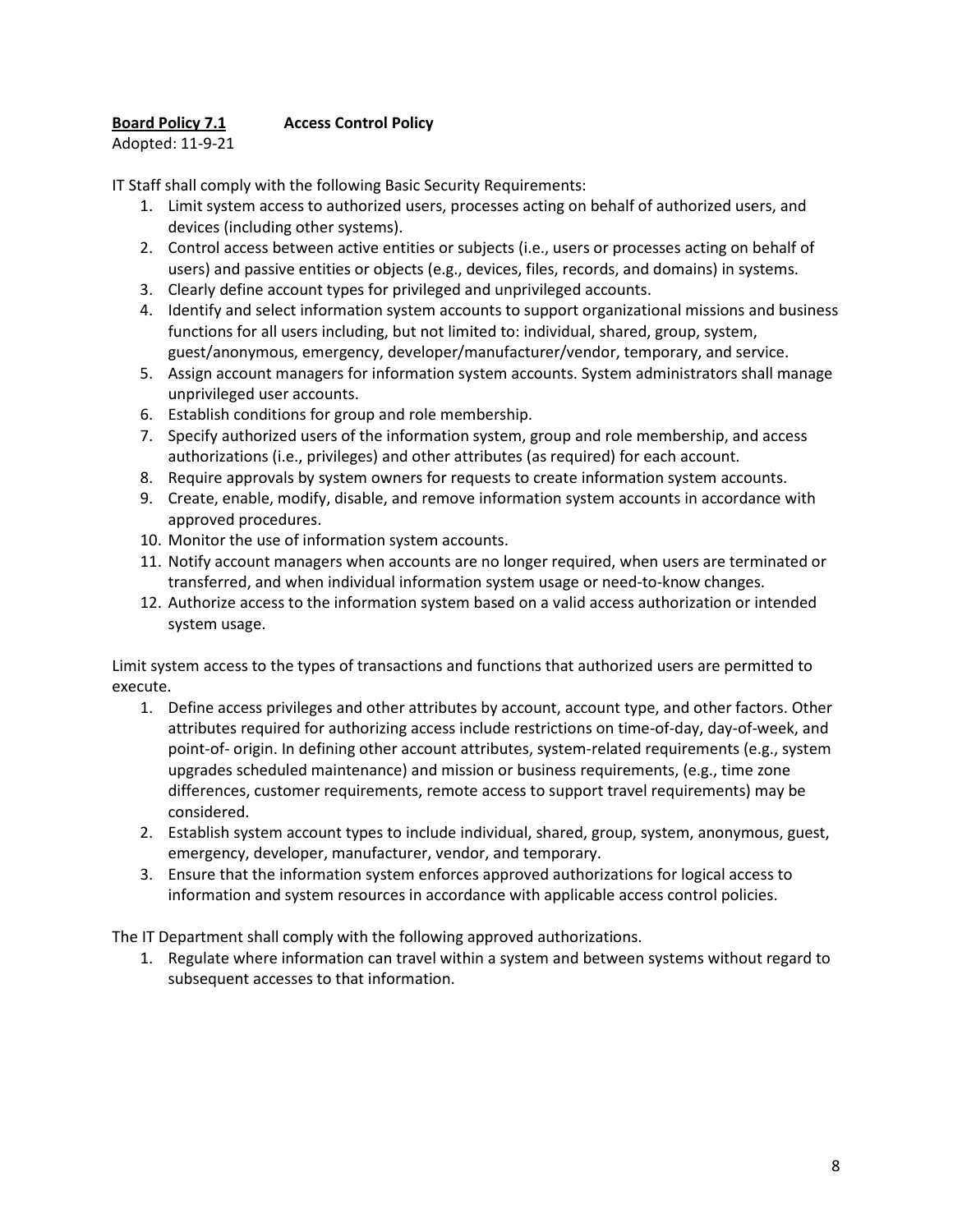- 2. Restrict the following information flows: keeping export- controlled information from being transmitted in the clear to the Internet; blocking outside traffic that claims to be from within the organization; restricting requests to the Internet that are not from the internal web proxy server; and limiting information transfers between organizations based on data structures and content.
- 3. Control the flow of information between designated sources and destinations (e.g., networks, individuals, and devices) within systems and between interconnected systems.
- 4. Control the flow based upon characteristics of the information or the information path.
- 5. Ensure that the information system enforces approved authorizations for controlling the flow of information within the system and between interconnected systems. Enforcement shall occur in boundary protection devices (e.g., gateways, routers, guards, encrypted tunnels, firewalls) that employ rule sets or establish configuration settings that restrict system services, provide a packet- filtering capability based on header information, or message-filtering capability based on message content (e.g., implementing key word searches or using document characteristics).
- 6. Consider the trustworthiness of filtering and inspection mechanisms (i.e., hardware, firmware, and software components) as well as the guidance of information owners or stewards at designated policy enforcement points between interconnected systems.
- 7. Prohibit information transfers between interconnected systems (i.e., allowing access only); employing hardware mechanisms to enforce one-way information flows; and implementing trustworthy regrading mechanisms to reassign security attributes and security labels.

Separate the duties of individuals when possible to reduce the risk of malevolent activity without collusion.

- 1. Separate duties of individuals as necessary and when possible to prevent the potential for abuse of unauthorized privileges.
- 2. Document the separation of duties of individuals when possible.
- 3. Separation of duties may include dividing mission functions and system support functions among different individuals or roles; conducting system support functions with different individuals (e.g., configuration management, quality assurance and testing, system management, programming, and network security); and ensuring that security personnel administering access control functions do not also administer audit functions.
- 4. Define information system access authorizations across systems and application domains to support this.

Employ the principle of least privilege, including for specific security functions and privileged accounts.

1. Apply least privilege to the development, implementation, and operation of organizational systems.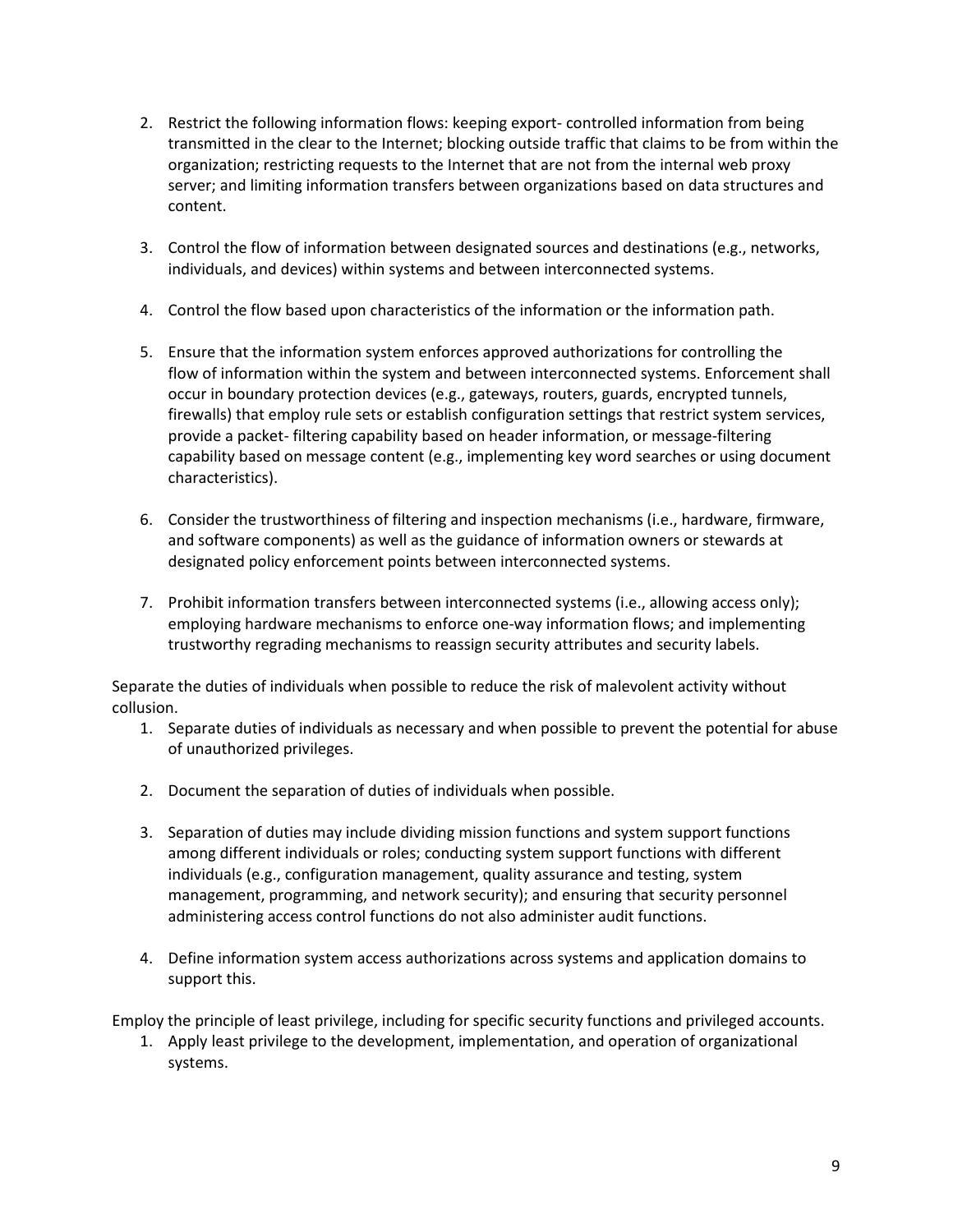- 2. Employ the principle of least privilege, allowing only authorized accesses for users (or processes acting on behalf of users) which are necessary to accomplish assigned tasks in accordance with organizational missions and business functions.
- 3. Create additional processes, roles, and system accounts to achieve least privilege, as necessary.
- 4. Complete security functions including establishing system accounts, setting events to be logged, setting intrusion detection parameters, and configuring access authorizations (i.e., permissions, privileges).
- 5. Restrict privileged accounts on the information system to [entity defined personnel or roles].
- 6. Differentiate in the application of this between allowed privileges for local accounts and for domain accounts provided the Department retains the ability to control system configurations for key security parameters and as otherwise necessary to sufficiently mitigate risk.

Use non-privileged accounts or roles when accessing non-security functions.

1. Require that users of information system accounts, or roles, with access to [entity defined security functions or security-relevant information], use non-privileged accounts or roles, when accessing non-security functions.

Prevent non-privileged users from executing privileged functions and capture the execution of such functions in audit logs.

- 1. Authorize explicit access to hardware and software controlling access to systems and filtering rules for routers/firewalls, cryptographic key management information, configuration parameters for security services, and access control lists.
- 2. Ensure that the information system audits the execution of privileged functions including establishing system accounts, performing system integrity checks, conducting patching operations, or administering cryptographic key management activities.
- 3. Ensure that the information system prevents non-privileged users from executing privileged functions such as disabling, circumventing, or altering implemented security safeguards/countermeasures. Privileged functions that require protection from non-privileged users include, but aren't limited to, circumventing intrusion detection and prevention mechanisms or malicious code protection mechanisms.
- 4. Ensure the use of privileged functions are logged in order to detect misuse, and in doing so, help mitigate the risk from insider threats and the advanced persistent threat.

Limit unsuccessful logon attempts.

- 1. Enforce a limit of consecutive invalid logon attempts by a user during a [entity defined frequency]. Responses to unsuccessful logon attempts may be implemented at the operating system and application levels.
- 2. Lock the account/node automatically for 30 minutes or until released by an administrator when the maximum number of unsuccessful attempts is exceeded. If a delay algorithm is selected, organizations may employ different algorithms for different system components based on the capabilities of the respective components.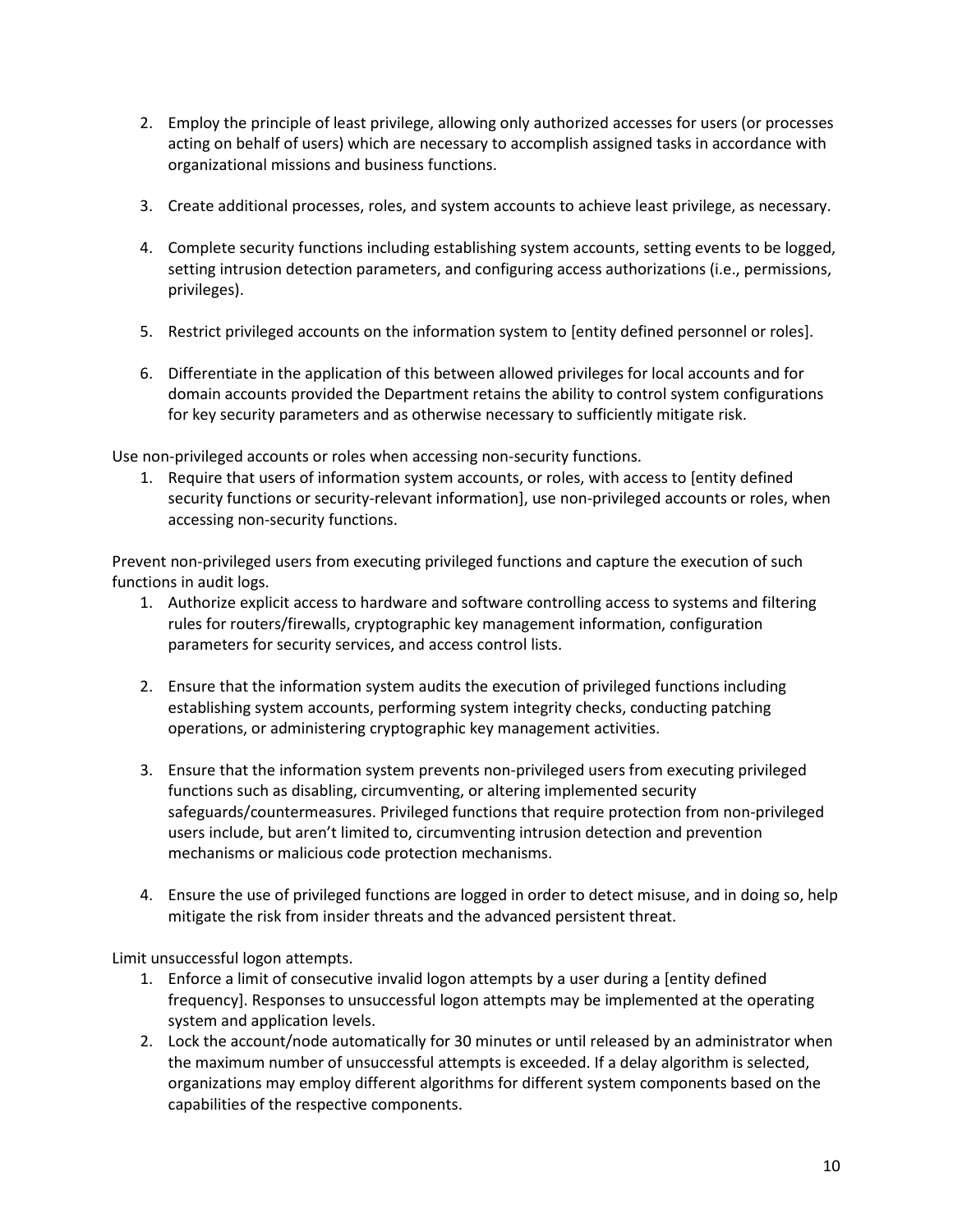3. Apply this regardless of whether the logon occurs via a local or network connection.

Provide privacy and security notices consistent with regulatory rules.

- 1. Ensure the system displays an approved system use notification message or banner to users before granting access to the system that provides privacy and security notices consistent with applicable state and federal laws, directives, policies, regulations, standards, and guidance and states informing that:
	- Users are accessing a Colleague information system.
	- Information system usage may be monitored, recorded, and subject to audit.
	- Unauthorized use of the information system is prohibited and subject to criminal and civil penalties.
	- Use of the information system indicates consent to monitoring and recording.
	- There are no rights to privacy.
- 2. Ensure the system retains the notification message or banner on the screen until users acknowledge the usage conditions and take explicit action to log on to or further access the information system.
- 3. For publicly accessible systems, ensure that the information system:
	- Displays system use information, but before granting further access.
	- Displays references, if any, to monitoring, recording, or auditing that are consistent with privacy accommodations for such systems that generally prohibit those activities.
	- Includes a description of the authorized uses of the system.
- 4. The Department may consider whether a secondary system use notification is needed to access applications or other system resources after the initial network logon based on a risk assessment.
- 5. Where necessary, use posters or other printed materials in lieu of an automated system banner.
- 6. Use session lock with pattern-hiding displays to prevent access and viewing of data after a period of inactivity.
- 7. Prevent further access to the system by initiating a session lock after 15 minutes of inactivity or upon receiving a request from a user; with some exceptions.
- 8. Retain the session lock until the user reestablishes access using established identification and authentication procedures.
- 9. Implement session locks where session activities can be determined, typically at the operating system level (but can also be at the application level).
- 10. Do not use session locks as a substitute for logging out of the system.
- 11. Use pattern-hiding displays, which may include static or dynamic images such as patterns used with screen savers, photographic images, solid colors, clock, battery life indicator, or a blank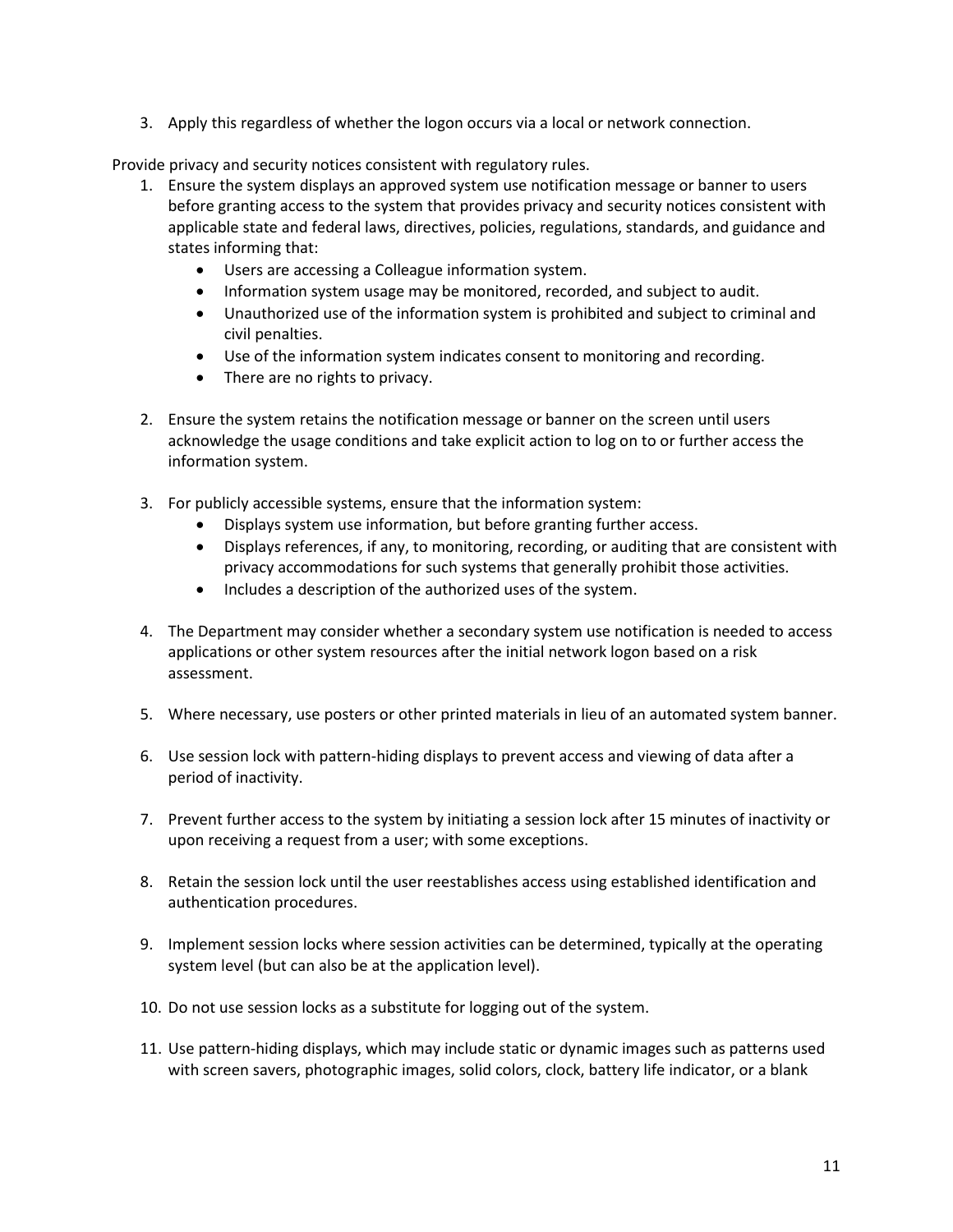screen, with the additional caveat that none of the images convey controlled unclassified information.

Terminate (automatically) a user session after a defined condition.

- 1. Ensure the information system automatically terminates a user-initiated logical session. A logical session (for local, network, and remote access) is initiated whenever a user (or process acting on behalf of a user) accesses an organizational system. Such user sessions can be terminated (and thus terminate user access) without terminating network sessions.
- 2. Ensure session termination terminates all processes associated with a user's logical session except those processes that are specifically created by the user (i.e., session owner) to continue after the session is terminated.
- 3. Conditions or trigger events requiring automatic session termination may include organizationdefined periods of user inactivity, targeted responses to certain types of incidents, and time-ofday restrictions on system use.

Monitor and control remote access sessions.

- 1. Establish and document usage restrictions, configuration/connection requirements, and implementation guidance for each type of remote access allowed, including, but not limited to: dial-up, broadband, wireless, and encrypted virtual private networks (VPNs).
- 2. Authorize remote access to the information system prior to allowing such connections.
- 3. Ensure that the information system monitors and controls remote access methods.
- 4. Document the rationale for such access in the security plan for the information system.
- 5. Provide for automated monitoring and control of remote access sessions to allow the Department to detect cyber- attacks and help to ensure ongoing compliance with remote access policies by auditing connection activities of remote users on a variety of system components (e.g., servers, workstations, notebook computers, smart phones, and tablets). See NIST SP 800- 46, SP 800-77, and SP 800-113 for guidance on secure remote access and virtual private networks.

Employ cryptographic mechanisms to protect the confidentiality of remote access sessions.

- 1. Ensure that the information system implements cryptographic mechanisms to protect the confidentiality and integrity of remote access sessions.
- 2. Ensure that the information system routes all remote accesses through [entity defined number] managed network access control points to reduce the risk for external attacks. (VPNs with encrypted tunnels can affect the capability to adequately monitor network communications traffic for malicious code.)
- 3. Authorize the execution of privileged commands and access to security-relevant information via remote access only for [entity defined needs.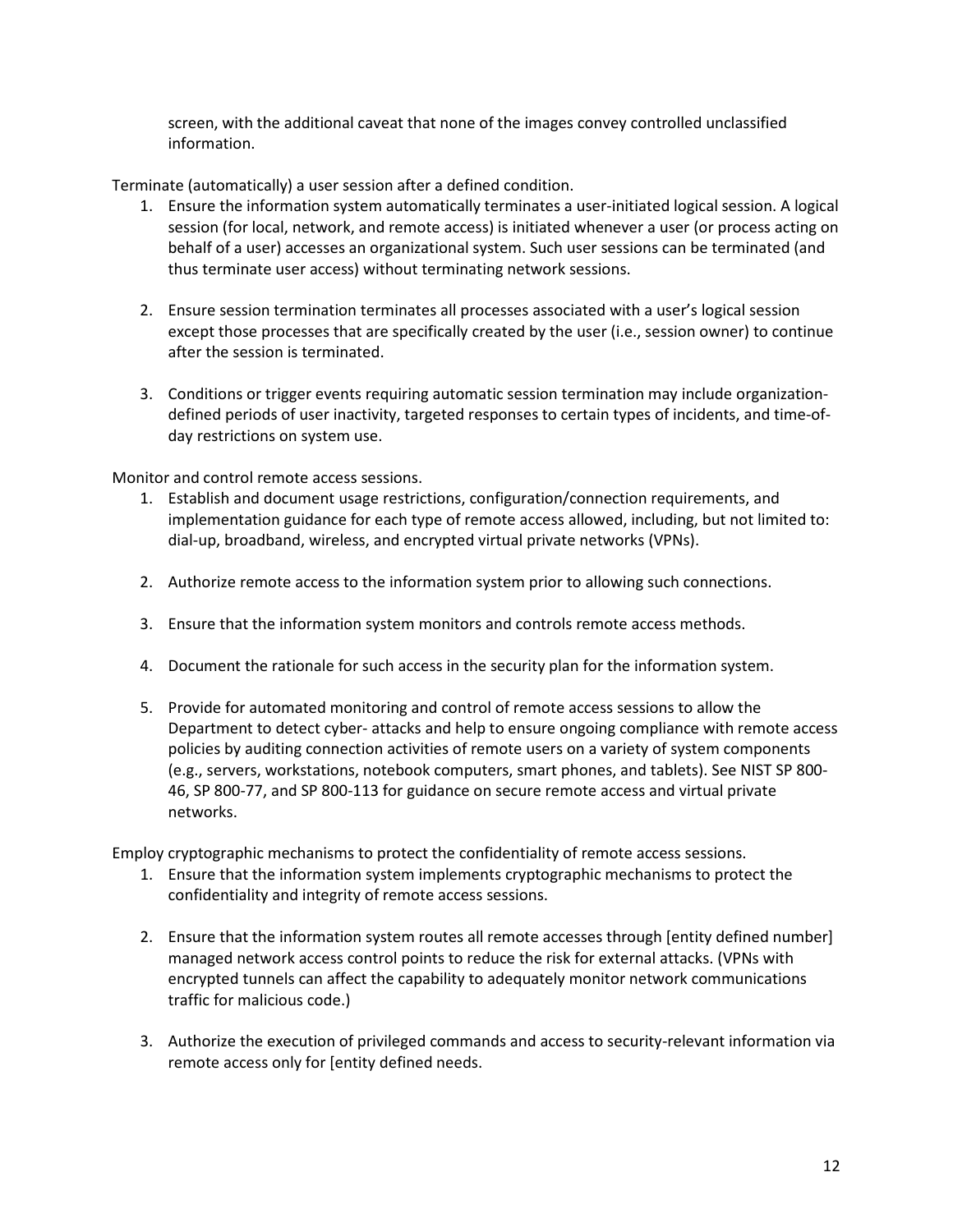4. Employ cryptographic standards including FIPS-validated cryptography and NSA-approved cryptography. See NIST CRYPTO; NIST CAVP; NIST CMVP; National Security Agency Cryptographic Standards.

Route remote access via managed access control points.

- 1. Establish usage restrictions, configuration/connection requirements, and implementation guidance for wireless access.
- 2. Route remote access through managed access control points enhances explicit, organizational control over such connections, reducing the susceptibility to unauthorized access to organizational systems resulting in the unauthorized disclosure of protected data.
- 3. Authorize wireless access to the information system prior to allowing such connections.
- 4. Ensure that the information system protects wireless access to the system using authentication of users and devices and encryption.

Authorize remote execution of privileged commands and remote access to security-relevant information.

- 1. Allow for the execution of privileged commands on a system for the control, monitoring, and administration of the system including security functions and associated security-relevant information.
- 2. Provide for access from remote locations to help ensure that unauthorized individuals are not able to execute such commands freely with the potential to do serious or catastrophic damage to organizational systems.

Authorize wireless access prior to allowing such connections.

- 1. Establish usage restrictions and configuration and/or connection requirements for wireless access to the system to support wireless access authorization decisions and reduce the susceptibility to unauthorized access to the system through wireless technologies.
- 2. Leverage wireless networks' authentication protocols to provide credential protection and mutual authentication. See NIST, SP 800-97 for guidance on secure wireless networks.

Protect wireless access using authentication and encryption.

- 1. Authenticate individuals and devices to help protect wireless access to the system.
- 2. Consider the wide variety of devices that are part of the Internet of Things with potential wireless access to organizational systems. See NIST CRYPTO.

Control connection of mobile devices.

1. Establish usage restrictions, configuration requirements, connection requirements, and implementation guidance for organization-controlled mobile devices.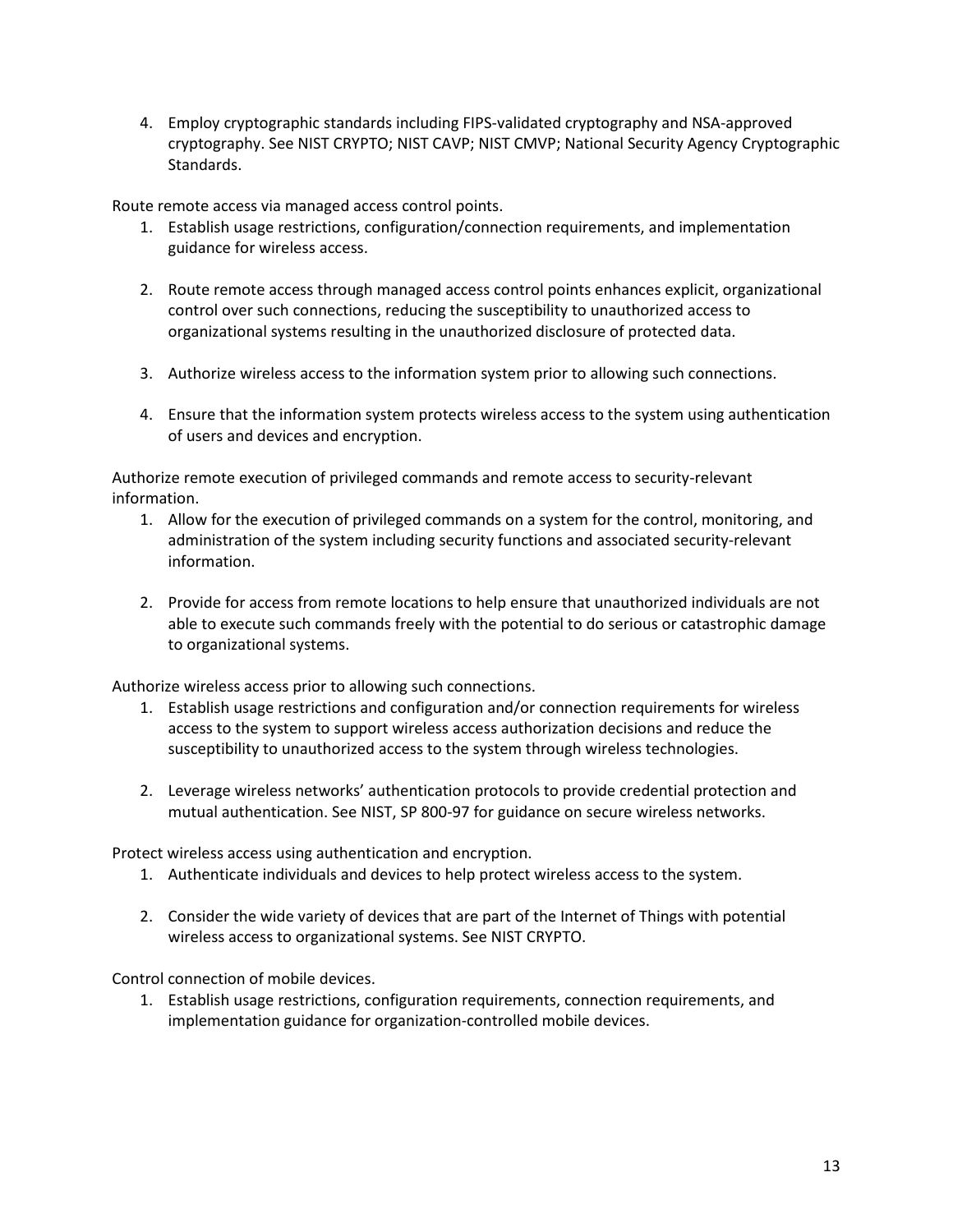- 2. Authorize the connection of mobile devices to organizational information systems.
- 3. Verify and control/limit connections to and use of external systems.

Establish terms and conditions, consistent with any trust relationships established with other organizations owning, operating, and/or maintaining external information systems, allowing authorized individuals to:

- 1. Access the information system from external information systems.
- 2. Process, store, or transmit organization-controlled information using external information systems.

Ensure that terms and conditions address, at a minimum, the types of applications that can be accessed on organizational systems from external systems. If terms and conditions with the owners of external systems cannot be established, organizations may impose restrictions on organizational personnel using those external systems.

Permit authorized individuals to use an external information system to access the information system or to process, store, or transmit organization-controlled information only when the organization:

- 1. Verifies the implementation of required security controls on the external system as specified in the organization's information security policy and security plan.
- 2. Retains approved information system connection or processing agreements with the organizational entity hosting the external information system.

Establish that the external systems contain the necessary controls so as not to compromise, damage, or otherwise harm organizational systems. Verification that the required controls have been effectively implemented can be achieved by third-party, independent assessments, attestations, or other means, depending on the assurance or confidence level required by organizations.

Control and/or limit external systems including personally owned systems, components, or devices and privately-owned computing and communications devices resident in commercial or public facilities. This also addresses the use of external systems for the processing, storage, or transmission of CUI data, including accessing cloud services (e.g., infrastructure as a service, platform as a service, or software as a service) from organizational systems. Note that while "external" typically refers to outside of the organization's direct supervision and authority that is not always the case. Regarding the protection of CUI data across an organization, the organization may have systems that process CUI data and others that do not. And among the systems that process CUI there are likely access restrictions for CUI data that apply between systems. Therefore, from the perspective of a given system, other systems within the organization may be considered "external" to that system.

Limit use of portable storage devices on external systems.

1. Limit the use of organization-controlled portable storage devices in external systems. Such limits may include complete prohibition of the use of such devices or restrictions on how the devices may be used and under what conditions the devices may be used.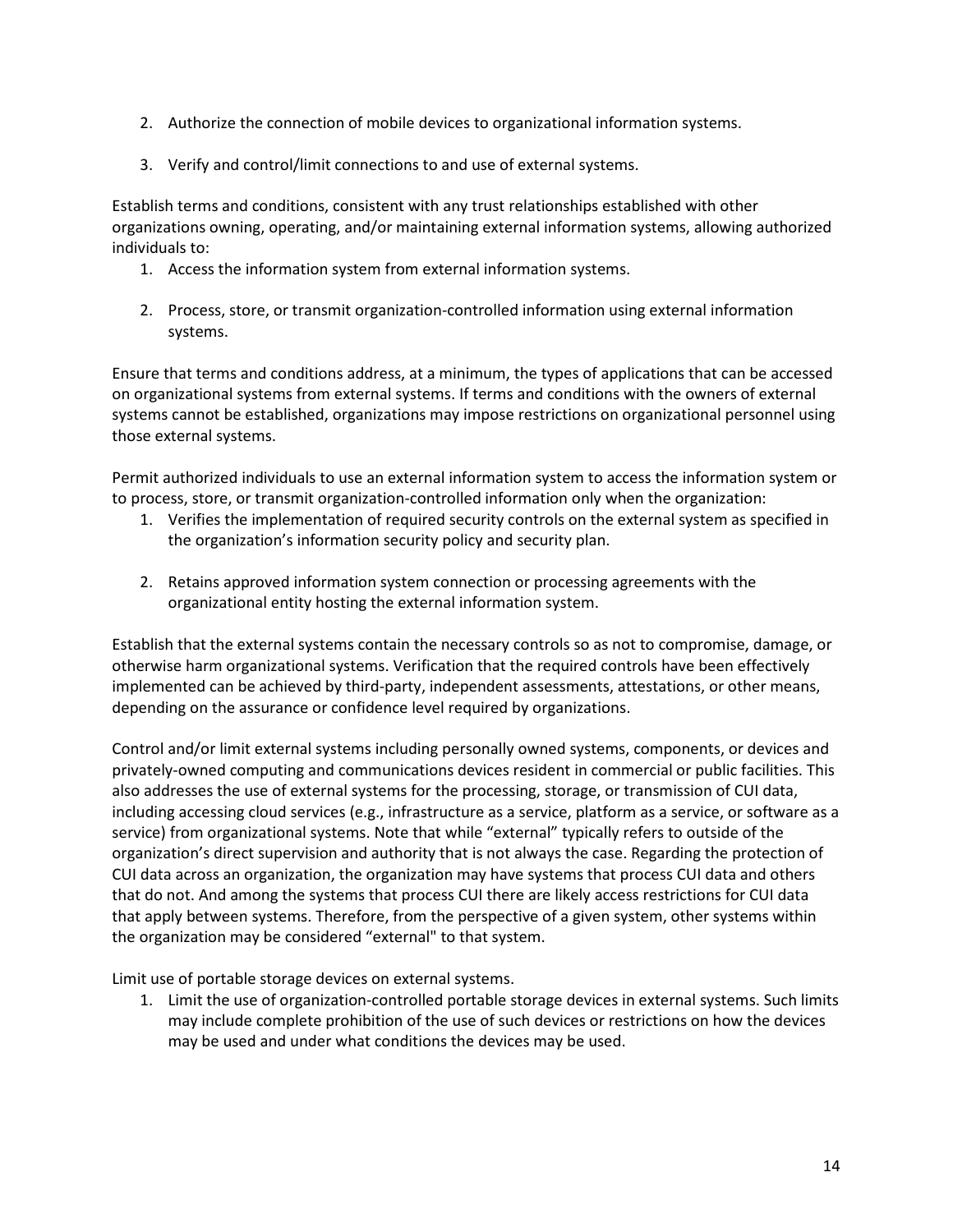Control CUI posted or processed on publicly accessible systems.

- 1. Designate individuals authorized to post information onto a publicly accessible information system.
- 2. Train authorized individuals to ensure that individuals understand that the public is not authorized access to nonpublic information (e.g., information protected under the Privacy Act, CUI, and proprietary information). This requirement addresses systems that are controlled by the organization and accessible to the public, typically without identification or authentication.
- 3. Review the proposed content of information prior to posting onto the publicly accessible information system to ensure that nonpublic information is not included.
- 4. Review the content on the publicly accessible information system for nonpublic information [entity defined frequency] and remove such information, if discovered.

## **Password Protection**

- 1. Enforce access control mechanisms, such as strong password requirements, MFA, and regular password changes.
- 2. All system-level passwords (e.g., root, admin, application administration accounts) must be changed at least every 180 days.
- 3. All user-level passwords (e.g., email, web, desktop computer, etc.) must be changed at least every 120 days.
- 4. User accounts that have system-level privileges must have a unique password from all other accounts held by that user.
- 5. Passwords must NOT be inserted into email messages or other forms of electronic communication.
- 6. Where SNMP is used, the community strings must be defined as something other than the standard defaults of "public," "private" and "system" and must be different from the passwords used to log in interactively. A keyed hash must be used where available (e.g., SNMPv2).
- 7. All user-level and system-level passwords must conform to the guidelines described below. Passwords are used for various purposes at EWC. Some of the more common uses include: user level accounts, web accounts, email accounts, screen saver protection, voicemail password, and local router logins. Very few systems have proper support for one-time tokens (i.e., dynamic passwords that are only used once); therefore, every EWC employee should know how to select strong passwords. Poor, weak passwords have the following characteristics:
	- a. The password contains less than eight characters
	- b. The password or a subset of the password is a word found in a dictionary (English or foreign)
	- c. The password is a common usage word such as: o Names of family, pets, friends, coworkers, fantasy characters, etc.
	- d. Computer terms and names, commands, sites, companies, hardware, software
	- e. The words "EWC", "lancers", "community", "college" or any derivation
	- f. Birthdays and other personal information such as addresses and phone numbers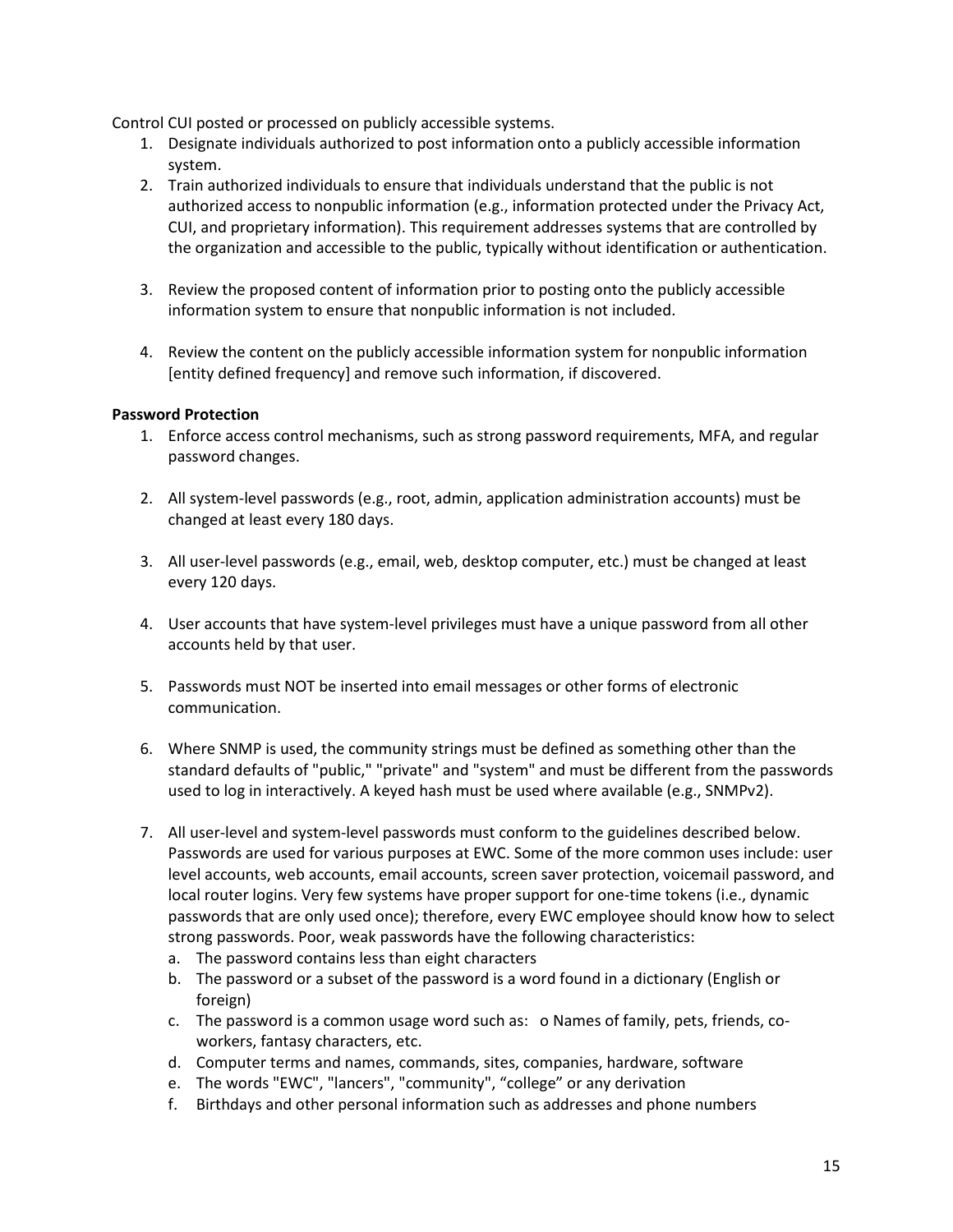- g. Word or number patterns like aaabbb, qwerty, zyxwvuts, 123321, etc.
- h. Any of the above spelled backwards o Any of the above preceded or followed by a digit (e.g., secret1, 1secret) Strong passwords have the following characteristics:
- i. Contain between 8 and 32 characters
- j. Contain both upper and lower case characters (e.g., a-z, A-Z)
- k. Contain at least one number (e.g., 0-9)
- l. Contain special characters (e.g.,  $\sim$ , !,  $\omega$ , #, \$,  $\wedge$ , (, ),  $\rightarrow$  +, =, -, ?, or ,)
- m. Does not contain a dictionary word in any language, slang, dialect, jargon, etc.
- n. Does not contain personal information, names of family, etc.
- o. Review accounts for compliance with account management requirements based on the bulleted list above.
- p. Establish a process for reissuing shared/group account credentials (if deployed) when individuals are removed from the group.
- q. Employ automated mechanisms to support the management of information system accounts.
- r. Ensure that the information system automatically disables temporary and emergency accounts after usage.
- s. Ensure that the information system automatically disables inactive accounts based on password and audit requirements.
- t. Ensure that the information system automatically audits account creation, modification, enabling, disabling, and removal actions, and notifies appropriate IT personnel.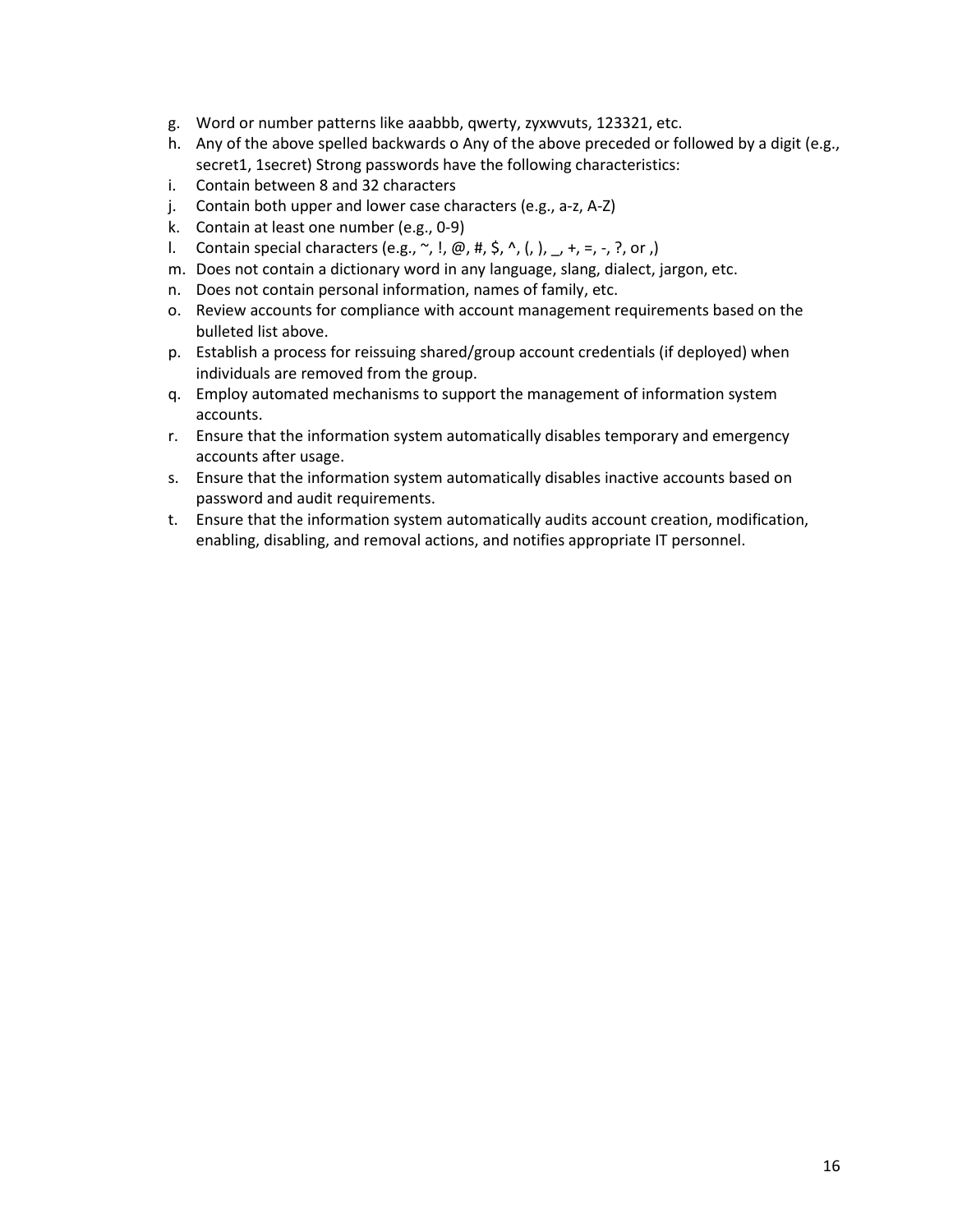## **Board Policy 7.2 Training and Awareness**

Adopted: 11-9-21

The College and the IT Department (as appropriate) shall comply with the following Basic Security Requirements:

1. Ensure that managers, systems administrators, and users of organizational systems are made aware of the security risks associated with their activities and of the applicable policies, standards, and procedures related to the security of those systems.

The College shall schedule security awareness training as part of initial training for new users:

- 1. Schedule security awareness training when required by information system changes and then requirements for each system thereafter.
- 2. Designate personnel to document and monitor individual information system security training activities including basic security awareness training and specific information system security training.
- 3. Retain individual training records for training based on system requirements and archiving requirements.

The IT Department shall determine the appropriate content of security awareness training and security awareness techniques based on the specific organizational requirements and the information systems to which personnel have authorized access. The content shall:

- 1. Include a basic understanding of the need for information security and user actions to maintain security and to respond to suspected security incidents.
- 2. Address awareness of the need for operations security. Security awareness techniques include: formal training; offering supplies inscribed with security reminders, displaying posters, offering supplies inscribed with security reminders, generating email advisories/notices from senior organizational officials, displaying logon screen messages, and conducting information security awareness events.

Ensure that personnel are trained to carry out their assigned information security-related duties and responsibilities.

The IT Department shall provide role-based security training to personnel with assigned security roles and responsibilities:

- 1. Before authorizing access to the information system or performing assigned duties.
- 2. When required by information system changes and on a routine basis thereafter.
- 3. Designate personnel to receive initial and ongoing training in the employment and operation of environmental controls to include, for example, fire suppression and detection devices/systems, sprinkler systems, handheld fire extinguishers, fixed fire hoses, smoke detectors, temperature/humidity, HVAC, and power within the facility.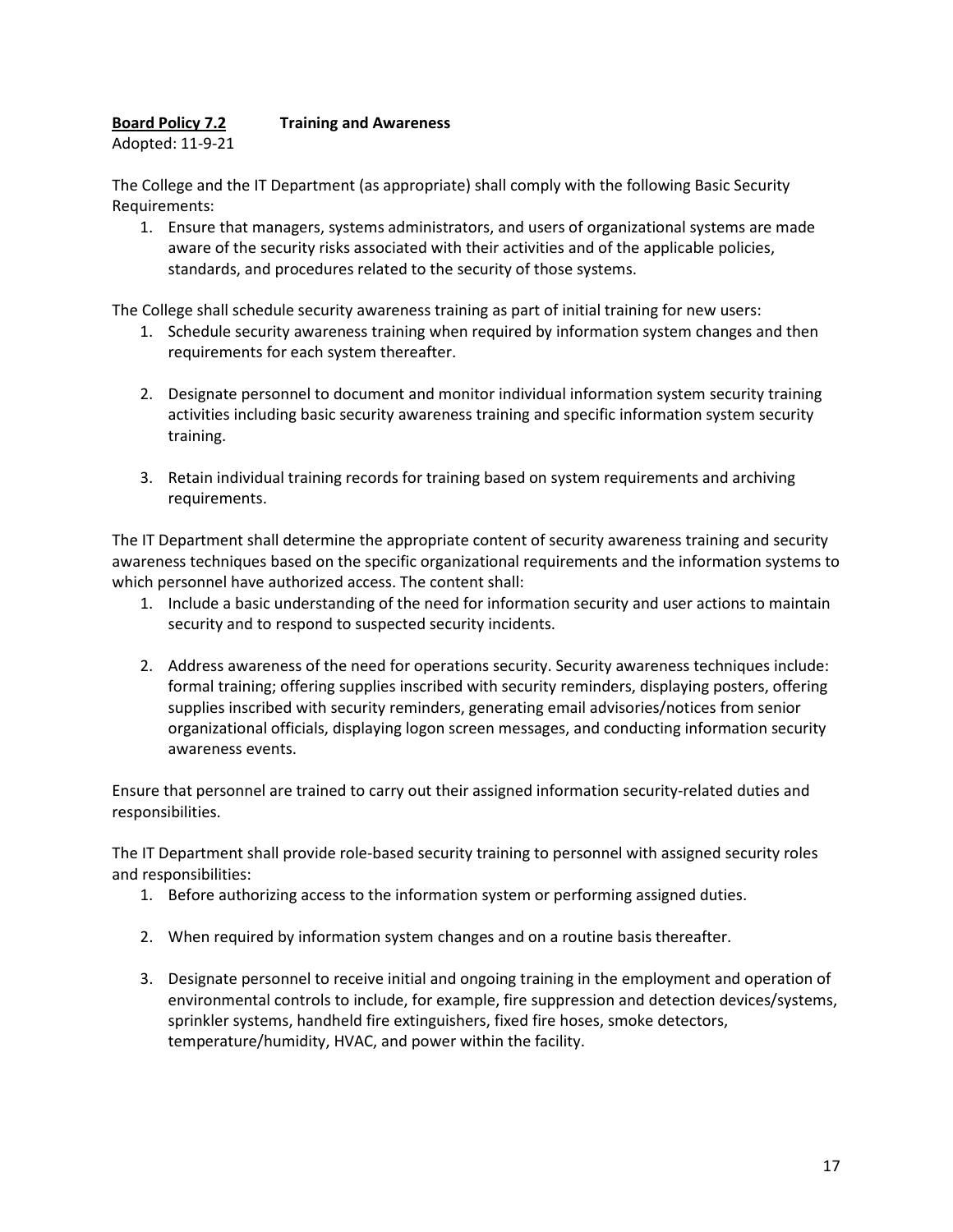- 4. Provide comprehensive role-based training that addresses management, operational, and technical roles and responsibilities covering physical, personnel, and technical controls. Such training can include policies, procedures, tools, and artifacts for the security roles defined.
- 5. Provide the training necessary for individuals to carry out their responsibilities related to operations and supply chain security within the context of organizational information security programs.
- 6. Provide training to system developers, enterprise architects, security architects, acquisition/procurement officials, software developers, system developers, systems integrators, system/network administrators, personnel conducting configuration management and auditing activities, personnel performing independent verification and validation, security assessors, and other personnel having access to system-level software, security-related technical training specifically tailored for their assigned duties

The IT Department shall provide initial and ongoing training in the employment and operation of physical security controls:

- 1. Identify personnel with specific roles and responsibilities associated with physical security controls requiring specialized training.
- 2. Provide physical security controls include, for example, physical access control devices, physical intrusion alarms, monitoring/surveillance equipment, and security guards (deployment and operating procedures).

The IT Department shall provide practical exercises in security training that reinforce training objectives:

- 1. Practical exercises may include, for example, security training for software developers that includes simulated cyber-attacks exploiting common software vulnerabilities (e.g., buffer overflows), or spear/whale phishing attacks targeted at senior leaders/executives.
- 2. Practical exercises should help developers better understand the effects of such vulnerabilities and appreciate the need for security coding standards and processes.

The IT Department shall comply with the following Derived Security Requirements:

- 1. Provide security awareness training on recognizing and reporting potential indicators of insider threat.
- 2. Provide training on recognizing and reporting potential indicators of insider threat.
- 3. Provide training to its specified staff on how to recognize suspicious communications and anomalous behavior in organizational information systems.
- 4. Potential indicators and possible precursors of insider threat include behaviors such as: inordinate, long-term job dissatisfaction; attempts to gain access to information that is not required for job performance; unexplained access to financial resources; bullying or sexual harassment of fellow employees; workplace violence; and other serious violations of the policies, procedures, directives, rules, or practices of organizations.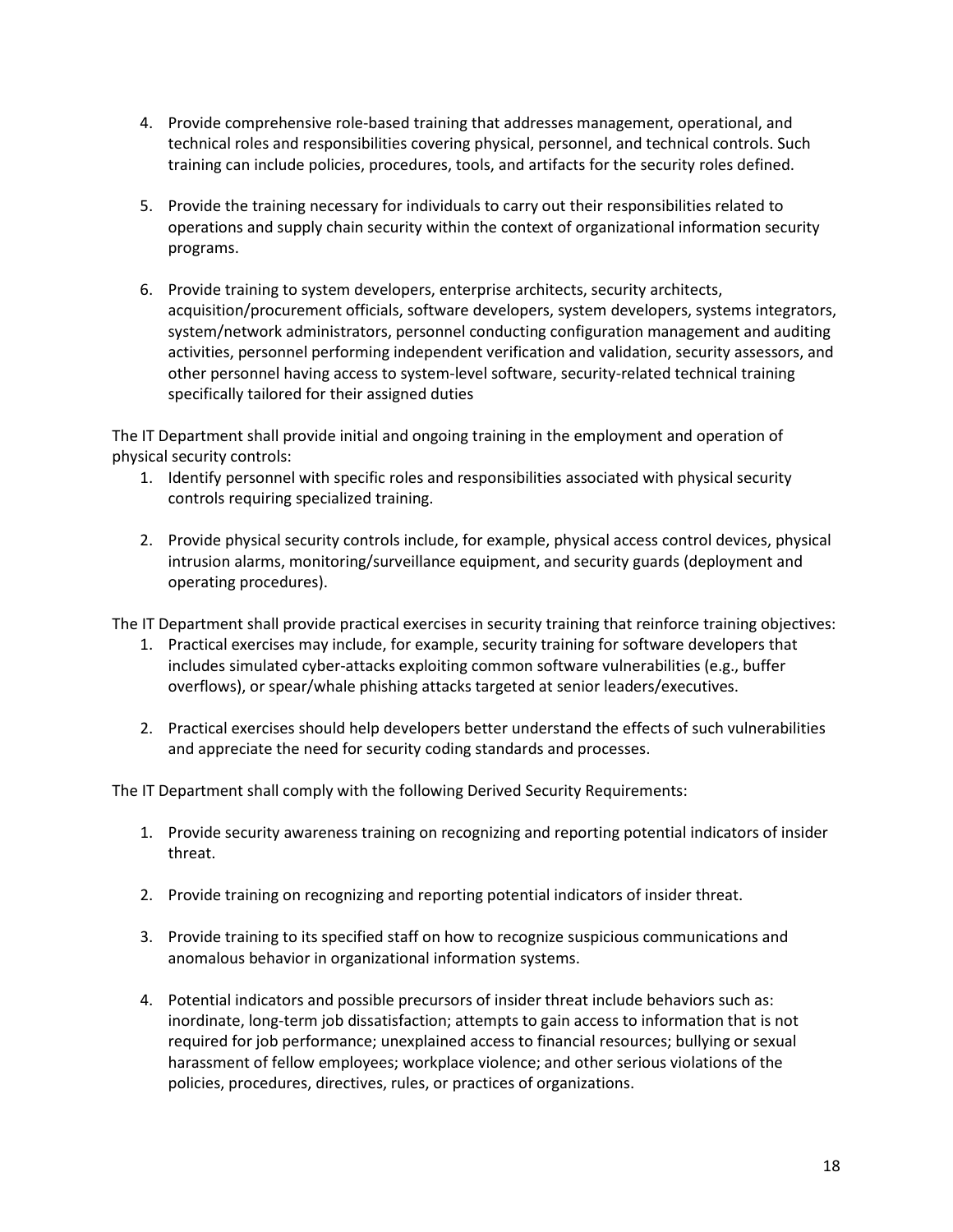- 5. Security awareness training includes how to communicate employee and management concerns regarding potential indicators of insider threat through appropriate organizational channels in accordance with established organizational policies and procedures.
- 6. The IT Department may consider tailoring insider threat awareness topics to the role (e.g., training for managers may be focused on specific changes in behavior of team members, while training for employees may be focused on more general observations).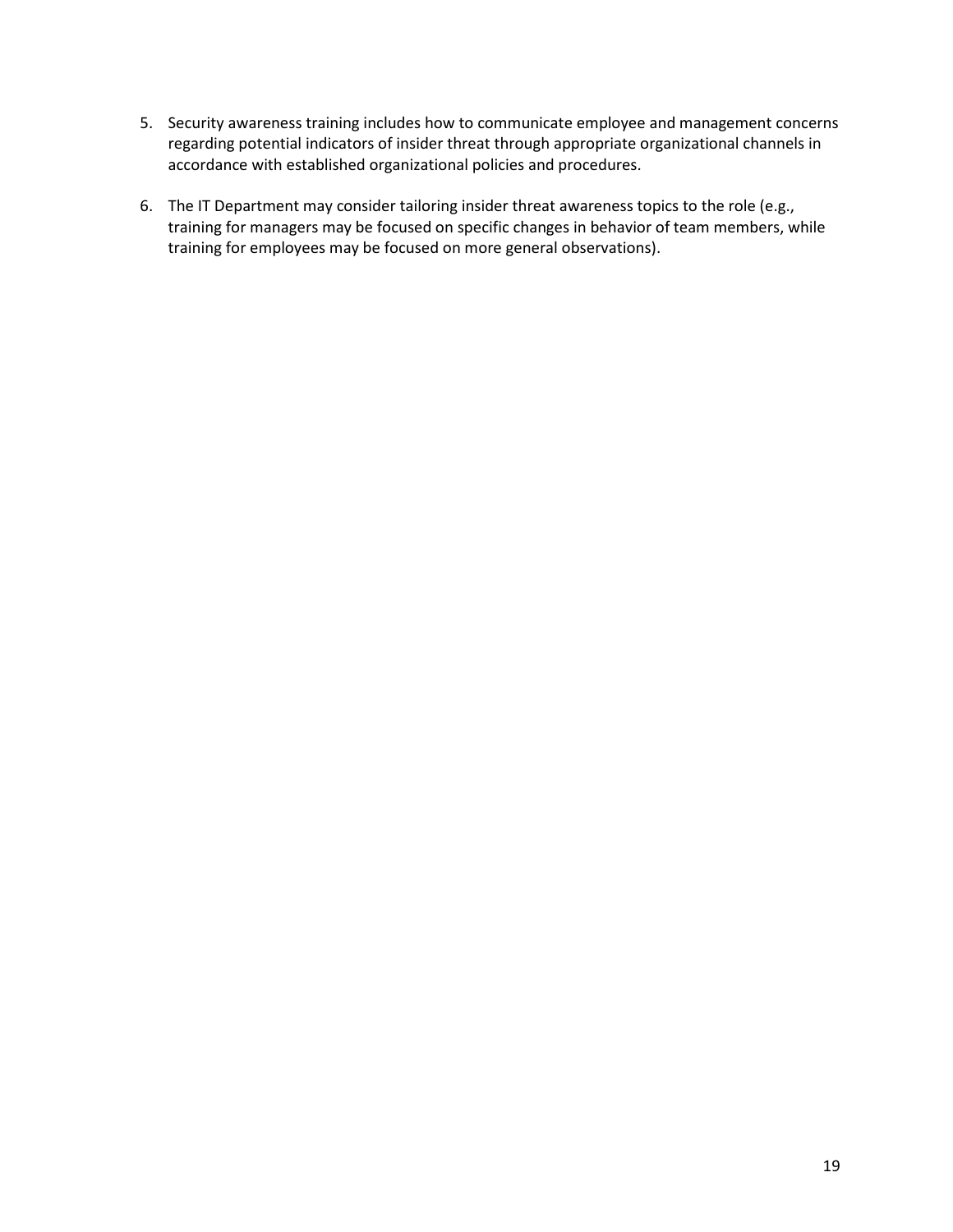## **Board Policy 7.3 Audit and Accountability** Adopted: 11-9-21

The College and its stakeholders shall comply with the following Basic Security Requirements: Create and retain system audit logs and records to the extent needed to enable the monitoring, analysis, investigation, and reporting of unlawful or unauthorized system activity.

The information system shall generate audit records containing the following content:

- 1. NIST-suggested content including: time stamps, source and destination addresses, user or process identifiers, event descriptions, success or fail indications, filenames involved, and access control or flow control rules invoked.
- 2. Event outcomes may include indicators of event success or failure and event-specific results (e.g., the security state of the system after the event occurred).

Information systems owners shall create and retain audit logs and records to support the monitoring, analysis, investigation, and reporting of audit events, including the following:

- 1. Identify event types that are significant and relevant to the security of systems and the environments in which those systems operate.
- 2. Log events as necessary to cover related events when defining event types appropriate for each security requirement, including the steps in distributed, transaction-based processes (e.g. processes that are distributed across multiple organizations) and actions that occur in serviceoriented or cloud- based architecture including Password changes, failed logons or failed access related to systems, administrative privilege usage, and third party credential usage.
- 3. Select the appropriate level of abstraction for each audit logging capability such that a root cause may be sufficiently identified.
- 4. Balance monitoring and auditing requirements with other system needs.
- 5. Coordinate the security audit function with other organizational entities requiring audit.

Stakeholders shall review, analyze, and update audited events as often as needed for indications of compromise and to provide important information to the College to facilitate risk-based decision making, but at a minimum annually. Findings shall be reported to the CIO and the EWC President.

The College and its Stakeholders shall comply with the following Derived Security Requirements:

- 1. Review and update logged events.
- 2. Event types that are logged shall be periodically re-evaluated and may change over time.
- 3. Alert in the event of an audit logging process failure.
- 4. The audit and monitoring tool shall provide an alert on a predefined basis when the following audit failure events occur: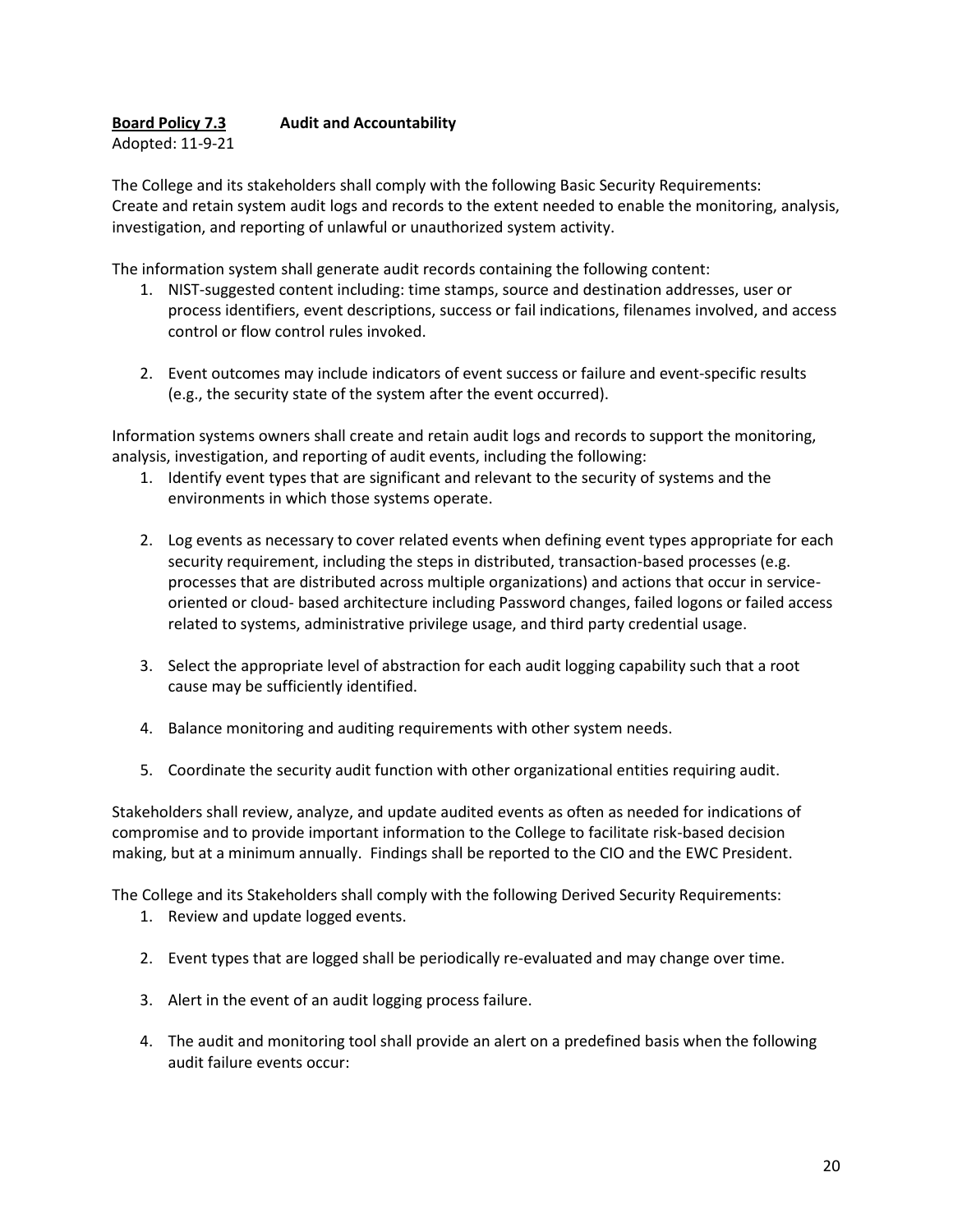- 5. The auditing or oversight third party shall take the following actions in the event of an audit logging process failure:
	- a. Alert CIO within one to two business days, depending on the criticality.
	- b. The information system shall provide a warning to the EWC CIO within one to two business days when allocated audit record storage volume reaches 75%, 80%, 85%, 90%, 95%, and 99% of repository maximum audit record storage capacity.
- 6. This requirement applies to each audit record data storage repository (i.e., distinct system component where audit records are stored), the total audit record storage capacity of organizations (i.e., all audit record data storage repositories combined), or both.
	- a. Correlate audit record review, analysis, and reporting processes for investigation and response to indications of unlawful, unauthorized, suspicious, or unusual activity.
- 7. Information system owners shall ensure automated mechanisms are employed to integrate audit review, analysis, and reporting processes to support organizational processes for investigation and response to suspicious activities.
- 8. The information system owner shall ensure analysis and correlation of audit records across different repositories to gain situational awareness collectively across the organization. Correlation may be applied at the system level or at the organization level across all systems, as appropriate.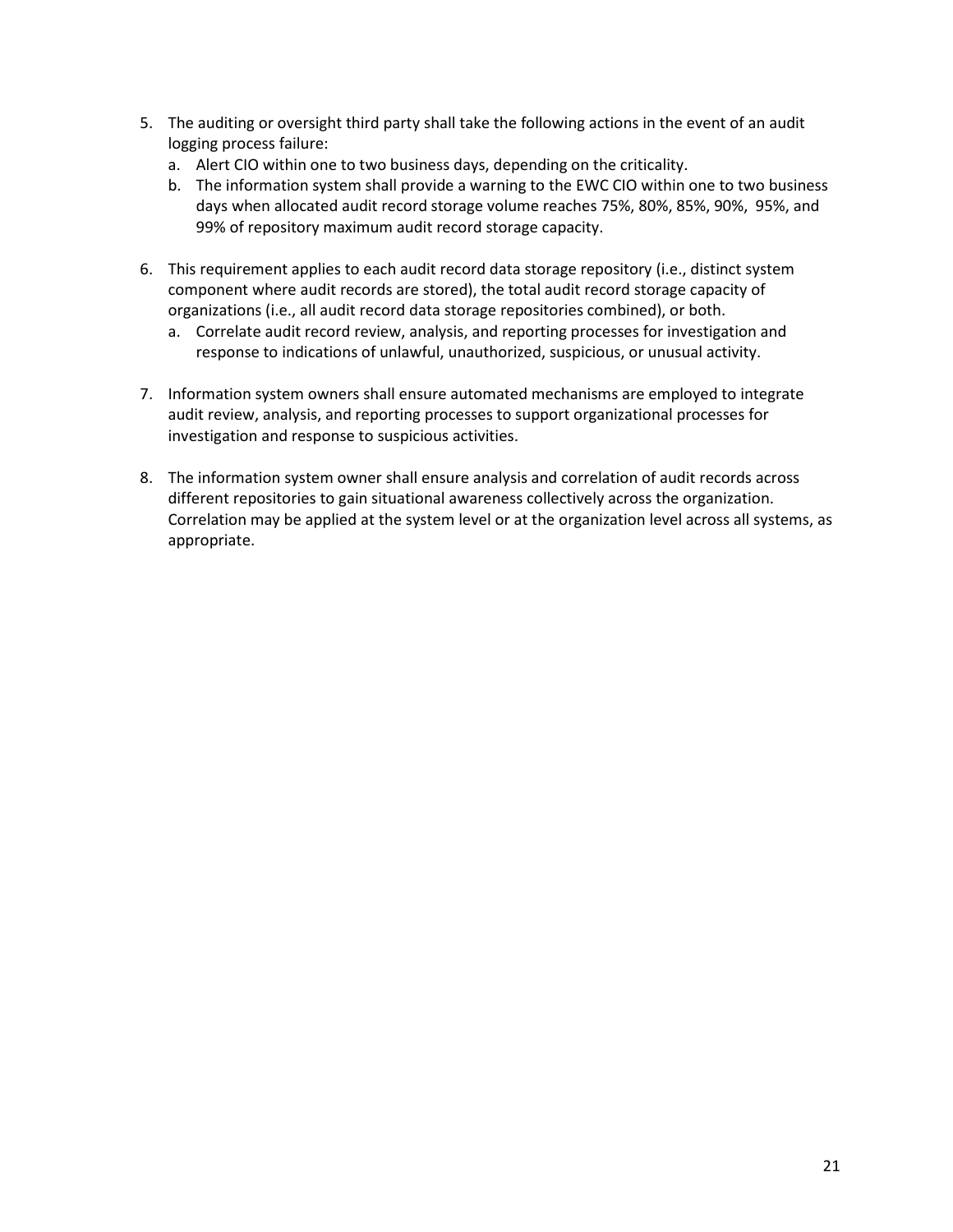## **Board Policy 7.4 Configuration Management**

Adopted: 11-9-21

The College and its stakeholders shall comply with the following Basic Security Requirements: Establish and maintain baseline configurations and inventories of organizational systems (including hardware, software, firmware, and documentation) throughout the respective system development life cycles.

The IT System Owner shall:

- 1. Develop, document, and maintain under configuration control, a baseline configuration reflecting agreed-upon specifications for systems or configuration items within the Colleges' enterprise architecture.
- 2. Review and continually update the baseline configuration as necessary throughout the respective system development life cycles as an integral part of future builds, releases, upgrades, and changes to systems based on security risks and deviations from the established baseline configuration.
- 3. Formally review and update the baseline configuration of the information system on a routine basis.
- 4. Retain one previous version of baseline configurations of information systems to support rollback.
- 5. Baseline configurations shall include the information about system components (e.g., standard software packages installed on workstations, notebook computers, servers, network components, or mobile devices; current version numbers and update and patch information on operating systems and applications; and configuration settings and parameters), network topology, and the logical placement of those components within the system architecture.
- 6. If implementing centralized system component inventories that include components from multiple organizational systems, the resulting inventories include system-specific information required for proper component accountability including:
	- a. System association;
	- b. System owner;
	- c. Hardware inventory specifications;
	- d. Software license information;
	- e. Software version numbers;
	- f. Component owners;
	- g. machine names and network addresses for networked components or devices; and
	- h. Inventory specifications including manufacturer, device type, model, serial number, and physical location.
- 7. Establish and enforce security configuration settings for information technology products employed in organizational systems.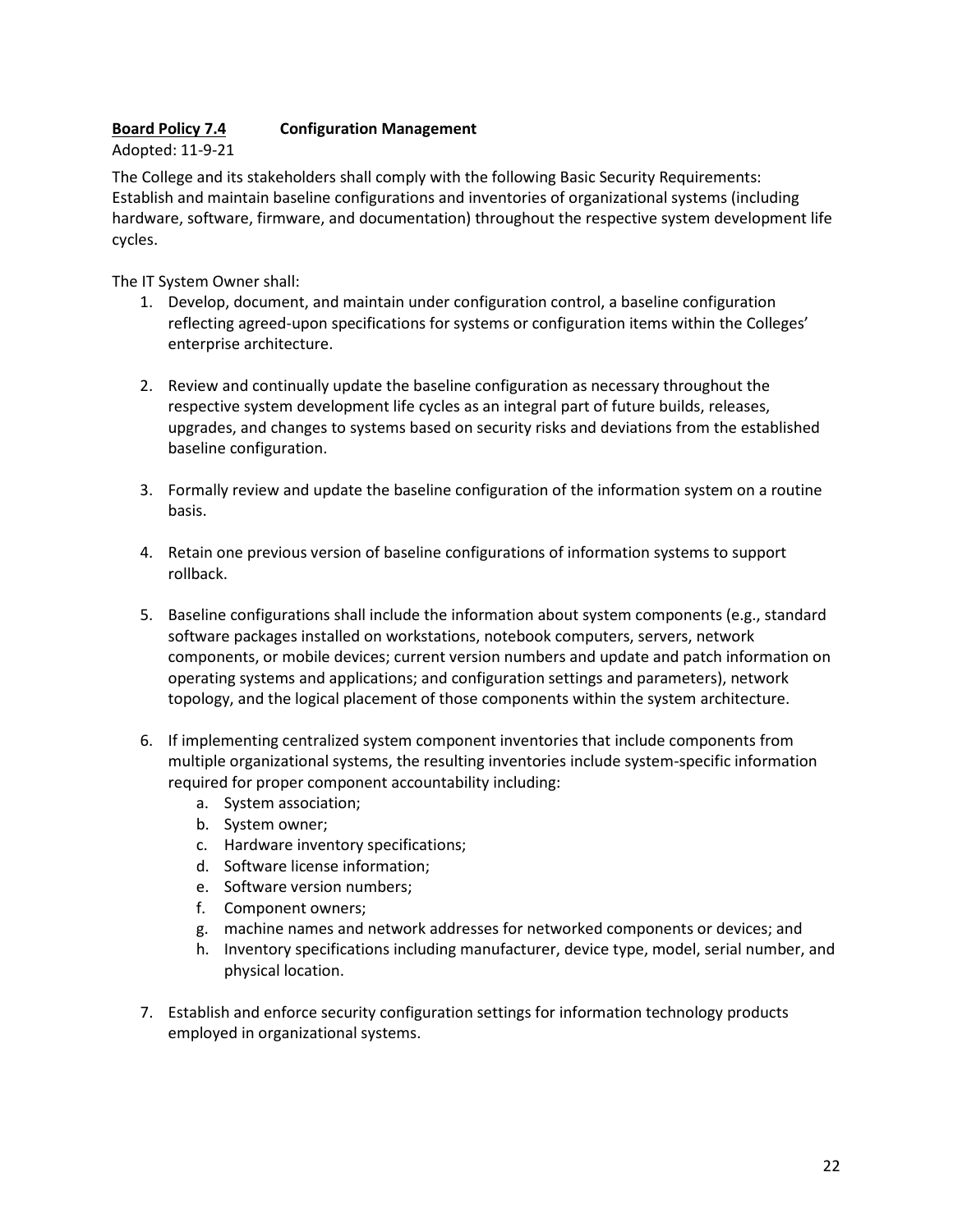IT System Owner shall:

- 1. Establish and document configuration settings for hardware, software, or firmware components of the system that affect the security posture or functionality of the system using common secure configurations that reflect the most restrictive mode consistent with operational requirements.
- 2. Identify, document, and approve any deviations from established configuration settings for critical and high priority systems.
- 3. Ensure the configuration settings are implemented and enforced.
- 4. Monitor and control changes to the configuration settings in accordance with policies and procedures.
- 5. Develop, document, and implement a configuration management plan for the information system that:
	- a. Defines the configuration items for the information system and places the configuration items under configuration management.
	- b. Addresses configuration management roles and responsibilities.
	- c. Defines detailed processes and procedures for how configuration management is used to support secure system development life cycle activities at the information system level.
	- d. Establishes a process for identifying configuration items throughout the system development life cycle and for managing the configuration of the configuration items.
	- e. Establishes procedures that protect the configuration management plan from unauthorized disclosure and modification.
- 6. Common secure configurations may be developed by a variety of organizations including information technology product developers, manufacturers, vendors, consortia, academia, industry, federal agencies, and other organizations in the public and private sectors.
- 7. Common secure configurations shall provide recognized, standardized, and established benchmarks that stipulate secure configuration settings and configuration instructions for the Colleges' information technology platforms/products including, but not limited to:
	- a. Mainframe computers, servers, workstations, input and output devices (e.g., scanners, copiers, and printers),
	- b. Network components (e.g., firewalls, routers, gateways, voice and data switches, wireless access points, network appliances, sensors), and
	- c. Operating systems, middleware, and applications.
- 8. Common secure configurations shall address security parameters for the following:
	- a. Registry settings; account, file, directory permission settings;
	- b. Settings for functions, ports, protocols, and remote connections; and
	- c. Specific configuration settings for systems derived from organization-wide configuration settings.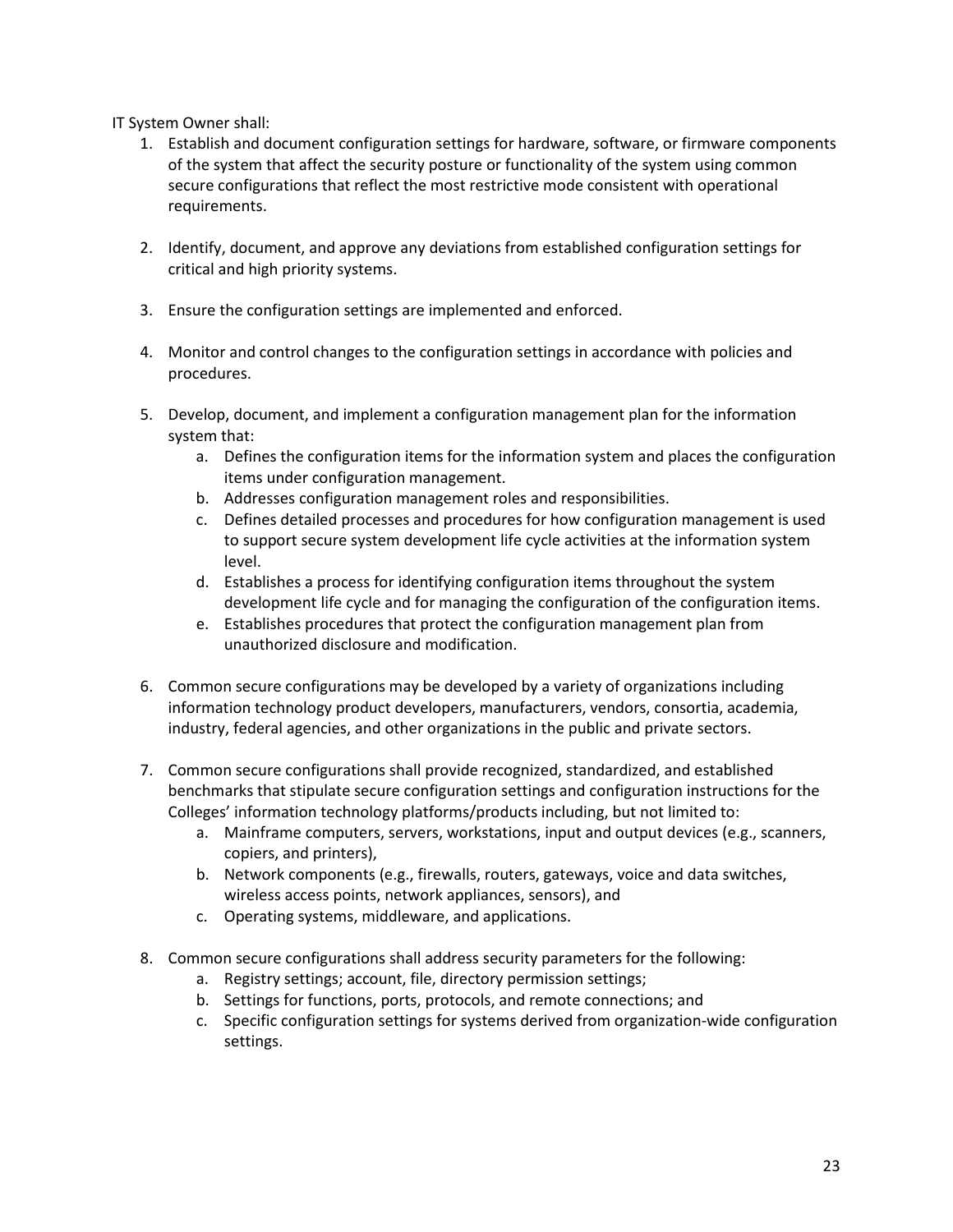9. Established settings shall become part of the systems' configuration baseline.

The College and its Stakeholders shall comply with the following Derived Security Requirements: Analyze the security impact of changes prior to implementation.

- 1. Prior to change implementation, the IT System Owner shall, together with College personnel with information security responsibilities (e.g., system administrators, system security officers, system security managers, and systems security engineers) who conduct security impact analyses, analyze changes to the information system to determine potential security impacts.
- 2. Security impact analysis may include reviewing security plans to understand security requirements and reviewing system design documentation to understand the implementation of controls and how specific changes might affect the controls.
- 3. Security impact analyses may also include risk assessments to better understand the impact of the changes and to determine if additional controls are required.
- 4. Unless doing so inhibits the core functions of these systems or is otherwise not technically feasible, the IT System Stakeholders shall ensure:
	- a. The initial setup, software installation, and security configuration of new systems are performed in a secure environment isolated from other operational systems with minimal communication protocols enabled.
	- b. Changes to configurations are formally identified, proposed, reviewed, analyzed for security impact, tested, and approved prior to implementation in accordance with the change management procedures.
	- c. A configuration monitoring process is in place to identify undiscovered or undocumented system components, misconfigurations, vulnerabilities, and unauthorized changes.
- 5. Define, document, approve, and enforce physical and logical access restrictions associated with changes to organizational systems.
- 6. The IT System Owner shall define, document, approve, and enforce physical access restrictions associated with:
	- a. Changes to the information system, including software libraries, physical access control requirements, workflow automation, media libraries, abstract layers (e.g., changes implemented into external interfaces rather than directly into systems); and
	- b. Change windows (e.g., changes occur only during certain specified times).
- 7. Only qualified and authorized individuals shall be permitted to access systems for purposes of initiating changes, including upgrades and modifications.
- 8. Employ the principle of least functionality by configuring organizational systems to provide only essential capabilities.
- 9. Where feasible, component functionality shall be limited to a single function per component and configured to provide only essential capabilities.
- 10. The IT System Owner and its Stakeholders shall ensure: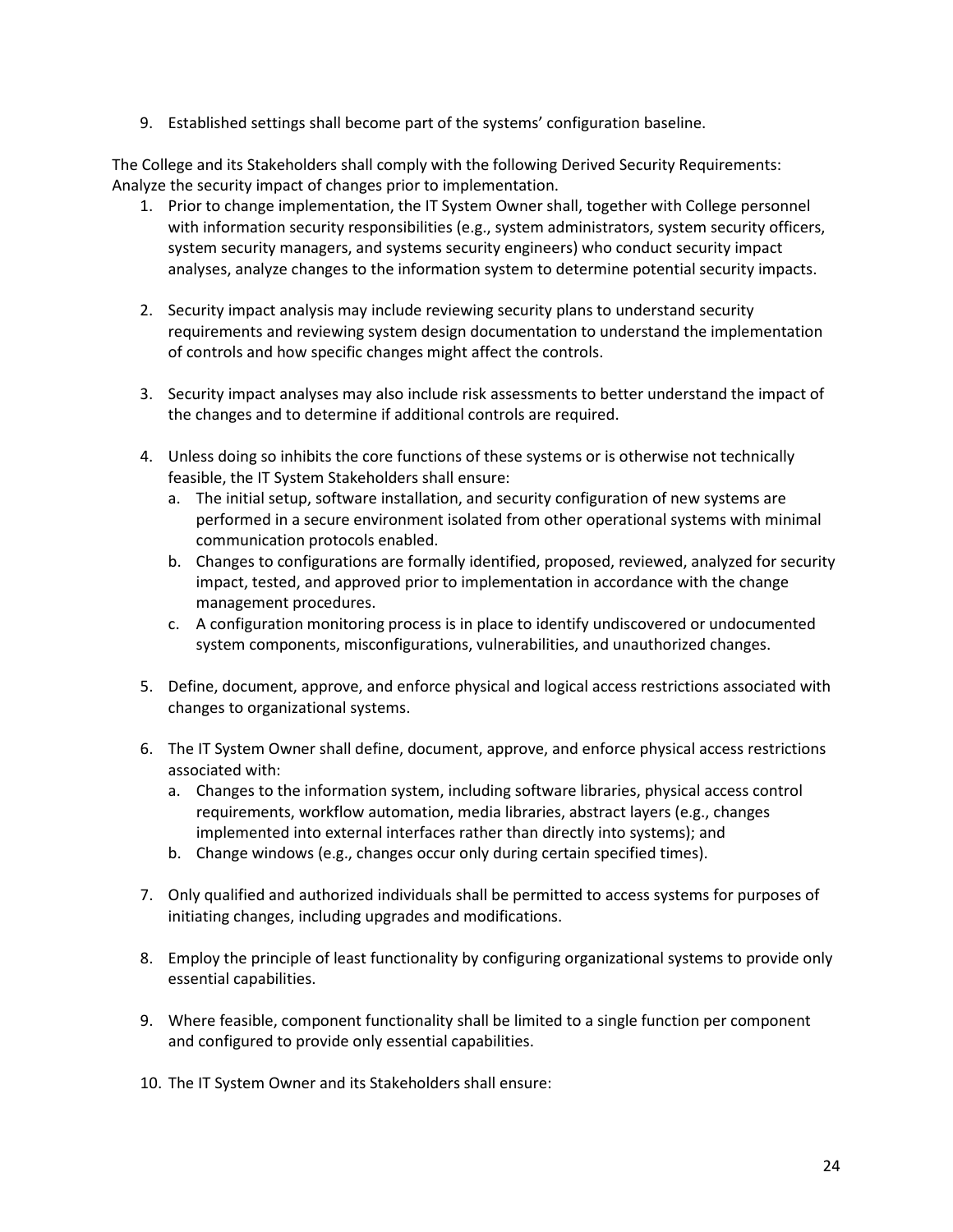- a. The information system is reviewed quarterly to identify unnecessary and/or non-secure functions, ports, protocols, and services.
- b. Disable unused or unnecessary functions, physical and logical ports and protocols, and services within the information system to prevent unauthorized connection of devices, transfer of information, and tunneling.
- c. Prevent program execution in accordance with policies regarding software program usage, restrictions, and rules authorizing the terms and conditions of software program usage.
- 11. Restrict, disable, or prevent the use of nonessential programs, functions, ports, protocols, and services.
	- a. The College shall make a security-based determination by defining essential ports, protocols and services. The College will define nonessential ports and these ports will be restricted, disabled, or prevented as defined.
- 12. Apply deny-by-exception (blacklisting) policy to prevent the use of unauthorized software or deny-all, permit-by-exception (whitelisting) policy to allow the execution of authorized software.
- 13. The IT System Owner shall employ processes to identify software programs authorized to execute on College Information Systems to prohibit the execution of unauthorized software programs including:
	- a. Identifying software programs not authorized to execute on information systems and apply a blacklisting (e.g. deny-all, allow-by-exception) policy.
	- b. Identifying software programs that are authorized to execute on systems and apply a whitelisting (e.g. allow-all, deny-by-exception) policy
	- c. Consider using cryptographic checksums, digital signatures, or hash functions to verify the integrity of whitelisted software programs.
	- d. Review and update the list of unauthorized software programs annually.
- 14. Control and monitor user-installed software
- 15. The IT System Owner shall maintain control over its software as follows:
	- a. Establish policies governing the installation of software, updates and security patches by users.
	- b. Enforce software installation policies through procedural and/or automated methods (e.g. controlling privileged access and blocking the execution of files using policy applied by directory service and/or application whitelisting).
- 16. Monitor compliance of its software installation practices.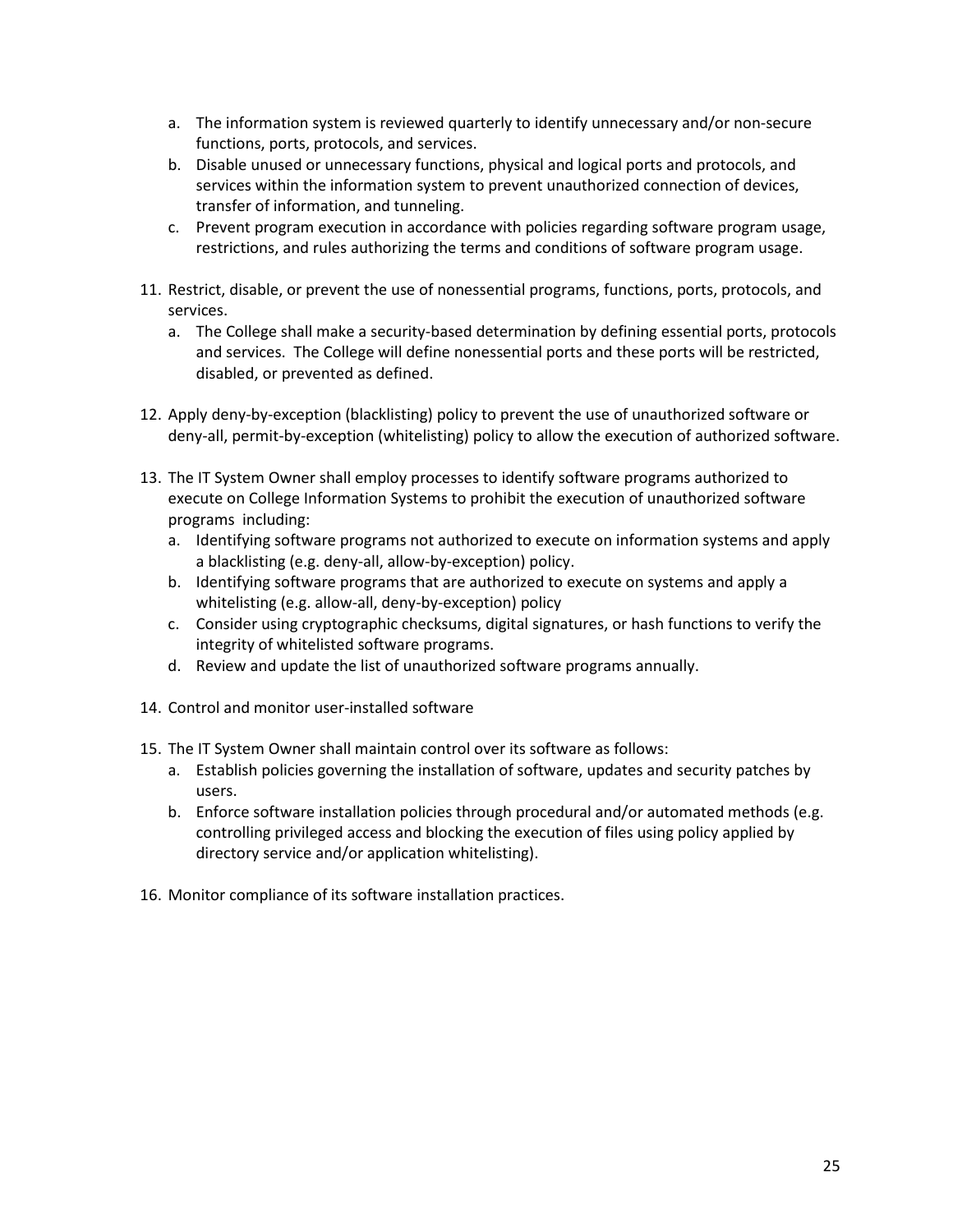## **Board Policy 7.5 Identification and Authentication**

Adopted: 11-9-21

The College and its stakeholders shall comply with the following Basic Security Requirements: Identify system users, processes acting on behalf of users, and devices. The IT System Owners shall:

- 1. Uniquely identify users and processes acting on behalf of users, whether or not they are associated with system accounts.
- 2. Identify devices and define by type and/or device.
- 3. Select and assign a unique identifier to identify an individual, group, role, or device.
- 4. Ensure that the College manages information system identifiers by receiving authorization from the IT Department to assign an individual, group, role, or device identifier.

Authenticate (or verify) the identities of users, processes, or devices, as a prerequisite to allowing access to organizational systems. The IT System Owner shall:

- 1. Establish initial authenticator content for authenticators defined by the organization.
- 2. Implement mechanisms for authentication to a cryptographic module that meet the requirements of applicable state and federal laws, directives, policies, regulations, standards, and guidance for such authentication
- 3. Establish and implement administrative procedures for initial authenticator distribution, for lost/compromised or damaged authenticators, and for revoking authenticators.
- 4. Require that the registration process to receive IT assets be conducted in person or by a trusted third party before with authorization by the CIO.
- 5. Manage information system authenticators by verifying, as part of the initial authenticator distribution, the identity of the individual, group, role, or device receiving the authenticator.
- 6. Enforce authorized access to the corresponding private key.
- 7. Change default content of authenticators prior to information system installation.

The information system shall:

- 1. Support authenticator management by organization-defined settings and restrictions for various authenticator characteristics including minimum password length, validation time window for time synchronous one-time tokens, and number of allowed rejections during the verification stage of biometric authentication.
- 2. Issue and revoke, when no longer needed, authenticators for temporary access such as that required for remote maintenance, and device authenticators including certificates and passwords.
- 3. Enforce password minimum and maximum lifetime restrictions of one day and 120 days respectively.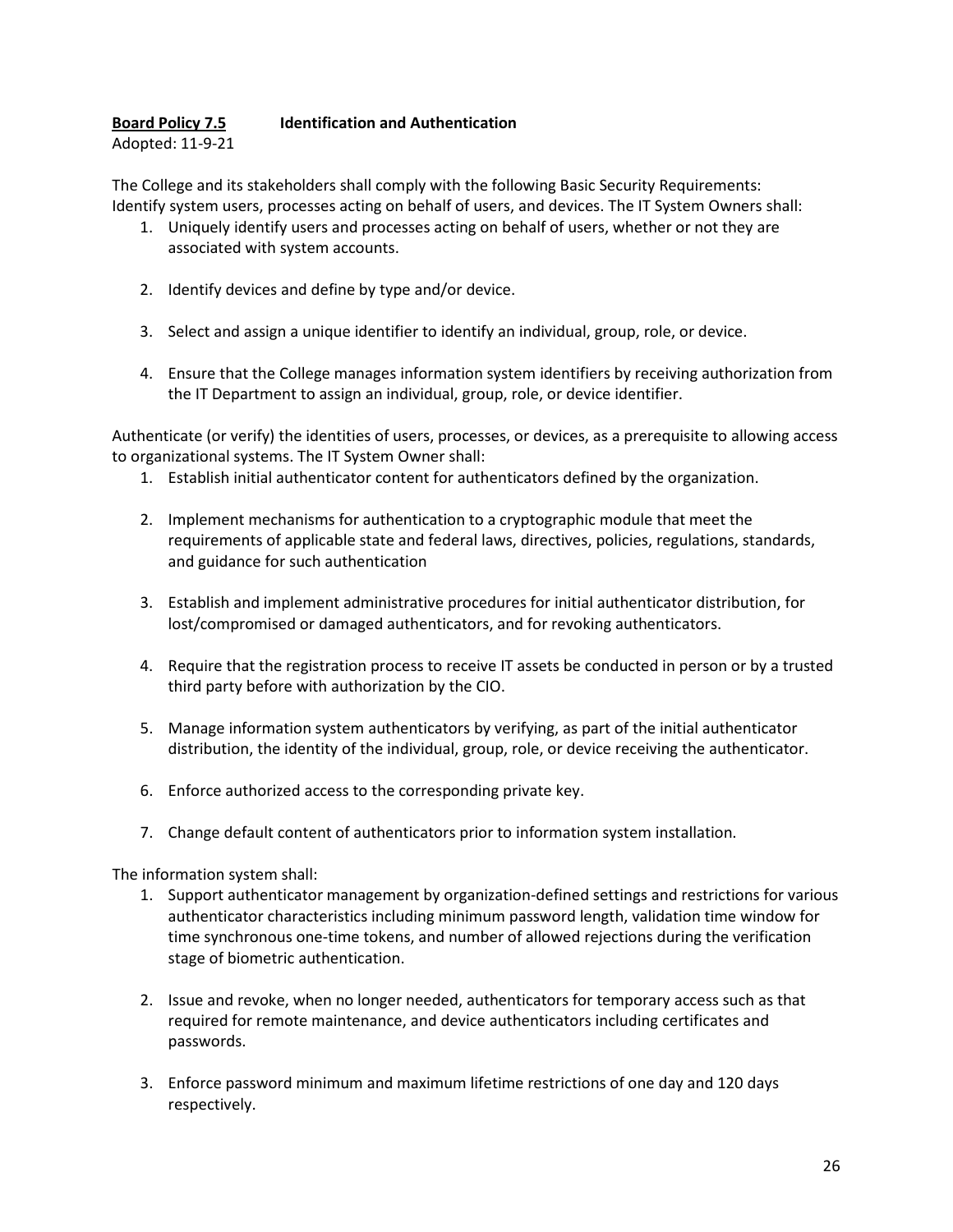- 4. For PKI-based authentication, validate certifications by constructing and verifying a certification path to an accepted trust anchor including checking certificate status information.
- 5. Map the authenticated identity to the account of the individual or group.
- 6. Leverage a local cache of revocation data to support path discovery and validation in case of inability to access revocation information via the network.

The College and its stakeholders shall comply with the following Derived Security Requirements: Use multifactor authentication for local and network access to privileged accounts and for network access to non-privileged accounts.

Information Systems shall require multi factor authentication at the system level (i.e., at logon) in the following scenarios:

- 1. For network access to privileged accounts.
- 2. For network access to non-privileged accounts.
- 3. Local access to privileged accounts.
- 4. For remote access to privileged and non-privileged accounts such that one of the factors is provided by a device separate from the system gaining access and the device utilizes a cryptographic strength mechanisms that protects the primary authentication token (secret key, private key or one-time password) against compromise by protocol threats including:
	- a. eavesdropper
	- b. replay
	- c. online guessing
	- d. verifier impersonation
	- e. man-in-the-middle attacks.
- 5. Physical authenticators shall be required for hardware authenticators providing time-based or challenge-response authenticators and smart cards.
- 6. The Information System may employ authentication mechanisms at the application level, when necessary, to provide increased information security.
- 7. The use of encrypted virtual private networks for connections between organization-controlled and non-organization controlled endpoints may be treated as internal networks with regard to protecting the confidentiality of information.
- 8. Commercially available tokens and biometrics, including those that may employ hard tokens (e.g., smartcards, key fobs, or dongles) or soft tokens to store user credentials may be used.
- 9. Information systems shall accept and electronically verify Personal Identity Verification (PIV) credentials.
- 10. Information Systems shall employ FICAM-approved information system components in EWC to accept third-party credentials.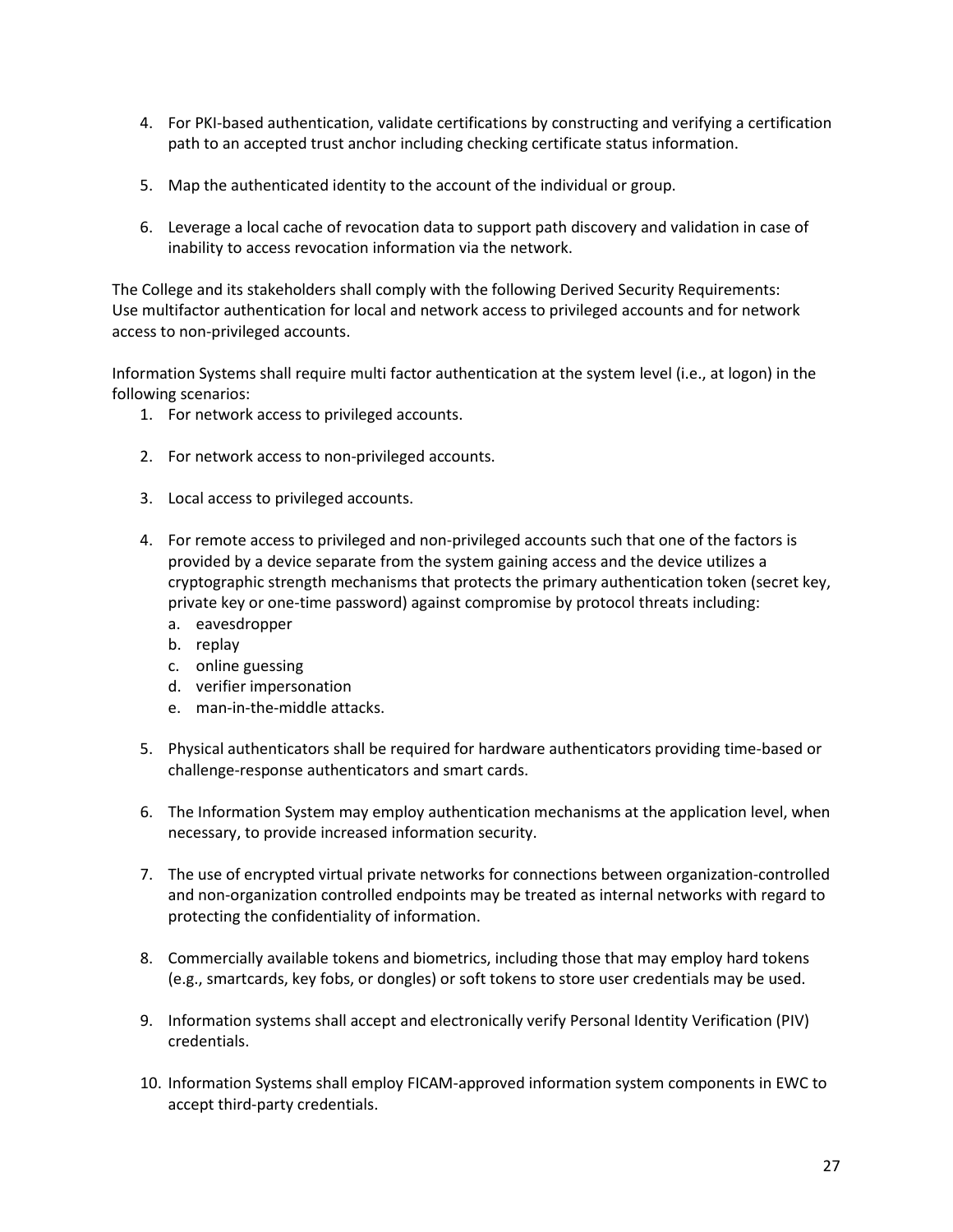The IT System Owner shall ensure that information systems:

- 1. Uniquely identify and authenticate all devices before establishing a network connection.
- 2. Identify and authenticate non-entity users or processes acting on behalf of non-entity users.
- 3. Accept and electronically verify Personal Identity Verification (PIV) credentials from other government agencies.
- 4. Accept only Federal Identity, Credential, and Access Management (FICAM) Trust Framework Solutions initiative approved third-party credentials.

Enforce a minimum password complexity and change of characters when new passwords are created. The IT System's password-based authenticators shall have the following minimum password requirements:

Passwords shall not contain the user's entire Account Name value or entire Full Name value. Passwords shall contain characters from three of the following five categories:

- 1. Uppercase characters of European languages (A through Z, with diacritic marks, Greek and Cyrillic characters);
- 2. Lowercase characters of European languages (a through z, sharp-s, with diacritic marks, Greek and Cyrillic characters);
- 3. Base 10 digits (0 through 9);
- 4. Non-alphanumeric characters ~!@#\$%^&\*\_-+=`|\(){}[]:;"'<>,.?/; and
- 5. Any Unicode character that is categorized as an alphabetic character, but is not uppercase or lowercase. This includes Unicode characters from Asian languages.
- 6. Passwords shall have a minimum length of 8 characters.
- 7. The IT System shall require at least one changed character when new passwords are created. Prohibit password reuse for a specified number of generations.
- 8. The IT System shall prohibit password reuse for 12 generations. Allow temporary password use for system logons with an immediate change to a permanent password.
- 9. The IT System shall allow the use of a temporary password for system logons with an immediate change to a permanent password. Store and transmit only cryptographically-protected passwords.
- 10. The IT System shall store and transmit only cryptographically-protected passwords.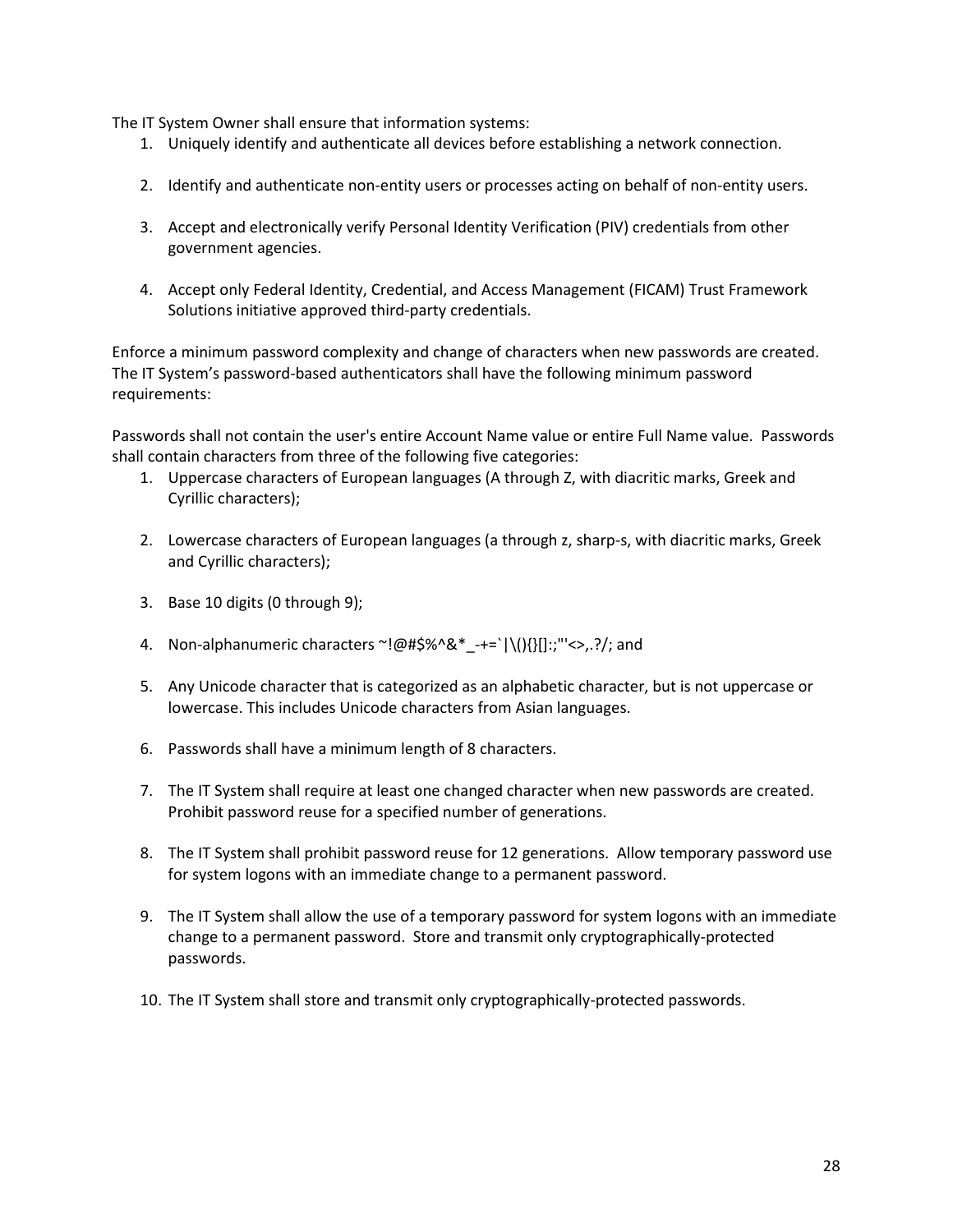Obscure feedback of authentication information.

- 1. The IT Systems shall obscure feedback of authentication information during the authentication process where feasible and appropriate. (e.g. by Obscuring authenticator feedback includes displaying asterisks when users type passwords into input devices or displaying feedback for a very limited time before fully obscuring it.)
- 2. The College shall require individuals and devices to implement specific security safeguards to protect authenticators, as appropriate.
- 3. The feedback from systems does not provide any information that would allow unauthorized individuals to compromise authentication mechanisms. For some types of systems or system components, for example, desktop or notebook computers with relatively large monitors, the threat (often referred to as shoulder surfing) may be significant. For other types of systems or components, for example, mobile devices with small displays, this threat may be less significant, and is balanced against the increased likelihood of typographic input errors due to the small keyboards. Therefore, the means for obscuring the authenticator feedback is selected accordingly.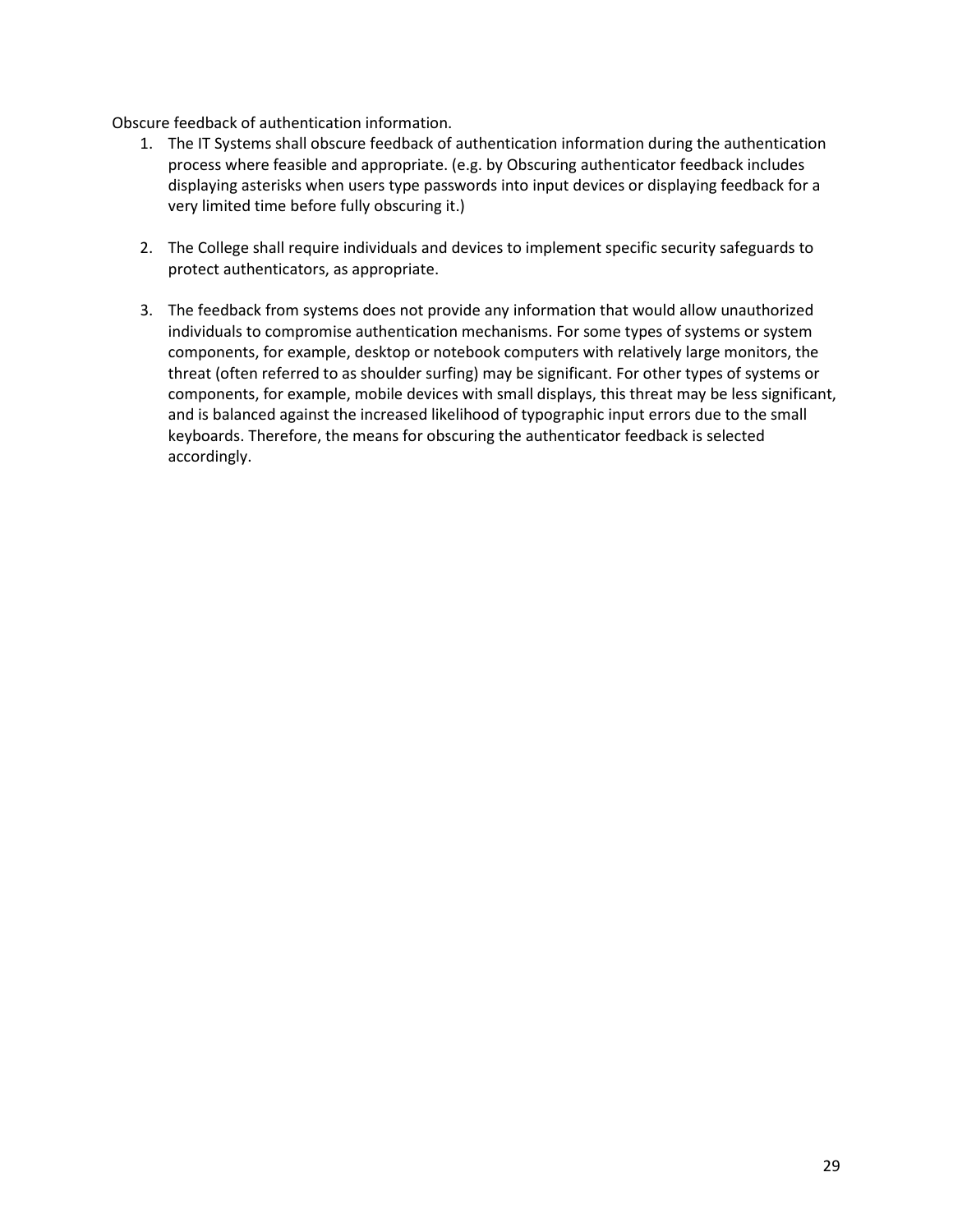## **Board Policy 7.6 Incident Response** Adopted: 11-9-21

The College and its stakeholders shall comply with the following Basic Security Requirements:

- 1. Establish an operational incident-handling capability for organizational systems that includes preparation, detection, analysis, containment, recovery, and user response activities.
- 2. Incident handling shall be addressed during the definition, design, and development of the College's business processes and systems.
- 3. An incident handling capability shall be implemented for the detection and analysis, containment, eradication, and recovery from systems security incidents.
- 4. Incident response resource(s) shall be identified and made available to support users by providing security incident handling and reporting advice and assistance.
- 5. Incident-related information from available sources shall be analyzed and leveraged for detection of incidents, such as: audit monitoring, network monitoring, physical access monitoring, user and administrator reports, and reported supply chain events.
- 6. Incident handling activities shall be coordinated among business owners, system owners, authorizing officials, human resources offices, physical and personnel security offices, legal departments, operations personnel, procurement offices, and the risk executive.
- 7. College personnel shall receive training that includes content and level of incident response detail consistent with the user's assigned role and responsibility.
- 8. Incident response training should include the following, as appropriate to the user's role:
	- a. Knowing who to call and how to recognize an incident on the system;
	- b. How to handle or remediate incidents; and
	- c. Specific training on forensics, reporting, system recovery, and restoration.
	- d. Incident response training shall include the following:
	- e. Identification and reporting of suspicious activities from external and internal sources;
	- f. Available incident response assistance such as help desk support, assistance groups, and access to forensics services or consumer redress services, when required.
	- g. Track, document, and report incidents to designated officials and/or authorities both internal and external to the organization. Documentation of security incidents from all relevant sources shall be collected, tracked, and maintained. Sources may include, for example, incident reports, incident response teams, audit monitoring, network monitoring, physical access monitoring, and user/administrator reports. Incident reports shall include:
		- o the status of the incident and information necessary for forensics,
		- o evaluating incident details, trends, and handling; and
		- o Other content required by applicable laws, Executive Orders, directives, regulations, and policies.
		- $\circ$  Personnel shall report the following types of security incidents to EWC CIO within one business day for critical and high risk events.
		- o Incident examples are included in operational procedures.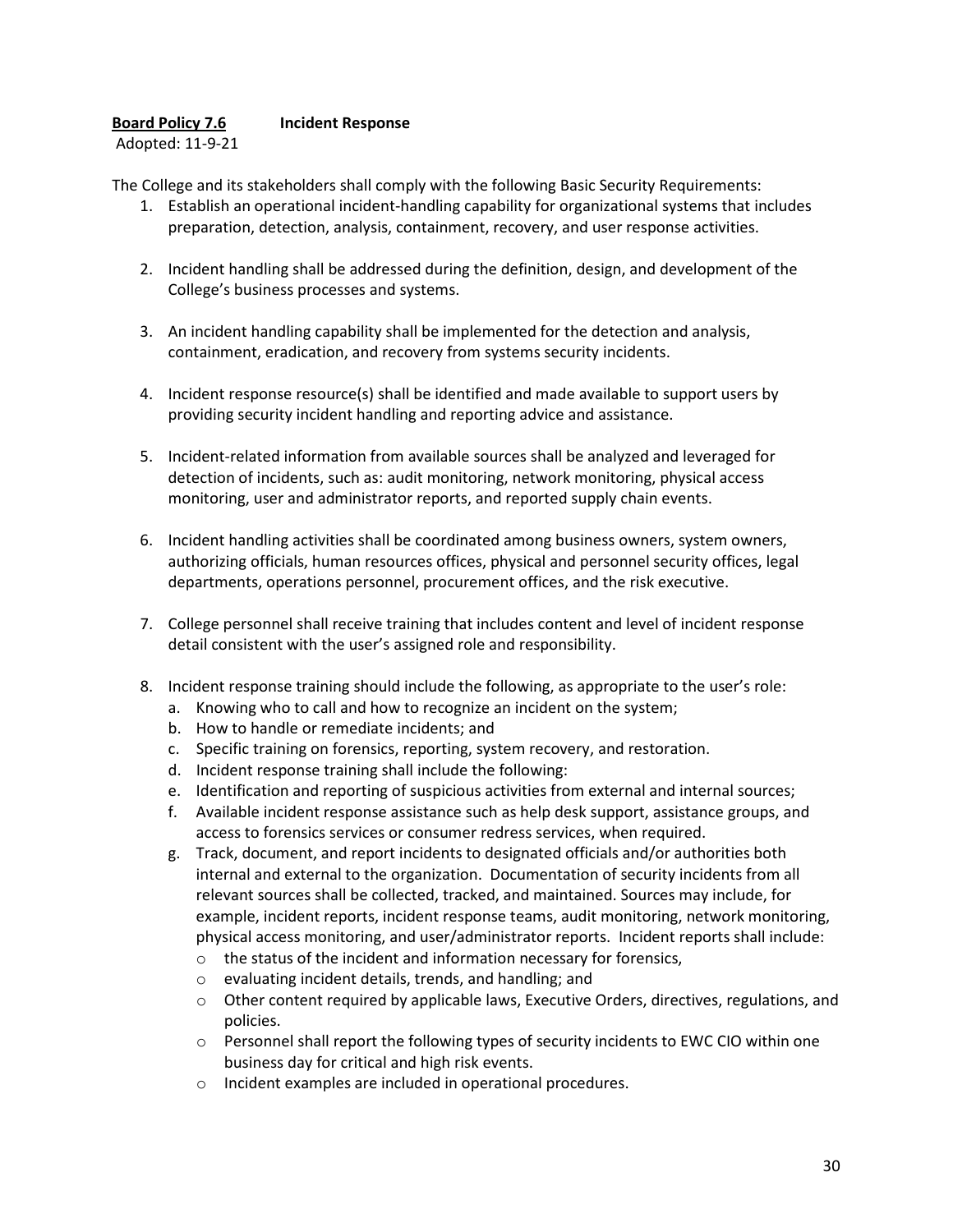$\circ$  Suspected security incidents may also be reported (e.g. the receipt of suspicious email communications that can potentially contain malicious code).

The College and its Stakeholders shall comply with the following Derived Security Requirements:

- 1. Test the organizational incident response capability.
- 2. Incident response capability shall be tested bi-annually to determine the effectiveness of the capabilities and to identify potential weaknesses or deficiencies.
- 3. Incident response testing may include:
	- a. The use of checklists, walk-through or tabletop exercises;
	- b. Simulations (both parallel and full interrupt);
	- c. Comprehensive exercises; and
	- d. A determination of the effects on organizational operations (e.g., reduction in mission capabilities), organizational assets, and individuals due to incident response.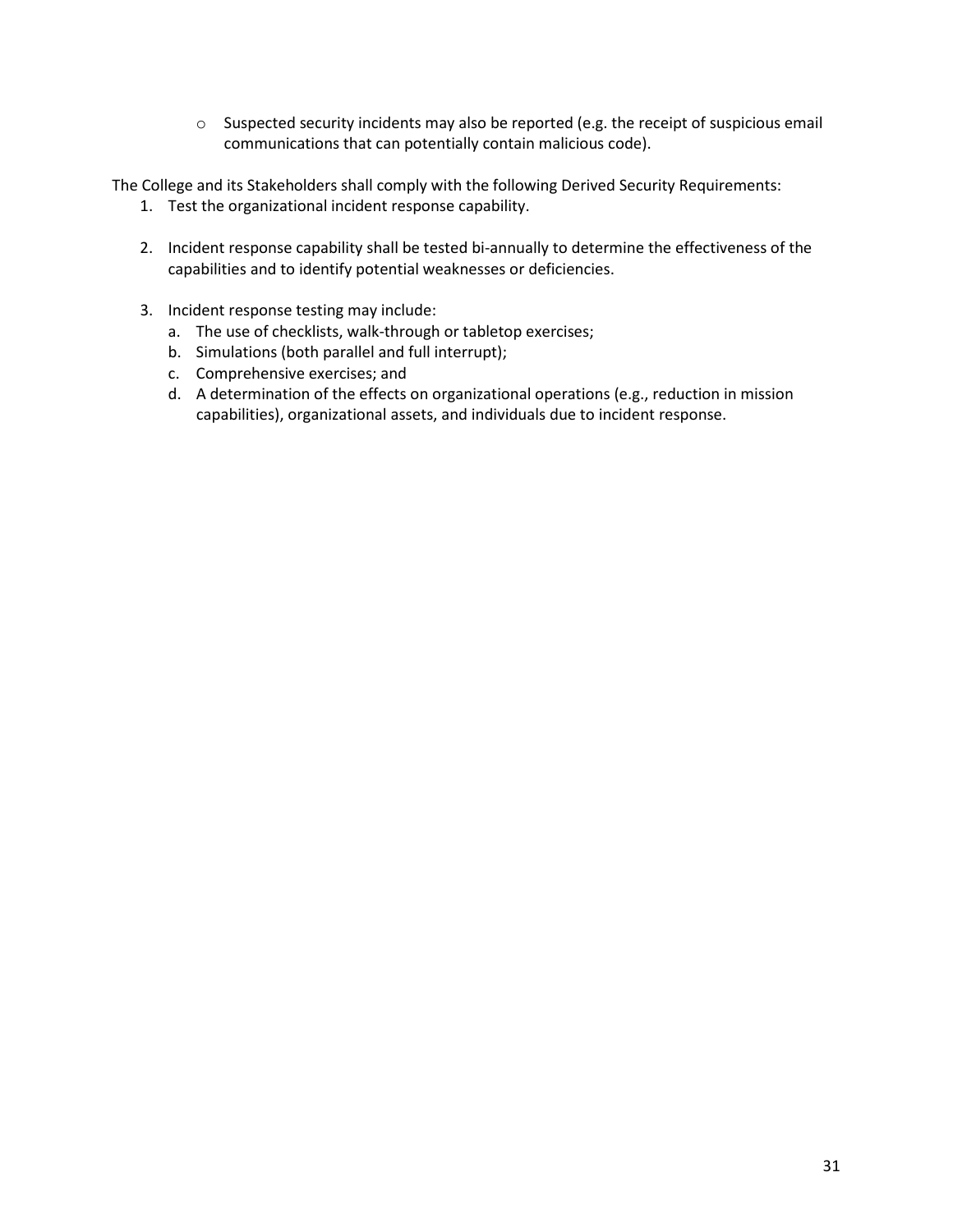## **Board Policy 7.7 Maintenance Policy**

Adopted: 11-9-21

The College and its stakeholders shall comply with the following Basic Security Requirements: Perform maintenance on organizational systems.

- 1. The College shall schedule and perform all types of maintenance and repairs necessary to help ensure the availability and confidentiality of CUI. This requirement applies to any system component (including hardware, firmware, applications) conducted by any local or nonlocal entity, including those components not directly associated with information processing and data or information retention such as scanners, copiers, and printers.
- 2. Provide controls on the tools, techniques, mechanisms, and personnel used to conduct system maintenance.
- 3. All maintenance activities shall be approved and monitored by College Personnel, whether performed on site or remotely and whether the equipment is serviced on site or removed to another location.
- 4. System owners shall first approve the removal of the information system or system components from facilities for off-site maintenance or repairs.
- 5. System owners and IT shall approve, control, and monitor the use of maintenance tools, techniques, mechanisms, and personnel used for diagnostic and repair actions on IT systems that process, store, or transmit CUI.
- 6. Hardware, software, firmware, and other maintenance and testing tools shall be monitored for malicious code before being approved for use.

The College and its Stakeholders shall comply with the following Derived Security Requirements: Ensure equipment removed for off-site maintenance is sanitized of any CUI.

- 1. Any system component (including applications) conducted by a local or nonlocal entity (e.g., incontract, warranty, in- house, software maintenance agreement) shall be sanitized to remove all information prior to removal for off-site maintenance or repairs.
- 2. Check media containing diagnostic and test programs for malicious code before the media are used in organizational systems.
- 3. Media containing diagnostic or test programs must be inspected to determine whether the media contains malicious code before being used in a system or system component.
- 4. If, upon inspection of media containing maintenance diagnostic and test programs, it is determined that the media contains malicious code, the incident shall be handled consistent with incident handling policies and procedures.
- 5. Supervise the maintenance activities of maintenance personnel without required access authorization.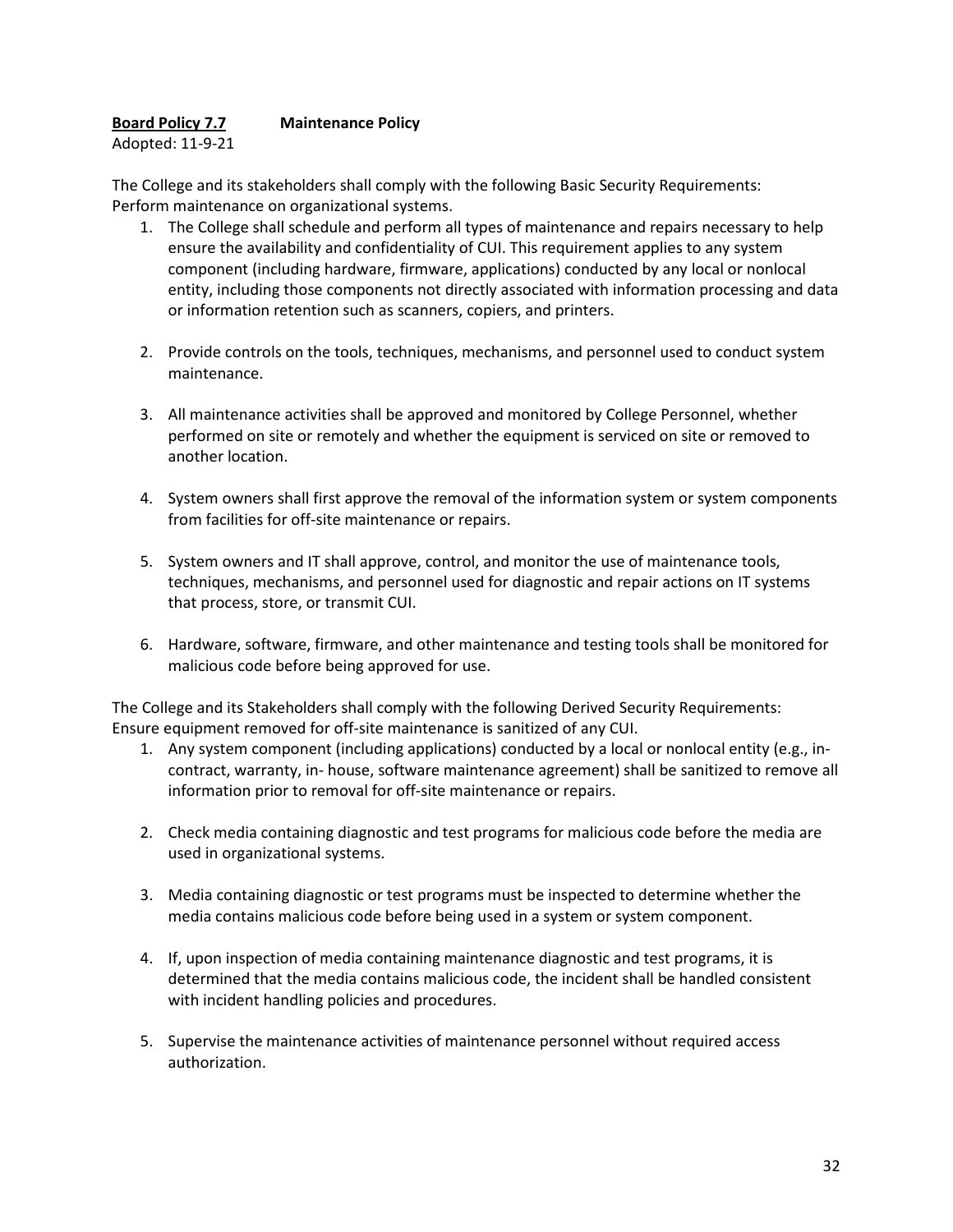- 6. Individuals without access authorization who are performing hardware or software maintenance on organizational systems shall be supervised. Such individuals may be provided temporary credentials for one-time use or for limited time periods.
- 7. Testing for data integrity will be performed at regularly scheduled intervals by the backup hardware but may also be performed manually at random times to verify the validity, accuracy, and authenticity of the backup. These random tests should total no less than six per year and it is recommended that these tests fall approximately two months apart, less if more than the minimum number of tests are used. We encourage that backup tests be taken within one week of the completion of the yearly and mid- yearly backups with the remaining backups spaced throughout the remaining months of the year. If six are used, it should follow this testing schedule:
	- a. Test  $1$  January 1-7
	- b. Test 2 March 1-7
	- c. Test  $3 -$  May 1-7
	- d. Test 4 July 1-7
	- e. Test 5 September 1-7
	- f. Test 6 November 1-7
- 8. If more than six tests are used, then the schedule may be set at the discretion of the EWC IT Department, however, two of the tests must occur no later than one week after the yearly and mid- yearly backups are completed.

## **Methods of Testing**

Testing shall consist of one or more of the following methods of data validation and verification of accuracy and authenticity:

- 1. Random Dummy File Restoration: Six to twelve dummy files are inserted on the file server at random locations. Afterwards, we will intentionally delete these dummy files. Then, recovery will be tested to verify data is being restored properly. If this verifies the data is being restored properly, the test is completed and the dummy file may be removed.
- 2. Random Actual File Restoration: Recovery of a six to twelve actual random files located on the server. Comparisons will then be made with current versions of the same files to verify content and accuracy of restoration process. If the comparisons verify that the recovery was successful, then the test is completed.
- 3. Random File Location Verification: Movement of a single dummy file to various locations on the file server. Initially the file is inserted onto the file server and backups are tested to verify the file exists in backups at the initial location. If this is confirmed, then the file is moved on the file server to a second location and backups are tested yet again to verify that the file is in the second location. Once this is confirmed, the file is moved for a third time and backups are once again tested to verify the file exists in the new location. If this is confirmed then the test is completed and the dummy file may be removed. Backups are working correctly and file contents and locations are being updated appropriately.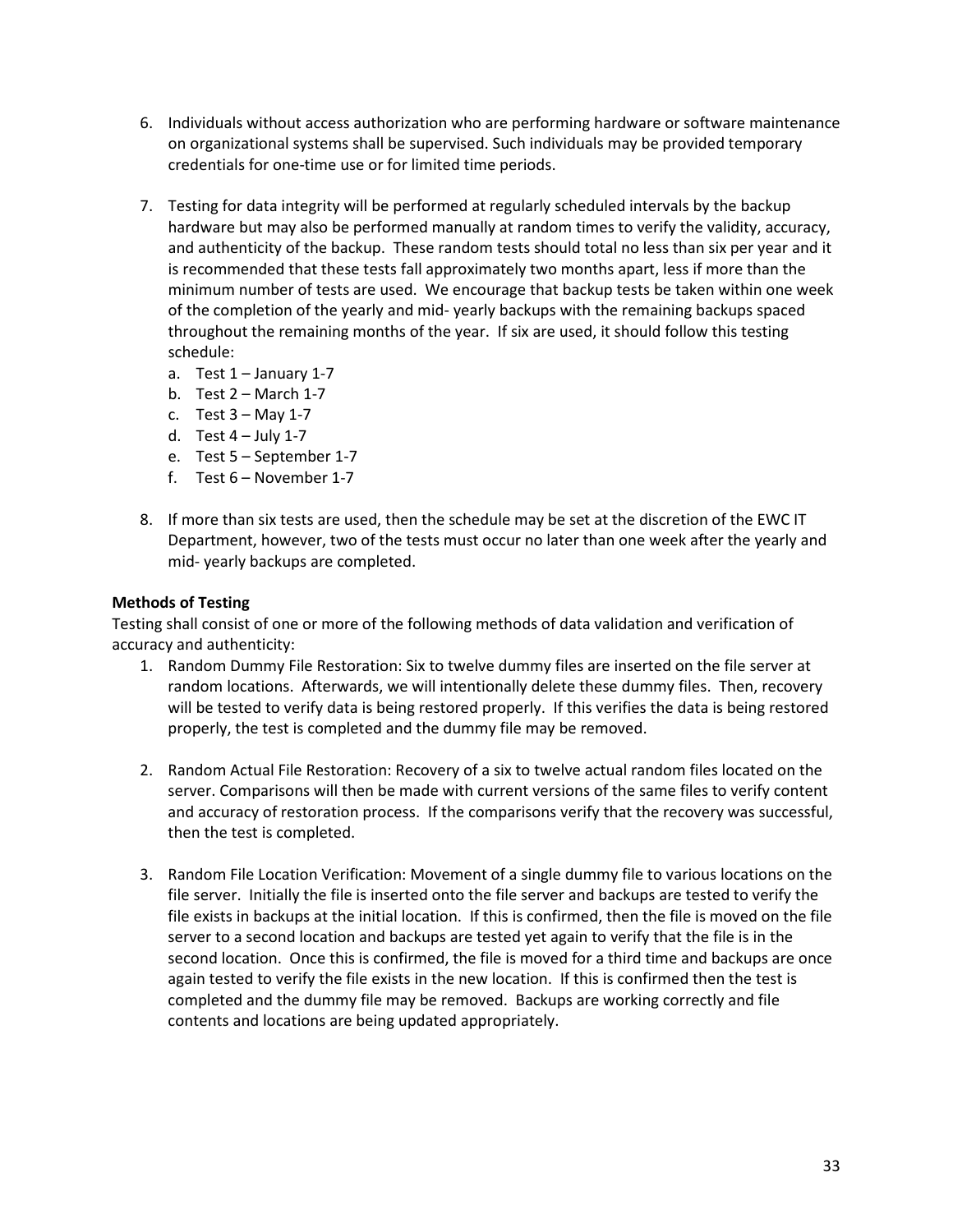4. Miscellaneous: Other tests may be used at the discretion of the EWC IT Department with only one restriction: they may not interfere with access or otherwise cause any data loss on the file server.

## **Restoration Processes**

All restoration processes will follow, at minimum, one of the following methods:

- 1. Re-routing primary traffic from backup and storage device in Douglas to accompanying device in Torrington or vice-versa
- 2. Physically transporting one device to another location
- 3. Copying all files or a subset of files from the backup equipment to the file server
- 4. Via the testing process described in this document ∙ Utilizing the EWC IT Department's Disaster Recovery Plan
- 5. Utilizing the EWC IT Department's Backup Priority List
- 6. Other methods, approved by the EWC IT Department, that do not interfere with access or otherwise cause any data loss on the file server If it is found that a scheduled backup process is incomplete or missing due to a hardware or software malfunction, then the backup will be completed as soon as possible and a hardware test will be needed to verify no long-term problems exist that may affect backups in the future.
- 7. Should a hardware test yield results that indicate serious issues, then a replacement for the faulty hardware should be found as soon as possible in order to prevent such issues from occurring in the future.
- 8. If these issues prevent backups from occurring, then the off-site backup device in Torrington will be transferred to primary backup duties and a secondary device should be purchased and then placed at Douglas to regain primary functionality. The following is the maximum number of backups and replications that the EWC IT Department will retain at any one time. Once these backups or replications reach the maximum count, the oldest will be recycled so that the newest may be retained.
- 9. Daily Backup Copies on file with retention of those files for 30 days. At the end of 30 days a monthly backup will be retained for one year. At the end of the calendar year, those files will be retained indefinitely with a yearly back-up performed.
- 10. Monthly Backups will be retained for one year.
- 11. Yearly Backup of Copies on file: One backup at the end of the calendar year will retained indefinitely.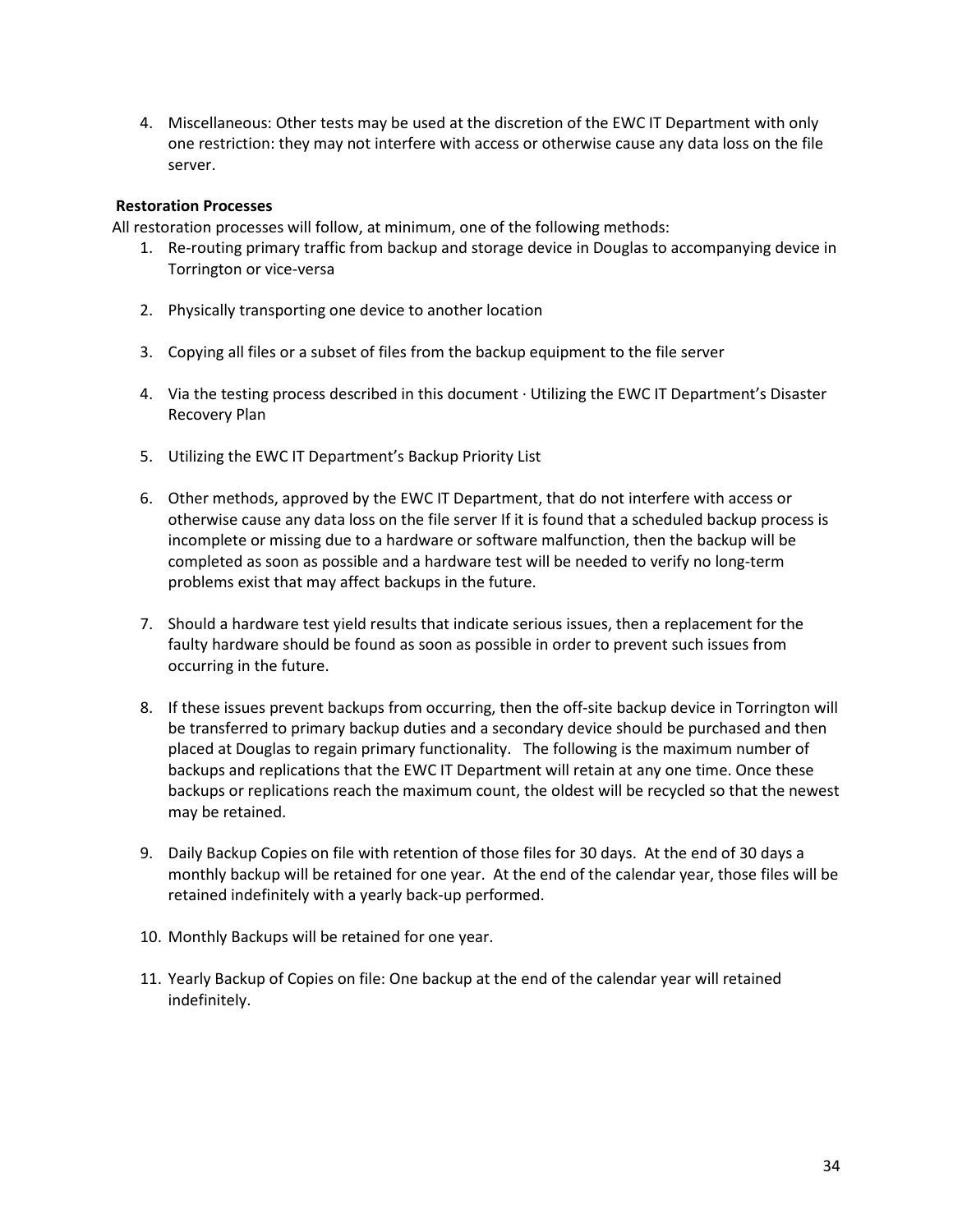## **Board Policy 7.8 Media Protection Policy** Adopted: 11-9-21

The College and its stakeholders shall comply with the following Basic Security Requirements: Protect (i.e., physically control and securely store) system media containing CUI, both paper and digital.

- 1. Access to digital media containing design specifications shall be limited to the project leader and individuals on the development team.
- 2. System media containing CUI shall be protected by conducting inventories, maintaining accountability for stored media, and ensuring procedures are in place to allow individuals to check out and return media to the media library.
- 3. Media containing CUI shall be physically controlled and securely stored through a controlled media library, locked drawers, desks, or cabinets, as appropriate.
- 4. Access to CUI on system media shall be limited by physically controlling such media, including conducting inventories, ensuring procedures are in place to allow individuals to check out and return media to the media library, and maintaining accountability for all stored media.

Limit access to CUI on system media to authorized users.

- 1. Access to system media containing CUI shall be limited by physically controlling system media and secure storage areas such as controlled media libraries, locked drawers, desks, or cabinets, as appropriate.
- 2. Physical control of system media shall be maintained by conducting inventories, ensuring procedures are in place to allow individuals to check out and return system media to the media library, and maintaining accountability for all stored media.
- 3. Sanitize or destroy system media containing CUI before disposal or release for reuse.
- 4. All digital and non-digital system media containing CUI shall be sanitized before disposal or release for reuse.
- 5. Sanitization techniques and processes shall remove all CUI from the media such that the information cannot be retrieved or reconstructed.
- 6. When system media cannot be sanitized such that CUI may be able to be retrieved or reconstructed from the media, the media shall be destroyed.
- 7. Discretion on the employment of sanitization techniques and procedures shall be used for media containing information that is in the public domain or publicly releasable or deemed to have no adverse impact on organizations or individuals if released for reuse or disposal.
- 8. Sanitization of non-digital media may include destruction, removing CUI from documents, or redacting selected sections or words from a document by obscuring the redacted sections or words in a manner equivalent in effectiveness to removing the words or sections from the document.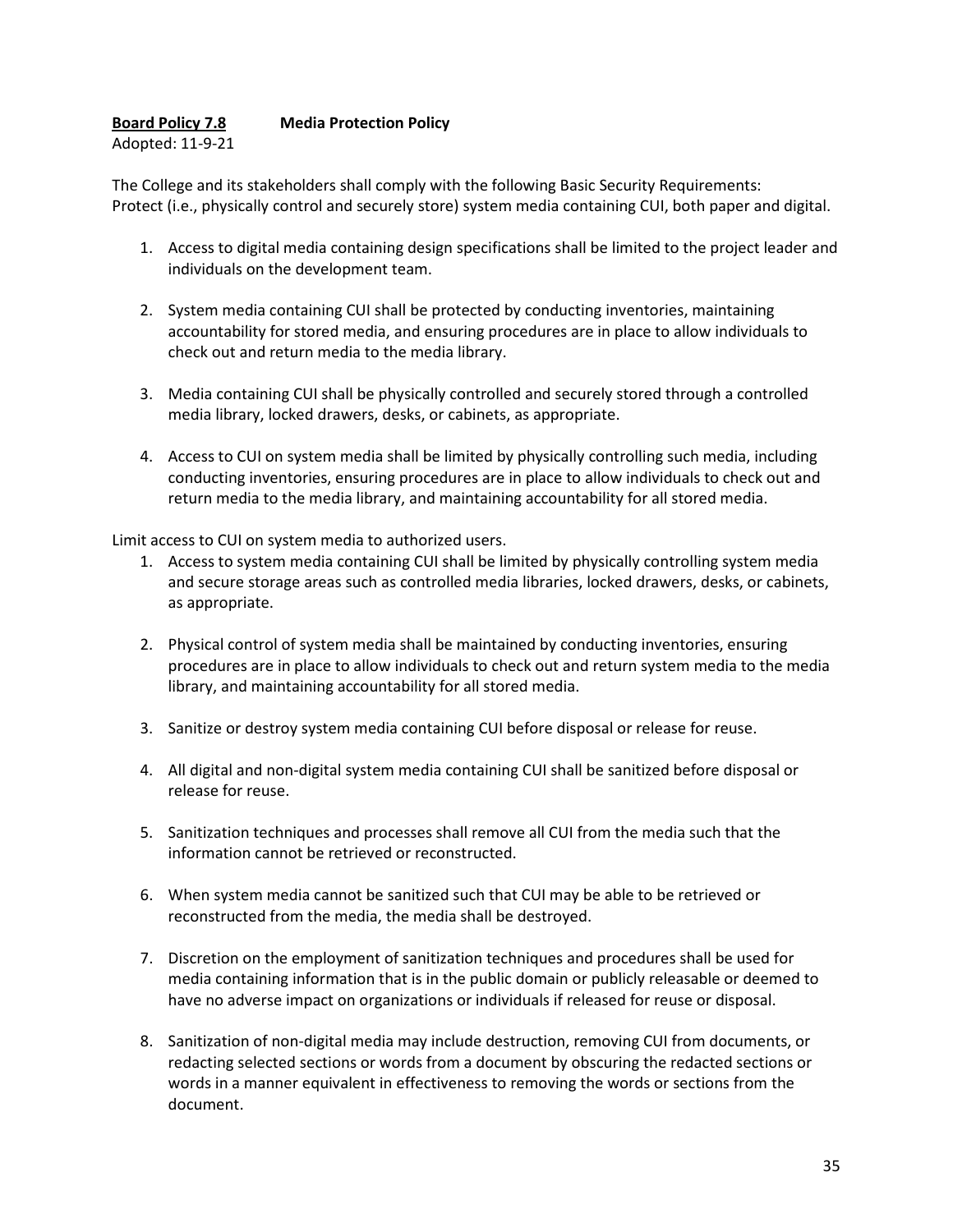The College and its stakeholders shall comply with the following Derived Security Requirements: Mark media with necessary CUI markings.

1. All digital and non-digital system media shall bear security markings containing security attributes.

Control access to media containing CUI.

- 1. Media containing CUI shall be in controlled areas or spaces with physical and/or procedural controls sufficient to meet requirements established for protecting systems and information.
- 2. Implement cryptographic mechanisms to protect the confidentiality of CUI stored on digital media during transport unless otherwise protected by alternative physical safeguards.
- 3. Cryptographic mechanisms shall be used to protect the confidentiality of CUI stored on portable storage devices (e.g., USB memory sticks, digital video disks, and compact disks, external or removable hard disk drives) during transport unless such devices are protected by appropriate physical safeguards.

Control the use of removable media on system components.

- 1. Removable media types shall be restricted or prohibited for use on College-owned systems: The following technical and nontechnical controls shall be used to control the use of restricted or prohibited media on College-owned systems:
	- a. policies, procedures, and rules of behavior;
	- b. Control the use of portable storage devices by using physical cages on workstations to prohibit access to certain external ports, or disabling or removing the ability to insert, read, or write to such devices;
	- c. Limit the use of portable storage devices to only approved devices including devices provided by the organization, devices provided by other approved organizations, and devices that are not personally owned;
	- d. Control the use of portable storage devices based on the type of device, prohibiting the use of writeable, portable devices, and implementing this restriction by disabling or removing the capability to write to such devices.]

Prohibit the use of portable storage devices when such devices have no identifiable owner.

- 1. All portable storage devices shall have the device's owner readily identifiable on the device (e.g., individuals, organizations, or projects).
- 2. In the event of a security incident due in part to use of a portable device (e.g., insertion of malicious code), responsibility and accountability for addressing known vulnerabilities shall lay with the device's owner.

Protect the confidentiality of backup CUI at storage locations.

1. Backed-up information containing system-level or user-level CUI shall be protected by cryptographic mechanisms or alternative physical controls.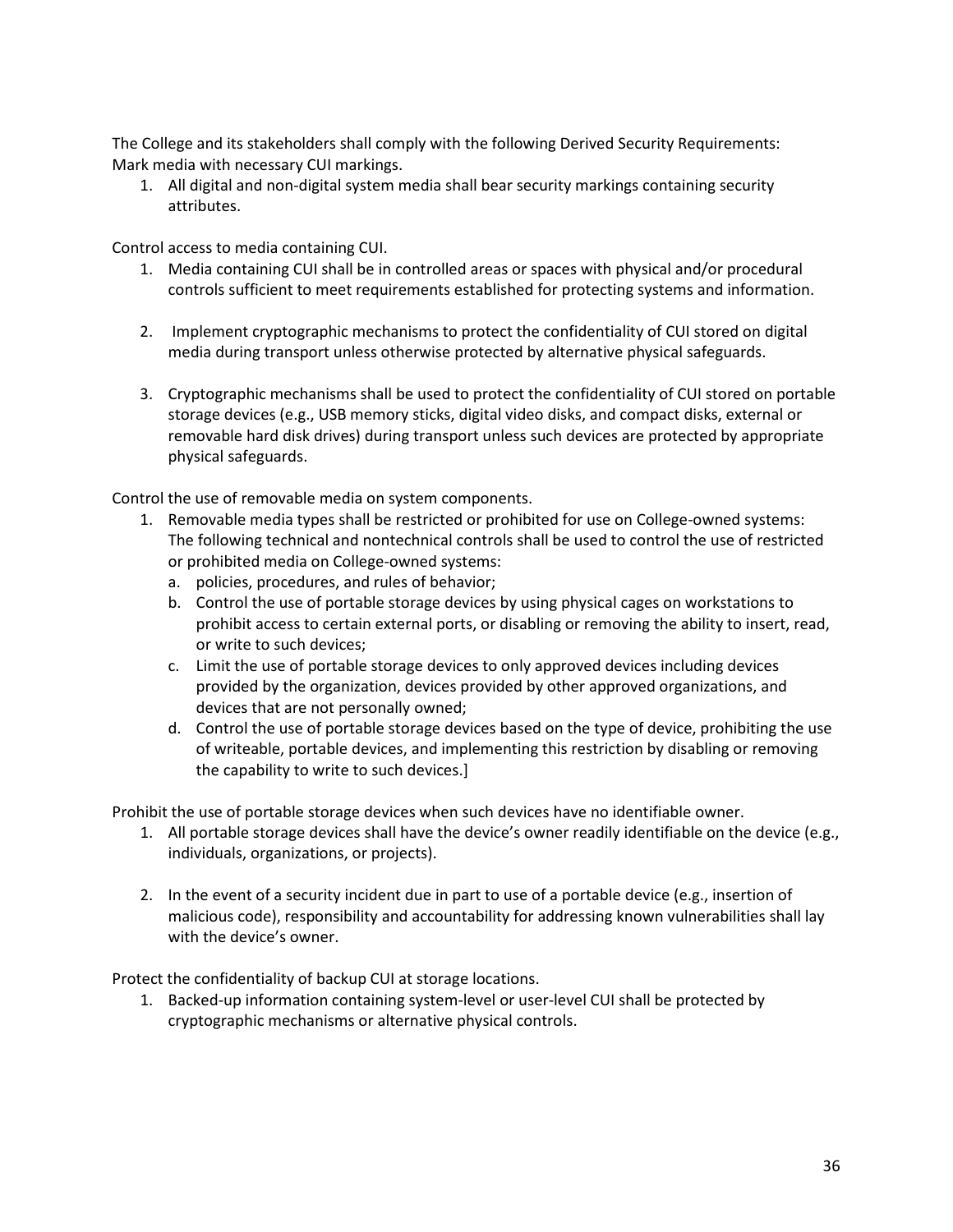- 2. Data and associated backups from the primary backup device in Douglas to the secondary backup device in Torrington. During a replication, all data and backups are replicated so that a mirror copy is retained at the Torrington location for off-site, backup capability should a disaster or other issues occur.
- 3. Regularly scheduled backups and replications shall be performed by the EWC IT Department using the following schedule:
	- a. **Daily.** All data is replicated from the Torrington Campus to the Douglas Campus. At the end of each day, beginning at 7:00 p.m., backups will run each evening until complete. Four different backup sets; with one backup set using core that includes active directory, DNS, PHCP and other core network systems. An additional backup is used expressly for Colleague and the file servers (H & M drives). One has auxiliary type functions such as AVIMARK for Vet Tech.
	- b. **Monthly Backups.** Last day of each calendar month
	- c. **Yearly backups,** 12:30 a.m. January 1, yearly backup will be completed. At 12:01 a.m. every morning, all backups and data will be replicated from Torrington to Douglas for off- site storage and secondary backup. All backups are clearly labeled so as to distinguish one from another easily. At minimum, the following information is provided for each backup file:
		- Time (MST) e.g. 12:00:00 AM or 12:34:59 PM
		- Date e.g.  $12/31/10$  or  $2/29/12$
		- Backup Type e.g. Hourly or End of Year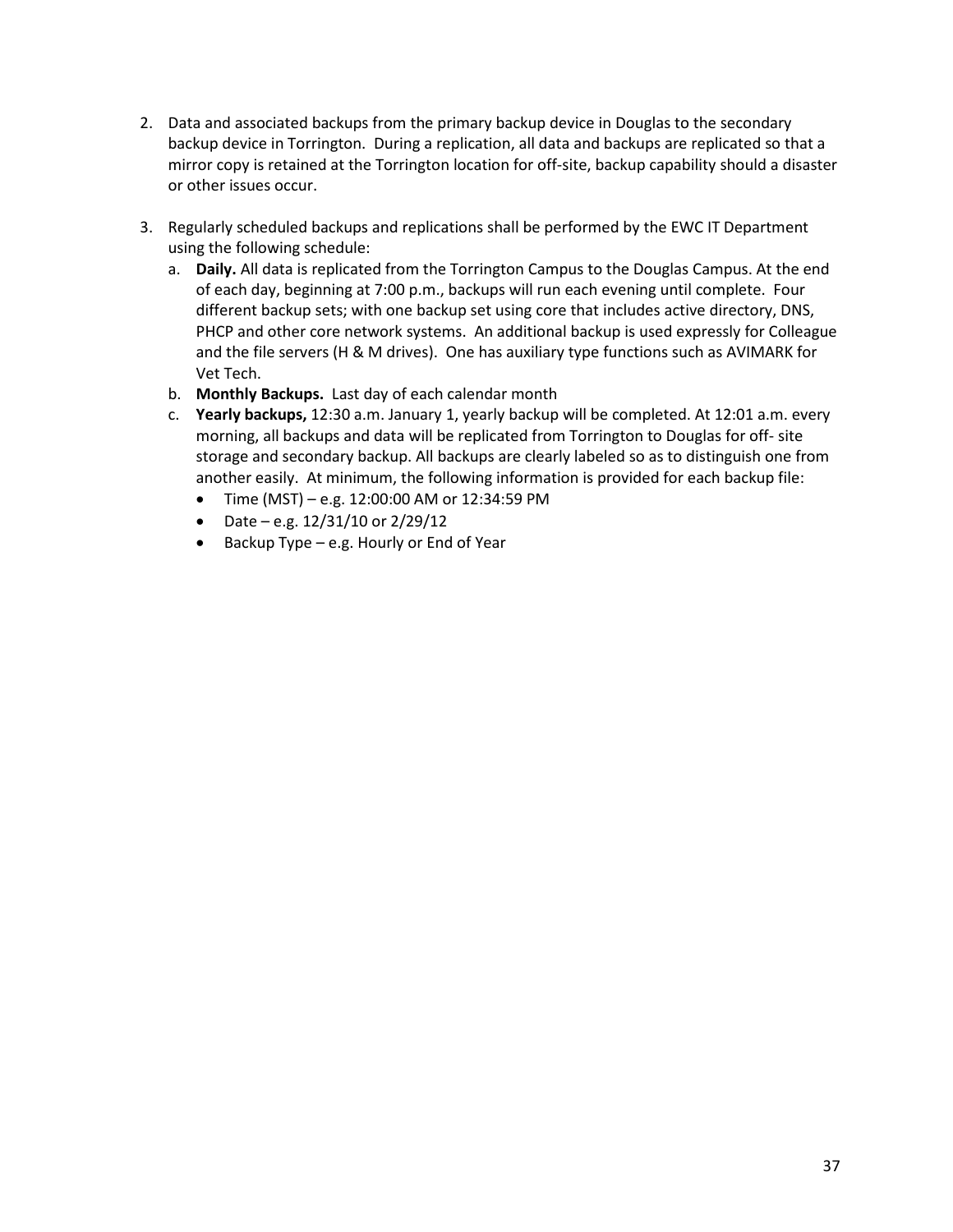#### **Board Policy 7.9 Personnel Security**  Adopted: 11-9-21

The College and its stakeholders shall comply with the following Basic Security Requirements: Screen individuals prior to authorizing access to organizational systems containing CUI.

- 1. All personnel shall be screened prior to providing access to College systems containing CUI.
- 2. Screening shall include vetting activities designed to evaluate and assess the individual's trustworthiness, conduct, integrity, judgment, loyalty, reliability, and stability.
- 3. Screening activities shall reflect applicable federal laws, Executive Orders, directives, policies, regulations, and specific criteria established for the level of access required for the individual's assigned roles & responsibilities.

Ensure that organizational systems containing CUI are protected during and after personnel actions such as terminations and transfers.

- 1. This requirement applies to any personnel action involving a permanent or of such extended duration as to require protection of CUI, including terminations, transfers, and/or reassignments of individuals.
- 2. During and after the personnel actions, the following actions shall be timely executed.
	- a. Terminate and/or revoke all authenticators and/or credentials associated with the individual for all systems containing CUI.
	- b. Change system access authorizations (i.e., privileges);
	- c. Close system accounts and establish new accounts;
	- d. Retrieve all system-related property from the individual such as: hardware authentication tokens; identification card, keys, and building passes; and system administration technical manuals.
	- e. Modify access authorization as needed to correspond with any changes in operational need due to reassignment or transfer.

For terminations, system accounts and/or access may be disabled prior to the individual being notified.

- 1. Where feasible, terminated employees should take part in an exit interview with their supervisor to ensure that:
	- a. The individual is reminded of and understands the security constraints imposed by being a former employee, such as nondisclosure agreements and potential limitations on future employment.
	- b. Appropriate accountability is achieved for system-related property.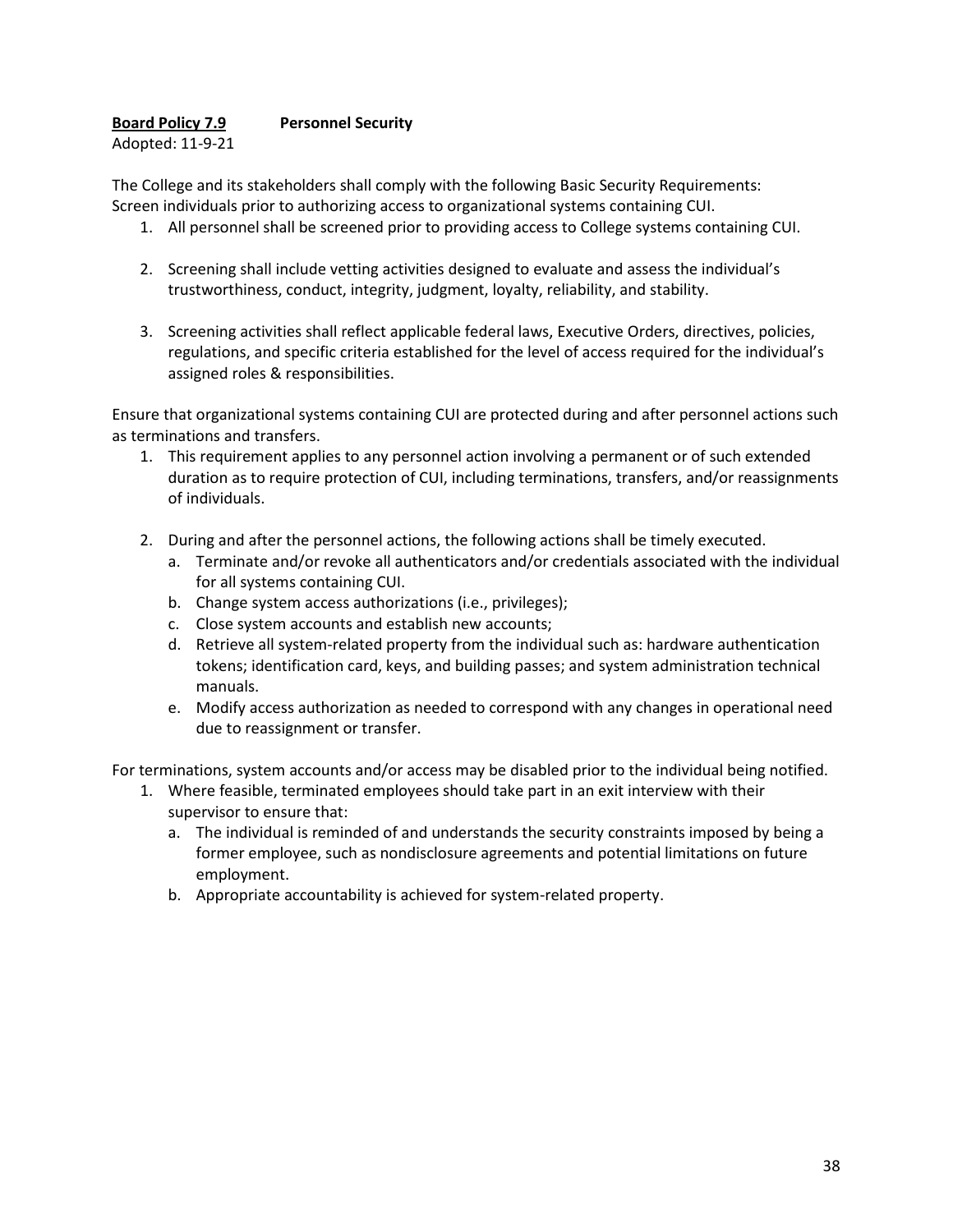#### **Board Policy 7.10 Physical Access Policy** Adopted: 11-9-21

The College and its stakeholders shall comply with the following Basic Security Requirements: Limit physical access to organizational systems, equipment, and the respective operating environments to authorized individuals.

- 1. Physical access to equipment (e.g. computing devices, external disk drives, networking devices, monitors, printers, copiers, scanners, facsimile machines, and audio devices) containing CUI shall be limited. Such equipment may be placed in locked rooms or other secured areas with only authorized individuals allowed access; or placing equipment in locations that can be monitored by College personnel.
- 2. A list of employees, individuals with permanent physical access authorization credentials, and visitors authorized to have access to non-publicly accessible physical or operating environments shall be maintained.
- 3. Individuals with authorized access to physical and operating environments shall possess credentials such as badges, identification cards, smart cards, and/or other physical access devices.
- 4. The EWC IT Department shall determine the strength of authorization credentials needed to physically access non-publicly accessible College facilities, operating environments, and organizational systems consistent with applicable laws, directives, policies, regulations, standards, procedures, and guidelines.

Protect and monitor the physical facility and support infrastructure for organizational systems.

- 1. Physical access to all facilities (including publicly accessible areas within organizational facilities), operating environments, and support infrastructure (e.g. system distribution, transmission, and power lines) of College systems shall be protected and monitored.
- 2. Physical access to facilities and operating environments may be protected and monitored by employing security guards, the use of sensor devices, or the use of video surveillance equipment such as cameras, or other methods, as appropriate.
- 3. Support infrastructure shall be protected to prevent accidental damage, disruption, physical tampering, eavesdropping or modification of unencrypted transmissions. Physical access controls to support infrastructure include locked wiring closets; disconnected or locked spare jacks; protection of cabling by conduit or cable trays; and wiretapping sensors.

The College and its stakeholders shall comply with the following Derived Security Requirements: Escort visitors and monitor visitor activity.

1. Visitors (i.e. individuals without permanent physical access authorization credentials) shall be escorted in the restricted areas defined in operational policies.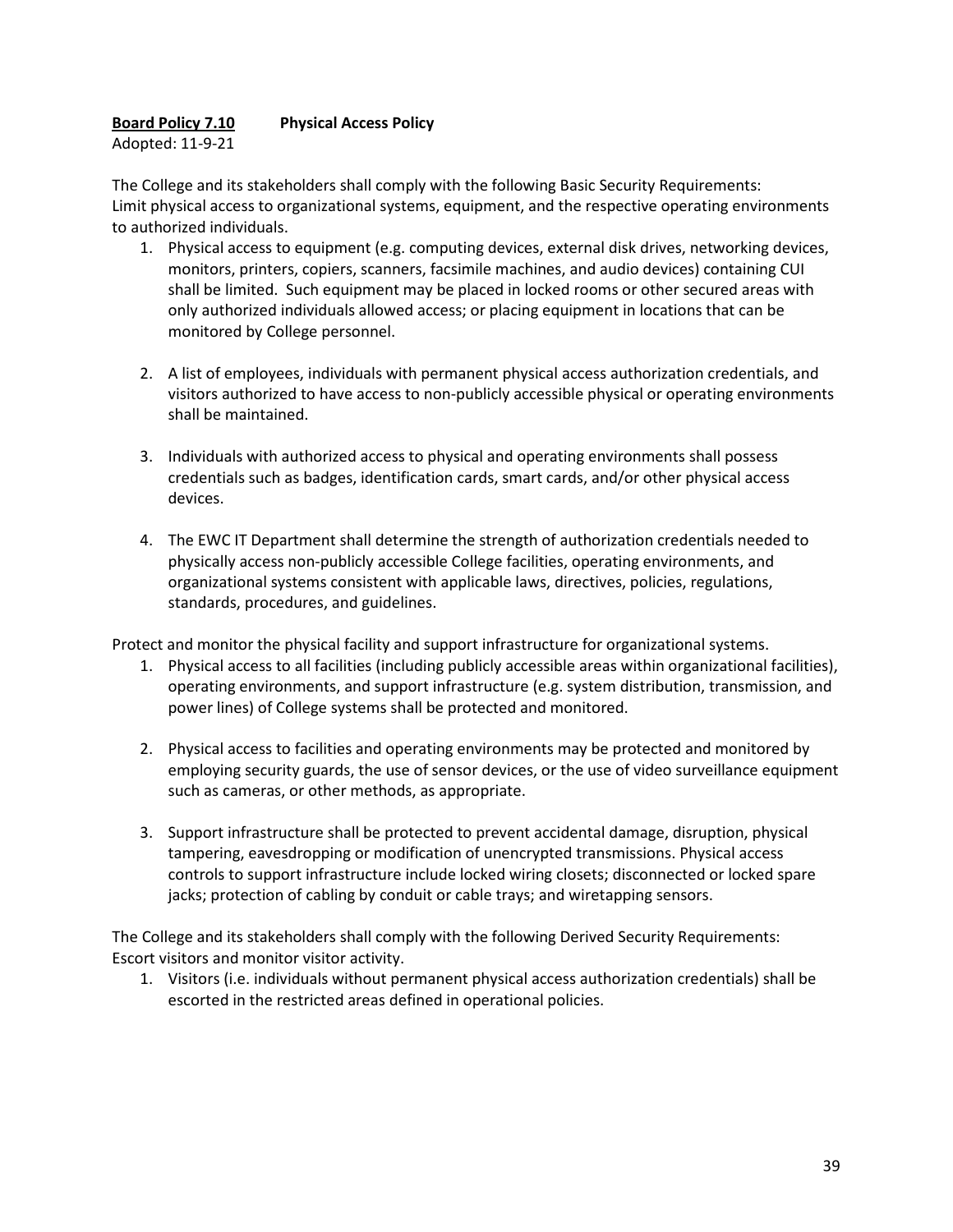2. Procedural and/or automated audit logs may be used to monitor visitor activity.

Control and manage physical access devices.

1. Physical access devices (e.g. keys, locks, combinations, and card readers) shall be controlled and managed to prevent unauthorized individuals from obtaining the output.

Enforce safeguarding measures for CUI at alternate work sites.

1. Safeguarding measures shall be employed at alternate work sites where organizational systems and/or equipment may be located, such as government facilities, or the private residences of employees.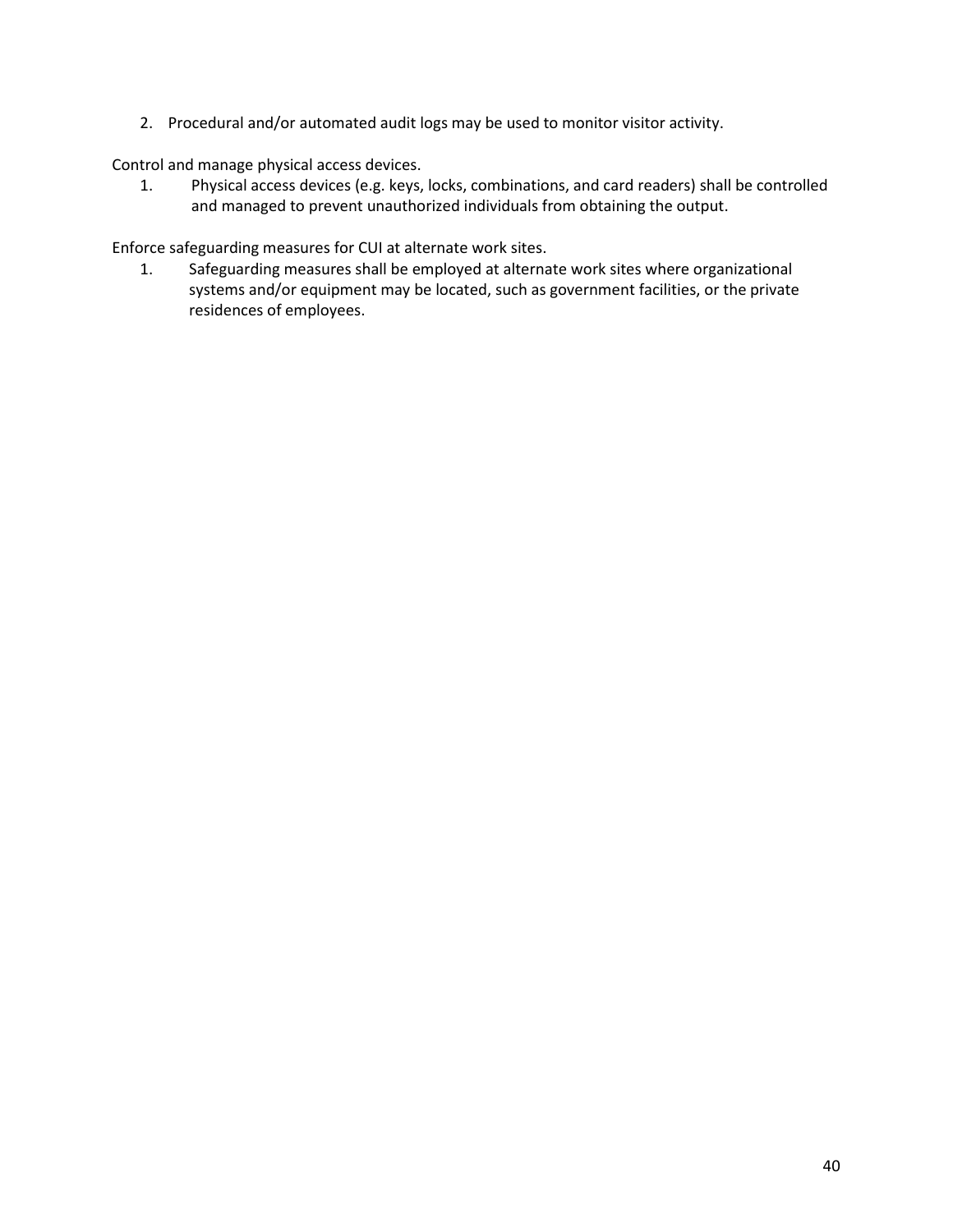# **Board Policy 7.11 Risk Assessment Policy**

Adopted: 11-9-21

The College and its stakeholders shall comply with the following Basic Security Requirements: Periodically assess the risk to organizational operations (including mission, functions, image, or reputation), organizational assets, and individuals, resulting from the operation of organizational systems and the associated processing, storage, or transmission of CUI.

- 1. System boundaries resulting from the operation of the College's systems and the associated processing, storage, or transmission of CUI shall be clearly defined for the purpose of conducting periodic risk assessments.
- 2. Formal and/or informal assessments of risk shall include:
	- a. Assessment of threats, vulnerabilities, likelihood, and impact to organizational operations, organizational assets, and individuals based on the operation and use of organizational systems; and
	- b. Assessment of risk posed by external parties (e.g., service providers, contractors operating systems on behalf of the organization, individuals accessing organizational systems, outsourcing entities).

Risk assessments may be conducted at the organization level, the mission or business process level, or the system level, and at any phase in the system development life cycle, as appropriate.

The College and its stakeholders shall comply with the following Derived Security Requirements: Scan for vulnerabilities in organizational systems and applications periodically and when new vulnerabilities affecting those systems and applications are identified.

- 1. The IT Department shall determine the required vulnerability scanning for all system components (including potential sources of vulnerabilities such as networked printers, scanners, and copiers), and hosted applications.
- 2. Vulnerabilities to be scanned shall be readily updated as new vulnerabilities are discovered, announced, and scanning methods developed.
- 3. Vulnerability scanning processes shall ensure that potential vulnerabilities are identified and addressed as quickly as possible.
- 4. Vulnerability scanning shall include:
	- a. scanning for patch levels;
	- b. scanning for functions, ports, protocols, and services that should not be accessible to users or devices;
	- c. scanning for improperly configured or incorrectly operating information flow control mechanisms; and
	- d. Scanning of custom software applications using source code reviews and/or static analysis tools, web-based application scanners, binary analyzers, and/or other analysis approaches, as appropriate.
	- e. Vulnerability scanning shall be completed by individuals with privileged access authorization to the selected system components and the sensitivity of the information contained therein.

Remediate vulnerabilities in accordance with risk assessments.

1. Remediation of discovered vulnerabilities shall be prioritized with consideration of the related assessment of risk and the level of effort to be expended in the remediation for specific vulnerabilities.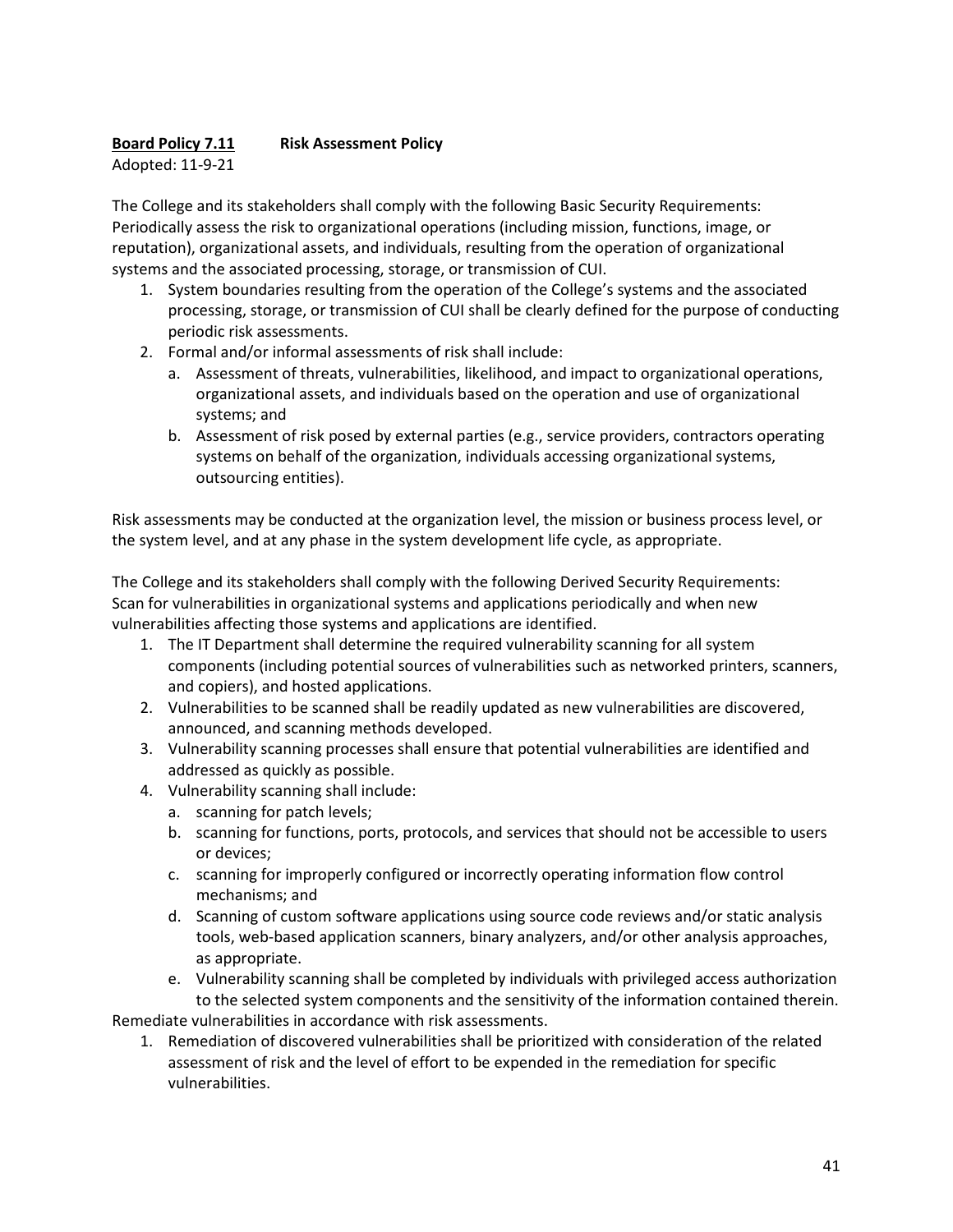## **Board Policy 7.12 Security Assessment Policy**

Adopted: 11-9-21

The College and its stakeholders shall comply with the following Basic Security Requirements: Develop, document, and periodically update system security plans that describe system boundaries, system environments of operation, how security requirements are implemented, and the relationships with or connections to other systems.

- 1. System security plan(s) shall be developed and periodically updated that documents securityrelated information in established management and/or operational areas related to:
	- a. System boundaries;
	- b. Enterprise architecture and relationships with or connections to other systems;
	- c. System environments of operation;
	- d. System development life cycle;
	- e. Systems engineering and acquisition; and
	- f. How security requirements are implemented
- 2. System security plan(s) will contain:
	- a. Sufficient information to enable a design and implementation that is unambiguously compliant with the intent of the plans and subsequent determinations of risk if the plan is implemented as intended;
	- b. Extensive references to policies, procedures, and additional documents (e.g., design and implementation specifications) where more detailed information can be obtained;
	- c. A high level description of how security plans relate to a set of security controls, and how security controls meet requirements set out in the system security plan(s); and
	- d. Information relevant for the purpose of making an overall risk management decision of whether third parties may choose to process, store, or transmit CUI on systems hosted by the College.
- 3. User Statements
	- a. Separate user functionality from information system management functionality either logically or physically. Information system management functionality includes, for example, functions necessary to administer databases, network components, workstations, or servers, and typically requires privileged user access.
	- b. Prevent unauthorized and unintended information transfer via shared system resources. This control prevents information, including encrypted representations of information, produced by the actions of prior users/roles from being available to any current users/roles (or current processes) that obtain access to shared system resources (e.g., registers, main memory, hard disks) after those resources have been released back to information systems.
	- c. Ensure that the information system protects against or limit the effects of the following types of denial of service attacks: [entity defined types of denial of service attacks] by employing [entity defined security safeguards].
	- d. The information system restricts the ability of individuals to launch [entity defined denial of service attacks] against other information systems.
	- e. Monitor and control communications at the external boundary of the system and at key internal boundaries within the system.
	- f. Implement sub-networks for publicly accessible system components that are [physically; logically] separated from internal organizational networks, and connected to external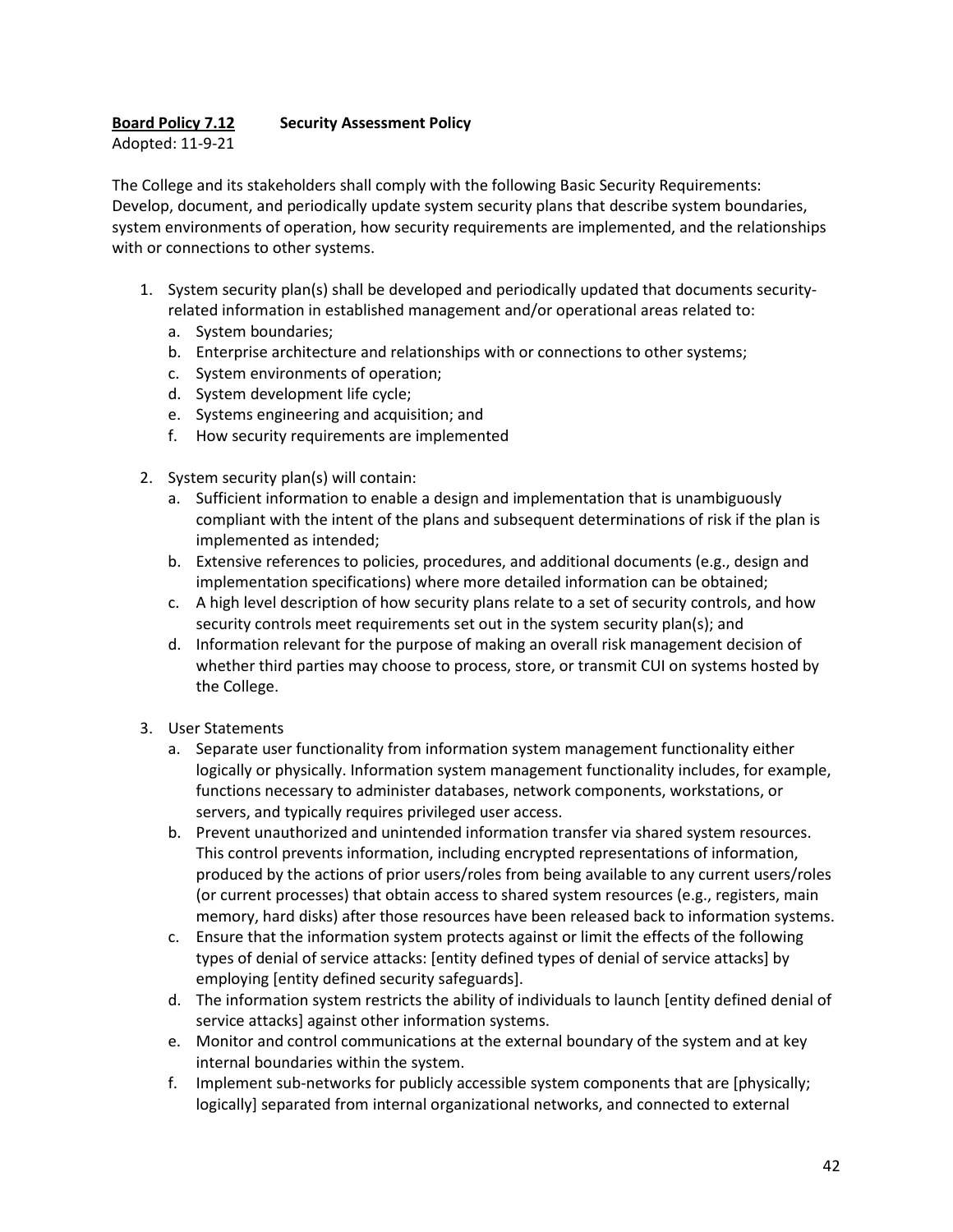networks or information systems only through managed interfaces consisting of boundary protection devices arranged in accordance with an organizational security architecture.

- g. Managed interfaces include, for example, gateways, routers, firewalls, guards, networkbased malicious code analysis and virtualization systems, or encrypted tunnels implemented within security architecture.
- h. Deploy information systems that protect the [confidentiality; integrity] of transmitted information. This applies to both internal and external networks and all types of information system components from which information can be transmitted (e.g., servers, mobile devices, notebook computers, printers, copiers, scanners, facsimile machines).
- i. Ensure information systems are configured to terminate the network connection associated with a communications session at the end of the session or after [entity defined time period] of inactivity; this control applies to both internal and external networks. Terminating network connections associated with communications sessions include, for example, deallocating associated TCP/IP address/port pairs at the operating system level, or deallocating networking assignments at the application level if multiple application sessions are using a single, operating system-level network connection.
- j. Establish and manage cryptographic keys for required cryptography employed within the information system in accordance with [entity defined requirements for key generation, distribution, storage, access, and destruction].
- k. Implement encryption in accordance with applicable federal and state laws, directives, policies, regulations, and standards. Cryptography can be employed to support a variety of security solutions including, for example, the protection of classified and Controlled Unclassified Information, the provision of digital signatures, and the enforcement of information separation when authorized individuals have the necessary clearances for such information but lack the necessary formal access approvals.
- l. Prohibit remote activation of collaborative computing devices.
- m. Provide an explicit indication of use to users physically present at the devices. Collaborative computing devices include, for example, networked white boards, cameras, and microphones. Explicit indication of use includes, for example, signals to users when collaborative computing devices are activated.
- n. Issue public key certificates under a [defined certificate policy] or obtain public key certificates from an approved service provider.
- o. Manage information system trust stores for all key certificates to ensure only approved trust anchors are in the trust stores.
- p. Define acceptable and unacceptable mobile code and mobile code technologies.
- q. Establish usage restrictions and implementation guidance for acceptable mobile code and mobile code technologies.
- r. Authorize, monitor, and control the use of mobile code within the information system. Decisions regarding the employment of mobile code within organizational information systems are based on the potential for the code to cause damage to the systems if used maliciously.
- s. Establish usage restrictions and implementation guidance for Voice over Internet Protocol (VoIP) technologies based on the potential to cause damage to the information system if used maliciously.
- t. Authorize, monitor, and control the use of VoIP within the information system.
- u. Provide additional data origin authentication and integrity verification artifacts along with the authoritative name resolution data the system returns in response to external name/address resolution queries.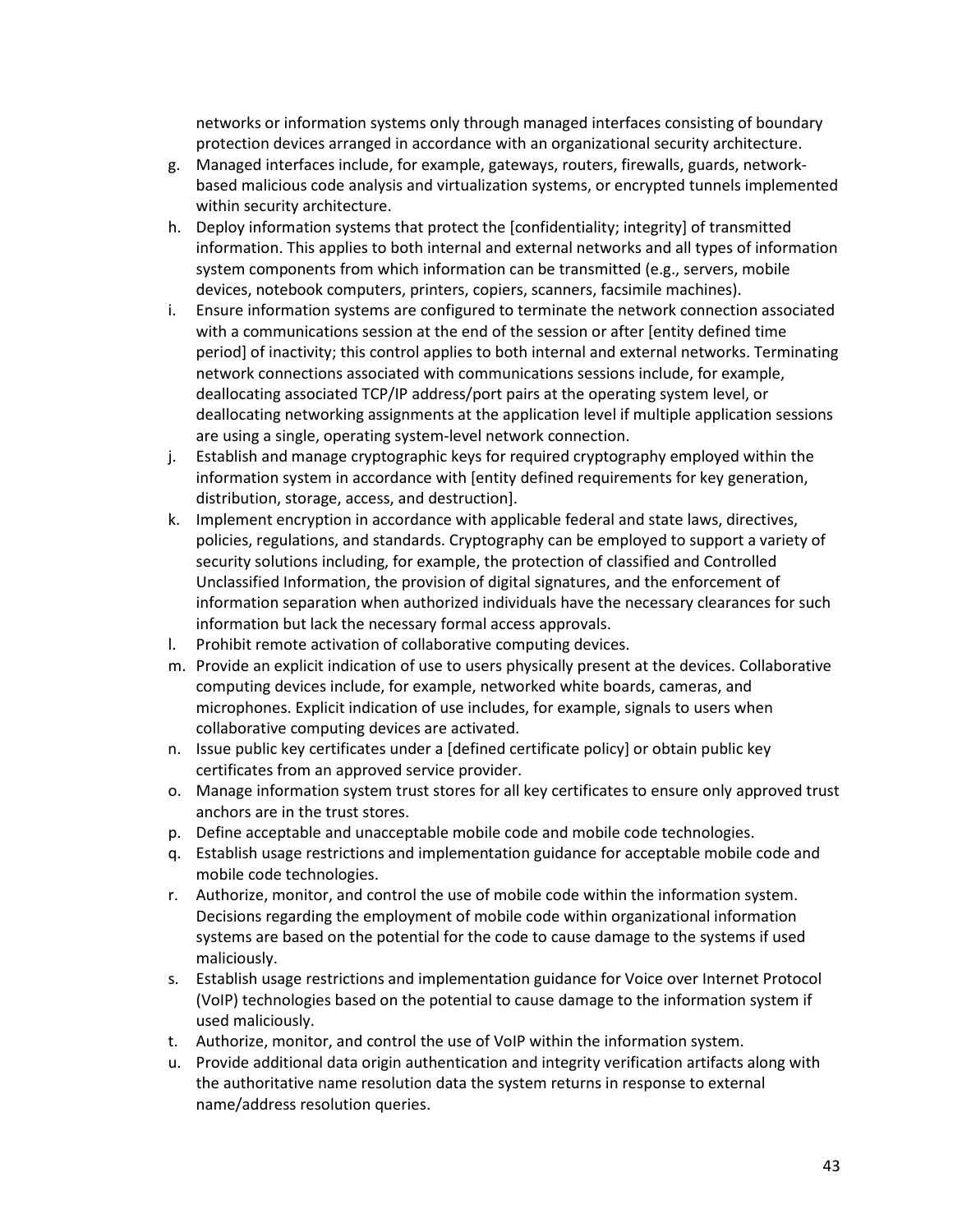- v. Provide the means to indicate the security status of child zones and (if the child supports secure resolution services) to enable verification of a chain of trust among parent and child domains, when operating as part of a distributed, hierarchical namespace. This control enables external clients including, for example, remote Internet clients, to obtain origin authentication and integrity verification assurances for the host/service name to network address resolution information obtained through the service.
- w. Ensure information systems that requests and performs data origin authentication and data integrity verification on the name/address resolution responses the system receives from authoritative sources. Each client of name resolution services either performs this validation on its own, or has authenticated channels to trusted validation providers. Information systems that provide name and address resolution services for local clients include, for example, recursive resolving or caching domain name system (DNS) servers.
- x. Ensure the information systems that collectively provide name/address resolution service for an organization are fault-tolerant and implement internal/external role separation.
- y. Employ at least two authoritative domain name system servers, one configured as the primary server and the other configured as the secondary server, to eliminate single points of failure and to enhance redundancy. Information systems that provide name and address resolution services include, for example, domain name system (DNS) servers.
- z. Ensure the information system protects the authenticity of communications sessions. This control addresses communications protection at the session versus packet level (e.g., sessions in service-oriented architectures providing web-based services) and establishes grounds for confidence at both ends of communications sessions in ongoing identities of other parties and in the validity of information transmitted.
- aa. Ensure the information system protects the confidentiality; integrity of EWC. This control addresses the confidentiality and integrity of information at rest and covers user information and system information. Information at rest refers to the state of information when it is located on storage devices as specific components of information systems.
- bb. Ensure the information system maintains a separate execution domain for each executing process. Information systems can maintain separate execution domains for each executing process by assigning each process a separate address space. Each information system process has a distinct address space so that communication between processes is performed in a manner controlled through the security functions, and one process cannot modify the executing code of another process.

The College and its stakeholders shall comply with the following Basic Security Requirements: Monitor, control, and protect communications (i.e., information transmitted or received by organizational systems) at the external boundaries and key internal boundaries of organizational systems.

- 1. Communications at external and key internal boundaries shall be monitored, controlled, and protected. Such boundary components include: gateways, routers, firewalls, guards, networkbased malicious code analysis and virtualization systems, and encrypted tunnels implemented within the College's system security architecture (e.g., routers protecting firewalls or application gateways residing on protected subnetworks).
- 2. External web communications traffic shall be restricted to designated web servers within managed interfaces.
- 3. External traffic that appears to be spoofing internal addresses shall be prohibited.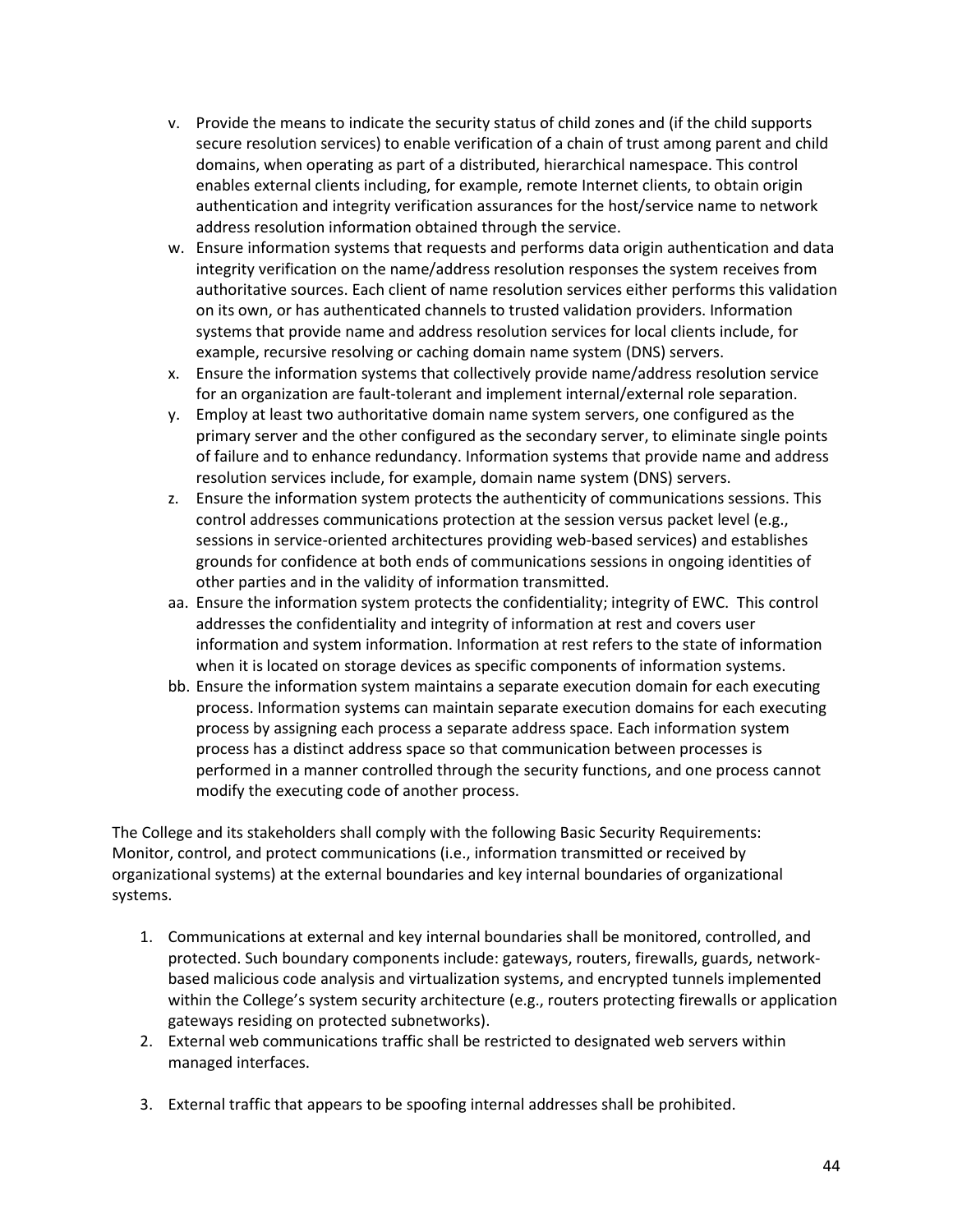- 4. Unauthorized and/or unintended information transfer via shared system resources shall be controlled and prevented.
- 5. Commercial transmission services, third party-provided access lines, and other service elements shall be monitored for vulnerabilities and increased risk. Communications utilizing such services shall be monitored, controlled, and protected.

Employ architectural designs, software development techniques, and systems engineering principles that promote effective information security within organizational systems.

- 1. Systems security engineering concepts and principles shall be applied to the development of new systems and systems undergoing major upgrades for the purpose of making systems and system components more trustworthy, secure, and resilient, while reducing risk to acceptable levels and allowing for more informed risk-management decisions.
- 2. For legacy systems, security engineering principles shall be applied to system upgrades and modifications to the extent feasible, given the system's current state of hardware, software, and firmware components.
- 3. Development of new systems and upgrades to existing system components shall include, where appropriate:
	- a. Developing layered protections;
	- b. Establishing security policies, architecture, and controls as the foundation for design;
	- c. Incorporating security requirements into the system development life cycle;
	- d. Delineating physical and logical security boundaries;
	- e. Ensuring that developers are trained on how to build secure software; and
	- f. Performing threat modeling to identify use cases, threat agents, attack vectors and patterns, design patterns, and compensating controls needed to mitigate risk.

The College and its stakeholders shall comply with the following Derived Security Requirements: Separate user functionality from system management functionality.

- 1. User functionality shall be physically and/or logically separated from system management functionality (e.g. functions necessary to administer databases, network components, workstations, or servers).
- 2. Methods for separating user and system management functionality may include one or more of the following techniques, as appropriate:
	- a. Using different computers, different central processing units, different instances of operating systems, or different network addresses;
	- b. Virtualization techniques;
	- c. Web administrative interfaces that use separate authentication methods for users of any other system resources; or
	- d. Isolating administrative interfaces on different domains and with additional access controls.

Prevent unauthorized and unintended information transfer via shared system resources.

1. Unauthorized and unintended information transfer via shared system resources (including encrypted representations of information) shall be prevented.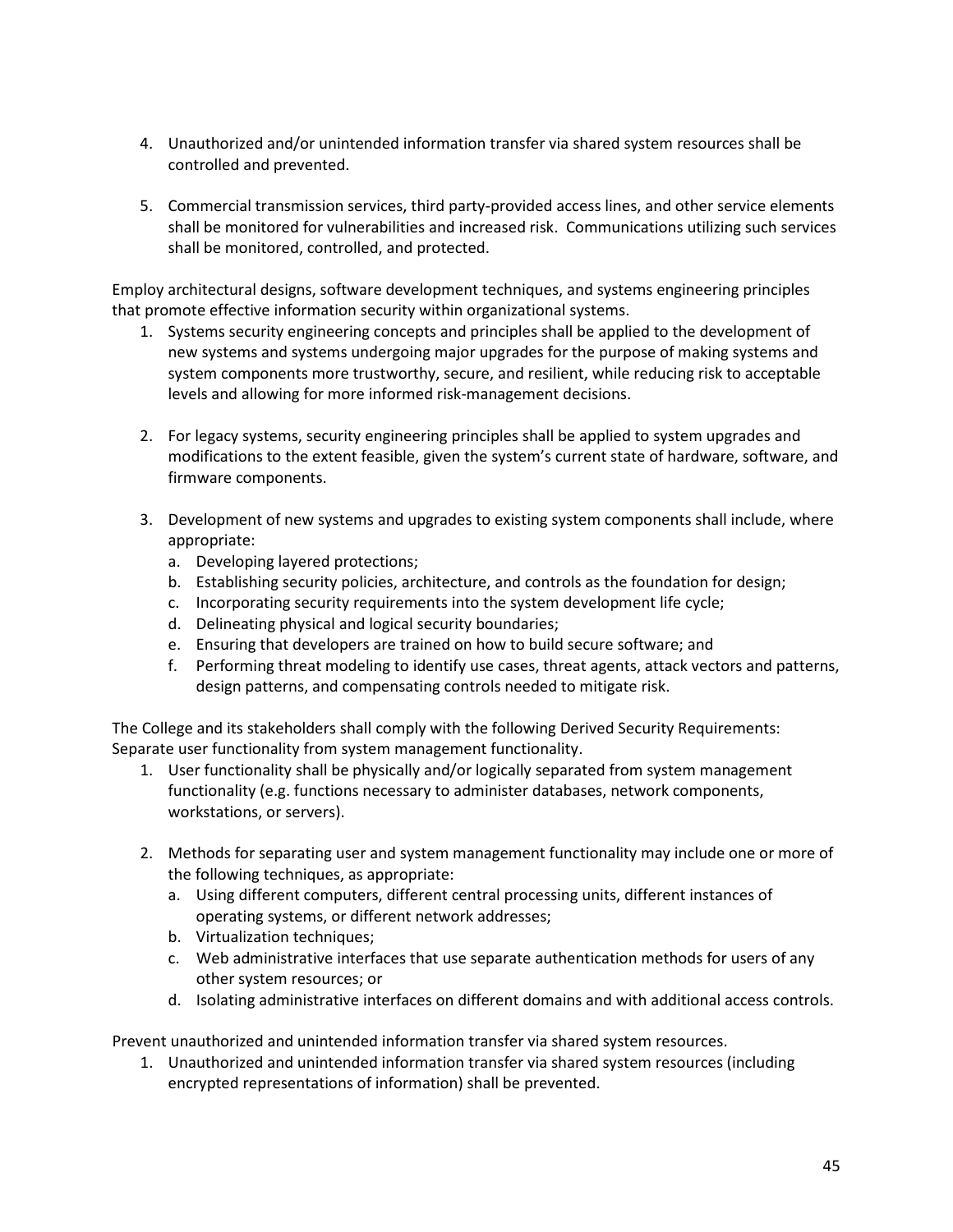2. Information produced by the actions of prior users or roles (or the actions of processes acting on behalf of prior users or roles) shall not be available to other current users or roles (or current processes acting on behalf of current users or roles) that obtain access to shared system resources after those resources have been released back to the system.

Implement subnetworks for publicly accessible system components that are physically or logically separated from internal networks.

- 1. Sub-networks shall be implemented for publicly accessible system components that are [physically; logically] separated from internal networks.
- 2. Such networks (referred to as demilitarized zones or DMZs) shall be connected to external networks or information systems only through managed interfaces consisting of boundary protection devices arranged in accordance with the College's security architecture.

Deny network communications traffic by default and allow network communications traffic by exception (i.e., deny all, permit by exception).

1. A deny-all, permit-by-exception network communications traffic policy shall be applied to all inbound and outbound network traffic at the system boundary and at identified points within the system.

Prevent remote devices from simultaneously establishing non-remote connections with organizational systems and communicating via some other connection to resources in external networks (i.e., split tunneling).

- 1. The system shall detect split tunneling and/or configuration settings that allow split tunneling in remote devices (e.g., notebook computers, smart phones, and tablets). If split tunneling is detected, the organizational system shall prevent the remote device from connecting.
- 2. Remote devices shall be configured to disable split tunneling.
- 3. Remote devices' configuration settings shall be set so that the end user cannot change the device's configuration settings.

Encryption Algorithm Requirements (Non-NIST Reference)

- 1. Ciphers in use must meet or exceed the set defined as "AES-compatible" or "partially AEScompatible" according to th[e IETF/IRTF Cipher Catalog,](http://tools.ietf.org/html/draft-irtf-cfrg-cipher-catalog-01#section-3.1) or the set defined for use in the United States [National Institute of Standards and Technology \(NIST\) publication FIPS 140-2,](http://csrc.nist.gov/groups/STM/cmvp/documents/140-1/1401val2010.htm) or any superseding documents according to the date of implementation. The use of the Advanced Encryption Standard (AES) is strongly recommended for symmetric encryption.
- 2. Algorithms in use must meet the standards defined for use in NIST publication [FIPS 140-2](http://csrc.nist.gov/groups/STM/cmvp/documents/140-1/1401val2010.htm) or any superseding document, according to date of implementation. The use of the RSA and Elliptic Curve Cryptography (ECC) algorithms is strongly recommended for asymmetric encryption.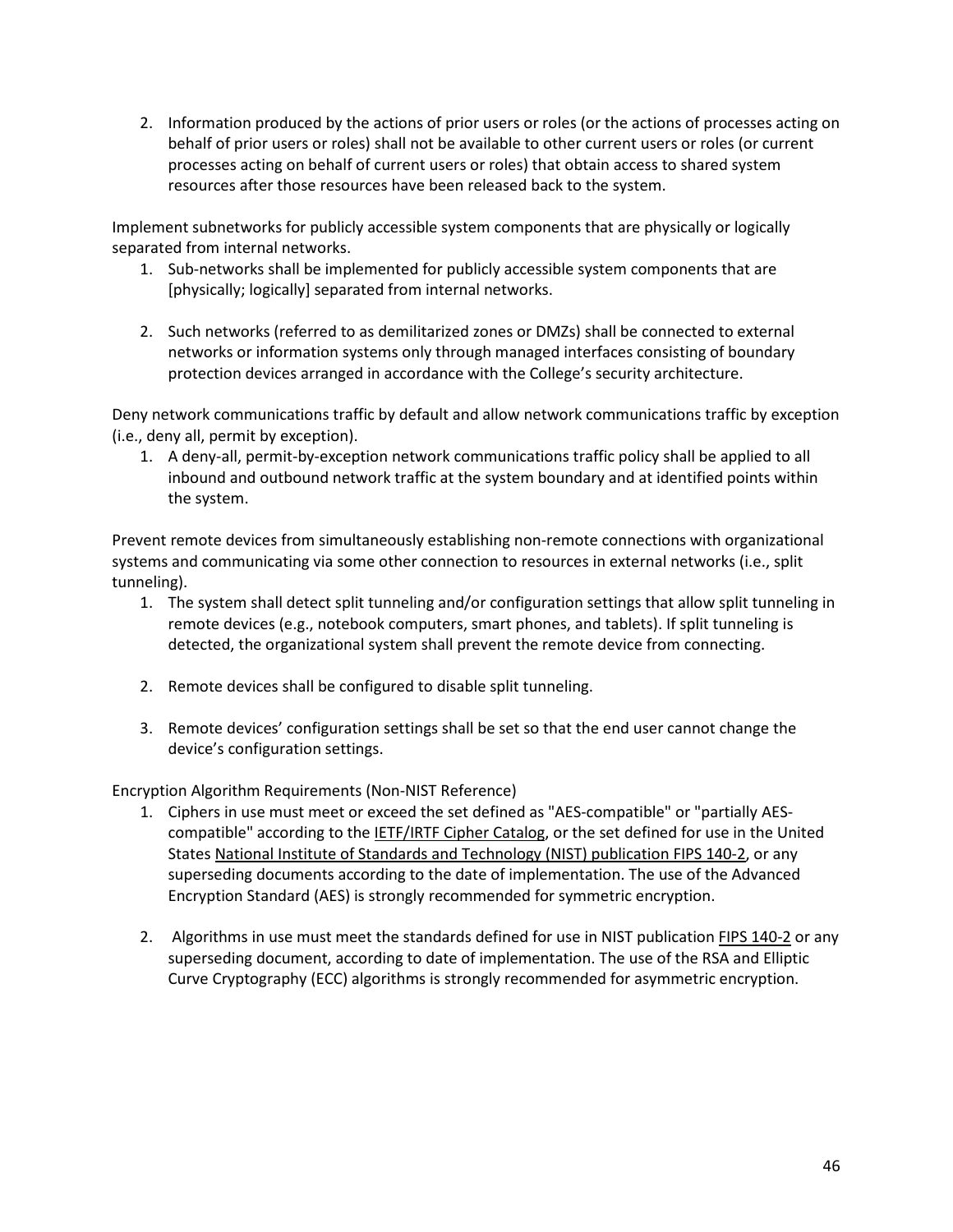## 3. Signature Algorithms

| Algorithm    | Key Length<br>(min) | <b>Additional Comment</b>                                                                               |
|--------------|---------------------|---------------------------------------------------------------------------------------------------------|
| <b>ECDSA</b> | P-256               | Consider RFC6090 to avoid patent infringement.                                                          |
| <b>RSA</b>   | 2048                | Must use a secure padding scheme. PKCS#7<br>padding scheme is recommended. Message<br>hashing required. |
| LDWM         | <b>SHA256</b>       | Refer to LDWM Hash-based Signatures Draft                                                               |

### 4. Requirements

- a. Critical systems shall adhere to the [NIST Policy on Hash Functions.](http://csrc.nist.gov/groups/ST/hash/policy.html)
- b. Key exchanges must use one of the following cryptographic protocols: Diffie-Hellman, IKE, or Elliptic curve Diffie-Hellman (ECDH).
- c. End points must be authenticated prior to the exchange or derivation of session keys.
- d. Public keys used to establish trust must be authenticated prior to use. Examples of authentication include transmission via cryptographically signed message or manual verification of the public key hash.
- e. All servers used for authentication (for example, RADIUS or TACACS) must have installed a valid certificate signed by a known trusted provider.
- f. All servers and applications using SSL or TLS must have the certificates signed by a known, trusted provider.
- 5. Key Generation
	- a. Cryptographic keys must be generated and stored in a secure manner that prevents loss, theft, or compromise.
	- b. Key generation must be seeded from an industry standard random number generator (RNG). For examples, se[e NIST Annex C: Approved Random Number Generators for FIPS PUB](http://csrc.nist.gov/publications/fips/fips140-2/fips1402annexc.pdf)  [140-2.](http://csrc.nist.gov/publications/fips/fips140-2/fips1402annexc.pdf)
- 6. Compliance Measurement
	- a. The IT Team will verify compliance to this policy through various methods, including but not limited to, business tool reports, internal and external audits, and feedback to the policy owner.
	- b. Any exceptions to the policy must be approved by the IT Team in advance.
	- c. An employee found to have violated this policy may be subject to disciplinary action, up to an including termination of employment.

Terminate network connections associated with communications sessions at the end of the sessions or after a defined period of inactivity.

1. Information systems shall be configured to terminate internal and external network connections associated with a communications session at the end of the session or after of inactivity as defined in operational policies.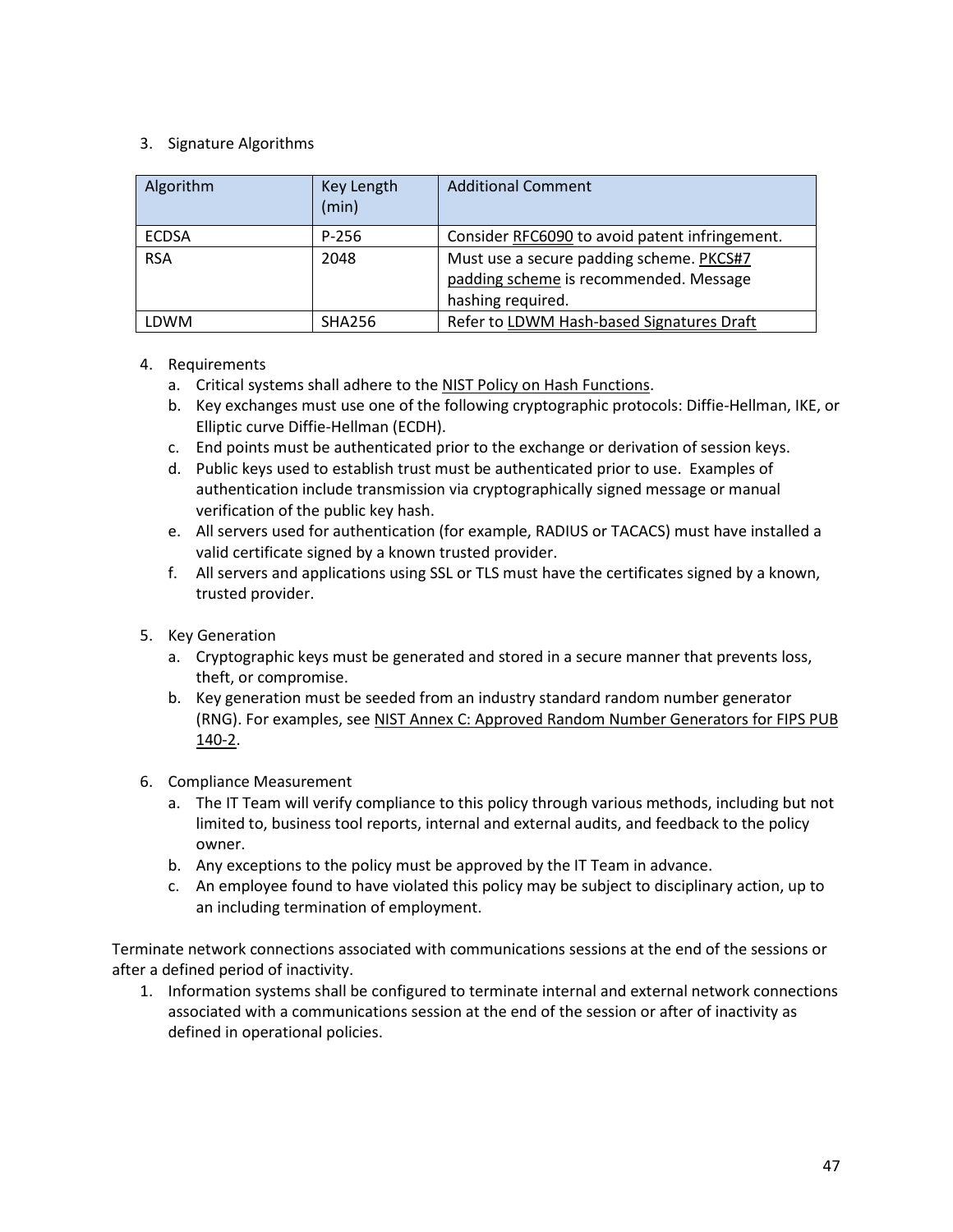Employ FIPS-validated cryptography when used to protect the confidentiality of CUI.

1. FIPS- validated cryptography and/or NSA-approved cryptography shall be to support the protection of CUI.

Prohibit remote activation of collaborative computing devices and provide indication of devices in use to users present at the device.

- 1. Remote activation of collaborative computing devices shall be prohibited, except for the following:
	- a. Dedicated video conferencing systems that rely on one of the participants calling or connecting to the other party to activate the video conference.

Collaborative computing devices shall provide an explicit indication of use to users physically present at the device.

- 1. Control and monitor the use of Voice over Internet Protocol (VoIP) technologies.
- 2. VoIP within the College systems shall be authorized, and controlled.
- 3. The IT Department shall establish usage restrictions and implementation guidance for Voice over Internet Protocol (VoIP) technologies based on the potential to cause damage to the information system if used maliciously.
- 4. Protect the authenticity of communications sessions.
- 5. Authenticity of system-supported communication sessions, including validity of information transmitted and identities of parties, shall be protected.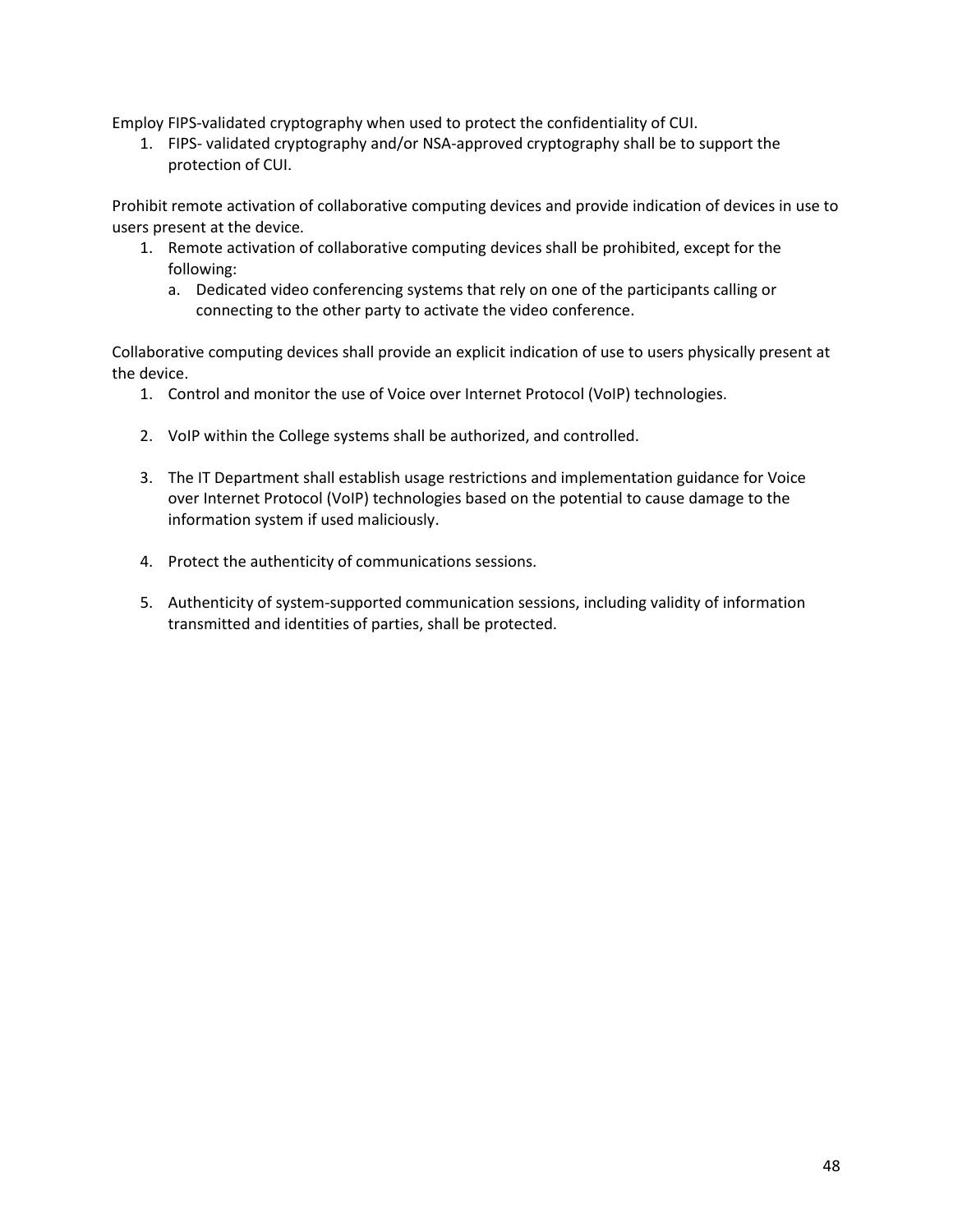## **Board Policy 7.13 System and Information Integrity Policy**

Adopted: 11-9-21

The College and its stakeholders shall comply with the following Basic Security Requirements: Provide protection from malicious code at designated locations within organizational systems.

- 1. The system shall be protected from malicious code at designated system entry and exit points such as firewalls, remote access servers, workstations, electronic mail servers, web servers, proxy servers, notebook computers, and mobile devices.
- 2. Malicious code includes viruses, worms, Trojan horses, and spyware, regardless of the code's format, or method or medium used to gain access to the system (e.g. web accesses, electronic mail, electronic mail attachments, portable storage devices; and logic bombs, back doors, or other unauthorized code present in commercial off-the-shelf or custom-built software.
- 3. In addition to employing traditional malicious code protection mechanisms used to detect malicious code, secure coding practices, configuration management and control, trusted procurement processes, and monitoring practices shall be utilized to help ensure that software does not perform functions other than the functions intended.

Monitor system security alerts and advisories and take action in response.

- 1. Publicly available sources of system security alerts and advisories shall be monitored.
- 2. System security alerts and advisories from publicly available sources, software vendors, subscription services, and industry information sharing and analysis centers (ISACs) shall be monitored.
- 3. The College shall notify relevant internal authorities and external organizations in response to security alerts and advisories.

The College and its stakeholders shall comply with the following Derived Security Requirements: Update malicious code protection mechanisms when new releases are available

- 1. Malicious code protection mechanisms shall be updated as new releases are available in accordance with configuration management policies and procedures.
- 2. Perform periodic scans of organizational systems and real-time scans of files from external sources as files are downloaded, opened, or executed.
	- a. Systems shall be periodically scanned for malicious code.
	- b. Files from sources external to the College's systems shall be scanned for malicious code in real time as files are downloaded, opened or executed.
- 3. Monitor organizational systems, including inbound and outbound communications traffic, to detect attacks and indicators of potential attacks.
	- a. Inbound and outbound communications traffic shall be continually monitored to detect attacks and indicators of potential attacks.
	- b. The system shall be externally monitored, to include the observation of events occurring at the system boundary (i.e., part of perimeter defense and boundary protection); and internally monitored, to include the observation of events occurring within the system (i.e.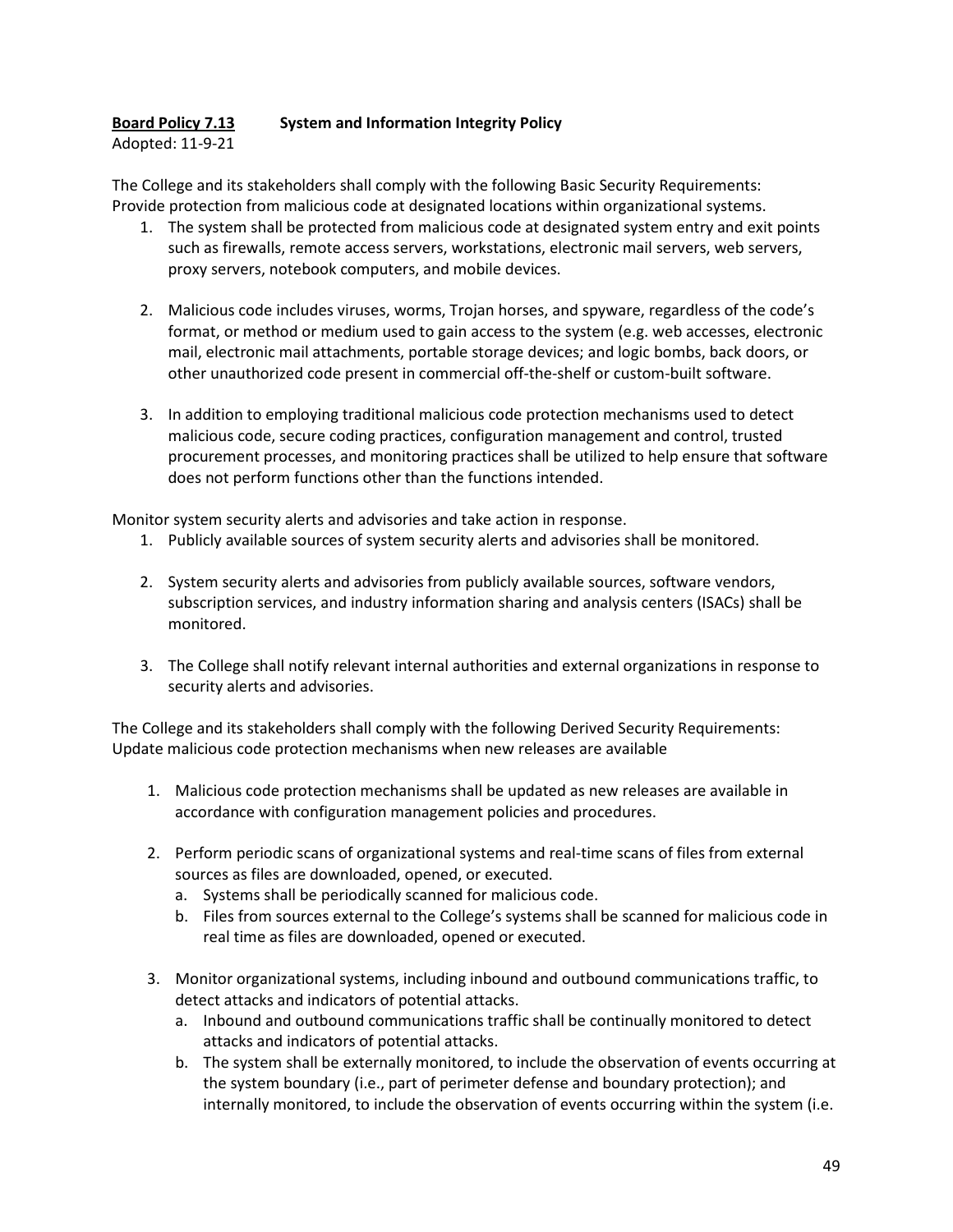traffic that indicates the presence of malicious code in systems or propagating among system components, the unauthorized exporting of information, or signaling to external systems).

- c. Monitoring requirements (including the need for specific types of system monitoring and the granularity of monitoring information) shall be established based on the College's monitoring requirements and incident response program, organizational monitoring objectives, and the capability of systems to support such objectives.
- d. Output from system monitoring shall serve as input to continuous monitoring and incident response programs.
- e. Evidence of malicious code shall be used to identify potentially compromised systems or system components.
- 4. Identify unauthorized use of organizational systems.
	- a. Unauthorized use of organizational systems shall be identified as part of the College's continuous monitoring and incident response programs, and other security requirements.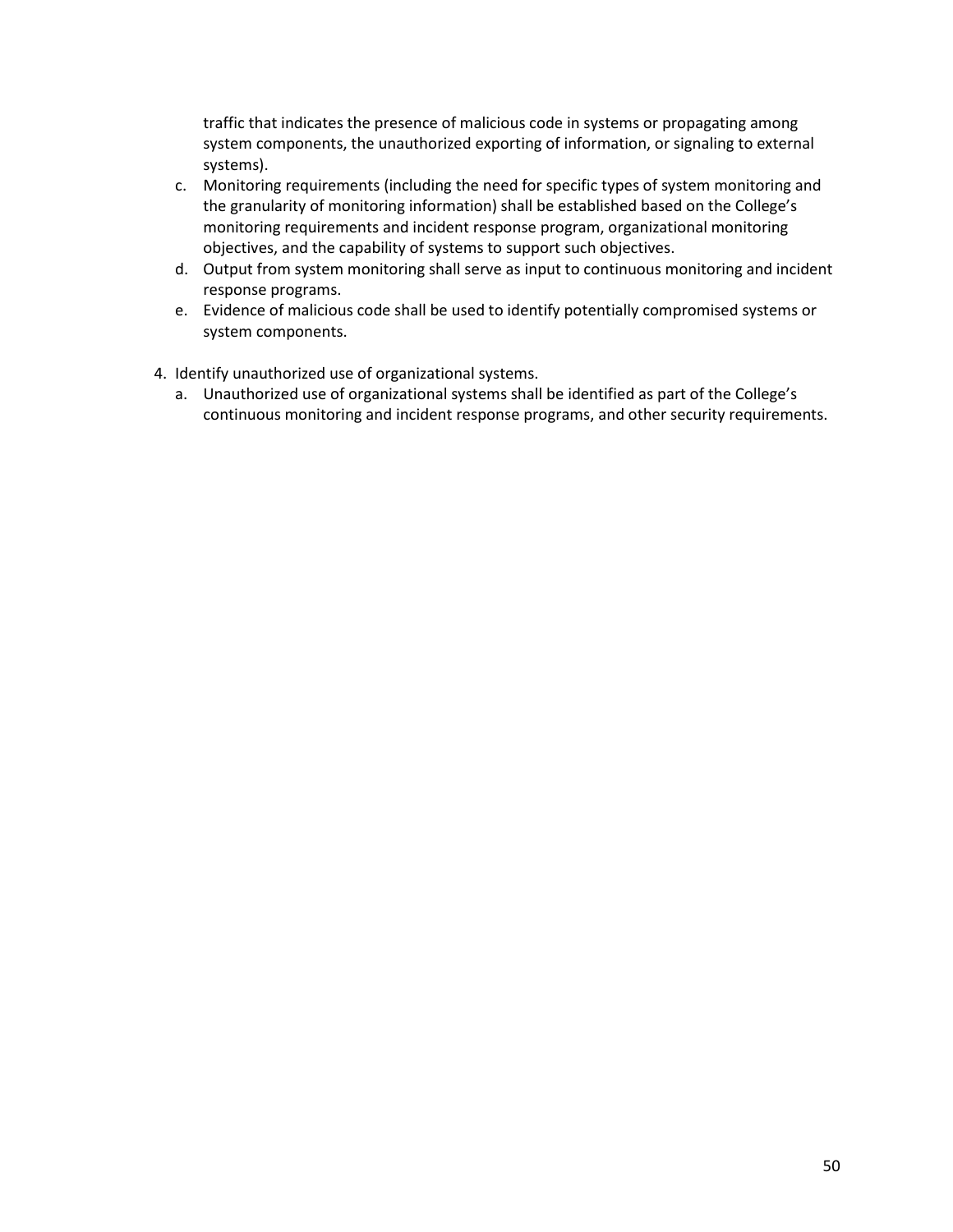## **Board Policy 7.14 Acceptable Use and Guidance**

Adopted: 11-9-21

This policy establishes the acceptable usage guidelines for all EWC-owned technology resources. These resources can include, but are not limited to, the following equipment:

- 1. Computers that include desktop computers, mobile devices, servers, etc.
- 2. Network Equipment that include switches, routers, network and communications cabling, wall plates, wireless antennas, wireless bridge devices, fiber optic lines, fiber optic equipment, VoIP phones, etc.
- 3. Audio/Video Equipment that include video codecs, HDTVs, document cameras, projectors, security cameras, miscellaneous cabling, digital cameras and camcorders, printers, copiers, fax machines, etc.
- 4. Software that includes operating systems, application software, etc.
- 5. Resources that include group drive file storage, website file storage, email accounts, social networking accounts, etc.

This policy applies to all employees, contractors, consultants, temporaries, and other workers at EWC, including any and all personnel affiliated with third parties, including vendors. This policy applies to all equipment that is owned or leased by EWC.

A trusted and effective information technology environment ("IT environment") is vital to the mission of Eastern Wyoming College. To that end, the college provides an IT environment which includes an array of institutional electronic business systems, computing services, networks, databases, and other resources (collectively, "EWC IT resources" or "resources"). These resources are intended to support the scholarship and work activities of members of the college's academic community and their external collaborators, to support the operations of the college, and to provide access to services of the college and other publicly available information.

This policy applies to all equipment that is owned or leased by EWC. While EWC's IT Department desires to provide a reasonable level of freedom and privacy, users should be aware that all EWC-owned equipment, network infrastructure, and software applications are the property of EWC and therefore are to be used for official use only.

Also, all data residing on EWC-owned equipment is also the property of EWC and therefore, should be treated as such, and protected from unauthorized access. The following activities provide a general guideline to use EWC's technology resources in an acceptable manner:

- 1. All passwords used to access EWC systems must be kept secure and protected from unauthorized use.
- 2. No user account can be shared between individuals. Authorized users are responsible for the security of their own passwords and accounts.
- 3. Do not transfer personally identifiable information on portable equipment and storage devices.
- 4. Public postings by employees from a EWC email address should contain the following disclaimer stating that the opinions expressed are strictly their own and not necessarily those of EWC, unless the posting is in the course of business duties with any views or opinions presented in this message are solely those of the author and do not necessarily represent those of Eastern Wyoming College. Employees of Eastern Wyoming College are expressly required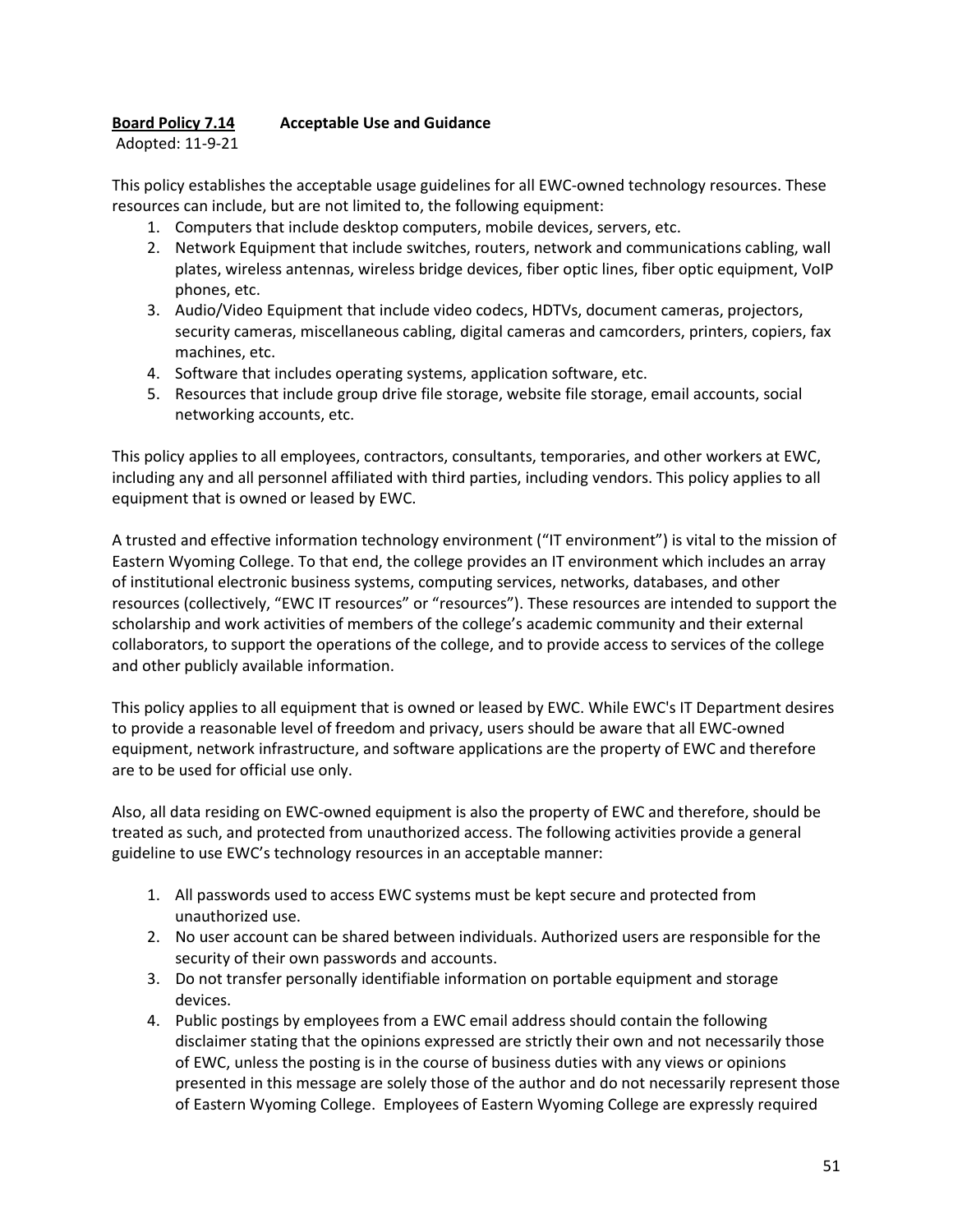not to make defamatory statements and not to infringe or authorize any infringement of copyright or any other legal right by electronic communications. Any such communication is contrary to EWC policy and outside the scope of the employment of the individual concerned. EWC will not accept any liability in respect of such communication, and the employee responsible will be personally liable for any damages or other liability arising.

- 5. All computers residing on the internal EWC network, whether owned by the employee or EWC, shall be continually executing approved virus-scanning software with a current, up-to- date virus database.
- 6. Employees must use extreme caution when opening e-mail attachments received from unknown senders.
- 7. Personally identifiable information can be sent via electronic means only through encrypted methods and should be transferred within the internal network or through secure VPN connections.
- 8. Off-campus work should be completed via a secure VPN connection so that no data is transferred off-network.
- 9. All workstations should be kept secure. Users should lock the workstation when not attended to protect unauthorized users from accessing secure files. The following activities are, in general, prohibited. Employees may be exempted from these restrictions during the course of their legitimate job responsibilities (e.g., systems administration staff may have a need to disable the network access of a host if that host is disrupting production services). Under no circumstances is an employee of EWC authorized to engage in any activity that is illegal under local, state, federal or international law while utilizing EWC-owned resources.

Access to and usage of EWC IT resources entails certain expectations and responsibilities for both users and managers of the IT environment. These are stated below.

## **Purposes & Appropriate Uses**

EWC IT resources are provided for college-related purposes, including support for the college's teaching, research, and public service missions, its administrative functions, and student and campus life activities.

Users are granted access to EWC IT resources for the purposes described in this Policy. Use should be limited to those purposes, subject to Section 2.3.

#### **Password Guidance**

All systems shall have strong passwords as described in the Access Control policy. Additional policy guidance for users is listed below:

- 1. Passwords should never be written down or stored online. Try to create passwords that can be easily remembered. One way to do this is create a password based on a song title, affirmation, or other phrase. For example, the phrase might be: "This May Be One Way to Remember" and the password could be: "TmB1w2R!" or "Tmb1W>r~" or some other variation.
- 2. NOTE: Please do not use either of these examples as passwords!
- 3. Do not use the same password for EWC accounts as for other non-EWC access (e.g., personal ISP account, option trading, benefits, etc.). Do not share EWC passwords with anyone, including administrative assistants or secretaries. All passwords are to be treated as sensitive, confidential EWC information
- 4. List of Don'ts
- 5. Don't reveal a password over the phone to ANYONE.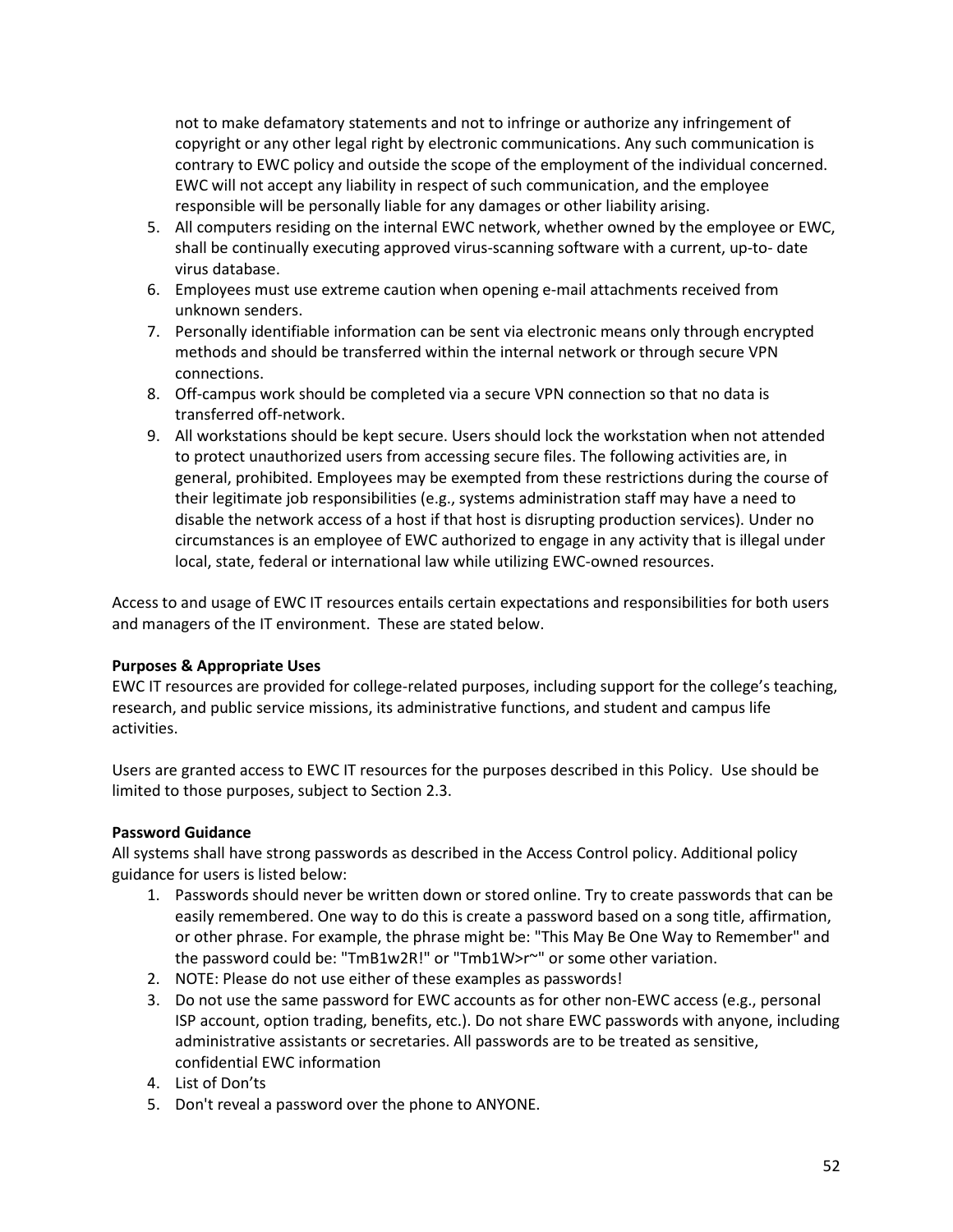- 6. Don't reveal a password in an email message.
- 7. Don't reveal a password to a supervisor.
- 8. Don't talk about a password in front of others.
- 9. Don't hint at the format of a password (e.g., "my family name").
- 10. Don't reveal a password on questionnaires or security forms.
- 11. Don't share a password with family members.
- 12. Don't reveal a password to co-workers.
- 13. Don't reveal a password to vendors.
- 14. In short, don't reveal a password to ANYONE.
- 15. Do not use the "Remember Password" feature of applications (e.g., Eudora, Outlook, Netscape Messenger, Internet Explorer, Firefox, and Thunderbird).
- 16. Do not write passwords down and store them anywhere in your office.
- 17. Do not store passwords in a file on ANY computer system (including Palm Pilots or similar devices) without proper encryption.
- 18. Change passwords at least once every three months.
- 19. If someone demands a password, refer them to this document or have them call the EWC IT Department to determine the validity of their request.
- 20. If an account or password is suspected to have been compromised, report the incident to the EWC IT Department immediately and change all passwords as soon as possible.
- 21. Password cracking or guessing may be performed on a periodic or random basis by the EWC IT Department or its delegates.
- 22. If a password is guessed or cracked during one of these scans, the user will be required to change it.
- 23. Never give your password out to anyone. This may or may not include your supervisor, a friend or relative, a student or part-time worker, or even a co-worker.
- 24. Application developers must ensure that their programs contain the following security precautions:
- 25. Applications must support authentication of individual users, not groups.
- 26. Applications must not store passwords in clear text or in any easily reversible form.
- 27. Applications must not transmit passwords in clear text over the network.
- 28. Applications must provide for some sort of role management, such that one user can take over the functions of another without having to know the other's password.
- 29. Multi-factor authentication is highly encouraged and should be used whenever possible, not only for work related accounts but personal accounts also.

#### **Incidental Personal Use**

Users may make incidental personal use of EWC IT resources, provided that such use is subject to and consistent with this Policy, including Article 3 of this Policy. In addition, incidental personal use of EWC IT resources by an EWC employee may not interfere with the fulfillment of that employee's job responsibilities or disrupt the work environment. Incidental personal use that inaccurately creates the appearance that the college is endorsing, supporting, or affiliated with any organization, product, service, statement, or position is prohibited.

Users who make incidental personal use of EWC IT resources do so at their own risk. The college cannot guarantee the security or continued operation of any EWC IT resource.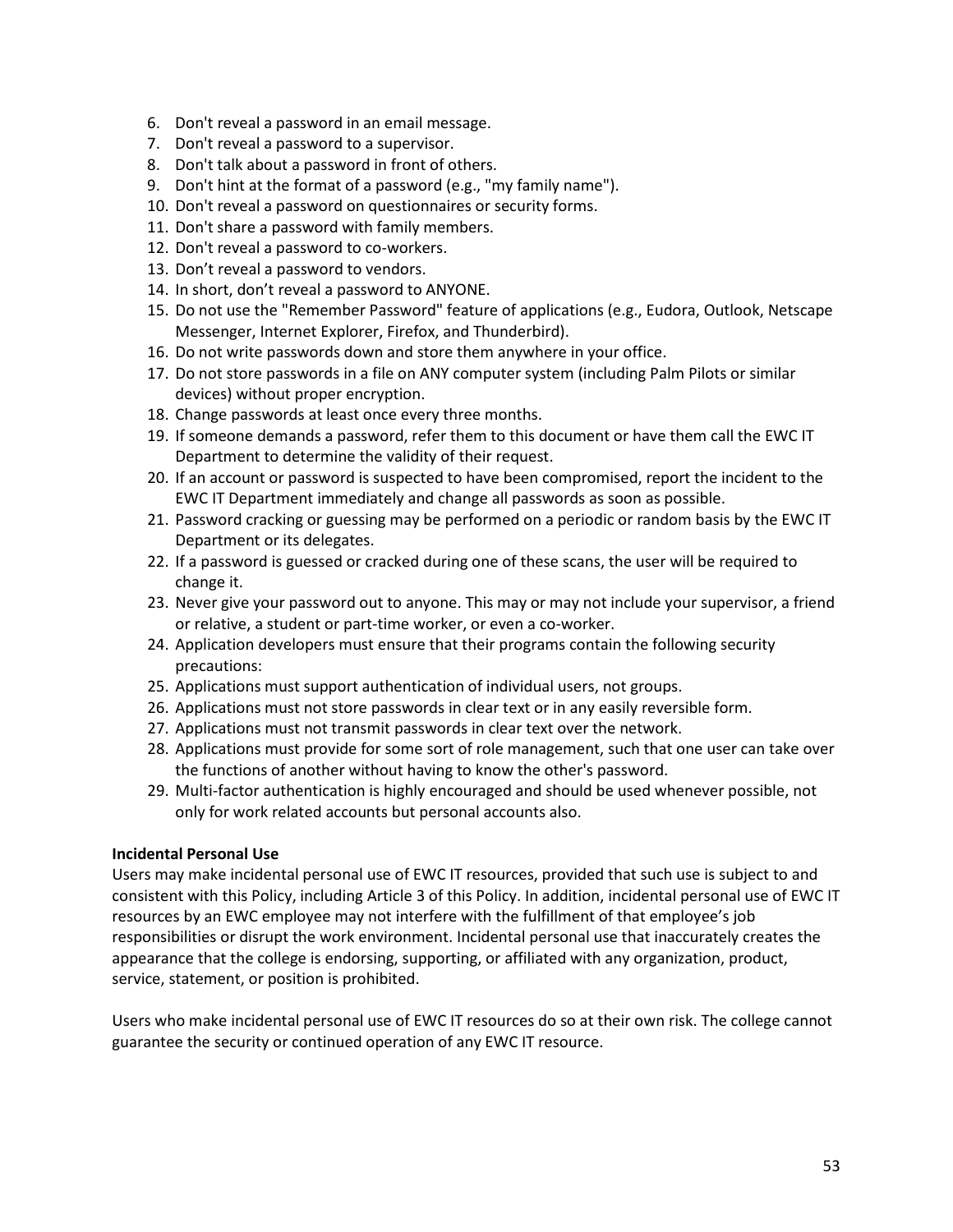#### **User Responsibilities**

Users are responsible for informing themselves of any college policies, regulations, or other documents that govern the use of EWC IT resources prior to initiating the use of EWC IT resources.

#### **Use of Resources Accessed through EWC IT Resources**

When using EWC IT resources or resources owned by third parties that are accessed using EWC IT resources, all Users must comply with all applicable federal and state laws, all applicable college rules, ordinances, and policies, and the terms of any contract or license which governs the use of the thirdparty resource and by which the User or the college is bound.

In amplification and not in limitation of the foregoing, Users must not utilize EWC IT resources to violate copyright, patent, trademark, or other intellectual property rights.

Users may not engage in unauthorized use of EWC IT resources, regardless of whether the resource used is securely protected against unauthorized use.

#### **Privacy of Other Users**

Users are expected to respect the privacy of other Users, even if the devices and systems by which other Users access EWC's IT resources, the content other Users place on EWC IT resources, or the identities and privileges (rights to access and use certain systems and/or data), of other Users are not securely protected.

Unauthorized use by a User of another User's personal identity or access (login) credentials is prohibited.

EWC IT resources have a finite capacity. Users should limit their use of EWC IT resources accordingly and must abide by any limits EWC places on the use of its IT resources or on the use of any specific IT resource. In particular, no User may use any IT resource in a manner which interferes unreasonably with the activities of the college or of other Users.

EWC IT resources may not be used to fundraise, advertise, or solicit unless that use is approved in advance by the college.

#### **Partisan Political Activities**

EWC IT resources may not be used to engage in partisan political activities on behalf of, or in opposition to, a candidate for public office.

EWC IT resources may not be used to promote or oppose the qualification, passage, or defeat of a ballot question that does not affect the college's interests. EWC IT resources may not be used to promote or oppose the qualification, passage, or defeat of a ballot question that affects the college's interests unless that use is approved in advance by the President.

These prohibitions do not apply to private devices that are attached to the college's network, provided that EWC IT resources are not used in a way that suggests the college endorses or supports the activity originating on the private device.

EWC IT resources may not be used to operate a business or for commercial purposes unless that use is approved in advance by the college.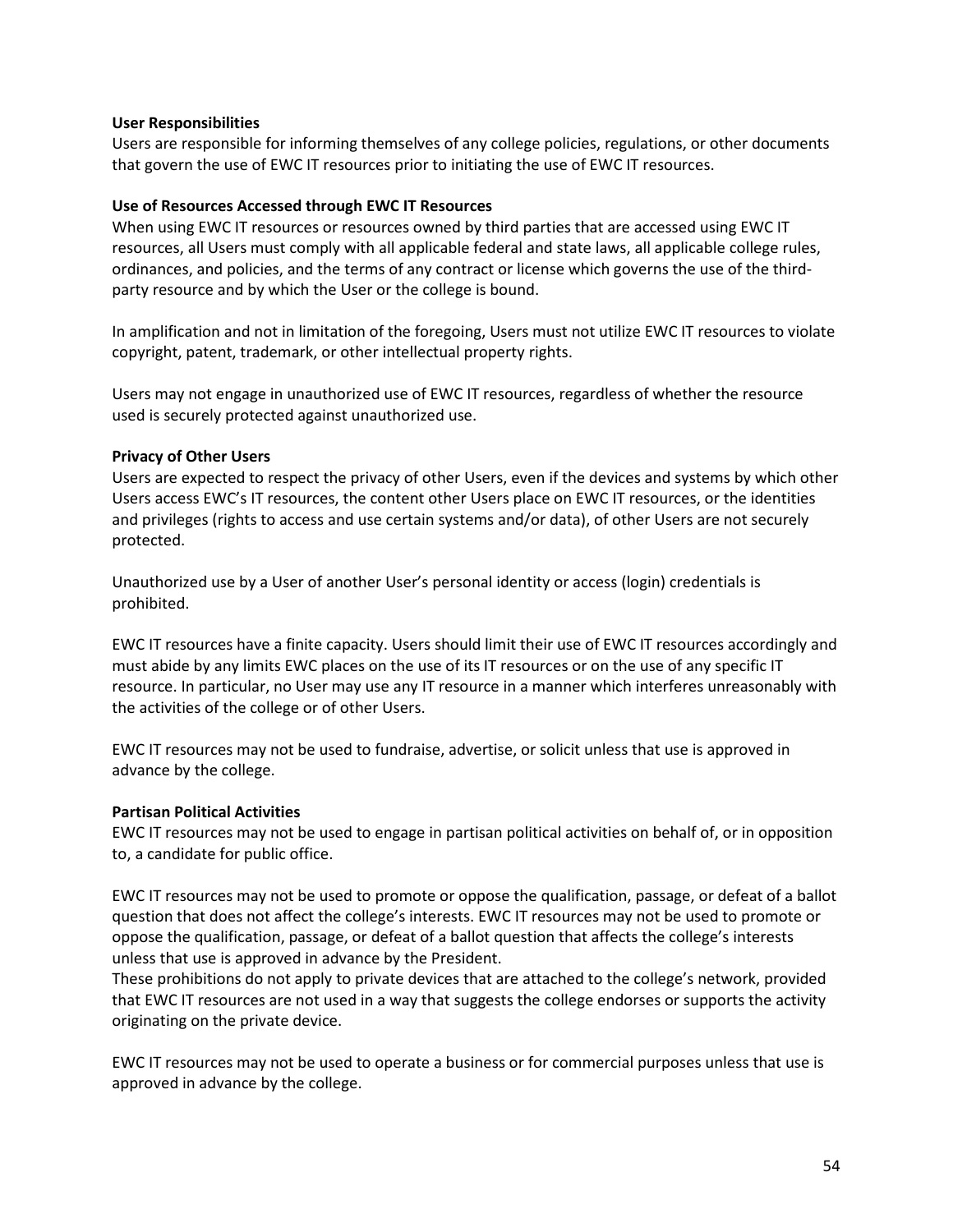EWC IT resources may not be used to support the operations or activities of organizations that are not affiliated with the College unless that use is approved in advance by the college.

#### **Pornography and Sexually Explicit Content**

Unless such use is for a scholarly or medical purpose or pursuant to a formal college investigation, Users may not utilize EWC IT resources to store, display, or disseminate pornographic or other sexually explicit content. This prohibition does not apply to private devices that are attached to the college's network. Child pornography is illegal. The use of EWC IT resources to store, display, or disseminate child pornography is absolutely prohibited. Any such use must be reported immediately to the Torrington or Douglas Police Department.

In operating its IT environment, the college expects Users to engage in "safe computing" practices, such as establishing appropriate access restrictions for their accounts, setting strong passwords and guarding those passwords, keeping their personal operating systems and software applications up-to-date and patched, and employing security measures on their personal devices.

#### **Enforcement**

Use of EWC IT resources is a privilege and not a right. A User's access to EWC IT resources may be limited, suspended, or terminated if that User violates this Policy. Alleged violations of this Policy will be addressed by the Chief Information Security Officer of IT or his/her designee.

Users who violate this Policy, other college policies, or external laws may also be subject to disciplinary action and/or other penalties. Disciplinary action for violation of this Policy is handled through the college's normal student and employee disciplinary procedures.

In addition to its own administrative review of possible violations of this Policy and other college policies, the college may be obligated to report certain uses of EWC IT resources to law enforcement agencies.

If the Chief Information Officer determines that a User has violated this Policy and limits, suspends, or terminates the User's access to any EWC IT resource as a result, the User may appeal that decision to the Chief Information Officer (CIO). If the User believes that his/her appeal has not been appropriately addressed by the CIO, he/she may seek further redress as follows:

- if a student, through the Vice President for Student Affairs, or his/her designee;
- if a member of the faculty or academic staff, through the Vice President of Academics, or his/her designee;

Alleged violations of local rules will be handled by the local systems administrator, network administrator, or employee supervisor/unit manager, depending on the seriousness of the alleged violation. These individuals will inform and consult with the Chief Information Officer or his/her designee regarding each alleged violation of a local rule and the appropriate consequences for any violation of a local rule. Users who object to the limitation, suspension, or termination of their access to any EWC IT resource as a consequence of their violation of a local rule may appeal to the CIO.

The CIO may temporarily suspend or deny a User's access to EWC IT resources when he/she determines that such action is necessary to protect such resources, the college, or other Users from harm. In such cases, the CIO will promptly inform other college administrative offices, as appropriate, of that action. Local EWC IT resource administrators may suspend or deny a User's access to the local resources they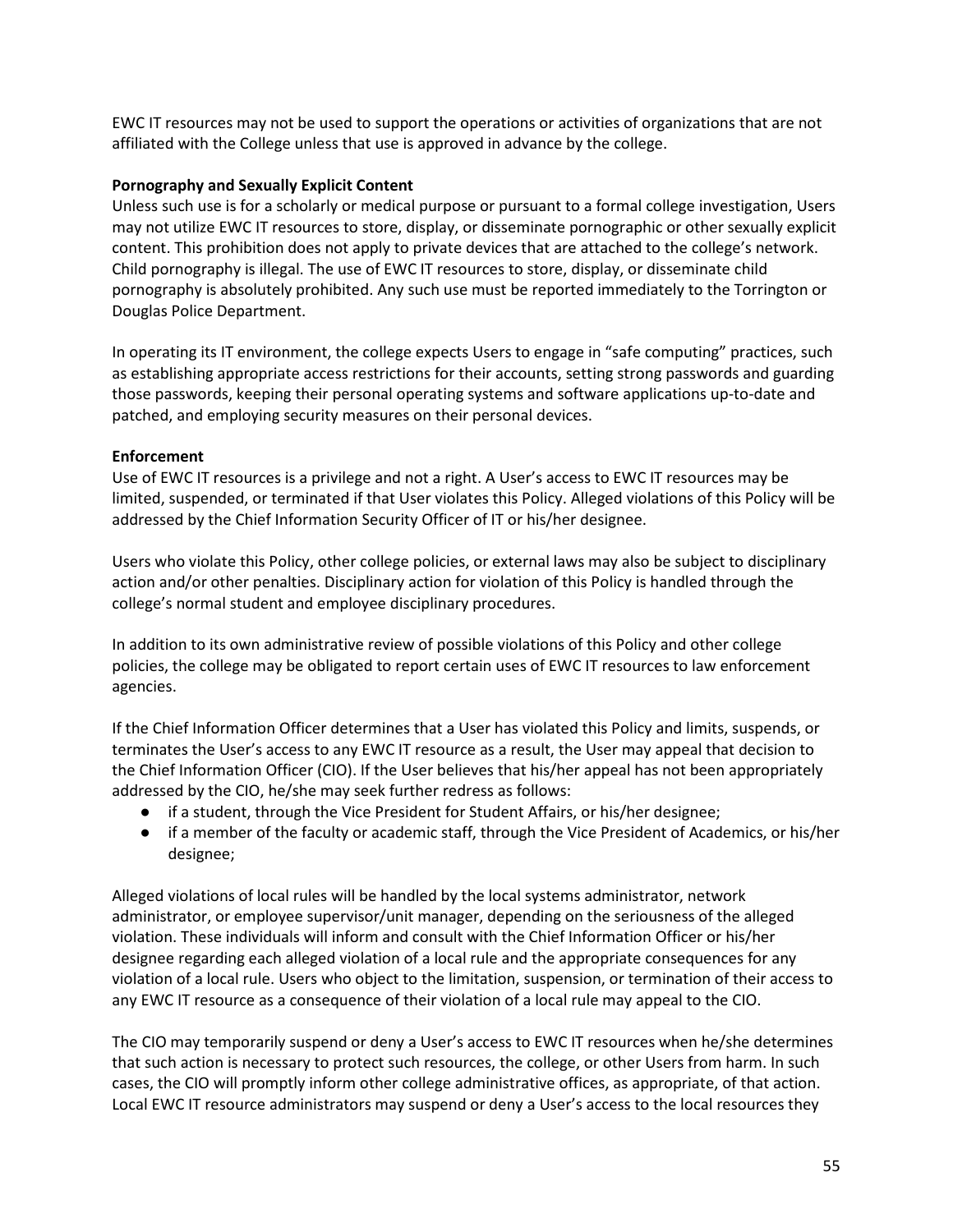administer for the same reasons without the prior review and approval of the CIO, provided that they immediately notify the Chief Information Officer of that action.

#### **Security & Operations**

The college may, without further notice to Users, take any action it deems necessary to protect the interests of the college and to maintain the stability, security, and operational effectiveness of its IT resources. Such actions may be taken at the institutional or local level, and may include, but are not limited to, scanning, sanitizing, or monitoring of stored data, network traffic, usage patterns, and other uses of its information technology, and blockade of unauthorized access to, and unauthorized uses of, its networks, systems, and data. Local and central institutional IT resource administrators may take such actions in regard to the resources they manage without the prior review and approval of the CIO as long as the actions involve automated tools and not direct human inspection.

#### **Privacy General Provisions**

Responsible authorities at all levels of the EWC IT environment will perform management tasks in a manner that is respectful of individual privacy and promotes User trust.

#### **Monitoring and Routine System Maintenance**

While the college does not routinely monitor individual usage of its IT resources, the normal operation and maintenance of those resources requires the backup of data, the logging of activity, the monitoring of general usage patterns, and other such activities. The college may access IT resources as necessary for system maintenance, including security measures.

The college's routine operation of its IT resources may result in the creation of log files and other records about usage. This information is necessary to analyze trends, balance traffic, and perform other essential administrative tasks. The creation and analysis of this information may occur at central institutional and local levels.

The college may, without further notice, use security tools and network and systems monitoring hardware and software.

The college may be compelled to disclose Users' electronic records in response to various legal requirements, including subpoenas, court orders, search warrants, discovery requests in litigation, and requests for public records under the Wyoming Freedom of Information Act ("WYFOIA").

The college reserves the right to monitor and inspect Users' records, accounts, and devices as needed to fulfill its legal obligations and to operate and administer any EWC IT resource. The college may disclose the results of any general or individual monitoring or inspection of any User's record, account, or device to appropriate college authorities and law enforcement agencies. The college may also use these results in its disciplinary proceedings.

#### **General Provisions Regarding Inspections and Disclosure of Personal Information**

In order to protect User privacy, the CIO or his/her designee must review and approve *any* request for access by a person to an individual User's personal communications or electronically stored information within EWC IT resources.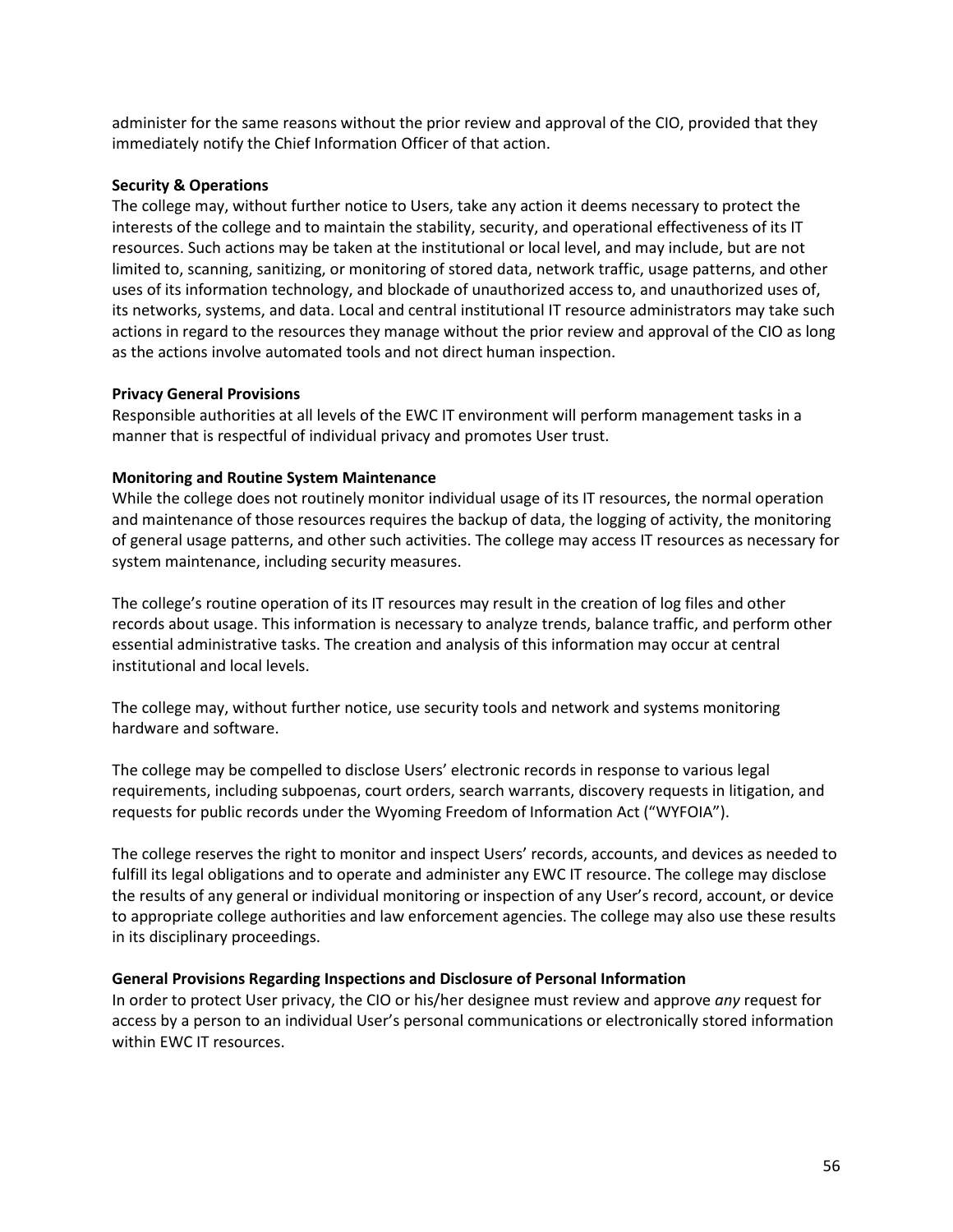Incidental access to the contents of an individual User's personal communications or electronically stored information resulting from system operational requirements described elsewhere in this Policy does not require the prior review and approval of the CIO.

The college, acting through the CIO, may access or permit access to the contents of communications or electronically stored information:

When so required by law. If necessary to comply with the applicable legal requirement, such disclosures may occur without notice to the User and/or without the User's consent.

In connection with an investigation by the college or an external legal authority into any violation of law or of any college policy, rule, or ordinance. When the investigational process requires the preservation of the contents of a User's electronic records to prevent their destruction, the CIO may authorize such an action.

If it determines that access to information in an employee's electronic account or file is essential to the operational effectiveness of a college unit or program and the employee is unavailable or refuses to provide access to the information.

If it receives an appropriately prepared and presented written request for access to information from an immediate family member or the lawful representative of a deceased or incapacitated User. If it must use or disclose personally identifiable information about Users without their consent to protect the health and well-being of students, employees, or other persons in emergency situations, or to preserve property from imminent loss or damage, or to prosecute or defend its legal actions and rights.

#### **Transporting Confidential Data**

- 1. Members of the Community are strongly discouraged from removing records containing confidential data off campus. In rare cases where it is necessary to do so, the user must take all reasonable precautions to safeguard the data. Under no circumstances are documents, electronic devices, or digital media containing confidential data to be left unattended in any unsecure location.
- 2. When there is a legitimate need to provide records containing confidential data to a third party outside Eastern Wyoming College, electronic records shall be password-protected and/or encrypted, and paper records shall be marked confidential and securely sealed.

#### **Destruction of Confidential Data**

- 1. Records containing confidential data must be destroyed once they are no longer needed for business purposes, unless state or federal regulations require maintaining these records for a prescribed period of time.
- 2. Paper and electronic records containing confidential data must be destroyed in a manner that prevents recovery of the data.

#### **Traveling Abroad with Students' Personal Information**

1. In the event that transmission of student passport information is required by the hotel or program abroad in advance of the travel, only the relevant information requested (e.g., Name, Passport Number, Date of Expiry, and Date of Birth) will be provided, not complete copies of the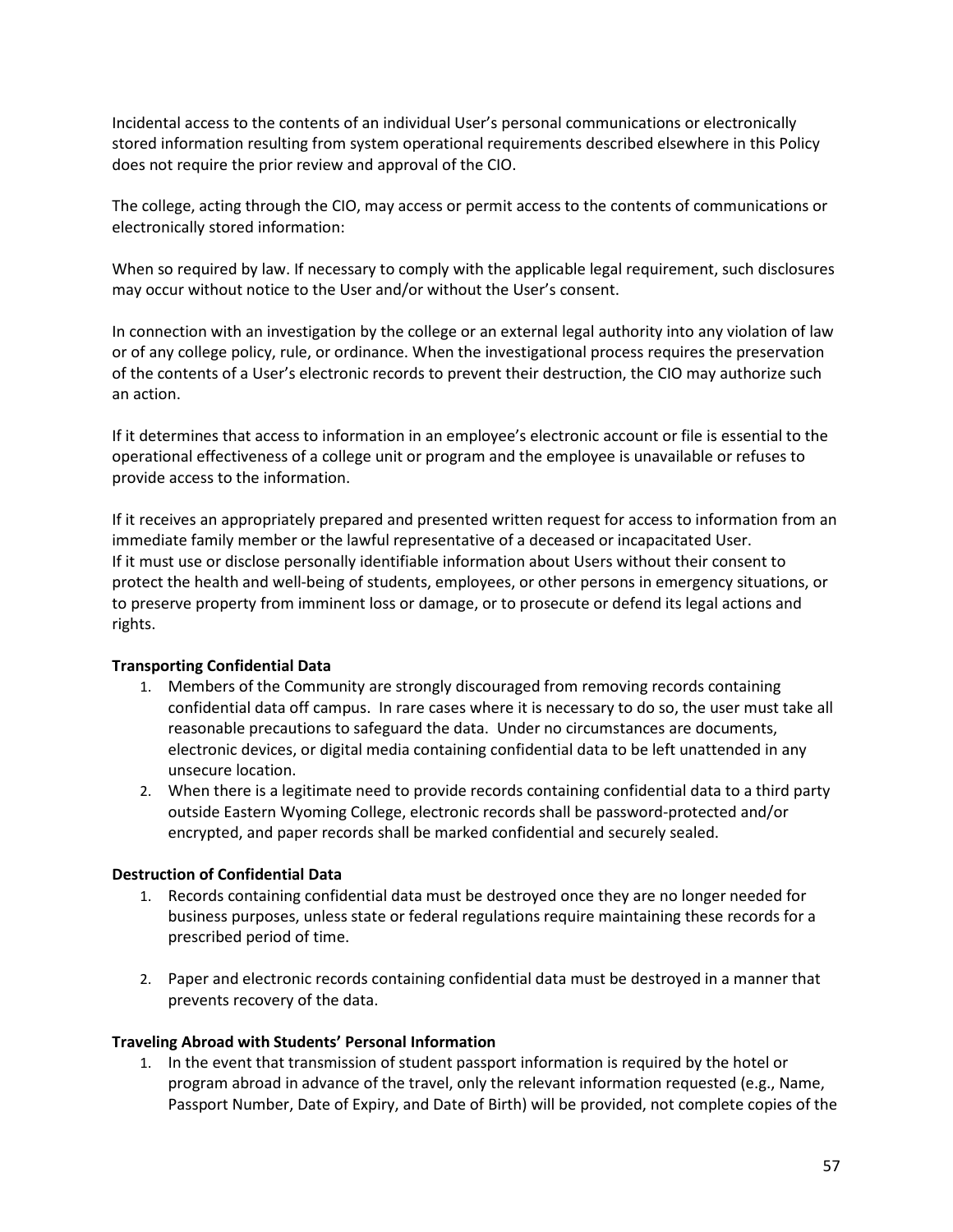passport images. This information should first be transmitted via fax or through eFax secure website (SSL), provided that the Eastern Wyoming College department arranging the travel confirms the accuracy of the fax number by sending an initial confirmation message before the actual data. If faxing is unavailable, the data may be sent via Eastern Wyoming email, provided that the same confirmation of transmission takes place.

- 2. Faculty/staff who need to retain these passport numbers for arranging travel will store this data in spreadsheets that are saved on the College's secure server. Any spreadsheets containing student passport information should be routinely deleted by the spreadsheet owner when no longer needed.
- 3. Faculty/staff who are traveling with the students abroad that need student passport and visa information for hotel check-in will keep a paper record on their person that contains relevant information (such as the passport and visa numbers and their expiry dates) and the last names of the students only. Faculty/staff must not retain or travel with copies of student passports.
- 4. In extreme circumstances involving travel to a remote location where access to technology would be limited and would prohibit retrieval of a lost passport, a program director may request an exemption to this policy allowing for him or her to retain copies of the students passports during travel. This request will be made to the Chief Information Officer for approval. If the request is approved, the program director will sign the ["Faculty/Staff Agreement for Traveling](https://docs.google.com/a/wellesley.edu/forms/d/1BhXIwCxoxUoJ2il8Fh4VZsbNb84y4bE82x_wyOyaH9s/viewform)  [with Secure Data"](https://docs.google.com/a/wellesley.edu/forms/d/1BhXIwCxoxUoJ2il8Fh4VZsbNb84y4bE82x_wyOyaH9s/viewform) to acknowledge their understanding of the WISP and their responsibilities in protecting the passports. The program director also agrees to alert VPSS immediately if the copies of a passport are lost.

#### **Wireless Communications**

Wireless implementations are a benefit to EWC as well as its' faculty, staff, and students. Maintaining this equipment can be a tedious process but is a necessity. At present, this policy allows access to the EWC wireless network via any data communication device containing the hardware required to connect. Connecting to the EWC wireless network does not grant a user access to the internal networking infrastructure or any internal information of EWC, only external access to the internet. Utilizing EWC's wireless network for access to the internal network and/or information requires additional software that must be obtained through the EWC IT Department. This policy covers all wireless data communication devices (e.g., personal computers, cellular phones, PDAs, etc.) connected to any of EWC's wireless networking access points. This includes any form of wireless data communication device capable of transmitting packet data.

All wireless data communication devices connected with EWC's wireless network will be required to have current virus-scanning software installed with the most recent updates and perform a full system scan a minimum of once per week. All wireless data communication devices connected with EWC's wireless network that require access to EWC's internal network and/or information will be required to utilize specific software and/or access credentials obtained through the EWC IT Department to do so. At no time shall any device connected to the EWC wireless network operate outside the parameters defined in the Acceptable Use Policy provided by EWC. All wirelessly connected devices may be monitored and their information such as IP address, MAC address, general hardware profile, etc. be archived for future use. Random scans may also be performed to ensure the security of the wireless networks and connected devices and to obtain a general device survey to further enhance the accessibility and usability of EWC's wireless networks.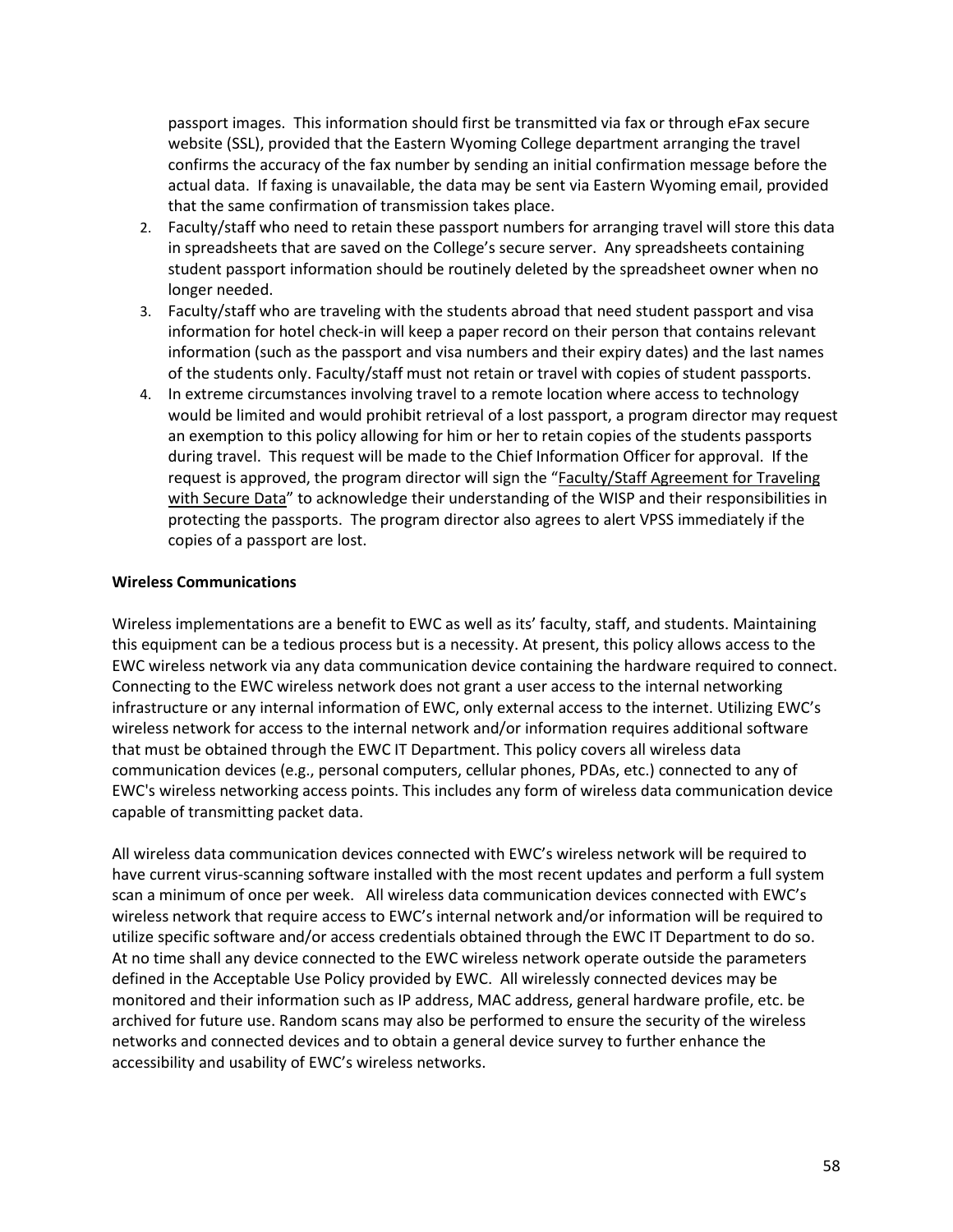**Board Policy 7.15 Accessibility Policy**  Adopted: 11-9-21

This policy establishes the accessibility guidelines for all EWC-owned technology resources. The purpose of this policy is to ensure that every EWC student is presented with an equal opportunity to learn and that all employees can adequately use the required technology equipment for the purpose of their required occupation.

#### **Requirements**

These requirements must be met where any learning impairment exists for any EWC student or work limitation exists for any EWC employee. These types of accessibility requirements may include, but are not limited to, the following applications or devices:

- a. Screen reading software
- b. Screen magnification software
- c. Stereo headsets or other sound devices

This rule applies to all EWC-owned technology resources in labs and other learning areas for student use and in departmental or teaching areas for employee use. A reasonable attempt shall be made at all times to address the needs of our students and employees, particularly when those needs are due to an accessibility issue presented by a physical impairment or learning disability of some kind.

The EWC IT Department shall make every effort to ensure that each and every student is presented with an equal or comparable learning environment regardless of the hurdle they may face. The EWC IT Department will always strive to offer technology solutions that help improve the learning environments for all students but will be particularly diligent in ensuring that no student will be unable to learn within a classroom due to a physical impairment or learning disability of some kind. The same will be provided for any employee requiring accommodation due to a physical impairment or learning disability of any kind. Please note that advance notice of these needs is required and may change due to the request. For instance, additional software needs will take some time to produce an order and install the software so it will be unreasonable to expect a request such as this to have an immediate turnaround time. Casting aside the general expectations above, the EWC IT Department cannot be held liable for issues surrounding software application issues, hardware failures, or the inability of employees or students to convey their respective needs in a reasonable amount of time to allow such software or hardware to be properly installed. With that said, the EWC IT Department will continually strive to ensure that all learning environments have the necessary technology and are adequately structured in a way to provide the most conducive learning environment possible, regardless if a learning disability or physical impairment may be present for any student. The EWC IT Department will also ensure that all employee areas are adequately designed to facilitate a productive working environment as well.

#### **Other Data Storage**

Every effort shall be made by the individual departments and employees at EWC to store sensitive, important, and confidential data on their respective group drive. As mentioned above, the EWC IT Department cannot be held liable for issues with data stored elsewhere. Regular backup schedules are in place within the group drive storage device to ensure that backups occur at regular intervals and over a time span to provide ample opportunity for the EWC IT Department to recover a file, folder, or group of such.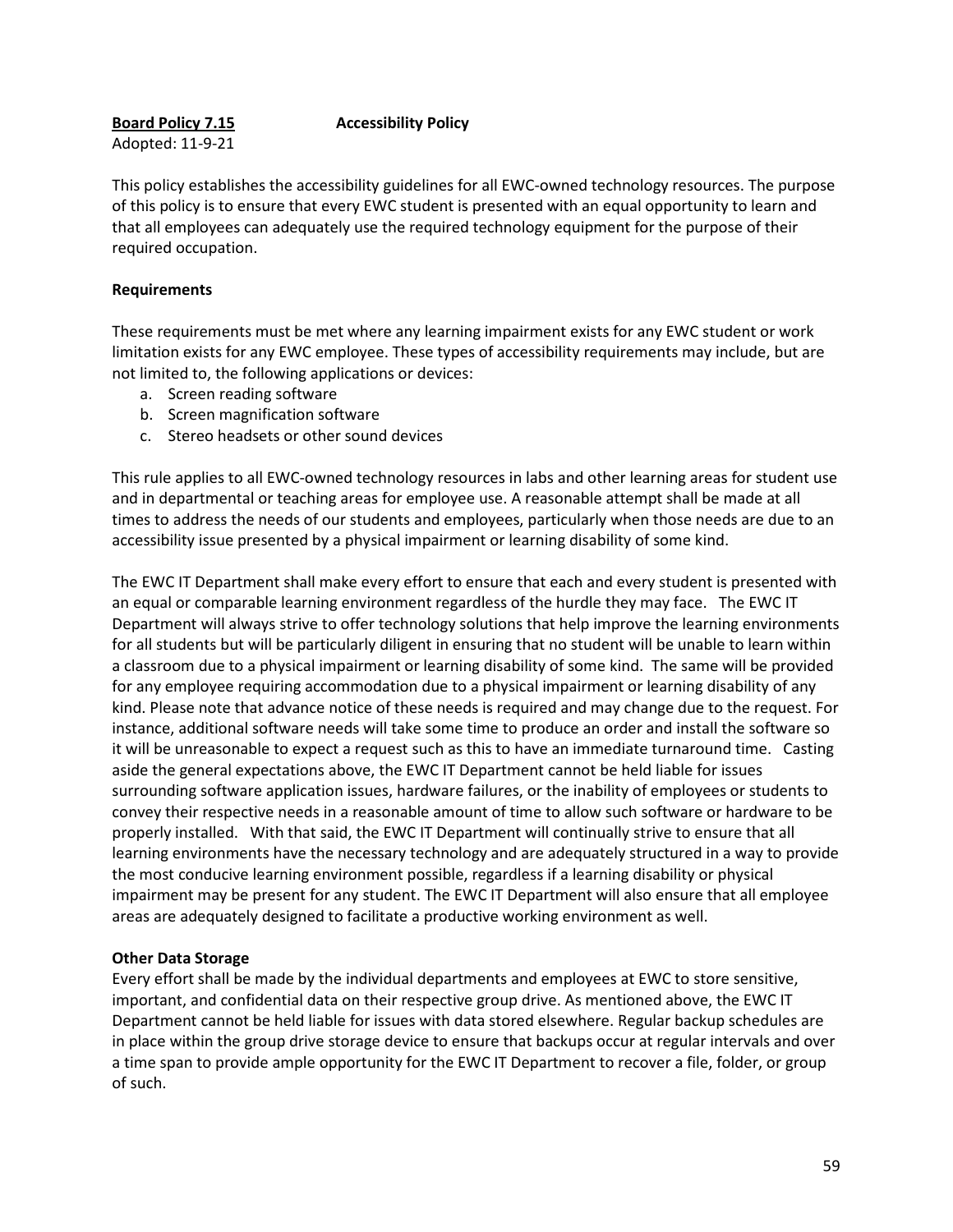#### **Notification of Corruption**

It should be noted that the EWC IT Department does require immediate notification in the event a file, folder, or collection of either is found to be missing, corrupt, or otherwise damaged. Waiting to inform the EWC IT Department decreases the probability of successful recovery. Specific information regarding backup restoration on an institution scale can be found in the EWC IT Department's Disaster Recovery Plan or the associated Backup Priority List (in progress). These deal with catastrophic recovery needs that affect multiple departments or the institution as a whole. T One device is placed in the server area of the ITS Department on the Douglas Campus to serve as a primary storage and backup device while the other is placed in the server area of the ITS Department on the Torrington Campus to serve as an off-site backup and replication device. The primary device in Torrington holds all data and backups and serves as the primary device for file access and immediate backup. The secondary, off-site device in Douglas replicates all data from the Torrington device to create a stable off-site copy of the data and backups present on the Torrington device. For this document, considering the type of hardware described above, normal backups do not necessarily retain the same meaning as when used in conjunction with other hardware devices. Because of this, the following descriptions are provided, based on the current hardware being used, so as to better understand the overall backup process.

#### **Remote Access**

All users needing access to EWC or other applications requiring network connectivity to the campus can facilitate this by connecting from home via a VPN connection. This type of connection establishes a secure, encrypted connection, to the campus network to allow the user to manipulate and access the data at a distance. At no time should any PII be transferred off- campus on any type of device. If a given user wishes to work while off-campus, he/she should use the enclosed Remote Access Procedure to obtain a secure connection to the network and work from a distance. This type of connection allows the user to remotely manipulate and access the data without actually transferring any data off-site thus ensuring all PII and other data is kept safe and secure from unauthorized access.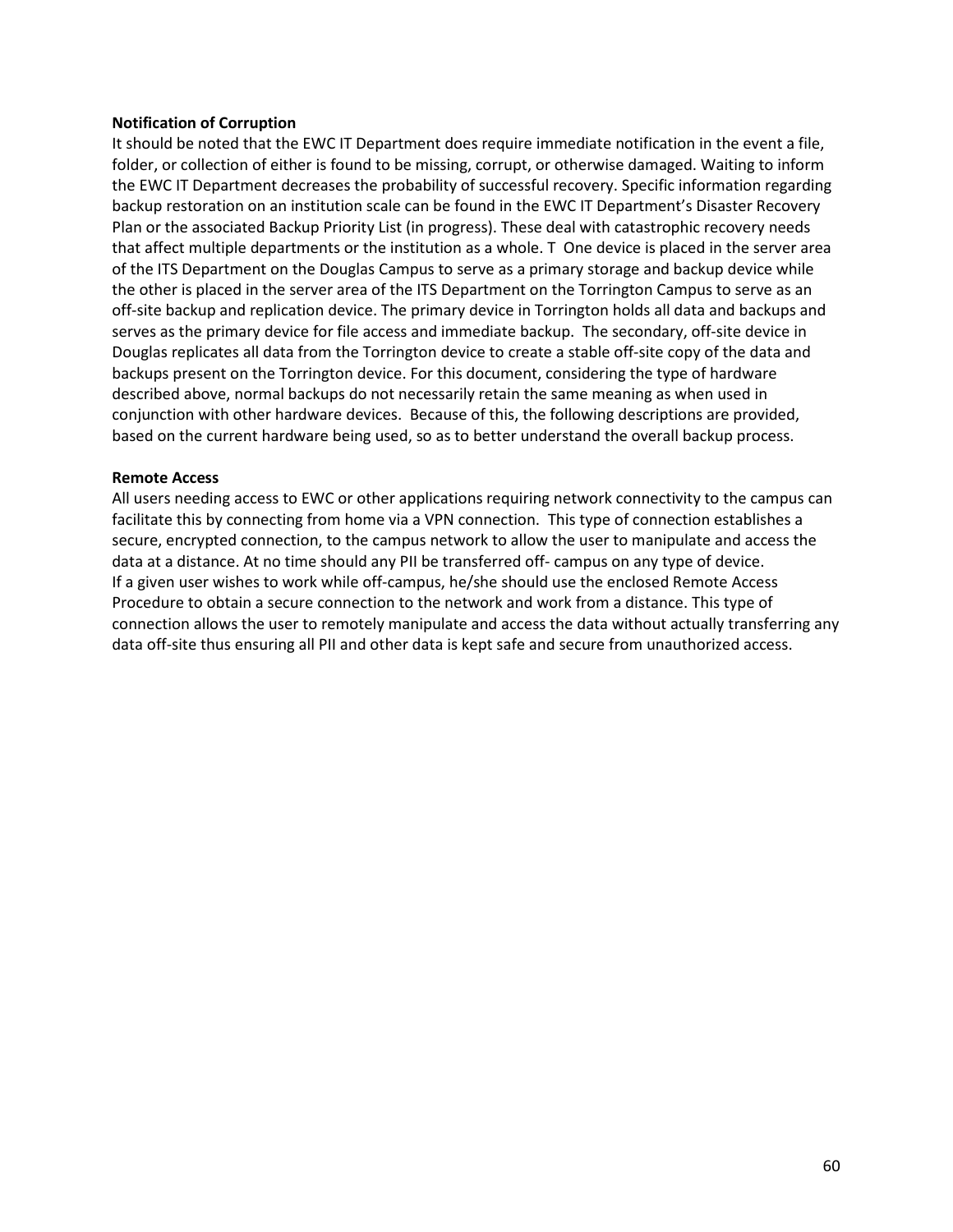## **Board Policy 7.16 Electronic Communications**

Adopted: 11-9-21

Electronic communication is necessary to fulfill multiple roles and activities here at EWC. Because of the varying types of electronic communication, focus is on those used primarily at EWC:

- 1. Email
- 2. VoIP
- 3. Videoconferencing
- 4. Digital Signage

Regardless of the type of technology being used, electronic communication is meant to serve the needs of the college by sharing information with students, employees, vendors, other state agencies, campus visitors, and other individuals. Because of the unique capabilities of each system it is important to realize that each type of communication method contains unique issues that must be addressed on a case-bycase basis; however, general rules can be set forth to ensure that any communication method is used wisely and according to its intended purpose. In general, EWC's electronic communication mechanisms are to be used to share information with students, employees, vendors, other state agencies, campus visitors, and other individuals. EWC is to adequately convey the appropriate knowledge so that the College mission is not hindered but enhanced.

This information is always to be distributed under the following assumptions:

- 1. is always understood to represent an official statement from the institution
- 2. shall never be used for the creation or distribution of any information that meets the following criteria: such as Disruptive or Offensive or Derogatory or Specific comments about race, gender, hair color, disabilities, age, sexual orientation, pornography, religious beliefs and practice, political beliefs, or national origin or any information that could be used to sabotage institutional progress or any personally identifiable information
- 3. shall not be used for personal gain
- 4. shall not be used extensively for personal use
- 5. shall not be used to distribute malicious or harmful software or information

#### **Email**

Email is the official method of communication at EWC, both for students and employees. Business is conducted every day via email. Since email has both positive and negative connotations, it is imperative that we recognize that the positive aspects greatly outweigh the negative aspects. However, we must also realize that the negative aspects exist and ensure that this method of communication is used effectively, efficiently, and for its intended purpose.

#### **VoIP Phone Communication**

EWC's VoIP phone system is used to transmit and receive audio/video within the institution to facilitate direct communication amongst employees and departments. It is also used to transmit and receive audio outside the institution to facilitate direct communication with vendors, students, other institutions, and other third-party entities. Because of this capability, we must ensure that it is used for work purposes.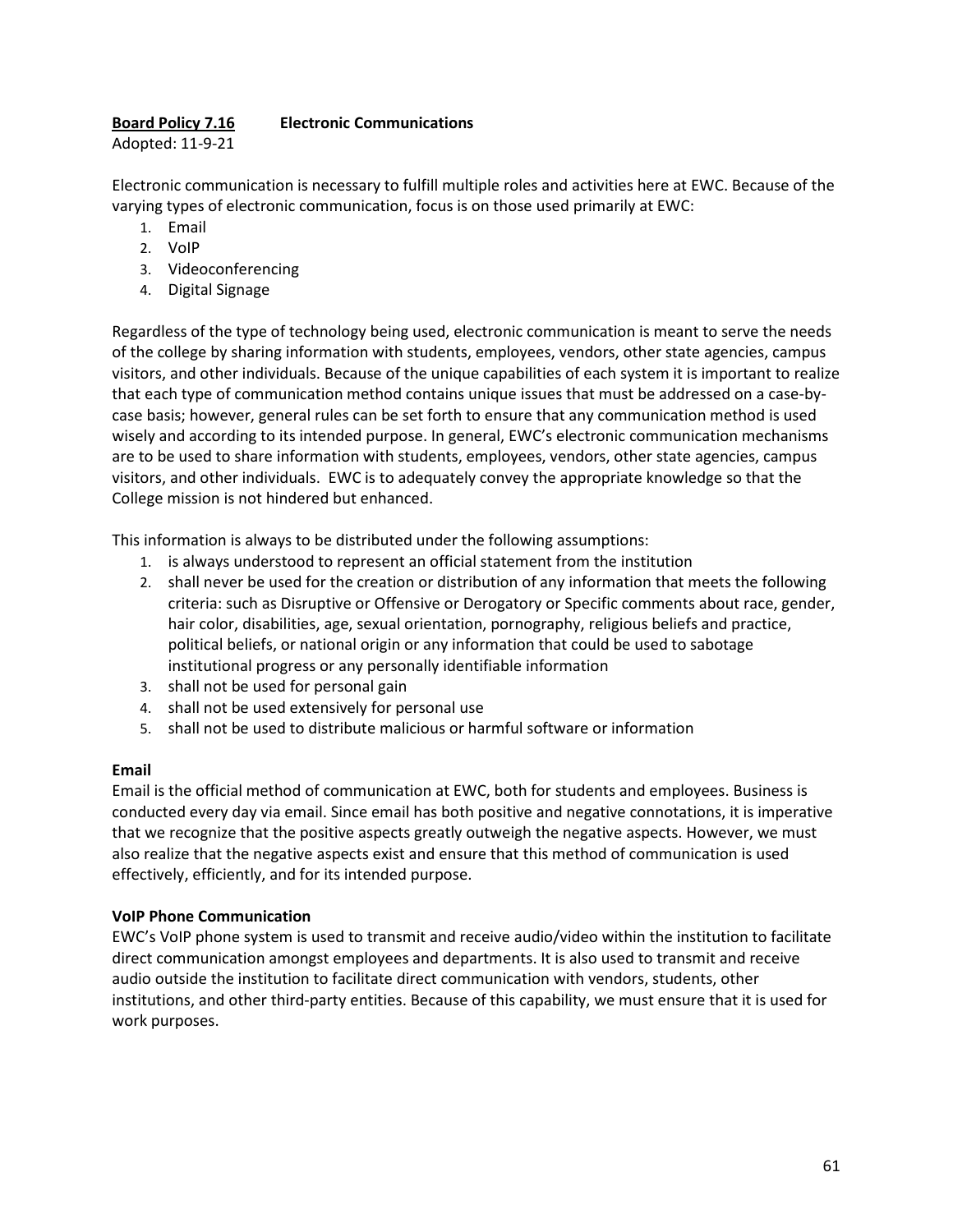#### **Videoconference Systems**

Videoconferencing equipment is used primarily for instructional classrooms requiring connectivity to other EWC locations and to service area high schools. Videoconferencing equipment is also used to facilitate conferences and meetings with other institutions, state agencies, or other third-party entities. Since this type of communication conveys not only audio, but video as well, it is particularly important for it to be used for its intended purposes.

#### **Digital Signage**

Digital signage is used on campus to convey student activities, important academic dates, campus events, and other information to students, employees, and visitors. Since this is also a visual and auditory communication mechanism, it is also important to ensure it is used for its intended purpose as well.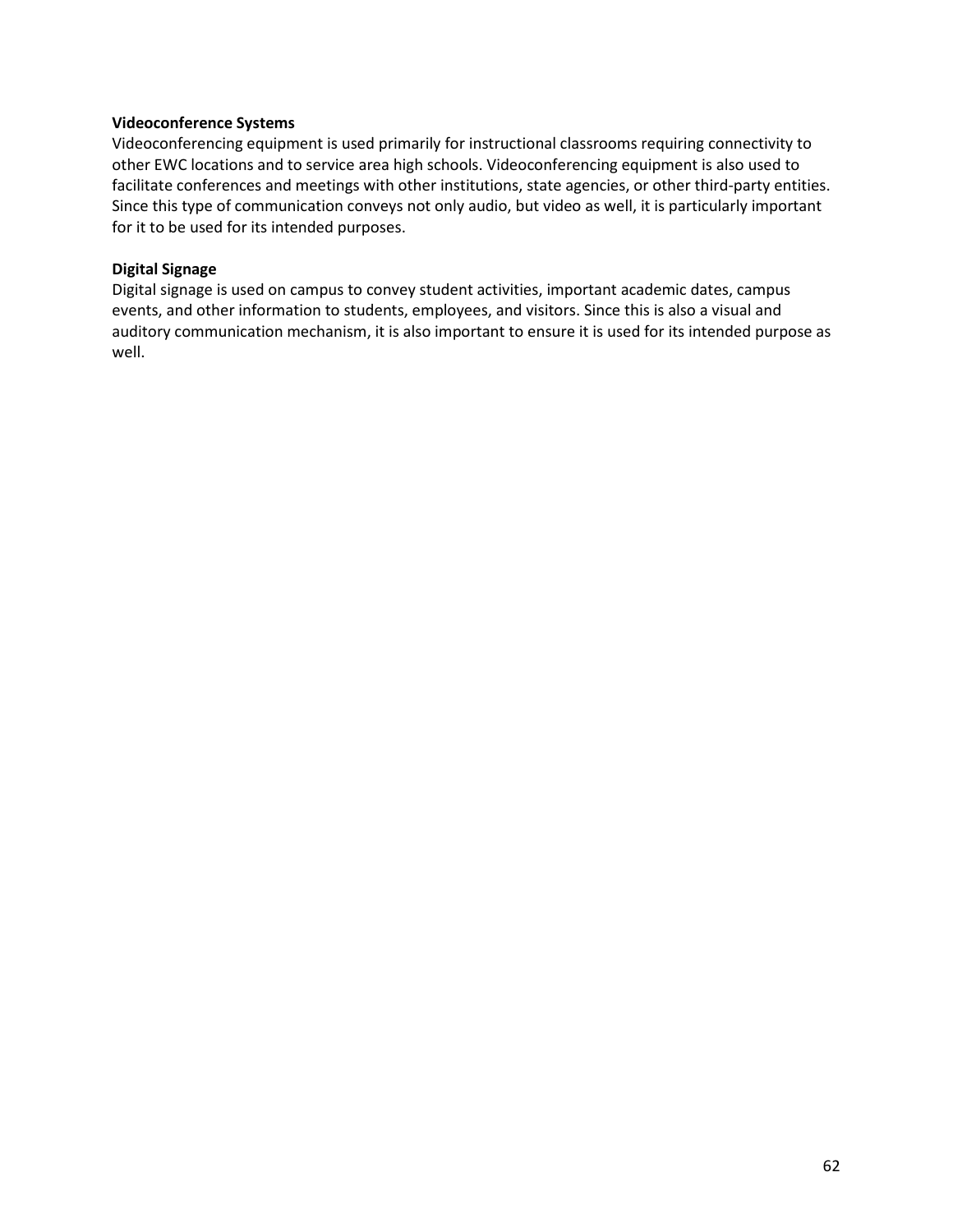**Board Policy 7.17 Emergency Notification** Adopted: 11-9-21

EWC maintains an emergency notification system that is used to notify students and employees who have opted in to the service via the CodeRed on the EWC website. This system is updated daily to reflect the current student data available so that any notification message will be delivered to the required student and employee list.

## **Use of CodeRed**

The EWC Emergency Notification System is to be used, at all times, for emergency purposes or purposes deemed necessary by the President or designee only. The notification system is to be used to send messages via text to email addresses and mobile phones, via voice to office phones, personal phones, and mobile devices, and via applications to desktops and office phones.

At no time shall this system be used for normal messaging, notifications, or otherwise standard contact as this would compromise the importance of these messages and may create an environment where students and employees are able to overlook these types of messages because of the frequency with which they could occur. Tests of this system shall be conducted once a semester at minimum to ensure the system is functioning properly. Additional tests may be conducted but are not required; however, more than four tests per semester may be too many to retain the importance of such messages when an actual emergency arises requiring the system to be operational.

Only users defined below shall be able to send emergency notification messages via this system:

- 1. Director of College Relations
- 2. Director of Housing
- 3. Vice President of the Douglas Campus
- 4. Vice President for Student Services
- 5. Vice President of Academic Services
- 6. Other designee deemed necessary by the President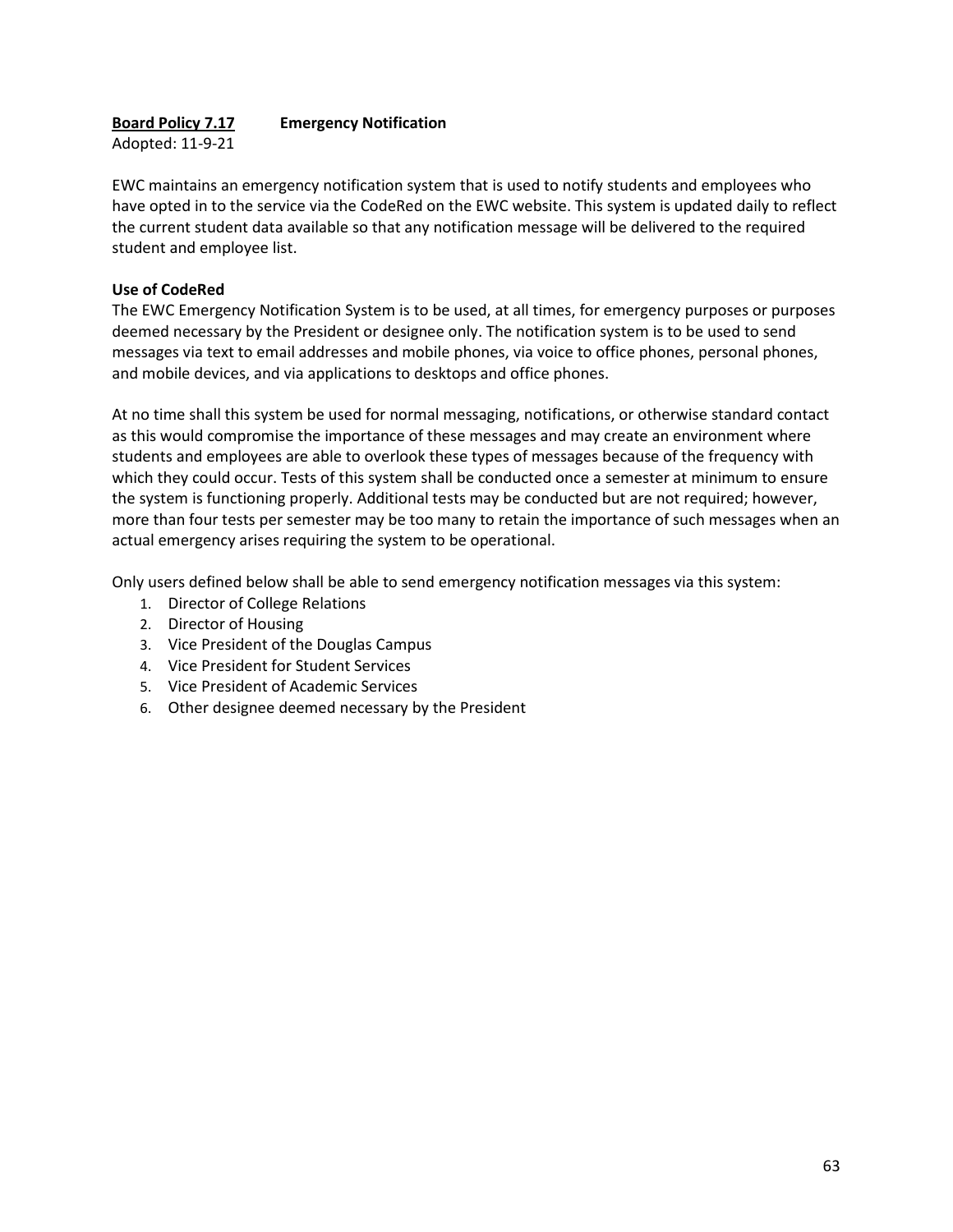**Board Policy 7.18 Clean Desk Policy**  Adopted: 11-9-21

A clean desk policy can be an important tool to ensure that all sensitive/confidential materials are removed from an end user workspace and locked away when the items are not in use or an employee leaves his/her workstation. It is one of the top strategies to utilize when trying to reduce the risk of security breaches in the workplace. Such a policy can also increase employee's awareness about protecting sensitive information. The purpose for this policy is to establish the minimum requirements for maintaining a "clean desk" – where sensitive/critical information about our employees, our intellectual property, our students and our vendors is secure in locked areas and out of site. A Clean Desk policy is part of standard basic privacy controls that apply to all Eastern Wyoming College employees and affiliates.

#### **Requirements**

- 1. Employees are required to ensure that all sensitive/confidential information in hardcopy or electronic form is secure in their work area at the end of the day and when they are expected to be gone for an extended period.
- 2. Computer workstations must be locked when workspace is unoccupied.
- 3. Computer workstations must be shut completely down at the end of the work day.
- 4. Any Restricted or Sensitive information must be removed from the desk and locked in a drawer when the desk is unoccupied and at the end of the work day.
- 5. File cabinets containing Restricted or Sensitive information must be kept closed and locked when not in use or when not attended.
- 6. Keys used for access to Restricted or Sensitive information must not be left at an unattended desk.
- 7. Laptops must be either locked with a locking cable or locked away in a drawer.
- 8. Passwords may not be left on sticky notes posted on or under a computer, nor may they be left written down in an accessible location.
- 9. Printouts containing Restricted or Sensitive information should be immediately removed from the printer.
- 10. Upon disposal Restricted and/or Sensitive documents should be shredded in the official shredder bins or placed in the lock confidential disposal bins.
- 11. Whiteboards containing Restricted and/or Sensitive information should be erased.
- 12. Lock away portable computing devices such as laptops and tablets.
- 13. Treat mass storage devices such as CDROM, DVD or USB drives as sensitive and secure them in a locked drawer.
- 14. All printers and fax machines should be cleared of papers as soon as they are printed; this helps ensure that sensitive documents are not left in printer trays for the wrong person to pick up.

## **Compliance**

The IT Team and College Supervisors will verify compliance to this policy through various methods, including but not limited to, periodic walk-throughs, internal and external audits, and feedback to the CIO.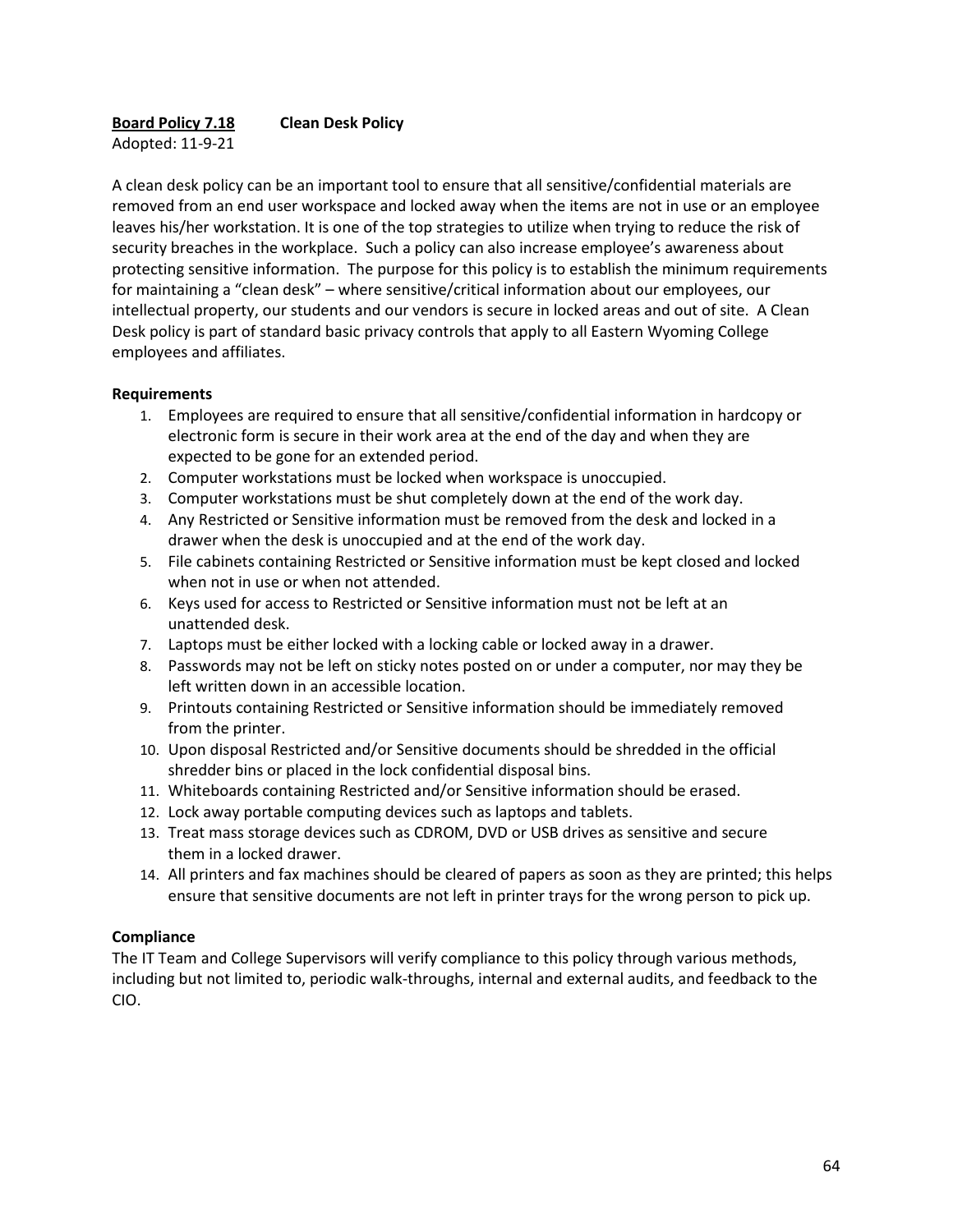**Board Policy 7.19 Enforcement**

Adopted: 11-9-21

This policy is to establish enforcement guidelines to ensure that all EWC IT Department policies and procedures are adhered to and observed by all departments and individuals at EWC including students, employees, visitors, vendors, etc. Anyone using technology resources at EWC will be required to operate within the parameters described in this document or the following enforcement options may be administered.

## **Actions**

All policies herein are applicable to any and all users of technology resources at EWC. If it is found that any individual, department, or external entity disobeys the policies and procedures set forth within this document, whether knowingly or unknowingly, then the enforcement of such policy may include, but may not be limited to:

- 1. Forced compliance with the policy
- 2. Disciplinary action including termination of employment, if an employee
- 3. Disciplinary action including expulsion from the College, if a student
- 4. Termination of vendor contract and or service agreement
- 5. Prosecution to the fullest extent of the law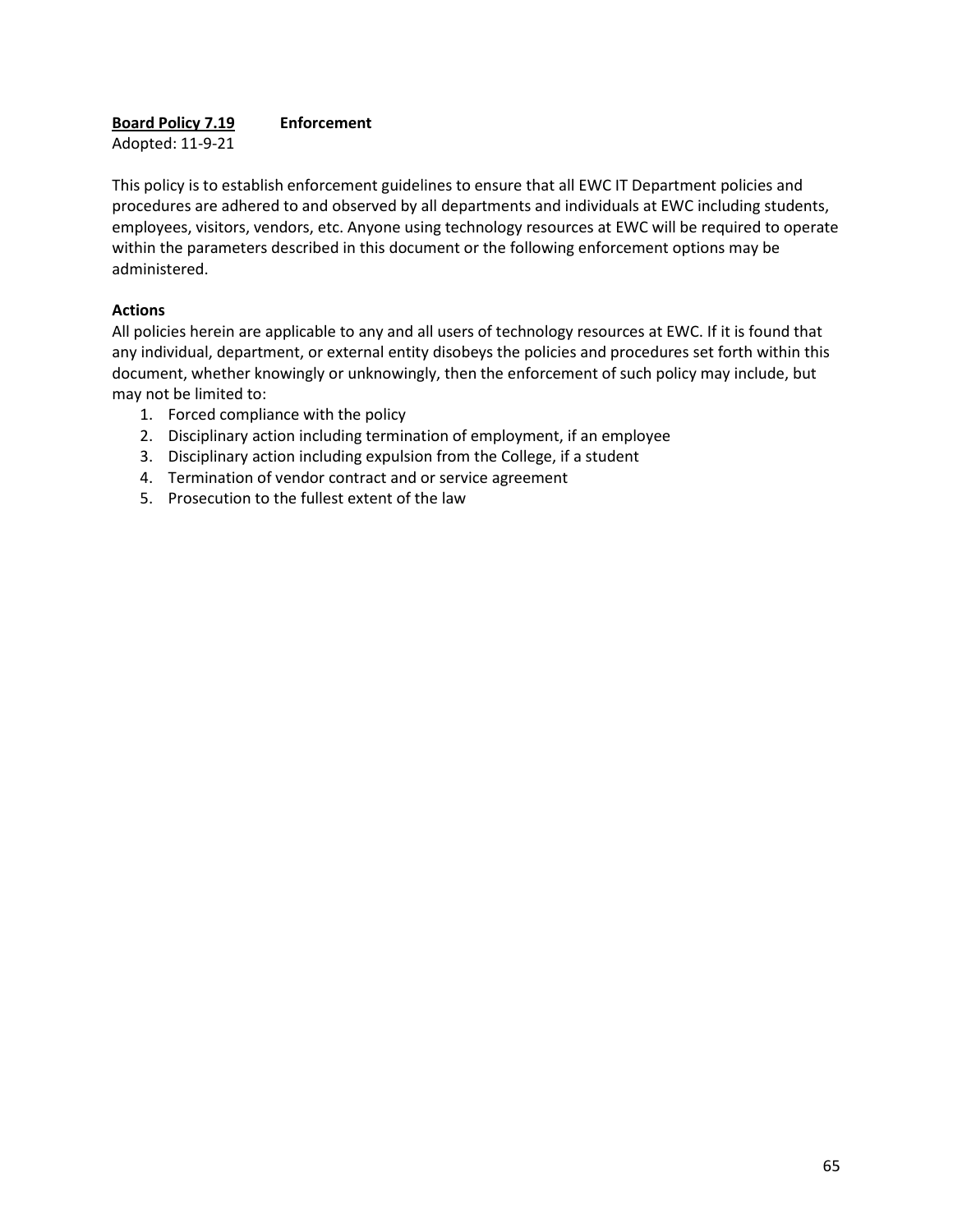## **Board Policy 7.20 Equipment Configuration and Equipment Ordering**

Adopted: 11-9-21

This policy has been established to create a standard configuration for all technology resources at EWC. Because of the variances between the types, makes, models, configurations, builds, versions, and brands of technology resources available, it is necessary to standardize all technology resources to make service and maintenance easier.

## **Equipment Recommendations**

All employees shall order and utilize equipment that is serviceable and recommended by the EWC IT Department. Since equipment availability changes over time, especially when referring to technology, a comprehensive list indicating appropriate hardware would be virtually impossible to create. Because of this, any individual or department wishing to purchase technology equipment should first consult a EWC IT Department personnel member for current specifications for any given piece of equipment. This applies to any and all technology equipment including, but not limited to:

- 1. Computers (Servers, Desktop, Laptop, Tablets and Mobile Devices, etc.)
- 2. HDTVs ∙ Printers, scanners, copiers, fax machines, or all-in-one devices
- 3. Projectors, screens, and SmartBoards
- 4. VoIP phones
- 5. Digital cameras and camcorders
- 6. Software (Application, Operating System, Network-Based, etc.)
- 7. Other technology equipment not specifically mentioned here for more details on procedures required to place an order for technology equipment, please see the Equipment Ordering Procedures included in this document for detailed instructions.

#### **Equipment Ordering Procedure**

This procedure serves as guidance for all EWC Faculty and Staff who choose to order computing equipment. The following steps shall be taken:

- 1. Contact the EWC IT Department to obtain a quote and or information regarding the equipment you wish to purchase.
- 2. For Dell computers and some other specific technology equipment, the IT Department has the existing costs.
- 3. Submit your order and preferences to EWC IT Department.
- 4. Your order will be routed through the appropriate approving channels, including the ITS Department, since it is a technology equipment purchase.
- 5. Once your order has been approved, EWC IT will order it.
- 6. When your equipment arrives, the EWC IT Department will notify you that your equipment is in and will configure it, if necessary, prior to delivering it to you.

NOTE: All technology orders must be received by the EWC IT Department before it can be released to the purchaser. This is to ensure that the proper software is installed and all equipment is properly tagged and placed in inventory.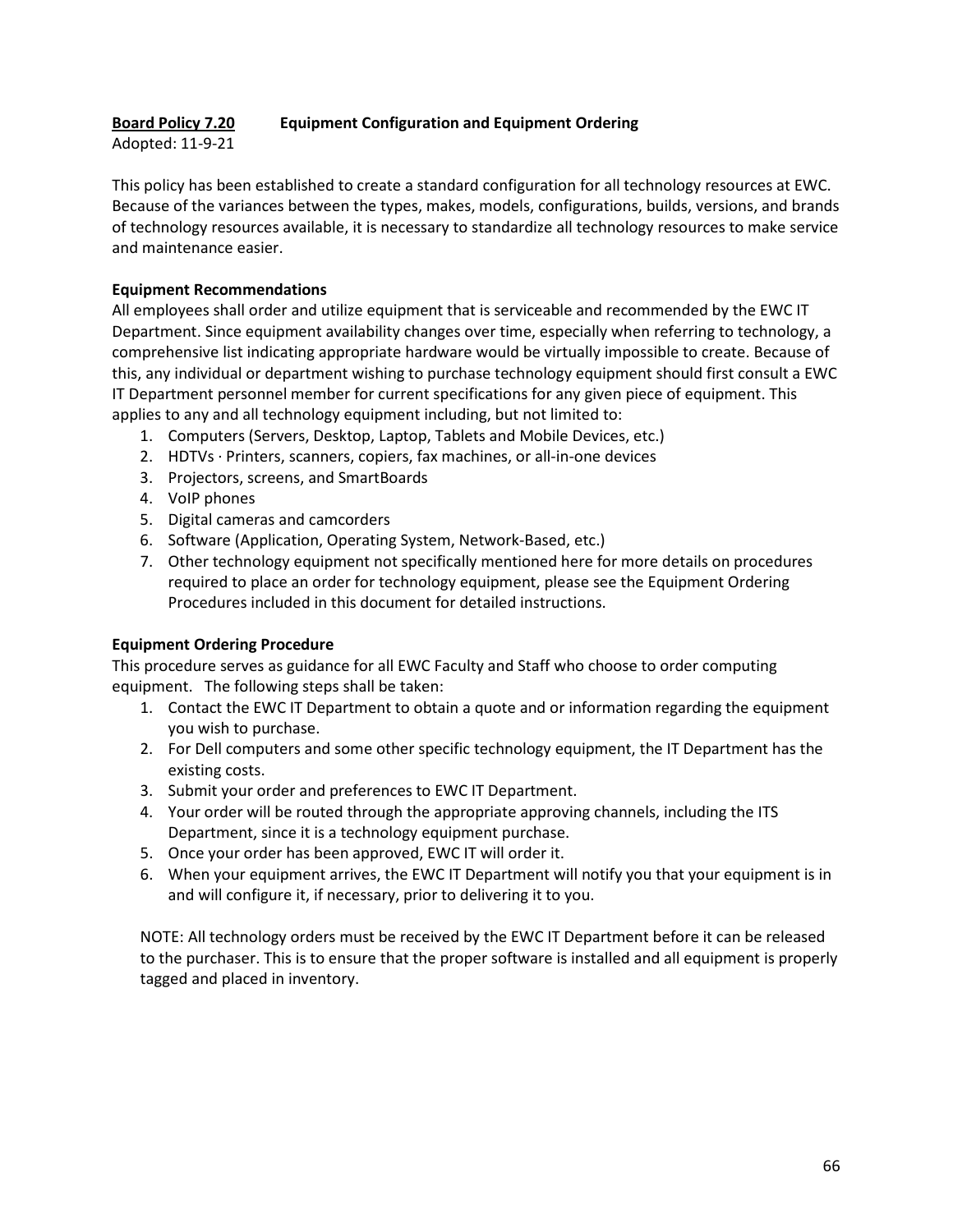## **Board Policy 7.21 Guest/Visitor Access and Technology Use**

### Adopted: 11-9-21

EWC maintains an atmosphere that is open and allows guests and visitors access to resources, as long as such access does not compromise the integrity of the systems or information contained within the campus and does not introduce malicious software or intent to the internal network.

Policy Guest and visitor access shall be classified into two types as described below:

- 1. Standard Access granted to internet resources and institutional resources located online.
- 2. Special Access granted above plus any internal access as requested by an individual with the authority to do so from the Vice President for Administrative Services, Vice President for Academic Services, President, Chief Information Officer or other designee deemed necessary by the President.

Internal Access may include:

- 1. Wireless VLANs (i.e. campus, employees and Lancers)
- 2. Singular or multiple file access
- 3. System access such as Canvas, Colleague, ID Card System, etc. Under no circumstances should visitors be given special access unless permission has been obtained from the appropriate administrative personnel (i.e. a signature from one of the personnel above) along with detailed description of access. To obtain guest/visitor access users should contact the EWC IT Department with their requested system access requirements using the attached Authorization of User Access form. For vendor access, please see the appropriate vendor access policy included herein.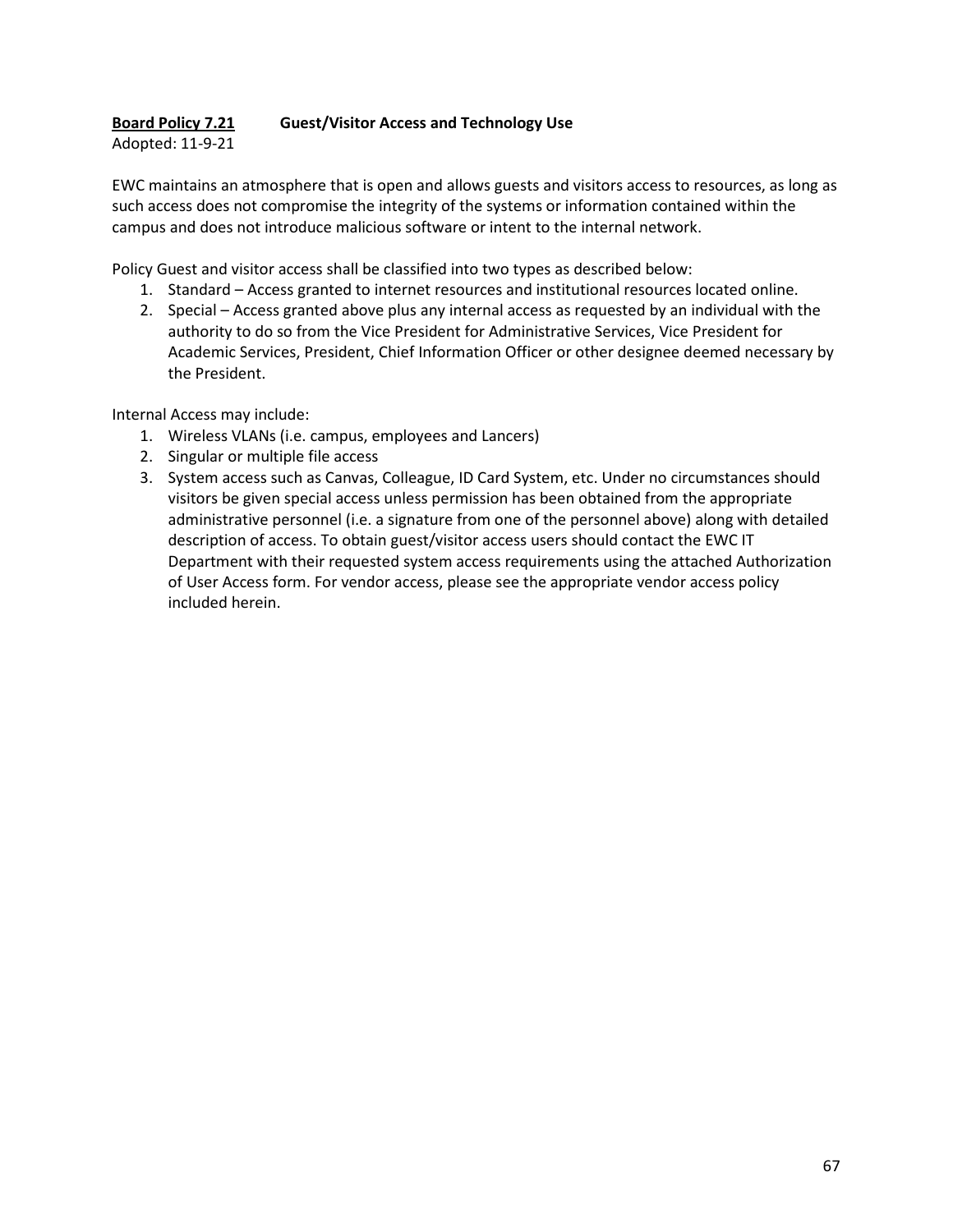| <b>Board Policy 7.22</b> | <b>Information Sharing</b> |
|--------------------------|----------------------------|
| Adopted: 11-9-21         |                            |

#### **Illegal File Sharing**

Legal compliance is a primary focus at EWC. Because of this, we have set forth this policy which addresses illegal file sharing legislation, legal alternatives to illegal file sharing, and penalties for violating state and federal copyright laws. This policy applies to all EWC employees, students, vendors, or visitors utilizing EWC-owned computers, equipment, or the EWC network. Policy File sharing (peer-to-peer) software programs have led to significant increases in anti-piracy efforts and legislation.

#### **Copyright Ownership**

Peer-to-peer software allows the sharing of files often consisting of copyrighted content such as music, movies, and software which usually occurs without the consent of the owner. It is the policy of EWC to respect copyright ownership and protections given to authors, owners, publishers, and creators of copyrighted work. It is against EWC policy for any employee, student, affiliate, or visitor to copy, reproduce, or distribute any copyrighted materials on EWC-owned equipment or the EWC-managed network unless expressly permitted by the owner of such work. EWC also discourages the use of any file-sharing program as these types of programs may allow copyrighted material to be downloaded to a EWC-owned computer or device.

Many of these programs automatically place downloaded files in a shared folder on your computer, which means you could be sharing files without your knowledge. This also means that you may be held responsible for illegal file sharing, whether you are aware that copyrighted files are being shared or not. EWC also employs the use of network appliances, equipment, and rules to limit the amount of filesharing traffic on the EWC network. Active blocking of peer-to-peer traffic is used to protect the EWC network from unwanted traffic and the presence of potentially malicious files introduced through filesharing programs.

EWC encourages employees, students, affiliates, and visitors to utilize legal alternatives to illegal file sharing. There are a variety of free and pay-per-use options available that can be used instead of illegal file sharing programs. EWC leaves it to the discretion of the employee, student, affiliate, or visitor to decide which alternative to utilize.

#### **Information Sensitivity**

Information sensitivity is a primary focus at EWC. Since we are an educational entity, we deal with many different types of information, some for public use, some not. To make these distinctions, this document will address both types of information. This policy is intended to help employees determine what information can be disclosed to non- employees, as well as the relative sensitivity of information that should not be disclosed outside of EWC without proper authorization.

#### **Sharing of Information**

The information covered in these guidelines includes, but is not limited to, information that is either stored or shared via any means. This includes: electronic information, information on paper, and information shared orally or visually (such as via phone and videoconferencing). All employees should familiarize themselves with the information labeling and handling guidelines that follow this introduction. It should be noted that the sensitivity level definitions were created as guidelines and to emphasize common sense steps that you can take to protect confidential information (e.g. confidential information should not be left unattended in conference rooms.). NOTE: The impact of these guidelines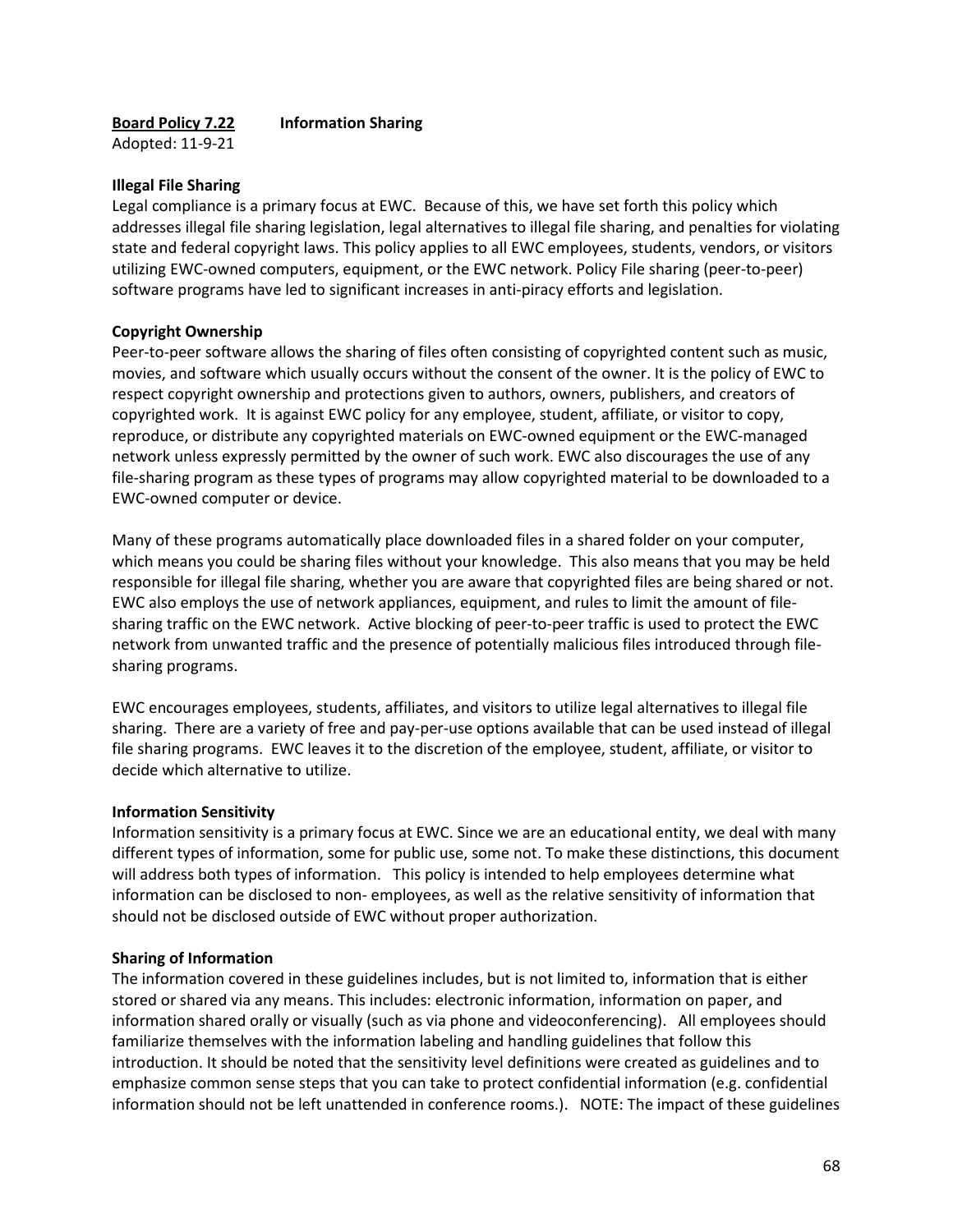on daily activity should be minimal. Questions about the proper classification of a specific piece of information should be addressed to your supervisor or the EWC IT Department. Questions about these guidelines should be addressed to the EWC IT Department.

#### **Public Information**

By grouping information into two different categories, we can adequately address the needs of each type of information. The first type, public Information, is information that has been declared public knowledge by someone with the authority to do so, and can freely be given to anyone without any possible damage to the institution.

## **Confidential Information**

The second type, confidential information contains all other information. It is a continuum, in that it is understood that some information is more sensitive than other information, and should be protected in a more secure manner. Included is information that should be protected very closely, such as specific personnel information, student data, billing information, etc. Also included in confidential information is information that is less critical, such as telephone directories, personnel information, etc., which does not require as stringent a degree of protection.

### **Third-Party Confidential Information**

A subset of the latter is third-party confidential information. This is confidential information belonging or pertaining to another corporation which has been entrusted to EWC by that company under nondisclosure agreements and other contracts. Examples of this type of information include everything from joint development efforts to vendor lists, customer orders, and supplier information. Information in this category ranges from extremely sensitive to information about the fact that we've connected a supplier / vendor into EWC's network to support our operations. EWC personnel are encouraged to use common sense judgment in securing confidential information to the proper extent. If an employee is uncertain of the sensitivity of a particular piece of information, he/she should contact their supervisor and/or the EWC IT Department for more information and instructions on how this information should be handled.

#### **Sensitivity Guidelines**

The sensitivity guidelines below provide details on how to protect information at various sensitivity levels. Use these guidelines as a reference only, as EWC Confidential Information at each level may necessitate more or less stringent measures of protection depending upon the circumstances and the nature of the EWC Confidential Information in question.

Minimal Sensitivity Description: General information, some personnel, and technical information.

- 1. Access: EWC employees, associates, or third-parties with a business need to know.
- 2. Distribution internal to EWC: Approved electronic mail and approved electronic file transmission methods.
- 3. Distribution external to EWC: Approved electronic mail and approved electronic file transmission methods.
- 4. Storage: When viewing data, do not allow viewing by unauthorized individuals. Do not leave data open and/or unattended in any format. Protect data from loss, theft, or misplacement. Electronic information should have individual access controls where possible and appropriate.
- 5. Disposal/Destruction: Electronic data should be permanently expunged or cleared. Reliably erase or physically destroy media. Data retention policy and federal and state retention guidelines should be observed for original copies.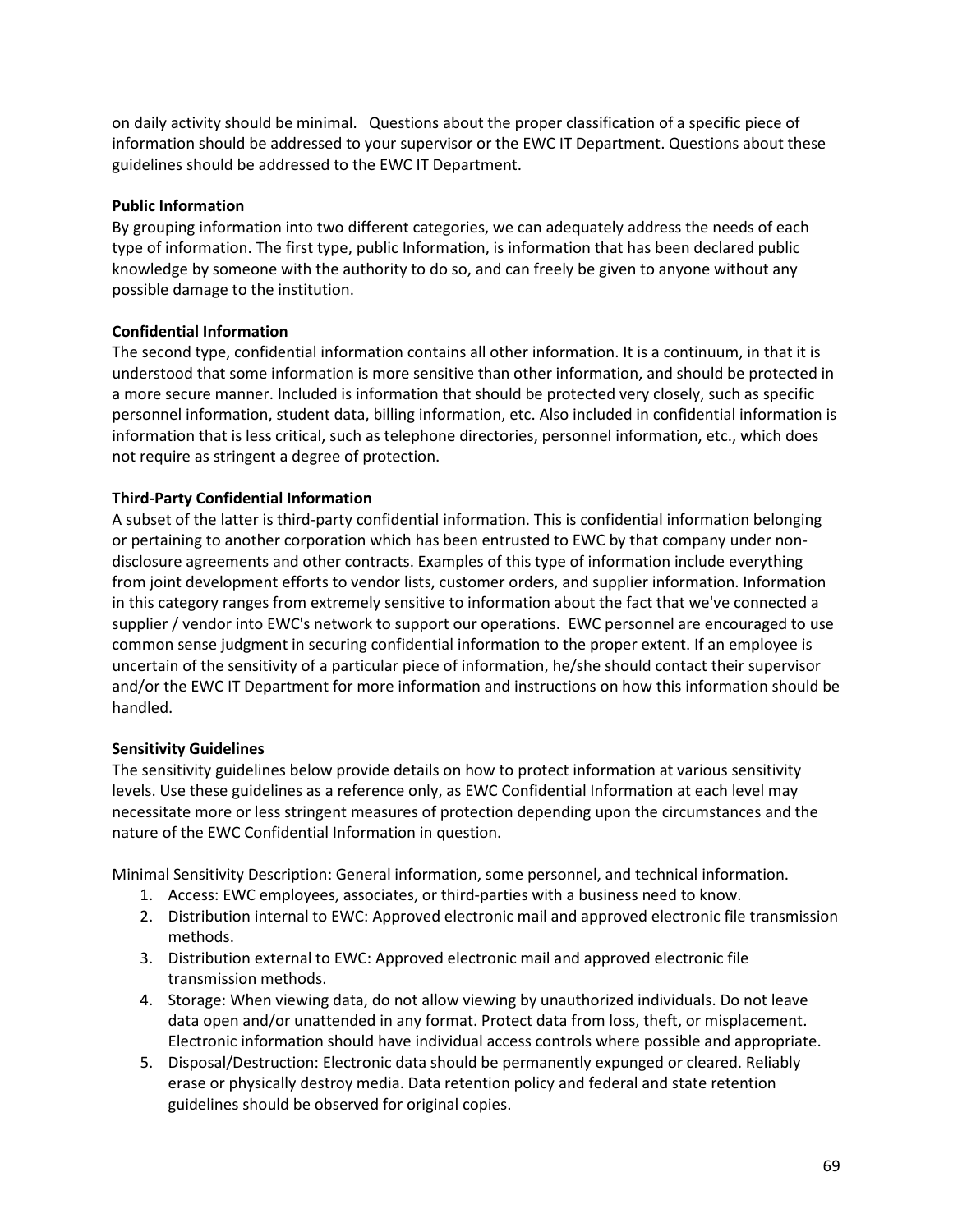Medium Sensitive Description: Business, financial, technical, and most personnel information.

- 1. Access: EWC employees, associates, or third-parties with signed non-disclosure agreements with a business need to know.
- 2. Distribution internal to EWC: Approved electronic file transmission methods.
- 3. Distribution external to EWC: Approved electronic file transmission methods via a private link to approved recipients external to EWC locations.
- 4. Storage: Individual access controls are highly recommended for more sensitive electronic information.
- 5. Disposal/Destruction: Electronic data should be permanently expunged or cleared. Reliably erase or physically destroy media. Data retention policy and federal and state retention guidelines should be observed for original copies.

Critical Sensitive Description: Operational, personnel, financial, source code, & technical information integral to the security of the institution.

- 1. Access: Only those individuals (EWC employees and associates) designated with approved access and signed non-disclosure agreements.
- 2. Distribution internal to EWC: Approved electronic file transmission methods.
- 3. Distribution external to EWC: Approved electronic file transmission methods to recipients within EWC. Strong encryption is highly recommended.
- 4. Storage: Individual access controls are very highly recommended for electronic information. Physical security is generally used, and information should be stored on a physically secured computer.
- 5. Disposal/Destruction: A necessity. Electronic data should be permanently expunged or cleared. Reliably erase or physically destroy media. Data retention policy and federal and state retention guidelines should be observed for original copies.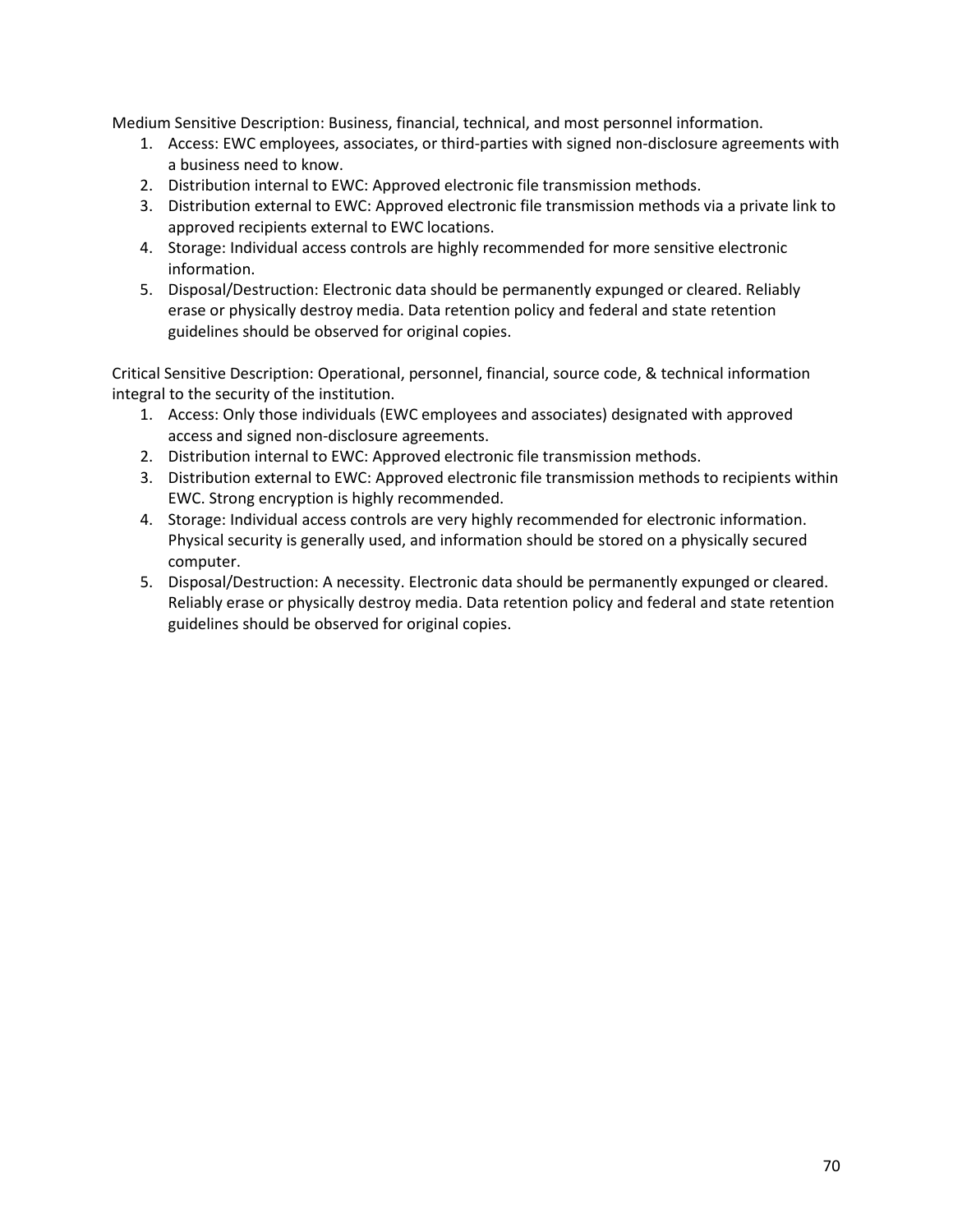## **Board Policy 7.23 Physical Security Guidelines**

Adopted: 11-9-21

This policy will establish physical security guidelines that apply to all computing and networking equipment locations. It is important to note that incremental degrees of security will be needed for each area depending on the actual equipment configuration and critical need to the institution.

## Classification

All areas will be classified into two categories:

- 1. Office Areas
- 2. Restricted Office areas are simply that, office locations for EWC IT Department employees. The areas contain computing equipment and other data that should be protected at all times. Restricted areas are those areas that belong to the EWC IT Department and contain equipment owned and/or operated by the EWC IT Department or a third-party vendor such as:
	- a. Switch closets
	- b. Server rooms
	- c. Telecommunications rooms
	- d. EWC IT Department storage areas
	- e. At the time of this policy, our current physical security offerings are somewhat limited so more advanced options cannot currently be used. As upgrades occur, recommended options will be changed to required options to increase and enhance security.
	- f. At minimum, all office and restricted locations should contain the following security mechanisms when possible:
	- g. Solid wood or steel door
	- h. Either keyed handle or deadbolt lock
	- i. All EWC IT Department restricted and office locations should contain the following recommended security mechanisms:
	- j. Reinforced steel doors and frames
	- k. Keyed deadbolt locks
	- l. ID card access
	- m. Steel bars over windows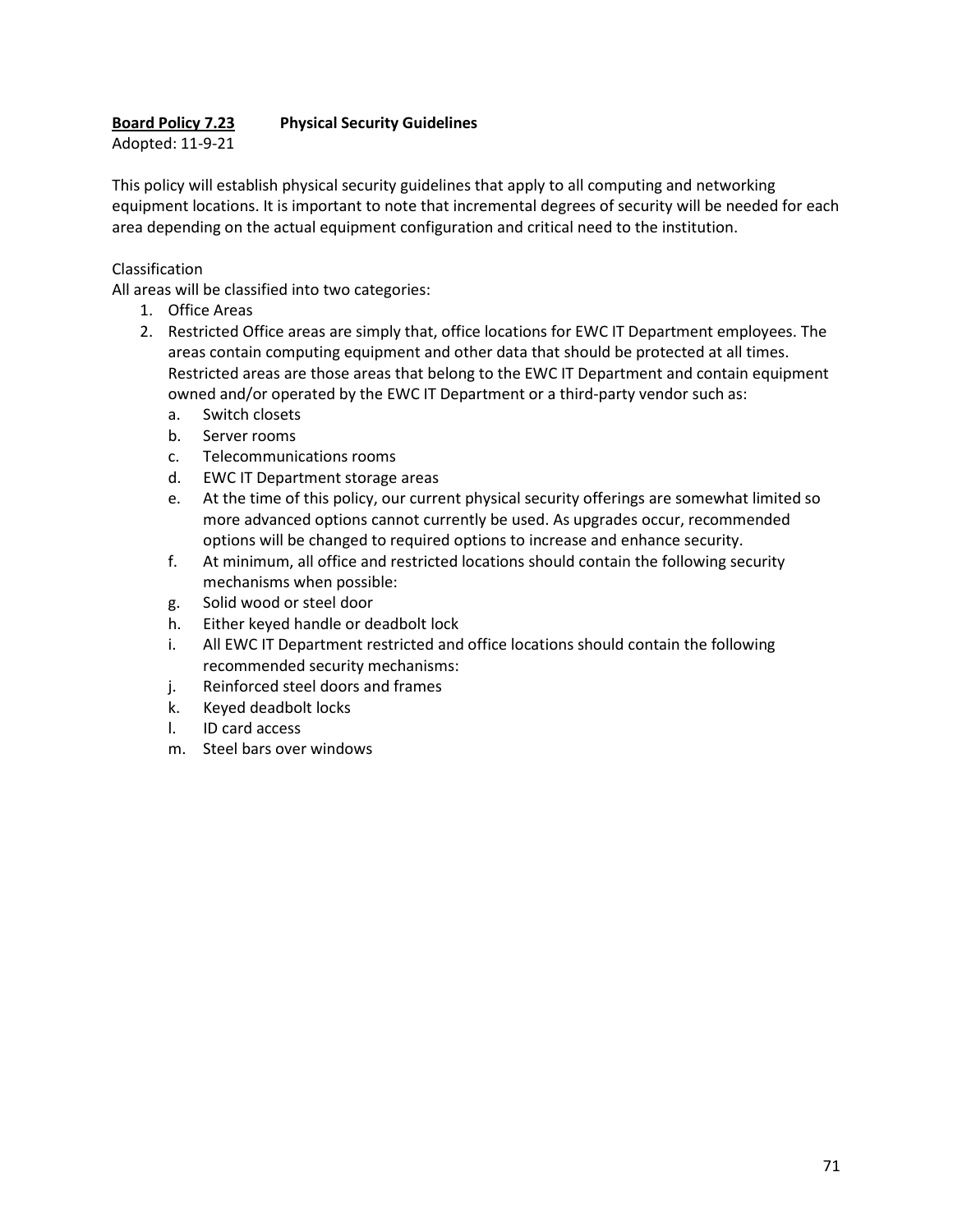## **Board Policy 7.24 Incident Response Management**

Adopted: 11-9-21

#### **Background**

The Eastern Wyoming College Data Information Security and Privacy Incident Response Plan outlines the College's actions following a data breach or other type of data related incident in order to ensure timeliness of response, compliance with applicable laws and regulations and ensure consistency in all aspects of the College's response. Information security and privacy is everyone's responsibility. All EWC Personnel and Persons of Interest (POIs) are covered by this administrative regulation.

The number of data breaches worldwide increases every year as a result of hackers attempting to capture confidential and/or protected information. Academic institutions are at risk because of the kinds of sensitive information they maintain. Data breaches can occur anywhere that information resides, including computer systems, portable media, paper records, automated HVAC systems, etc.

Eastern Wyoming College is committed to protecting the privacy of its community, which includes safeguarding the sensitive and CUI that is owned and maintained by the college. Eastern Wyoming College has taken many steps to reduce the risk of breach of such data, many of which are outlines in the College's Written Information Security Program (WISP). However, no protection is foolproof, and many data breaches occur as a result of human error. Therefore, Eastern Wyoming College must be prepared to respond to a breach in the event that one should occur.

Eastern Wyoming College is bound by laws and regulations as it relates to the handling of data that is collected, maintained, and used by the institution. Those would include Federal Educational Rights and Privacy Act (FERPA), Health Insurance Portability and Accountability Act (HIPAA), Gramm-Leach-Bliley Act (GLBA), Wyo. Stat. § 40-12-502(d)(iii) & (iv), Payment Card Industry Data Security Standard (PCI DSS), other contractual obligations and any other regulations that may be put into force by federal and state governing authorities. Any changes and/or additions to regulations may override the above referenced acts and this policy should be reviewed annually for recent changes.

## **Purpose**

In accordance with federal and state laws and regulations, Eastern Wyoming College is required to provide notice about security breaches of protected information at the college to affected individuals and appropriate state agencies. Eastern Wyoming College is also committed to protect other kinds of sensitive institutional information that is maintained at the College. In the event that sensitive and/or protected information at Eastern Wyoming College is exposed as a result of a breach, the College must take steps to:

- 1. Prevent further exposure
- 2. Investigate the incident and support law enforcement if criminal activity is suspected
- 3. Determine any legal obligations
- 4. Notify the departments and individuals affected
- 5. Respond to media inquiries
- 6. Document any responsive actions taken
- 7. Conduct a post-incident review of these actions

Accomplishing the above tasks will necessarily involve individuals from diverse areas of the College and will require that a plan be in place to address a breach before it occurs. The purpose of this plan is to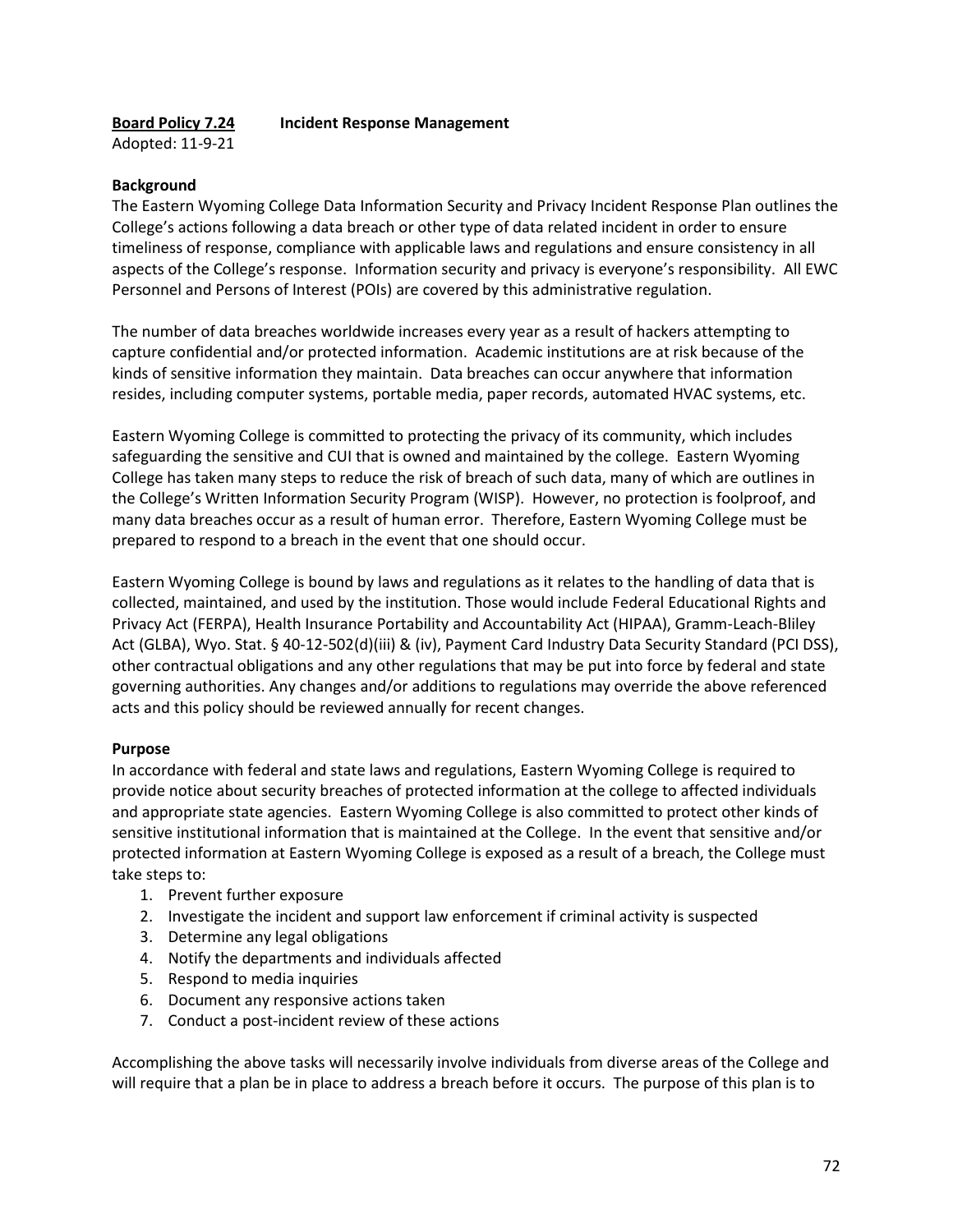outline the College's response to a data breach, including procedures for reporting a breach and individual team member's responsibilities following a breach.

#### **Scope**

The Incident Response Plan addresses four types of information compromises:

- 1. Computing devices compromised by Malware
- 2. Computing devices compromised by Unauthorized Access (includes any devices accessed without permission, either by stolen or compromised credentials, or other attempts to access a device without authorization)
- 3. Lost or Stolen Computing devices
- 4. Lost or Stolen Paper Records containing Confidential Data, as defined below.

The scope includes all computing devices (both College-owned and personal), including computers, servers, portable media, external hard drives or other mobile devices and all paper records, which contain confidential data. **All Eastern Wyoming College employees that maintain or access confidential data, both paper and electronic, at the college must comply with the plan.** 

#### **Definitions**

**Breach of security:** The unauthorized acquisition or use of sensitive or protected data that creates a substantial risk of identity theft, fraud or harm to the reputation or business interests of an individual or institution.

**Compromised computer:** Some ways a compromised computer can be identified include: the computer user suspects that his/her system is exhibiting suspicious behavior or has suspicious files stored on the device; network or system logs indicate unusual network behavior coming from or going to the device; or individuals at Eastern Wyoming College or outside the College report cyber-attacks or unusual network behavior emanating from the device.

**Confidential data:** Refers to any information, both paper and electronic, that is protected by Federal, state, or local laws and regulations, or other sensitive personal and institutional data where the loss of such data could harm an individual's right to privacy or negatively impact the finances, operation or reputation of Eastern Wyoming College. Protected data includes Personal Identifiable Information (defined below), student education records, Protected Health Information (PHI). For a more complete description of these terms and the types of data identified as Confidential, see the College's Written Information Security Program (WISP) and the related policies cross-referenced at the end of this document.

**Personal Identifiable Information:** Personal Identifiable Information (PII) is the first and last name, or first initial and last name of a person in combination with any one or more the following: 1) Social Security number; 2) Driver's license number or state-issued identification card number; 3) Account number, credit or debit card number, in combination with a linked security or access code or password of an individual's financial account; 4) Tribal identification card; 5) Federal or state government-issued identification card; 6) Username or email address, in combination with a password or security question and answer that would permit access to an online account; 7) Birth or marriage certificate; 8) Medical information, meaning a person's medical history, mental or physical condition, or medical treatment or diagnosis by a healthcare professional; 9) Health insurance information, meaning a person's health insurance policy number or subscriber identification number, any unique identifier used by a health insurer to identify the person, or information related to a person's application and claims history; 10)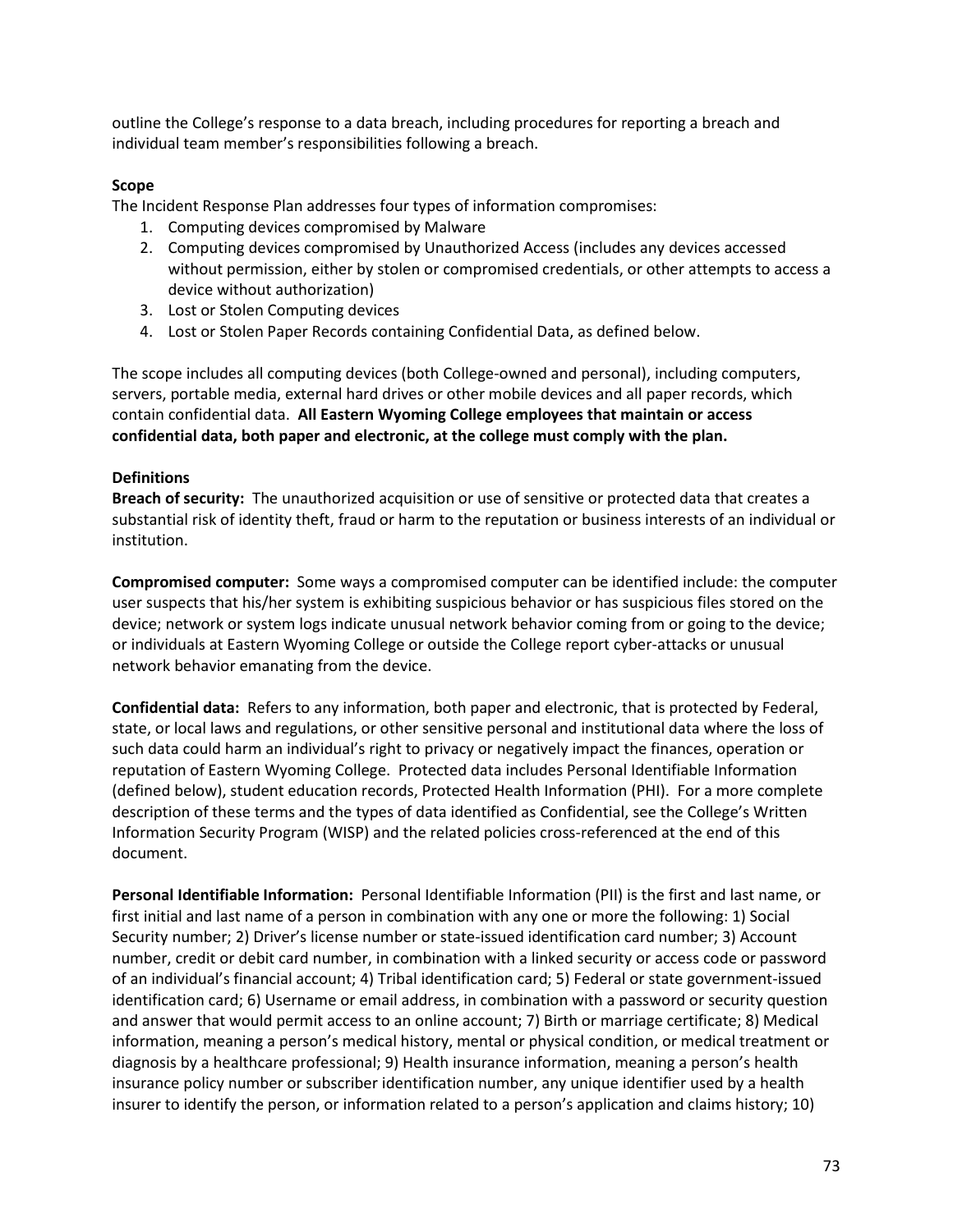Unique biometric data, meaning data generated from measurements or analysis of human body characteristics for authentication purposes; 11) Individual taxpayer identification number; 12) A Financial account number (e.g. bank account) or credit or debit card number that would permit access to a person's financial account, with or without any required security code, access code, personal identification number, or password.

**Eastern Wyoming College employees:** Includes all Eastern Wyoming College employees, whether fulltime or part-time, including faculty, administrative staff, contract or temporary workers, hired consultants, interns and student employees.

## **Responsibilities**

The College's Chief Information Officer is charged with the identification of all data security incidents involved in electronic data or paper records where the loss, theft, unauthorized access, or other exposure of confidential data is suspected. When the CIO confirms an incident involving confidential electronic data, the CIO will contact the Chair of the Incident Response Team- the President who will convene the Incident Response Team. In the event the President is unavailable, the Vice President of Administrative Services will assume the role of the Chair in his or her absence. The Chair of the Team is responsible for coordinating the Incident Response Team and determining appropriate actions in their response to the breach.

This applies to all who collect, access, maintain, distribute, process, protect, store, use, transmit, dispose of, or otherwise handle personally identifiable information (PII) or Protected Health Information (PHI) of Eastern Wyoming College members. Any agreements with vendors will contain language.

The Incident Response Team includes members from:

- 1. Chief Information Officer
- 2. IT Department
- 3. VP of Administrative Services
- 4. Legal Consultants (both for EWC and Insurance Company)
- 5. College Relations
- 6. And other members or the affected unit or department that uses the involved system or output or whose data may have been breached or exposed
- 7. Additional individuals as deemed necessary by the CIO
- 8. Confirmed theft, breach or exposure of Eastern Wyoming College data

General responsibilities of the IRT:

- 1. Take charge of the incident response.
- 2. Inform General Counsel and the EWC Board of Trustees if an actual or suspected Security Incident has been reported and provide them with an overview of the situation.
- 3. Lead the investigation and the remediation and mitigation efforts.
- 4. Triage each actual or suspected Security Incident.
- 5. Contact the individual who reported the actual or suspected Security Incident.
- 6. Determine the nature and scope of the actual or suspected Security Incident.
- 7. Take steps to ensure that communications among DIT members and with the President and any other EWC executives are confidential and, where appropriate, subject to the attorney-client privilege.
- 8. Determine and engage other members of the DIT in the investigation of and response to an actual or suspected Security Incident as needs dictate.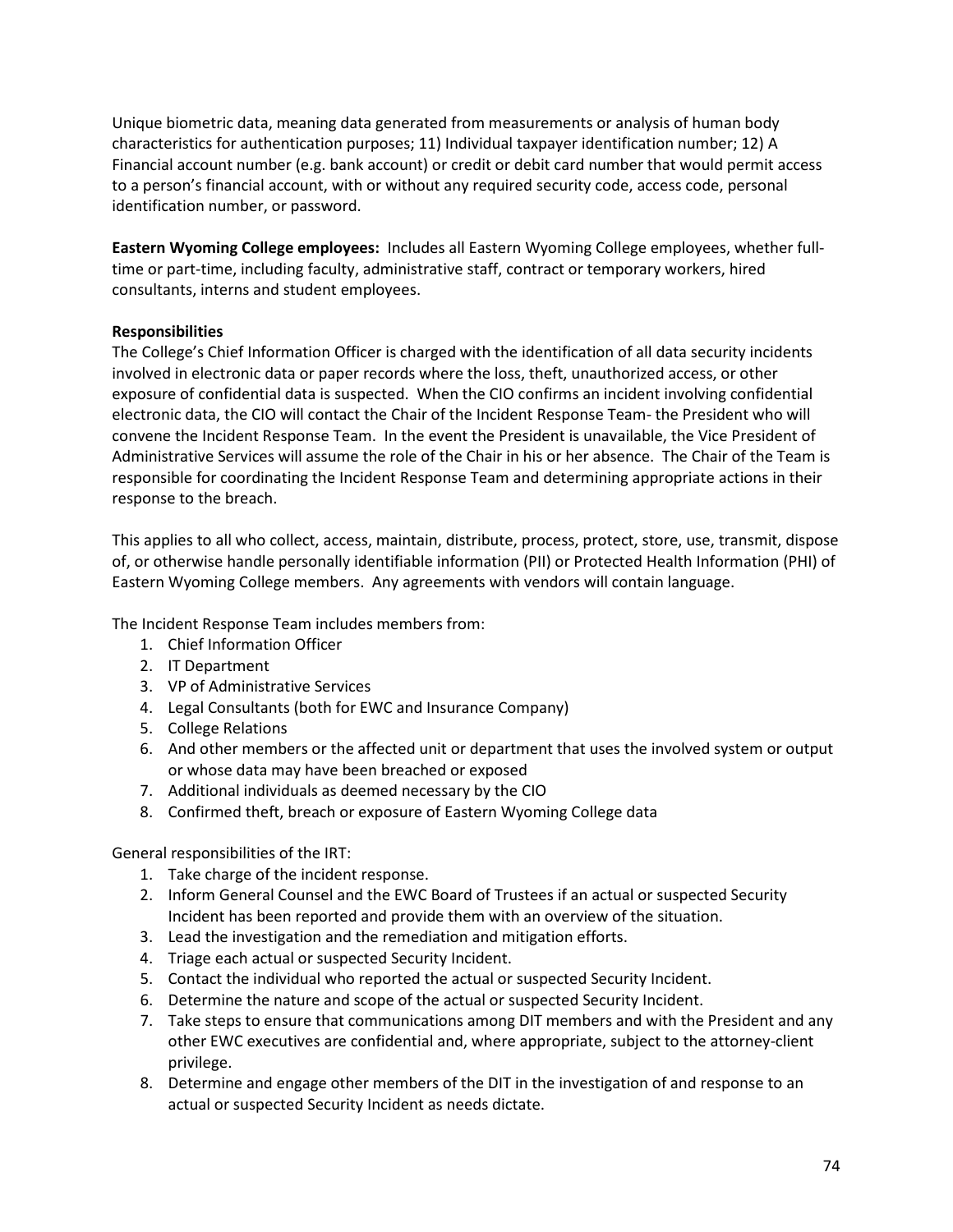- 9. Determine whether or when it is appropriate to notify EWC's network security and privacy coverage insurance carrier.
- 10. Be solely responsible for communicating and coordinating with EWC's network security and privacy coverage insurance carrier.
- 11. Determine whether there are possible criminal aspects to the actual or suspected Security Incident and, if so, contact local police department.
- 12. Coordinate responsibilities among themselves and other IRT.
- 13. Develop a communication plan appropriate for the circumstances including formulating as needed public or internal messages about an actual or suspected Security Incident with the approval of the President and College Relations.
- 14. Make operational, security, and other related business decisions relating to the actual or suspected Security Incident after receiving input from members of the IRT, if appropriate.

The President will oversee the investigation of the incident and involve legal counsel, insurance companies, local, state and federal law enforcement as necessary. The severity of the breach will determine the nature of the investigation, including what authorities are involved and how evidence is collected.

The CIO will document all breaches and subsequent responsive actions taken. All related documentation will be stored in the CIO's office.

All Eastern Wyoming College employees are responsible for identifying and reporting potential security breaches. For help with security issues, including descriptions of the various types of breaches and how to report them, please talk with someone in IT.

#### **Response Plan**

This administrative rule mandates that any individual who suspects that a theft, event, incident, including a breach or exposure, must immediately provide a description of what occurred via e-mail to [tvasko@ewc.wy.edu](mailto:tvasko@ewc.wy.edu) or by calling 532-8235. The IT Team will investigate all reported theft, events, incidents, breaches, or exposure, and the Chief Information Officer will follow the appropriate procedure in place.

For suspected breaches, the CIO will:

- 1. Conduct a preliminary investigation: Gather details about the incident, including when the breach was first discovered and how the employee responded. In cases involving electronic data, the CIO will also inquire about symptoms of the compromised computing device.
- 2. **Determine if confidential data was involved:** Inquire about the nature of records or data involved in the breach and what kinds of information it contained. For electronic data breaches, the CIO will use a variety of technologies to determine if confidential data was present on the compromised device. If the computing device was stolen, the CIO will do the analysis on backups. If backups are not available, the severity of the incident will be classified based on access to various sensitive data.

If an incident involving confidential data is confirmed, the CIO will contact the President. The President will:

1. **Notify Senior Staff:** Provide details about the incident and provide status updates.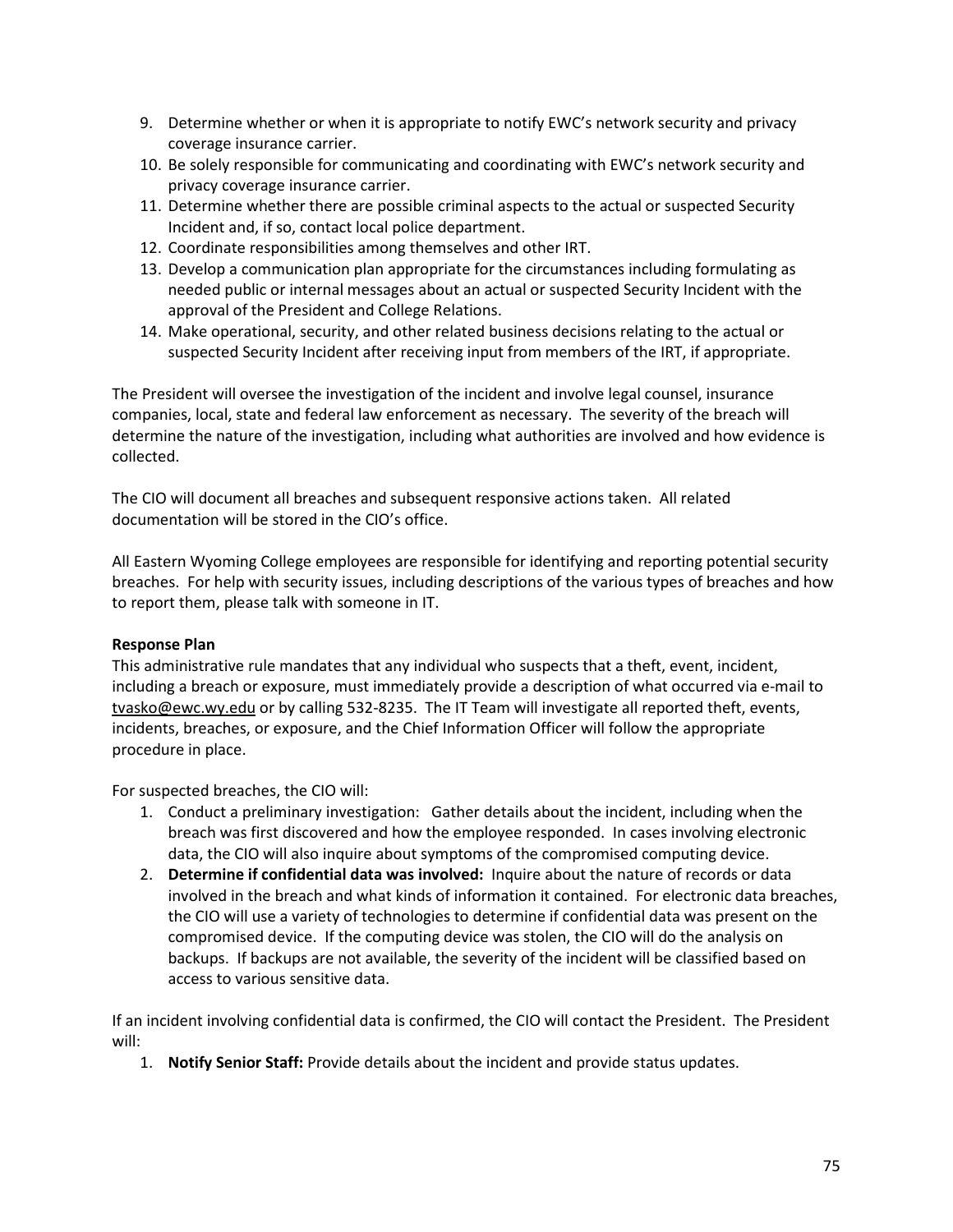- 2. **Convene the Incident Response Team (IRT):** If PII, PHI or student education records were determined to be involved in the data breach, or if the presence of sensitive data could not be ruled out, the incident team will be convened.
- 3. **Consult Legal Counsel**: The President will consult the College's legal counsel to review the incident to determine the College's legal obligations for reporting under applicable federal and state laws.
- 4. **Notify affected individuals**: The College is required to notify any individuals whose personal information or protected health information (respectively) may have been compromised as a result of this incident (regardless of confirmation of identity theft). Depending on the breach, the College may be obligated to notify other individuals and agencies as prescribed as law. The nature of the breach will also determine the method(s) of notification.
- 5. **Notify College Insurance Company**: The College carries cyber security insurance and the insurance company will provide additional assistance with resources needed for the College.

#### **Incident Response Steps**

The EWC IRT will generally follow the steps identified below in responding to incidents. Notably, after the initial assessment commences, some components will proceed simultaneously.

Additionally, these steps in practice may change if EWC network security and privacy insurance carrier is involved in the matter. For instance, EWC insurance carrier may direct that EWC hire outside legal counsel to assist with the legal issues surrounding the actual or suspected Security Incident in which case EWC General Counsel and the President will jointly supervise the work of that counsel.

The steps below are intended to be guidelines, and not set standards, for how EWC's response to an actual or suspected Security Incident is conducted.

- 1. Report and Assess Situation
- 2. Investigate and Conduct Fact Finding
- 3. Strategize to Formulate Response
- 4. Contain and Limit Exposure.
- 5. Remediate and Resolve Vulnerabilities
- 6. Document Investigation and Communicate
- 7. Conduct an Annual Review and Simulation

[1] A Security Incident is the unauthorized access to and/or misappropriation of

Confidential Information, or threats to the security and privacy of EWC's information technology systems, such as malware or ransomware. Confidential Information is information that is so deemed under applicable law. Personally identifiable information, personally identifiable education records, individually identifiable health information, personally identifiable financial information and payment card information are examples of Confidential Information covered under Wyoming Statutes, Family Educational Rights and Privacy Act (FERPA), Health Insurance Portability and Accountability Act of 1996 (HIPAA), Gramm–Leach–Bliley Act (GLBA aka Financial Services Modernization Act of 1999) and Payment Card Industry Data Security Standard (PCI DSS), respectively.

#### **Enforcement**

Any employee who neglects to report a known security breach, or who fails to comply with this plan in any other respect, will be subject to disciplinary action.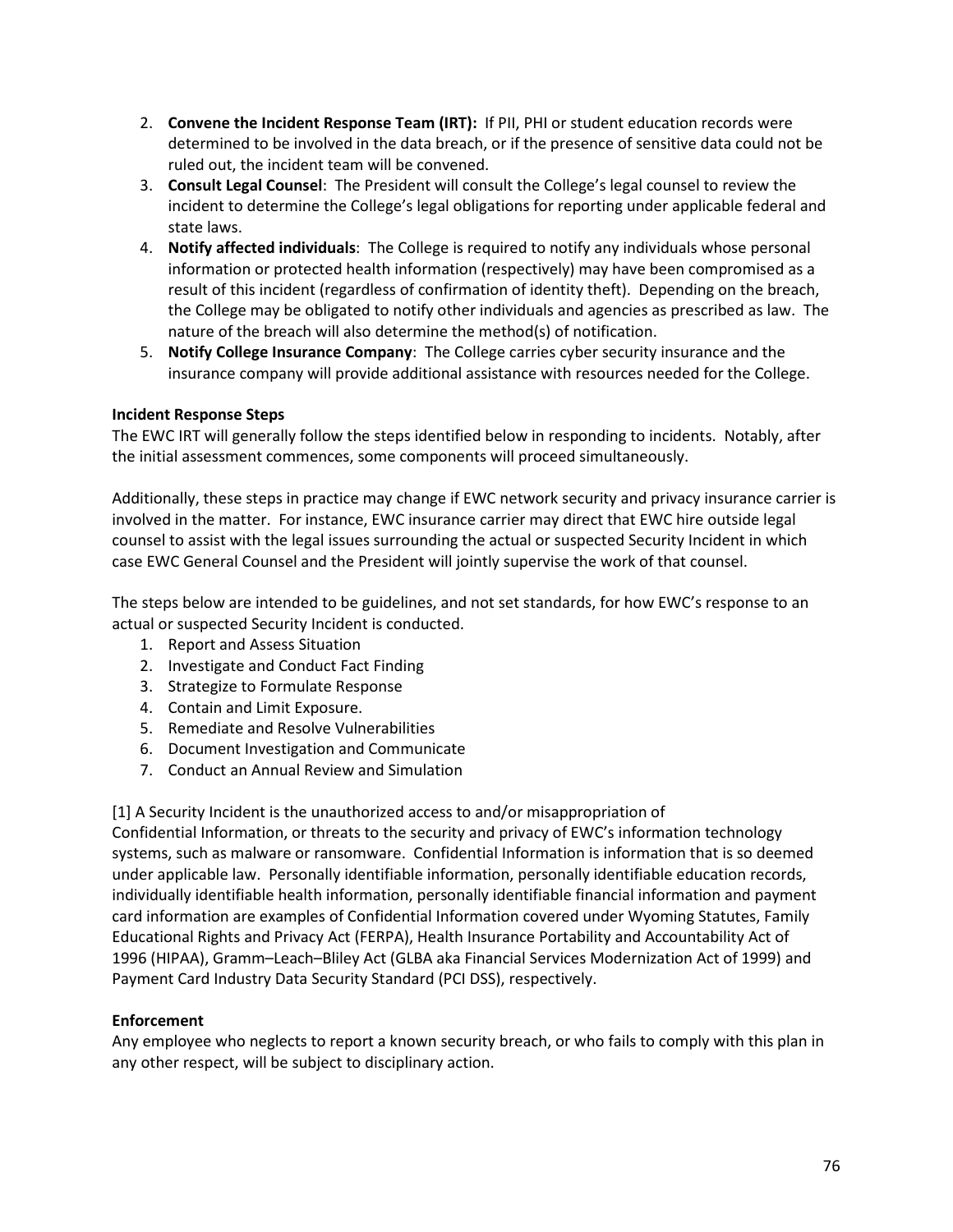**Failure to Comply:** Failure to comply with this administrative regulation may result in disciplinary actions up to and including dismissal from employment and termination of service at EWC. Legal actions, including, but not limited to the application of civil and criminal penalties, may also be taken for violations of applicable regulations and/or laws.

# **Policies Cross-Referenced**

FERPA HIPAA Privacy Notice Written Information Security Plan (WISP)

## **Effective Date-** This plan is effective immediately (July 4, 2021).

This process defines to whom it applies and under what circumstances, and it will include the definition of an event or incident, , staff roles and responsibilities, standards and metrics (e.g., to enable prioritization of the incidents), as well as reporting, remediation, and feedback mechanisms. This process shall be well publicized and made easily available to all personnel whose duties involve data privacy and security protection.

Eastern Wyoming College Information Technology intentions of this process are to focus significant attention on data security and data security breaches and how Eastern Wyoming College's established culture of openness, trust and integrity should respond to such activity. Eastern Wyoming College Information Technology is committed to protecting Eastern Wyoming College's employees, partners and the company from illegal or damaging actions by individuals, either knowingly or unknowingly.

## **Potential Incident**

## **Critical Steps**

As soon as an event or incident containing Eastern Wyoming College Protected data or information is identified, the process of removing all access to that resource will initiate. The CIO will chair an incident response team to handle any event or incident.

The President will immediately be notified of the event or incident. The Data Incident Team (DIT) along with a designated forensic team, will analyze the breach or exposure to determine the root cause.

**Work with Forensic Investigators.** As provided by Eastern Wyoming College cyber insurance, the insurer will need to provide access to forensic investigators and experts that will determine how the breach or exposure occurred; the types of data involved; the number of internal/external individuals and/or organizations impacted; and analyze the breach or exposure to determine the root cause.

**Develop a communication plan.** The CIO and President will work with EWC College Relations and legal consultants to decide how to communicate the breach to: a) internal employees, b) the public, and c) those directly affected.

#### **Confirm and communicate roles/responsibilities**

1. Sponsors - Sponsors are those members of the Eastern Wyoming College community that have primary responsibility for maintaining any particular information resource. Sponsors may be designated by any Eastern Wyoming College Executive in connection with their administrative responsibilities, or by the actual sponsorship, collection, development, or storage of information.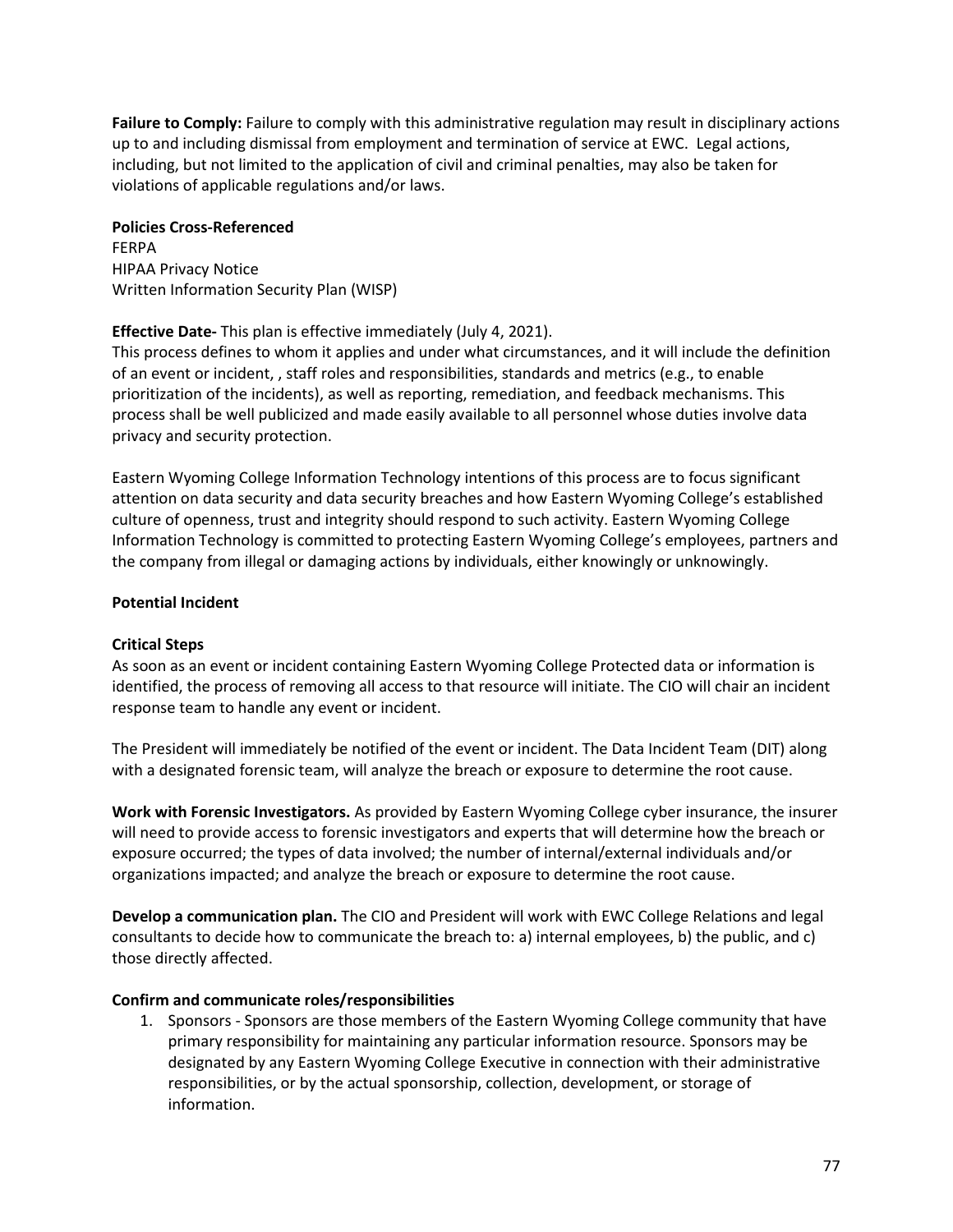- 2. Chief Information Officer is that member of the Eastern Wyoming College community, designated by the President. The CIO provides administrative support for the implementation, oversight and coordination of security procedures and systems with respect to specific information resources in consultation with the relevant Sponsors.
- 3. Users include virtually all members of the Eastern Wyoming College community to the extent they have authorized access to information resources, and may include staff, trustees, contractors, consultants, interns, temporary employees and volunteers.
- 4. The Data Incident Team shall be chaired by CIO and shall include, but will not be limited to, the following departments or their representatives: IT Team, College Relations; Legal; VP of Financial and Administrative Services.

### **Enforcement**

Any Eastern Wyoming College personnel found in violation of this policy may be subject to disciplinary action, up to and including termination of employment. Any student or third party partner company found in violation may have their network connection terminated.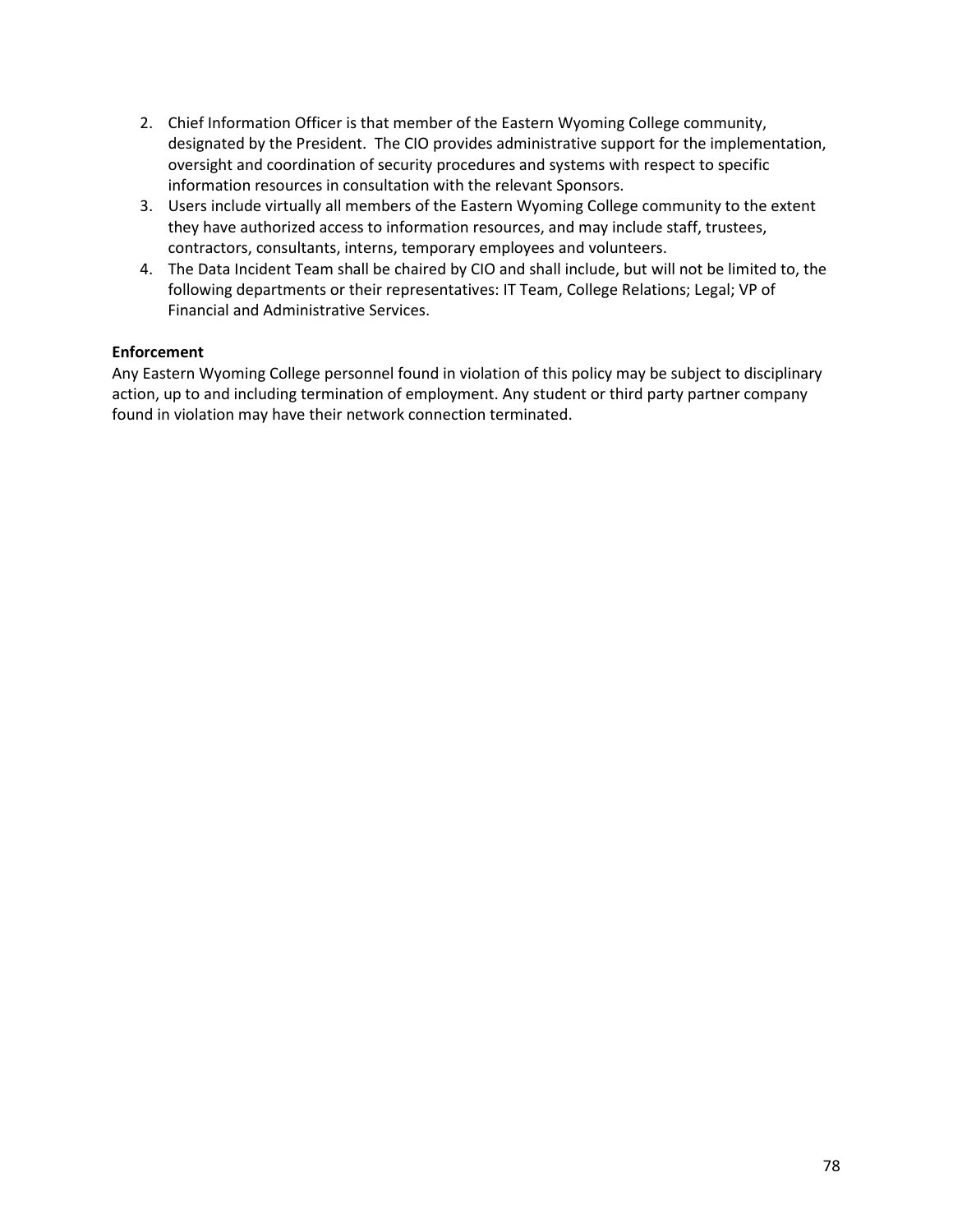## **Board Policy 7.25 Personal Technology Use**

Adopted: 11-9-21

This policy will set forth the rules and regulations which will determine how the EWC IT Department personnel are to perform work on personally-owned employee or student technology products. The EWC IT Department does not service technology equipment for individuals who are not EWC employees or students.

## **Personally Owned Technology Equipment**

The EWC IT Systems Department always strives to ensure that EWC employees, students, affiliates, and visitors receive the best possible technology assistance available for us to provide. However, this can leave something to be desired for non-EWC, personally-owned technology equipment owned by employees, students, affiliates, and visitors.

NOTE: All technology requests for configuration or connectivity to the EWC network from personal technology devices will be handled at no cost. This policy applies only to technology issues related to the personal needs of the user. All requests for personal technology assistance will begin with a preliminary diagnosis and troubleshooting process which is provided for FREE.

If additional work is authorized by the user then the accompanying Personal Technology Service Policy Consent Form must be read and signed before any work may begin. The EWC IT Department offers no implied warranty or guarantee on any work performed on personal technology equipment. All work is performed as-is as a service to our students and as a cost-saving alternative for their benefit. However, it is beneficial to note that all work is performed on the same level as comparable service on EWC owned equipment.

All personal technology work will be performed within the following restrictions:

- 1. Personal technology work may be performed during regular business hours, only if such work does not directly interfere or delay the normal operations or job duties of the EWC IT Department employee.
- 2. No on-site work. All equipment must be brought to the EWC IT Systems Department for a preliminary diagnosis and troubleshooting.
- 3. No parts purchases. All parts to be installed must be purchased by the user
- 4. No illegal software. Only legally licensed software may be installed.
- 5. No work without proper authorization signature on consent form. All issues should be expected to take approximately 24-48 hours to complete; however, they may take longer depending upon the severity of the problem at hand.

Please expect to leave any equipment for a minimum of 48 hours for proper problem resolution. Eastern Wyoming College cannot be held responsible for any work done after hours by CSC ITS Department personnel on any personal technology equipment. All work provided is not warranted or guaranteed. By signing the Personal Technology Service Policy Consent Form, you agree to these terms and conditions and waive any damages which may occur due to any work on your personal technology equipment. All work is done and once completed is left as is and no standing warranty or guarantee is implied.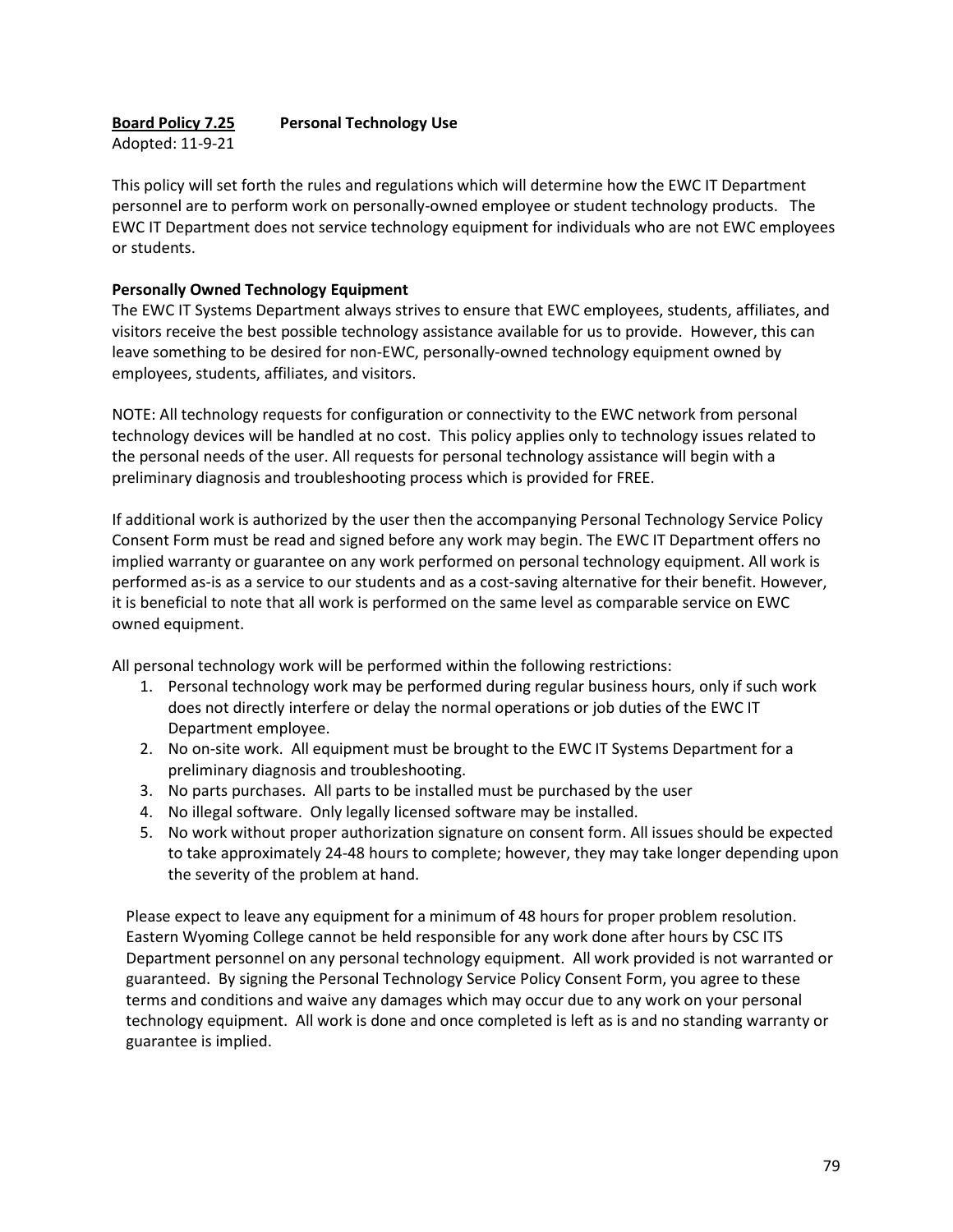**Board Policy 7.26 Vendor Access**  Adopted: 11-9-21

This policy will set forth parameters for vendors to abide by when access to our internal or external network, workstations, or servers is required. All vendors, regardless of status, frequency of visitation, work being performed, or size of entity shall abide by this policy at all times unless such work does not require access to the EWC network or computing resources.

All vendors shall notify their contact on campus of any work that will require access to any of the following EWC resources:

- 1. Internal network
- 2. External network
- 3. On-campus workstation(s)
- 4. On-campus server(s)
- 5. Network infrastructure
- 6. Any other computing device on campus upon notification of the need for access, the EWC IT Department shall create login credentials and access requirements necessary to facilitate the access required for the vendor to complete their job function. Access shall always be restrictive meaning un-warranted or un-needed access will not be available until deemed necessary by the requirements of the project. All requests for access shall be evaluated on a case-by-case basis to ensure that proper access is granted and no un-warranted or un- needed access is given without cause.
- 7. At all times, the vendor shall
- 8. Fulfill their primary job responsibility only
- 9. Not seek to undermine or circumnavigate the access which has been provide
- 10. Not tamper or adjust security settings on existing network infrastructure or devices
- 11. Ensure that access credentials are not shared with anyone other than those individual approved for access
- 12. Work to ensure that EWC's information is kept safe and secure from loss or theft
- 13. Never disclose any information he or she may come to know from working with or on any EWC technology resource with a separate third-part entity
- 14. Notify the EWC IT Department IMMEDIATELY upon any inclination that loss or theft has occurred, access has been lost or tampered with, or there is a concern that any other type of access violation has occurred
- 15. Never seek to use any of EWC's information for personal or other monetary gain
- 16. Not use any access or technology resource in a manner that has been prohibited for employees, students, or visitors in any of the other, enclosed policies herein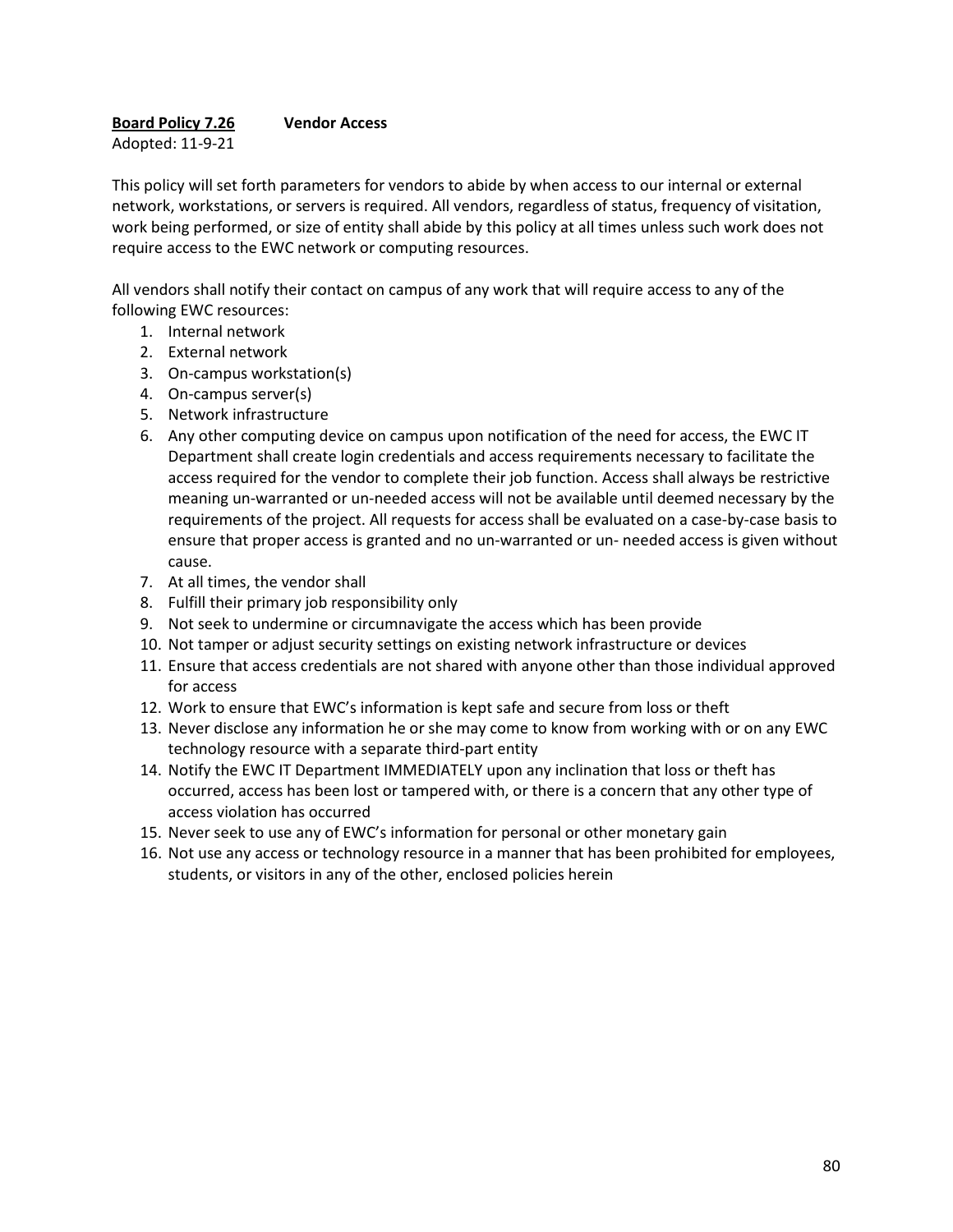**Board Policy 7.27 Security Program**  Adopted: 11-9-21

The Eastern Wyoming College Written Information Security Program ("WISP") is intended as a set of comprehensive guidelines and policies designed to safeguard all confidential and restricted data maintained at the College, and to comply with applicable laws and regulations on the protection of Personal Information and Nonpublic Financial Information, as those terms are defined below, found in records and in systems owned by the College.

### **Overview & Purpose**

The WISP was implemented to comply with regulations issued by the State of Wyoming entitled "Wyoming Data Breach Law" (Wyo. Stat. § 40-12-502(d) (iii) & (iv) and by the Federal Trade Commission [16 CFR Part 314], and with our obligations under the financial customer information security provisions of the federal Gramm-Leach-Bliley Act ("GLB") [15 USC 6801(b) and 6805(b) (2)].

Under Wyoming law, "[a]n individual or commercial entity that conducts business in Wyoming and that owns or licenses computerized data that includes personal identifying information about a resident of Wyoming shall, when it becomes aware of a breach of the security of the system, conduct in good faith a reasonable and prompt investigation to determine the likelihood that personal identifying information has been or will be misused. If the investigation determines that the misuse of personal identifying information about a Wyoming resident has occurred or is reasonably likely to occur, the individual or the commercial entity shall give notice as soon as possible to the affected Wyoming resident. Notice shall be made in the most expedient time possible and without unreasonable delay, consistent with the legitimate needs of law enforcement and consistent with any measures necessary to determine the scope of the breach and to restore the reasonable integrity of the computerized data system."

"Breach of the security of the data system" means unauthorized acquisition of computerized data that materially compromises the security, confidentiality, or integrity of personal identifying information maintained by a person or business and causes or is reasonably believed to cause loss or injury to a resident of this state. Good faith acquisition of personal identifying information by an employee or agent of a person or business for the purposes of the person or business is not a breach of the security of the data system, provided that the personal identifying information is not used or subject to further unauthorized disclosure.

In accordance with these federal and state laws and regulations, Eastern Wyoming College is required to take measures to safeguard personally identifiable information, including financial information, and to provide notice about security breaches of protected information at the college to affected individuals and appropriate state agencies.

The purposes of the plan is to:

- 1. Establish a comprehensive information security program for Eastern Wyoming College with policies designed to safeguard sensitive data that is maintained by the College, in compliance with federal and state laws and regulations;
- 2. Establish employee responsibilities in safeguarding data according to its classification level; and
- 3. Establish administrative, technical and physical safeguards to ensure the security of sensitive data.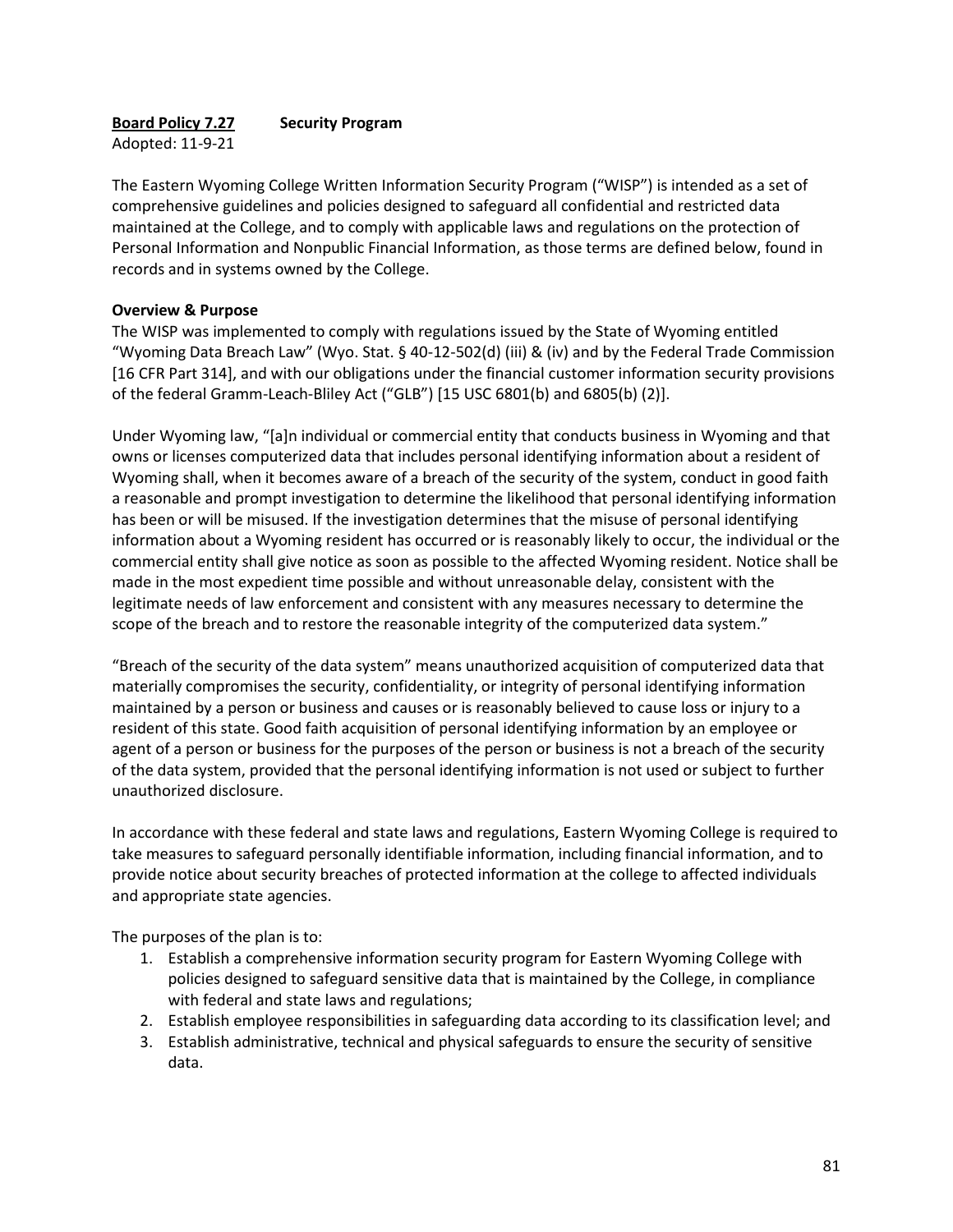#### **Employee Training**

All administrative employees are required to complete the online or in-person security training on an annual basis. Any faculty, student or contract employee that has access to PII is also required to complete this yearly training. The training is also strongly recommended for all employees.

Additionally, users who are the victims of a phishing attack will be required to complete this course within 2 weeks after Computer Services identifies the issue, regardless of whether or not they have already completed the training. If a user fails to complete the training within 2 weeks, his or her remote access to College resources will be disabled. The IT Security Team maintains records of all such training.

#### **Definitions**

#### **Data**

For the purposes of this document, data refers to information stored, accessed or collected at the College about members of the College community.

#### **Data Custodian**

A data custodian is responsible for maintaining the technology infrastructure that supports access to the data, safe custody, transport and storage of the data and provide technical support for its use. A data custodian is also responsible for implementation of the business rules established by the data steward.

#### **Data Steward**

A data steward is responsible for the data content and development of associated business rules, including authorizing access to the data.

#### **Personal Identifying Information**

- 1. Personal Information ("PII"), as defined by Wyoming law (Wyo. Stat. § 40-12-502(d)(iii) & (iv ), is the first name and last name or first initial and last name of a person in combination with any one or more of the following:
- 2. Social Security number;
- 3. Driver's license number or state-issued identification card number;
- 4. Account number, credit or debit card number, in combination with a linked security or access code or password of an individual's financial account;
- 5. Tribal identification card;
- 6. Federal or state government-issued identification card;
- 7. Username or email address, in combination with a password or security question and answer that would permit access to an online account;
- 8. Birth or marriage certificate;
- 9. Medical information, meaning a person's medical history, mental or physical condition, or medical treatment or diagnosis by a healthcare professional;
- 10. Health insurance information, meaning a person's health insurance policy number or subscriber identification number, any unique identifier used by a health insurer to identify the person, or information related to a person's application and claims history;
- 11. Unique biometric data, meaning data generated from measurements or analysis of human body characteristics for authentication purposes;
- 12. Individual taxpayer identification number.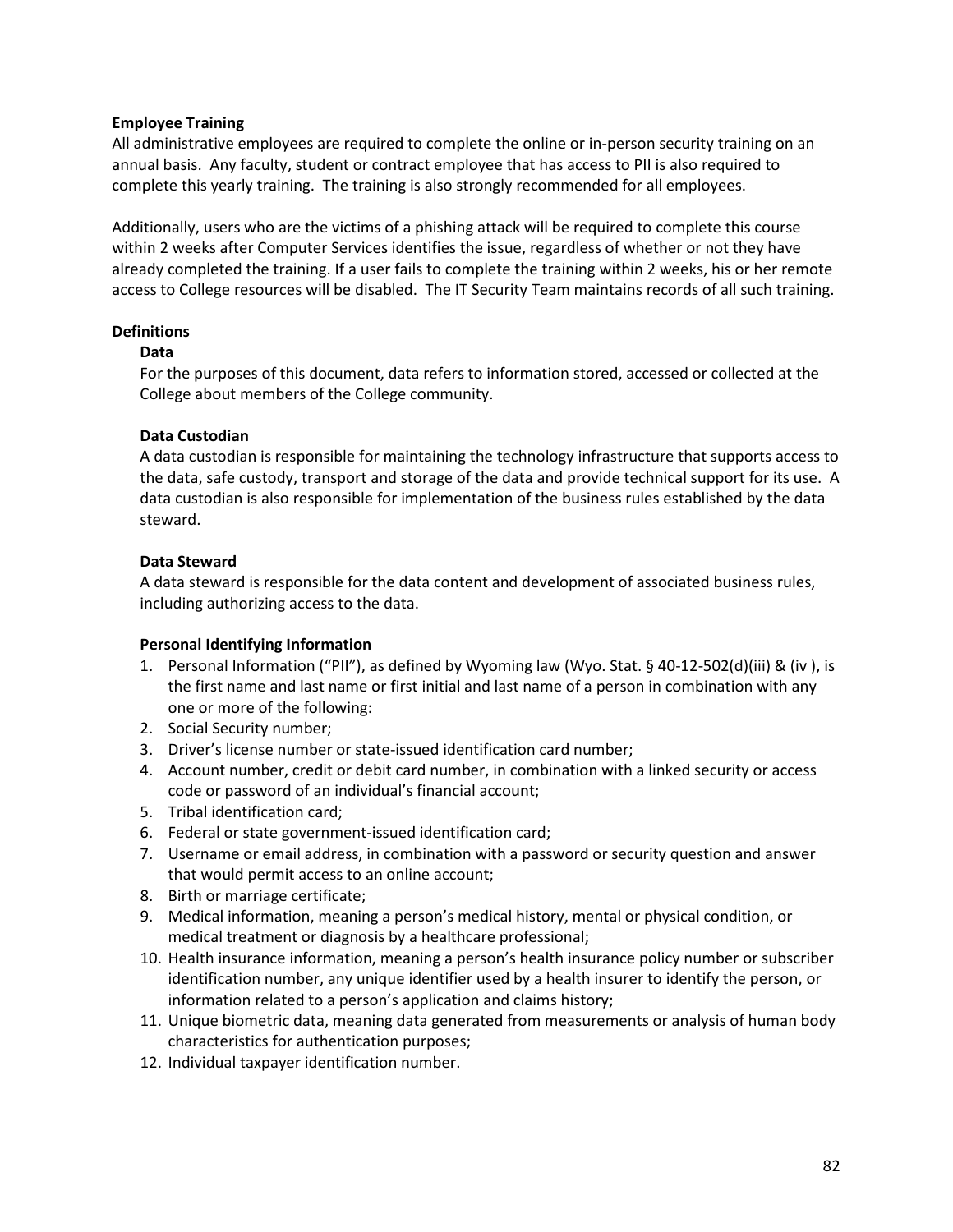- 13. In Financial account number (e.g. bank account) or credit or debit card number that would permit access to a person's financial account, with or without any required security code, access code, personal identification number, or password.
- 14. For the purposes of this Program, PII also includes passport number, alien registration number or other government-issued identification number.

## **Nonpublic Financial Information**

The GLB Act (FTC 16 CFR Part 313) requires the protection of "customer information", that applies to any record containing nonpublic financial information ("NFI") about a student or other third party who has a relationship with the College, whether in paper, electronic or other form that is handled or maintained by or on behalf of the College. For these purposes, NFI shall include any information: A student or other third party provides in order to obtain a financial product or service from the College;

About a student or other third party resulting from any transaction with the College involving a financial product or service; or

Otherwise obtained about a student or other third party in connection with providing a financial product or service to that person.

Examples of NFI include:

- 1. Information a consumer provides to you on an application to obtain a loan, credit card, or other financial product or service;
- 2. Account balance information, payment history, overdraft history, and credit or debit card purchase information;
- 3. The fact that an individual is or has been one of your customers or has obtained a financial product or service from you;
- 4. Any information about your consumer if it is disclosed in a manner that indicates that the individual is or has been your consumer;
- 5. Any information that a consumer provides to you or that you or your agent otherwise obtain in connection with collecting on, or servicing, a credit account;
- 6. Any information you collect through an Internet "cookie" (an information collecting device from a web server); and
- 7. Information from a consumer report.

## **Responsibilities**

All data at the College is assigned a data steward according to the constituency it represents. Data stewards are responsible for approval of all requests for access to such data. The data steward for each constituency group are designated as follows:

| <b>Type of Data</b> | Data Steward*                                                       |
|---------------------|---------------------------------------------------------------------|
| Faculty             | Vice President of Academics                                         |
| Staff               | Vice President of Administrative Services                           |
| Student             | Vice President of Student Services and Director of Financial<br>Aid |

\*The data steward may appoint a designee to serve in their place.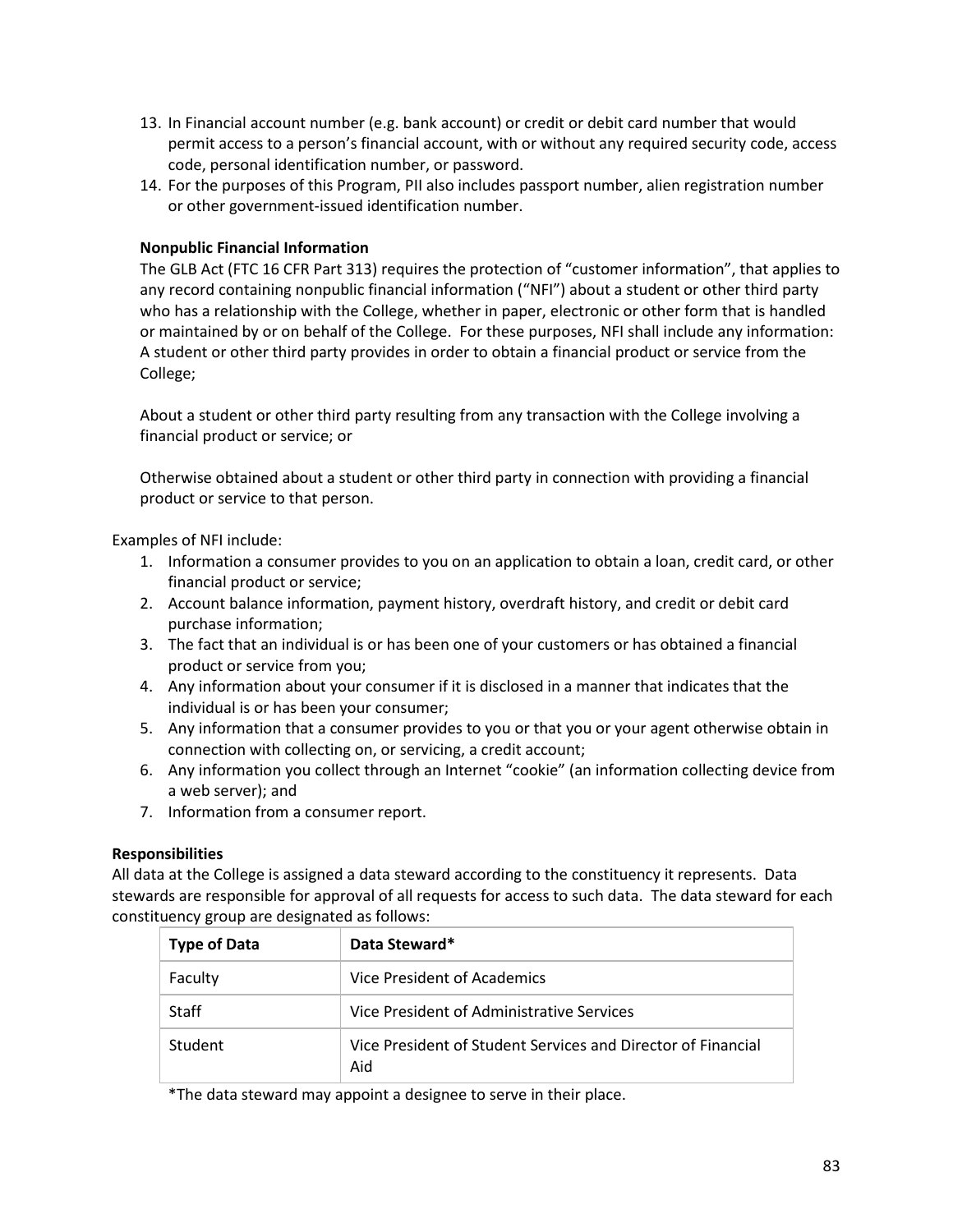Human Resources will inform EWC staff about an employee's change of status or termination as soon as is practicable but before an employee's departure date from the College. Changes in status may include terminations, leaves of absence, significant changes in position responsibilities, transfer to another department, or any other change that might affect an employee's access to College data.

Department heads will alert EWC IT Staff at the conclusion of a contract for individuals that are not considered Eastern Wyoming College employees in order to terminate access to their Eastern Wyoming College accounts.

The EWC Security Team is in charge of maintaining, updating, and implementing this Program. The College's Chief Information Officer (CIO) has overall responsibility for this Program.

All members of the Community are responsible for maintaining the privacy and integrity of all sensitive data as defined above, and must protect the data from unauthorized use, access, disclosure or alteration. All members of the Community are required to access, store and maintain records containing sensitive data in compliance with this Program.

### **Identification and Assessment of Risks to College Information**

Eastern Wyoming College recognizes that it has both internal and external risks to the privacy and integrity of College information. These risks include, but are not limited to:

- 1. Unauthorized access of Confidential data by someone other than the owner of such data
- 2. Compromised system security as a result of system access by an unauthorized person
- 3. Interception of data during transmission
- 4. Loss of data integrity
- 5. Physical loss of data in a disaster
- 6. Errors introduced into the system
- 7. Corruption of data or systems
- 8. Unauthorized access of Confidential data by employees
- 9. Unauthorized requests for Confidential data
- 10. Unauthorized access through hard copy files or reports
- 11. Unauthorized transfer of Confidential data through third parties

Eastern Wyoming College recognizes that this may not be a complete list of the risks associated with the protection of confidential data. Since technology growth is not static, new risks are created regularly. Accordingly, IT Staff will actively participate and monitor advisory groups such as the Educause Security Institute, the Internet2 Security Working Group and SANS for identification of new risks.

Eastern Wyoming College believes the College's current safeguards are reasonable and, in light of current risk assessments made by IT Staff, are sufficient to provide security and confidentiality to confidential data maintained by the College. Additionally, these safeguards protect against currently anticipated threats or hazards to the integrity of such information.

#### **Safeguarding Confidential Data**

To protect College data classified as Confidential, the following policies and procedures have been developed that relate to access, storage, transportation and destruction of records or an overview of storage guidelines. Only those employees or authorized third parties requiring access to confidential data in the regular course of their duties are granted access to this data, including both physical and electronic records.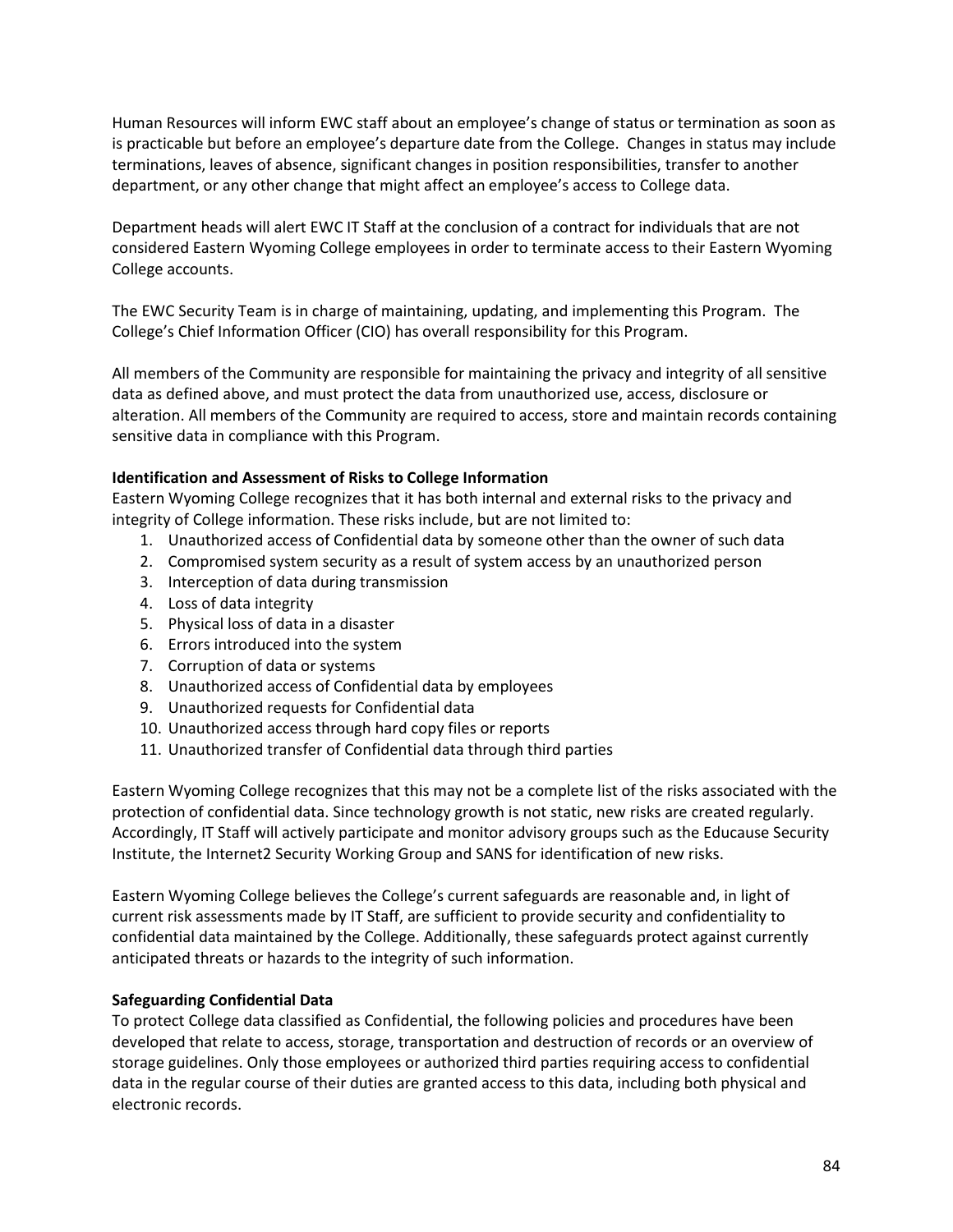- 1. To the extent possible, all electronic records containing confidential data should only be stored on Vault (the College's on-campus secure network storage) and not on local machines or unsecured servers.
- 2. PHI may be stored or accessed through the Google Apps core suite (including Mail, Drive, Groups, Sites, Chat) as these apps are certified HIPAA compliant, provided that access to the PHI is appropriately restricted. This does not apply to Google consumer apps such as Google+, Hangouts, etc.
- 3. Wyoming PII and NFI must not be stored on any Google app.
- 4. Confidential data must not be stored on cloud-based storage solutions that are unsupported by the College (including DropBox, Microsoft OneDrive, Apple iCloud, etc.).
- 5. Members of the Community are strongly discouraged from storing confidential data on laptops or on other mobile devices (e.g., flash drives, smart phones, external hard drives). However, if it is necessary to transport confidential data electronically, the mobile device containing the data must be encrypted.
- 6. Paper records containing confidential data must be kept in locked files or other secured areas when not in use.
- 7. Upon termination of employment or relationship with Eastern Wyoming College, electronic and physical access to documents, systems or other network resources containing confidential data is immediately terminated. (See the [Stewardship of Electronic Content Policy](https://www.wellesley.edu/lts/policies/electroniccontent) for more information.)

## **Digital Signature Acceptance**

The purpose of this policy is to provide guidance on when digital signatures are considered accepted means of validating the identity of a signer in Eastern Wyoming College electronic documents and correspondence, and thus a substitute for traditional "wet" signatures, within the organization. Because communication has become primarily electronic, the goal is to reduce confusion about when a digital signature is trusted. This policy applies to all Eastern Wyoming College employees, affiliates, contractors, and other agents conducting Eastern Wyoming College business with an Eastern Wyoming College-provided digital key pair. This policy applies only to intra-organization digitally signed documents and correspondence and not to electronic materials sent to or received from non-Eastern Wyoming College affiliated persons or organizations.

#### **Use of Digital Signature**

A digital signature is an acceptable substitute for a wet signature on any intra-organization document or correspondence, with the exception of those noted on the site of the VP of Finance and Administration (CFO) on the organization's intranet: <https://ewc.wy.edu/about-eastern-wyoming-college/presidentscabinet/>

The VP Administration's office will maintain an organization-wide list of the types of documents and correspondence that are not covered by this policy.

Digital signatures must apply to individuals only. Digital signatures for roles, positions, or titles are not considered valid.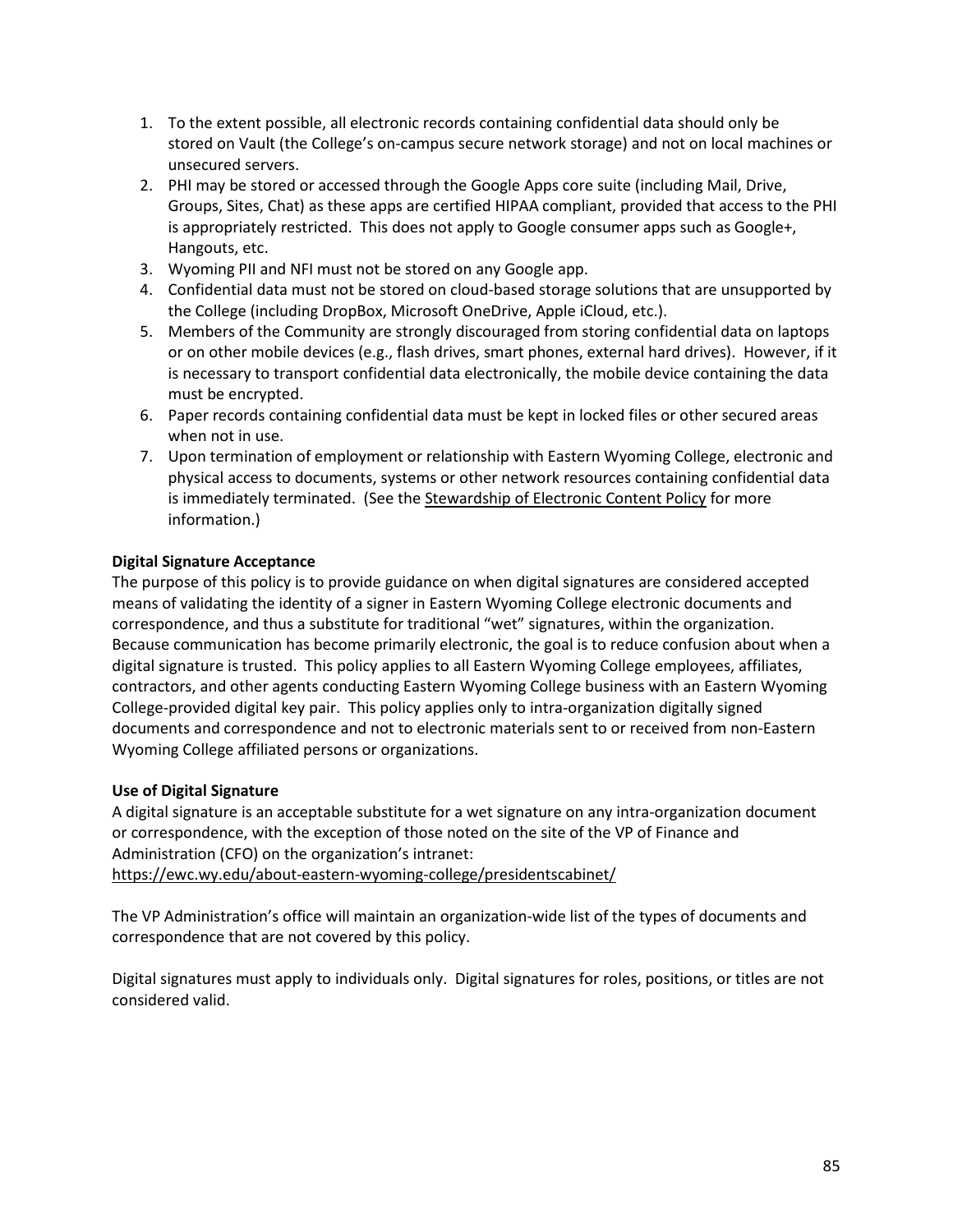## **Responsibilities**

Digital signature acceptance requires specific action on both the part of the employee signing the document or correspondence (hereafter the *signer*), and the employee receiving/reading the document or correspondence (hereafter the *recipient*).

Signer Responsibilities

- 1. Signers must obtain a signing key pair from the Eastern Wyoming College Business office. This key pair will be generated using Eastern Wyoming College's Public Key Infrastructure (PKI) and the public key will be signed by the Eastern Wyoming College's Certificate Authority (CA), Kwin Wilkes.
- 2. Signers must sign documents and correspondence using software approved by Eastern Wyoming College the IT Team.
- 3. Signers must protect their private key and keep it secret.
- 4. If a signer believes that the signer's private key was stolen or otherwise compromised, the signer must contact Eastern Wyoming College Business Office immediately to have the signer's digital key pair revoked.

Recipient Responsibilities

- 1. Recipients must read documents and correspondence using software approved by Eastern Wyoming College IT department.
- 2. Recipients must verify that the signer's public key was signed by the Eastern Wyoming College's Certificate Authority (CA), Kwin Wilkes, by viewing the details about the signed key using the software they are using to read the document or correspondence.
- 3. If the signer's digital signature does not appear valid, the recipient must not trust the source of the document or correspondence.
- 4. If a recipient believes that a digital signature has been abused, the recipient must report the recipient's concern to Eastern Wyoming College Identity Management Group.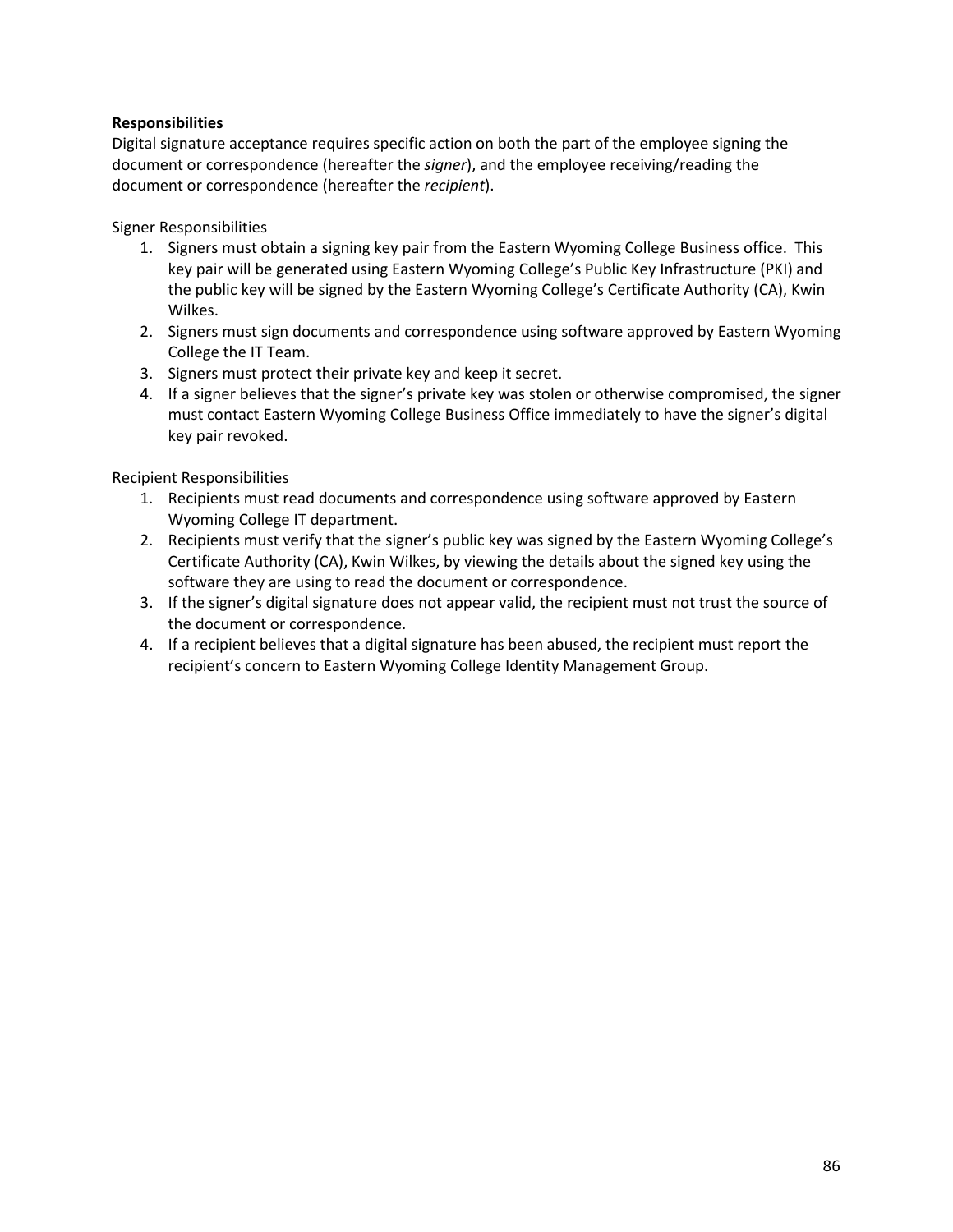## **Board Policy 7.28 Disaster Recovery Plan**

Adopted: 11-9-21

Since disasters happen so rarely, leadership often ignores the disaster recovery planning process. It is important to realize that having a contingency plan in the event of a disaster gives Eastern Wyoming College a competitive advantage. This policy requires management to financially support and diligently attend to disaster contingency planning efforts. Disasters are not limited to adverse weather conditions. Any event that could likely cause an extended delay of service should be considered. The Disaster Recovery Plan is often part of the Crisis Management Plan. This policy defines the requirement for a baseline disaster recovery plan to be developed and implemented by Eastern Wyoming College that will describe the process to recover IT Systems, Applications and Data from any type of disaster that causes major outage. The scope of this policy is directed to the IT Team who is accountable to ensure the plan is developed, tested and kept up-to-date. This policy is solely to state the requirement to have a disaster recovery plan, it does not provide requirement around what goes into the plan or sub-plans.

## **Contingency Plans**

The following contingency plans must be created:

- 1. Computer Emergency Response Plan: Who is to be contacted, when, and how? What immediate actions must be taken in the event of certain occurrences?
- 2. Succession Plan: Describe the flow of responsibility when normal staff is unavailable to perform their duties.
- 3. Data Study: Detail the data stored on the systems, its criticality, and its confidentiality.
- 4. Criticality of Service List: List all the services provided and their order of importance.
- 5. It also explains the order of recovery in both short-term and long-term timeframes.
- 6. Data Backup and Restoration Plan: Detail which data is backed up, the media to which it is saved, where that media is stored, and how often the backup is done. It should also describe how that data could be recovered.
- 7. Equipment Replacement Plan: Describe what equipment is required to begin to provide services, list the order in which it is necessary, and note where to purchase the equipment.
- 8. Mass Media Management: Who is in charge of giving information to the mass media?
- 9. Also provide some guidelines on what data is appropriate to be provided.
- 10. After creating the plans, it is important to practice them to the extent possible. Management should set aside time to test implementation of the disaster recovery plan. Table top exercises should be conducted annually. During these tests, issues that may cause the plan to fail can be discovered and corrected in an environment that has few consequences.

The plan, at a minimum, should be reviewed and updated on an annual basis.

## **Policy Compliance**

The IT Team will verify compliance to this policy through various methods, including but not limited to, periodic walk-throughs, video monitoring, business tool reports, internal and external audits, and feedback to the CIO. The IT Team will work with the Registrar, Financial Aid Director, Human Resources, the Business Office and other groups using IT Services and Programs. Any employee found to have violated this policy may be subject to disciplinary action, up to and including termination of employment.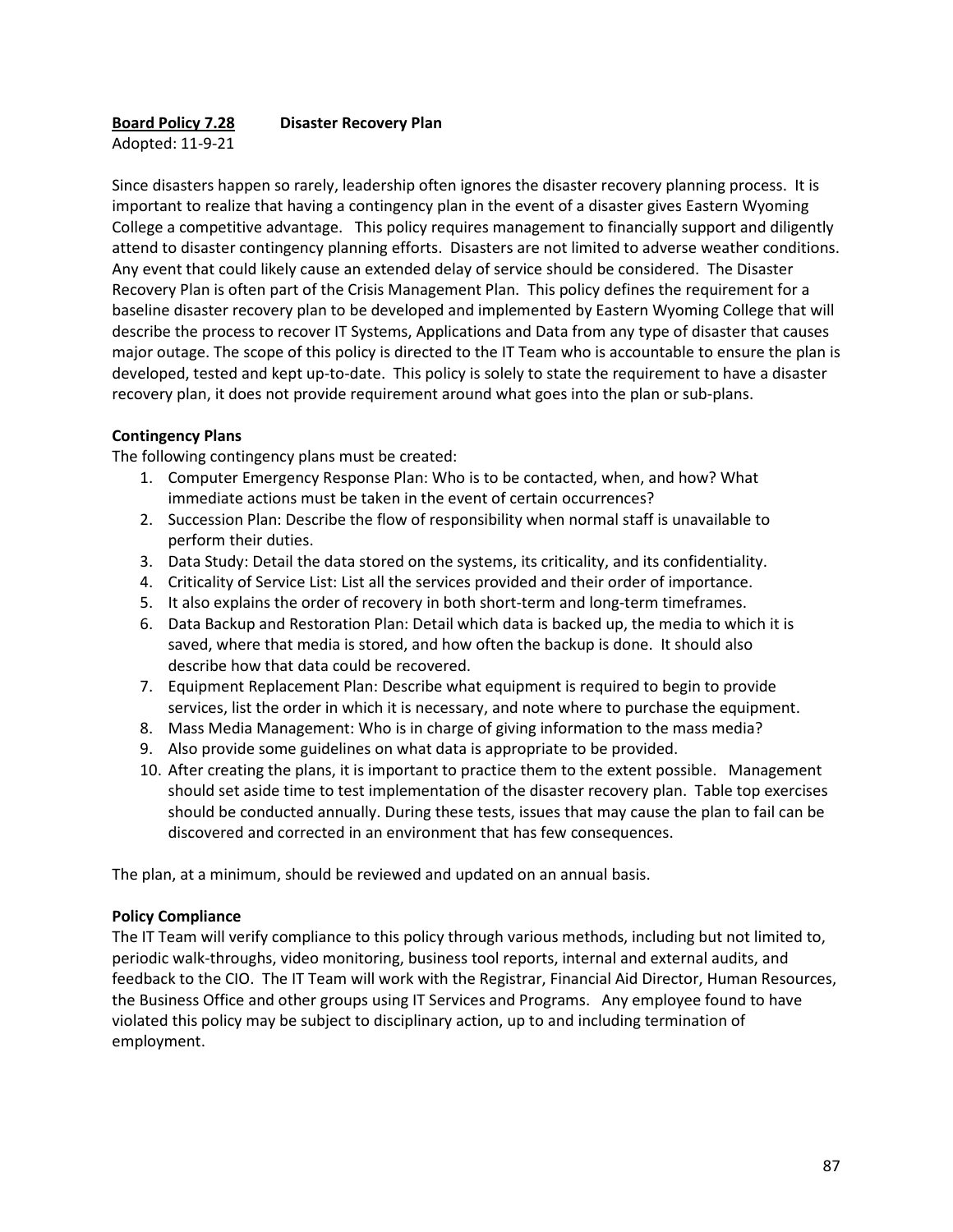#### **FORMS**

#### **EWC IT Policies and Procedures Compliance**

The forms following this page are required for every employee upon successfully reading and agreeing to the policies and procedures set forth within this document. All other forms mentioned earlier within this document may be used as needed during daily activities and as required for performing job duties. A copy of these two forms shall be retained by the EWC Human Resources Department at all times to ensure all employees have signed and agreed to the policies and procedures included herein.

An employee's signature on a previous version of this policies and procedures manual does not exclude any user from being required to abide by any new or updated policies or procedures. Any signature, by any employee, upon first being hired is transferable to subsequent iterations of this document from henceforth so that all current employees shall not be required to re-sign these documents. Upon successful approval of changes, a copy shall be made available for all employees so that any current employee may view new policies and procedures and/or any changes to current policies and procedures.

If any employee disagrees with any policy, procedure, or change included herein, he/she may voice this complaint to Administration. However, it is important to note that since agreement with this document is stringent upon employment, any employee who does not agree to this document and sign these required forms, will effectively resign from his/her position effective immediately and all technology access will be revoked. Employees may obtain a current copy of this document from the Human Resources or EWC IT Department at any time.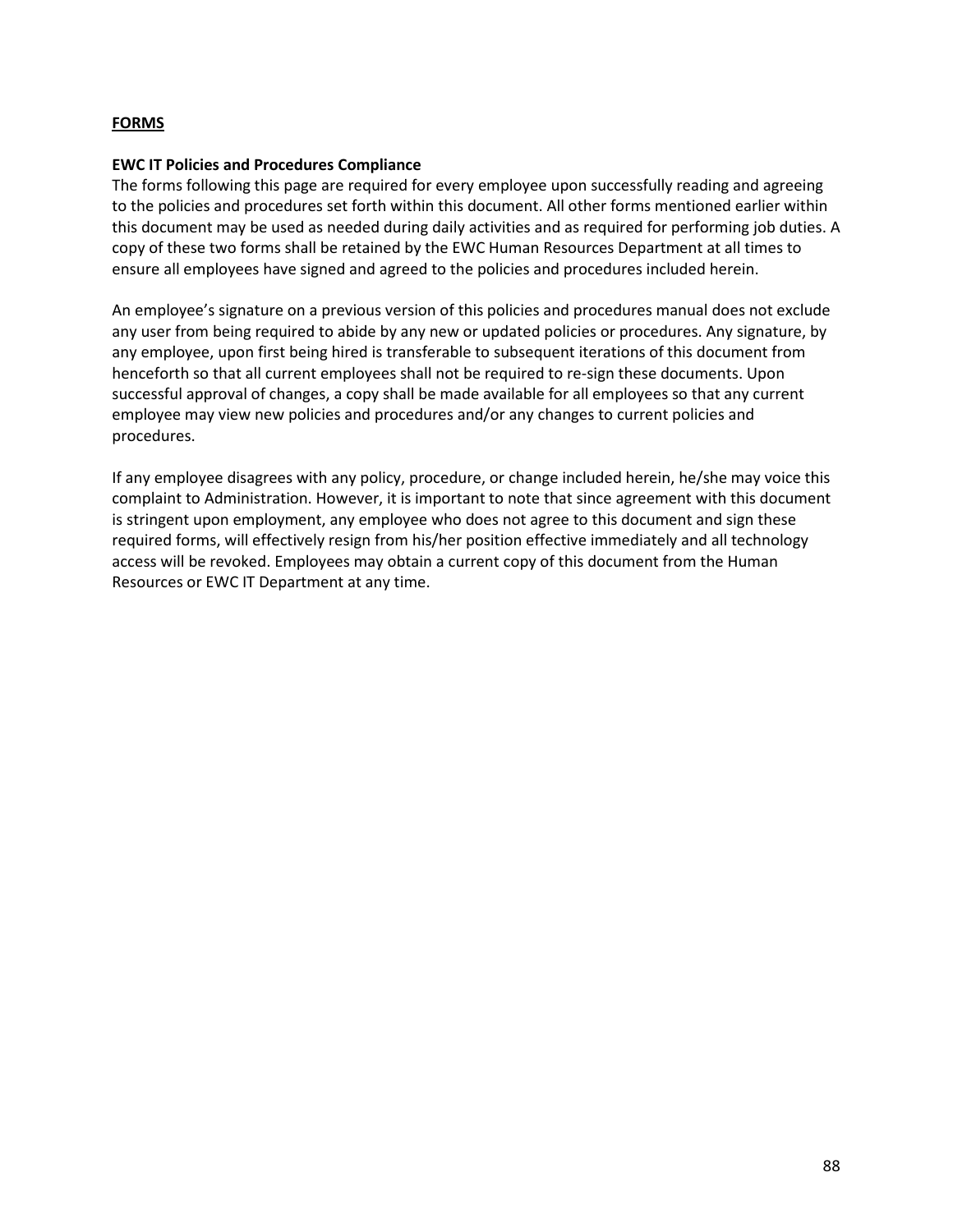| <b>Incident Report Form</b>        |  |
|------------------------------------|--|
| Lleer Causing (Evneriansing Inside |  |

|                                              | ,我们也不能会在这里,我们的人们就会不能会在这里,我们也不能会不能会不能会不能会不能会不能会不能会。""我们的人们就会不能会不能会不能会不能会不能会不能会不能会 |
|----------------------------------------------|----------------------------------------------------------------------------------|
|                                              |                                                                                  |
|                                              |                                                                                  |
| <b>EWC IT Department Personnel Use Only:</b> |                                                                                  |
|                                              |                                                                                  |
| Details:                                     |                                                                                  |
|                                              |                                                                                  |
|                                              |                                                                                  |
|                                              |                                                                                  |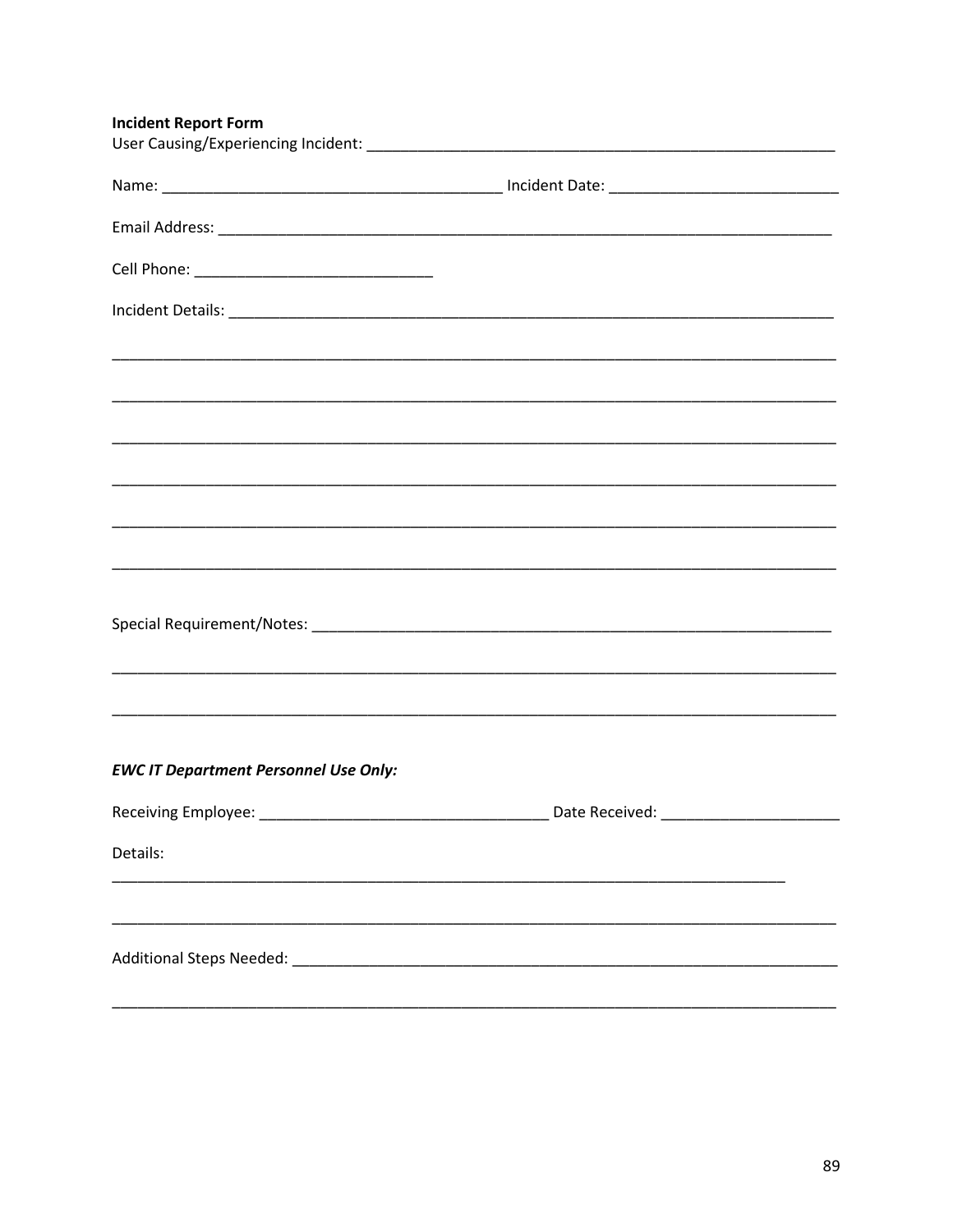#### **Personal Technology Service Consent Form**

By signing this form, I understand that the EWC IT Department is not liable for any loss of information that may occur during the service of my technology equipment. I also understand that I waive my right to file any complaints, either formally or informally should such issues arise.

The EWC IT Department will do everything we can to ensure your data is retained, however, issues may occur that cause data loss beyond the control of the ITS Department such as equipment failure, virus activity, data corruption, or pre-existing data loss prior to arrival on-site.

I understand that this service is provided free of charge and that I will be liable for any and all additional hardware costs, if needed. I also understand that no warranty or guarantee is provided once services are rendered and that my only recourse is to return the equipment for additional service, if needed.

By signing below, I understand the above statements and agree to the terms and conditions as described within this form and the associated Personal Technology Service Policy. Please Print:

| EWC IT Department Personnel Use Only: |  |
|---------------------------------------|--|
|                                       |  |
|                                       |  |
|                                       |  |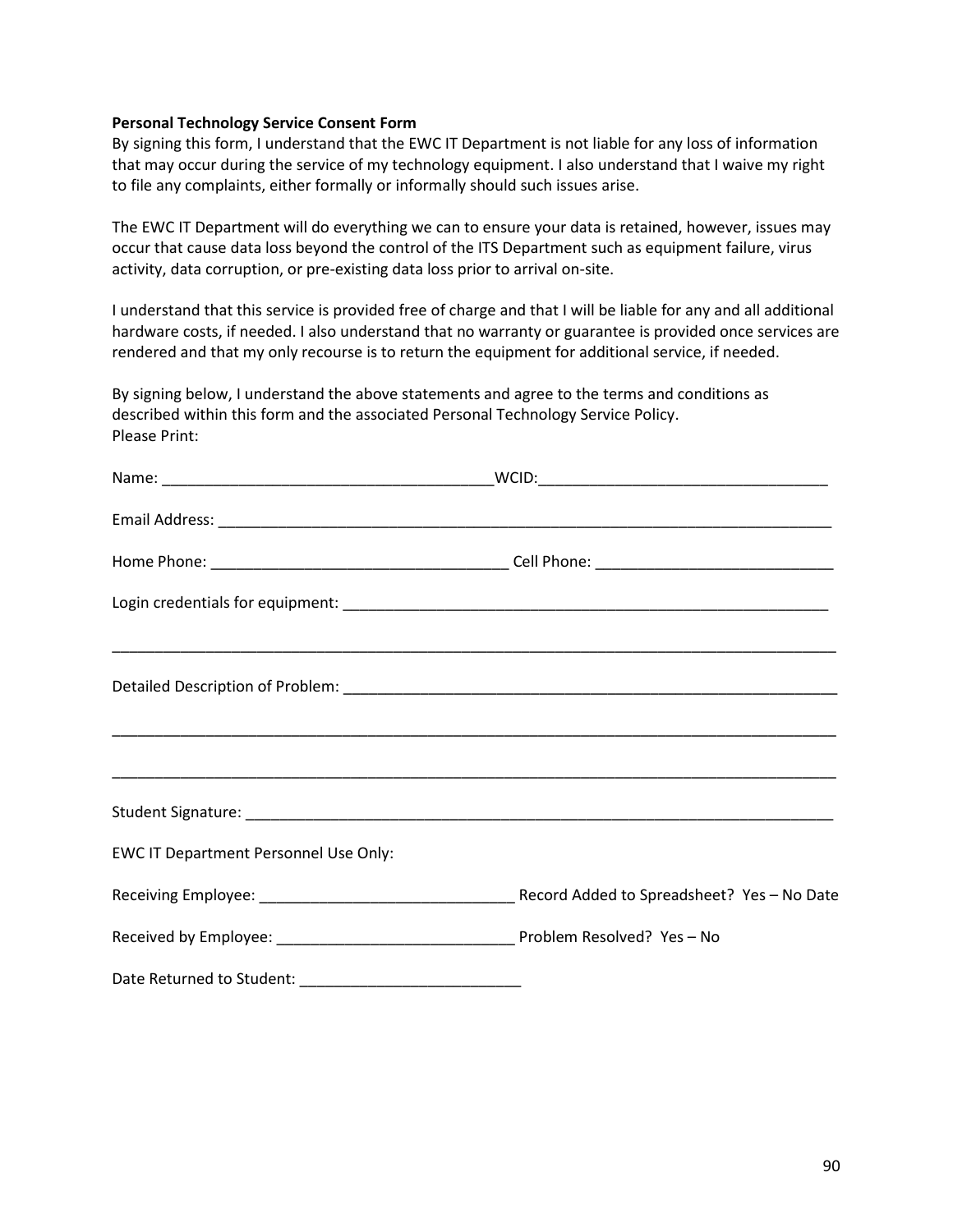#### **Security Recommendations Checklist**

Hardening of Systems

- 1. Advanced Endpoint Monitoring Solution
- 2. Logging and Security Information and Event Management
- 3. Disable SMBv1
- 4. Disable Windows PowerShell
- 5. Restrict Remote Desktop Protocol (RDP)
- 6. Disable Macros
- 7. Regularly Update Software and Operating systems
- 8. Password Management
- 9. Conduct Periodic Vulnerability Scans
- Data Protection
	- 1. Backups
	- 2. Darkweb Search and Monitoring
	- 3. Volume Shadow Copies

#### Perimeter Protection

- 1. Virtual Private Network (VPN) Solution with 2-Factor Authentication
- 2. Firewall and Intrusion Detection systems (IDS)
- 3. Network Isolation/Segmentation
- 4. Layered or Defense-in-depth Security
- 5. Office 365 Check 0365 with Microsoft Secure Store at [https://docs.microsoft.com/en](https://docs.microsoft.com/en-us/office365/securitycompliance/microsoft-secure-score)[us/office365/securitycompliance/microsoft-secure-score](https://docs.microsoft.com/en-us/office365/securitycompliance/microsoft-secure-score)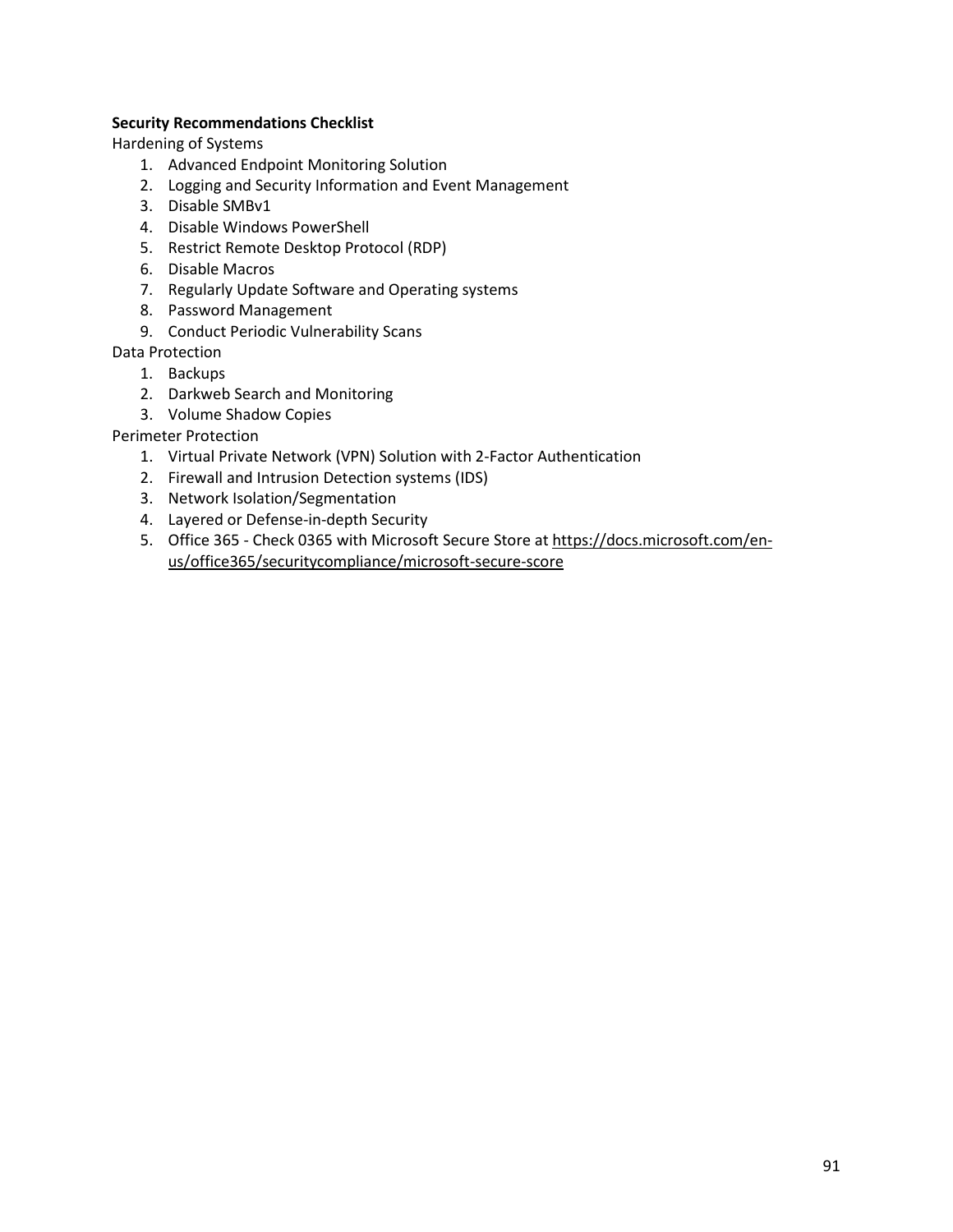## **Board Policy 7.29 Emergency Operating Procedures**

Adopted: 11-9-21

In the event of an emergency, normal operating procedures should be restored as quickly as possible. Due to the small size of our IT department, it is beneficial that all employees learn laterally to allow for greater ability to maintain operations should any individual employee be unavailable.

## **Steps to Take**

The steps below will indicate how operations should continue in the event of an emergency directly affecting the EWC IT Department.

- 1. Assess situation and determine if any personnel impact to the EWC IT Department exists. If so, go to step 2. If not, go to step 3.
- 2. Given any personnel impact below, the following options are available to ensure IT operations can continue in an emergency. If the IT Department suffers the loss of any of the following employees, the available options are:
	- a. Chief Information Officer of IT Systems
	- b. Responsibilities will defer to the President or designee until a suitable appointment can be made.
	- c. Network Systems Administrator
		- Responsibilities will defer to the CIO.
		- Interim assistance can be performed by Instructional Technologist or another suitable vendor to facilitate network management.
		- Network management is more specialized than workstation management so vendor assistance will most likely be a necessity.
	- d. Desktop Administrator
		- Responsibilities will be shared between remaining personnel.
		- Emergency/Interim hiring may be required.
	- e. Instructional Technologist
		- Responsibilities will be shared between remaining personnel.
		- Emergency/Interim hiring may be required.
	- f. Programmer
		- Responsibilities will defer to the CIO.
		- Interim assistance can be performed by WCCC IT or another Wyoming ETS may be willing to assist.
		- Emergency/Interim hiring may be required.
	- g. Departmental catastrophe (3+ users unavailable to perform duties)
	- h. Responsibilities will defer to the President or designee until emergency hiring can be finalized.
	- i. If necessary, assistance may be obtained from other institutions and/or vendors:
		- EWC Operations: ETS or Wyoming Community College Commission Institutions
		- Networking: ETS and Action Communications. NOTE: Emergency approval for costs associated with assistance will need to be obtained under any scenario.
	- j. Determine if any equipment loss has occurred. If so, proceed to step 4. If not, proceed to step 5.
	- k. Determine what resources are affected and bring them back up as soon as possible:
		- Network and connectivity equipment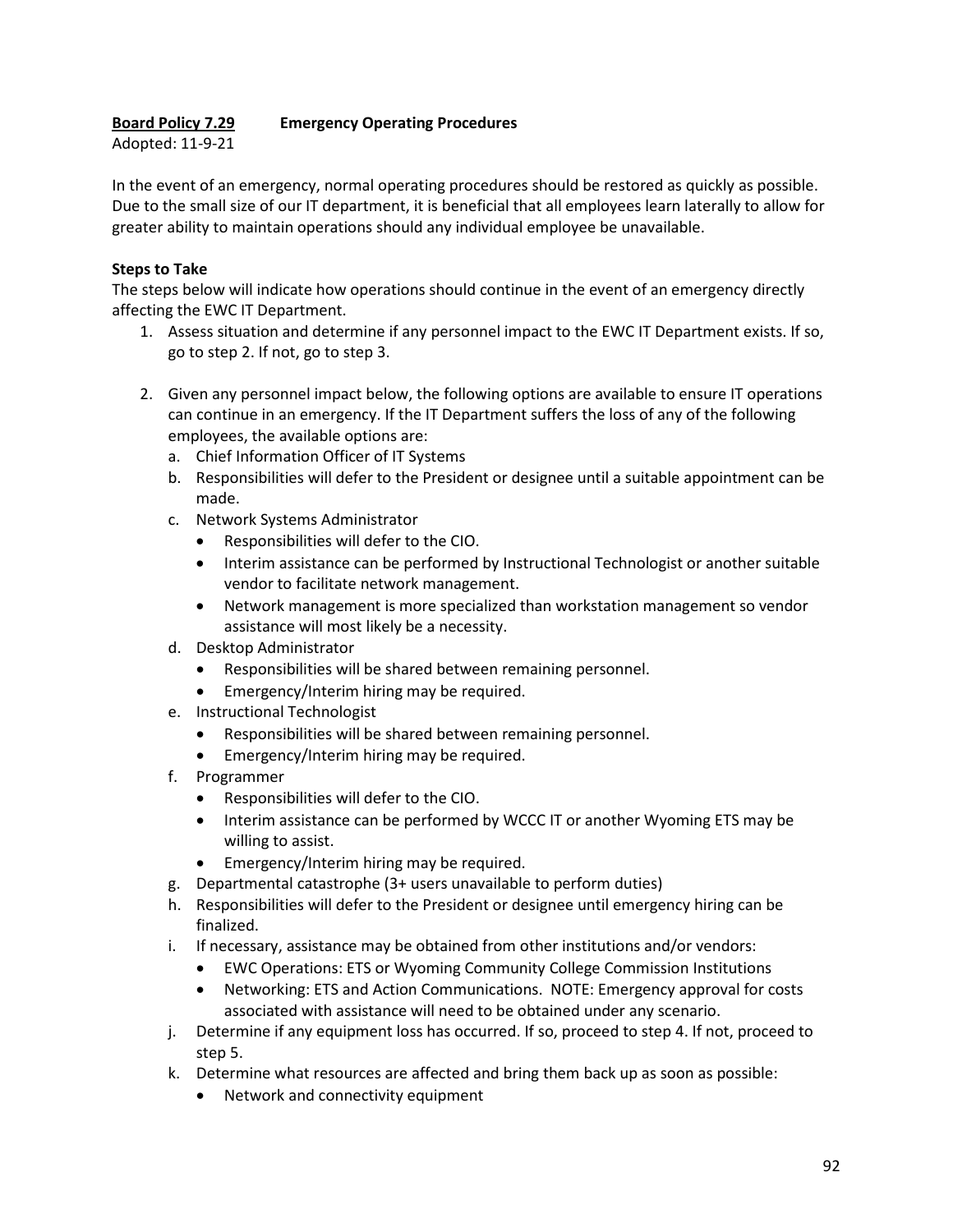- Mission critical services (group drives, ID card system, etc.)
- Non-mission critical services (security cameras, wireless infrastructure, dorm connectivity, etc.)
- l. Once all connectivity and resources have been restored, normal operations can now resume.

**NOTE: Please see the EWC IT Department's detailed Disaster Recovery Plan for detailed information regarding disaster scenarios and specific planning information.**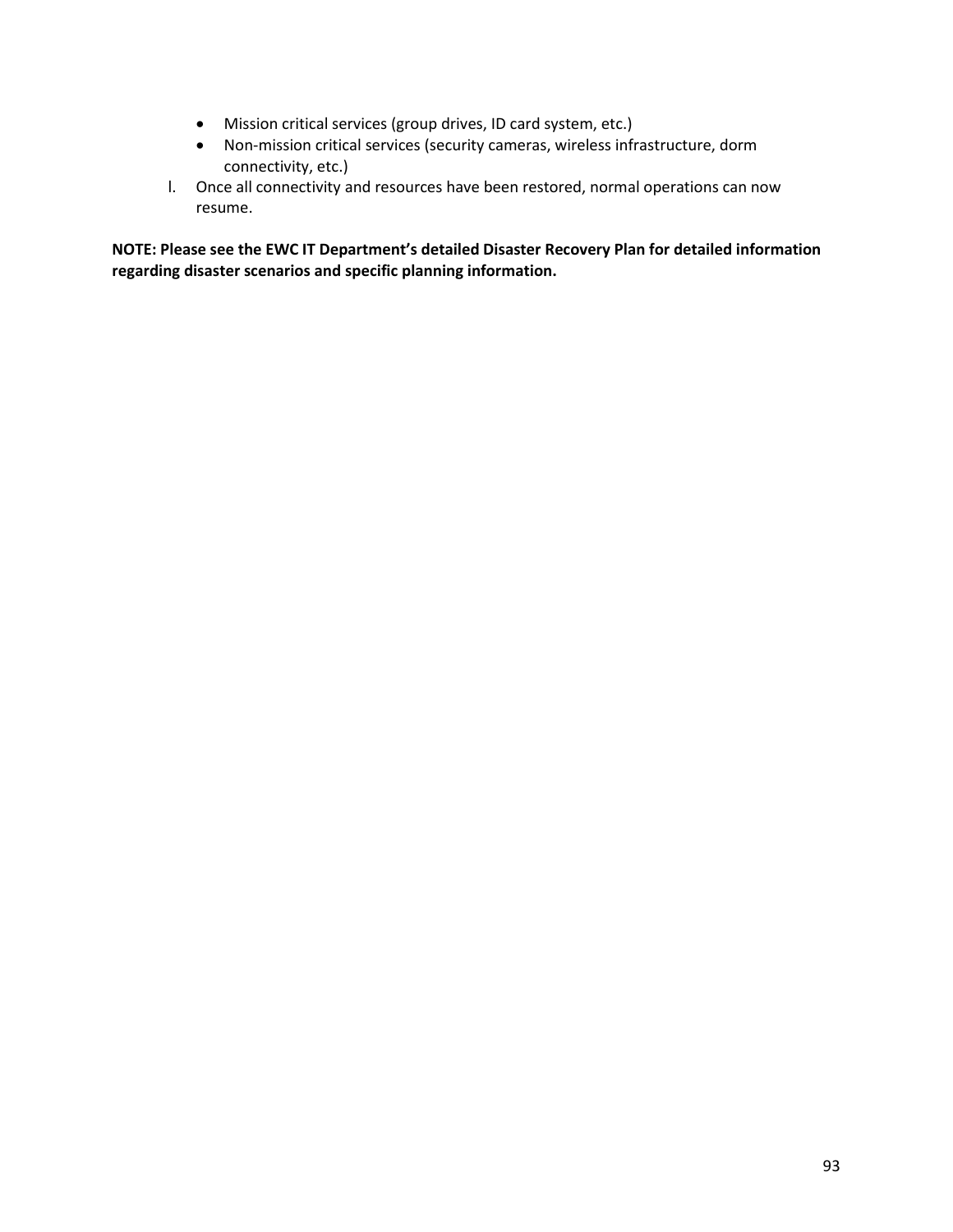## **Board Policy 7.30 Gramm Leach Bliley Act (GLBA) Information Security Plan**

## Adopted: 11-9-21

This Information Security Plan ("Plan") describes Eastern Wyoming College safeguards to protect information and data in compliance ("Protected Information") with the Financial Services Modernization Act of 1999, also known as the Gramm-Leach-Bliley Act (GLBA), 15 U.S.C. Section 6801. These safeguards are provided to:

- 1. Protect the security and confidentiality of Protected Information;
- 2. Protect against anticipated threats or hazards to the security or integrity of such information; and
- 3. Protect against unauthorized access to or use of Protected Information that could result in substantial harm or inconvenience to any customer.

This Information Security Plan also provides for mechanisms to:

- 1. Identify and assess the risks that may threaten Protected Information maintained by Eastern Wyoming College;
- 2. Designate employees responsible for coordinating the program;
- 3. Design and implement a safeguards program;
- 4. Manage the selection of appropriate service providers;
- 5. Adjust the plan to reflect changes in technology, the sensitivity of protected Information, and internal or external threats to information security; and
- 6. Reference related policies, standards, and guidelines.

### **Identification and Assessment of Risks to Customer Information**

Eastern Wyoming College that it has both internal and external risks. These risks include, but are not limited to:

- 1. Unauthorized access of Protected Information by someone other than the owner of the covered data and information
- 2. Compromised system security as a result of system access by an unauthorized person
- 3. Interception of data during transmission
- 4. Loss of data integrity
- 5. Physical loss of data in a disaster
- 6. Errors introduced into the system
- 7. Corruption of data or systems
- 8. Unauthorized access of covered data and information by employees
- 9. Unauthorized requests for covered data and information
- 10. Unauthorized access through hardcopy files or reports
- 11. Unauthorized transfer of covered data and information through third parties

Eastern Wyoming College recognizes that this may not be a complete list of the risks associated with the security of Protected Information. Since technology growth is not static, new risks are created regularly. Accordingly, the District Information Technology Services (ITS), the Office of Student Affairs, and other designated stakeholders will actively participate with and seek advice from district office, colleges, and community representatives for identification of new risks. Risk assessments include advisory review for mitigation, acceptance of risk, gap analysis, or other appropriate review based on outcomes of the risk assessment on an annual basis. Eastern Wyoming College believe current safeguards used by the District's Security and Technology Office are reasonable and, in light of current risk assessments, are sufficient to provide security and confidentiality to Protected Information maintained by the colleges and district.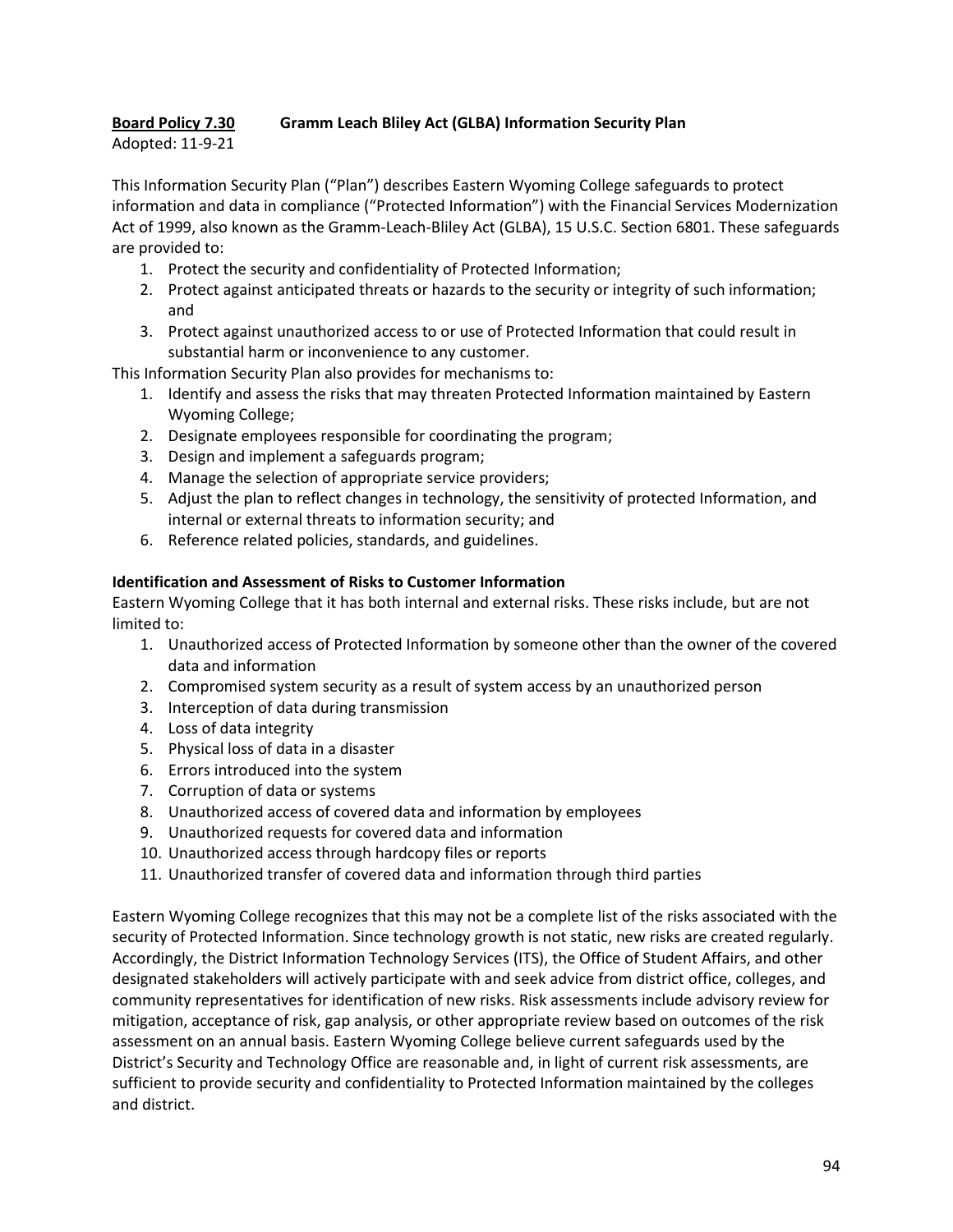#### **Information Security Plan Coordinators**

An advisory committee is responsible for the maintenance of information security and privacy. The advisory committee will include representatives from the departments primarily responsible for safeguarding Protected Information. Each department responsible for safeguarding Protected Information will provide an annual update report indicating the status of its safeguarding procedures. The advisory committee is responsible for assessing the risks associated with unauthorized transfers of Protected Information and implementing procedures to minimize those risks that are appropriate based upon severity, complexity, and the nature and scope of its activities.

#### **Design and Implementation**

#### **Employee Management and Training**

In accordance with Eastern Wyoming College policies, standards, and guidelines, reference checking and background reviews are conducted for all new hires. During employee orientation, each new employee in departments that handle Protected Information are required to participate in several training sessions on the importance of confidentiality of Protected Information. Each new employee will also be trained in the proper use of computer information and passwords. Further, each department responsible for maintaining Protected Information will provide ongoing updates to respective staff. These training efforts should help minimize risk and safeguard covered data and information security.

#### **Physical Security**

Eastern Wyoming College has addressed the physical security of Protected Information by limiting access to only those employees who have a business reason to know such information and requiring signed acknowledgement of the requirement to keep Protected Information private. Existing policies establish a procedure for the prompt reporting of the loss or theft of Protected Information. Offices and storage facilities that maintain Protected Information limit customer access and are appropriately secured. Paper documents that contain Protected Information are shredded at time of disposal.

#### **Information Systems**

Information systems include network and software design, as well as information processing, storage, transmission, retrieval, and disposal. Eastern Wyoming College has policies, standards, and guidelines governing the use of electronic resources and firewall and wireless policies. Eastern Wyoming College will take reasonable and appropriate steps consistent with current technological developments to make sure that all Protected Information is secure and to safeguard the integrity of records in storage and transmission. Eastern Wyoming College will follow current policies for all electronic Protected Information by encrypting it for transit.

#### **Management of System Failures**

Eastern Wyoming College will maintain effective systems to prevent, detect, and respond to attacks, intrusions and other system failures. Such systems may include maintaining and implementing current anti-virus software; checking with software vendors and others to regularly obtain and install patches to correct software vulnerabilities; maintaining appropriate filtering or firewall technologies; alerting those with access to covered data of threats to security; imaging documents and shredding paper copies; backing up data regularly and storing back-up information off site, as well as other reasonable measures to protect the integrity and safety of information systems.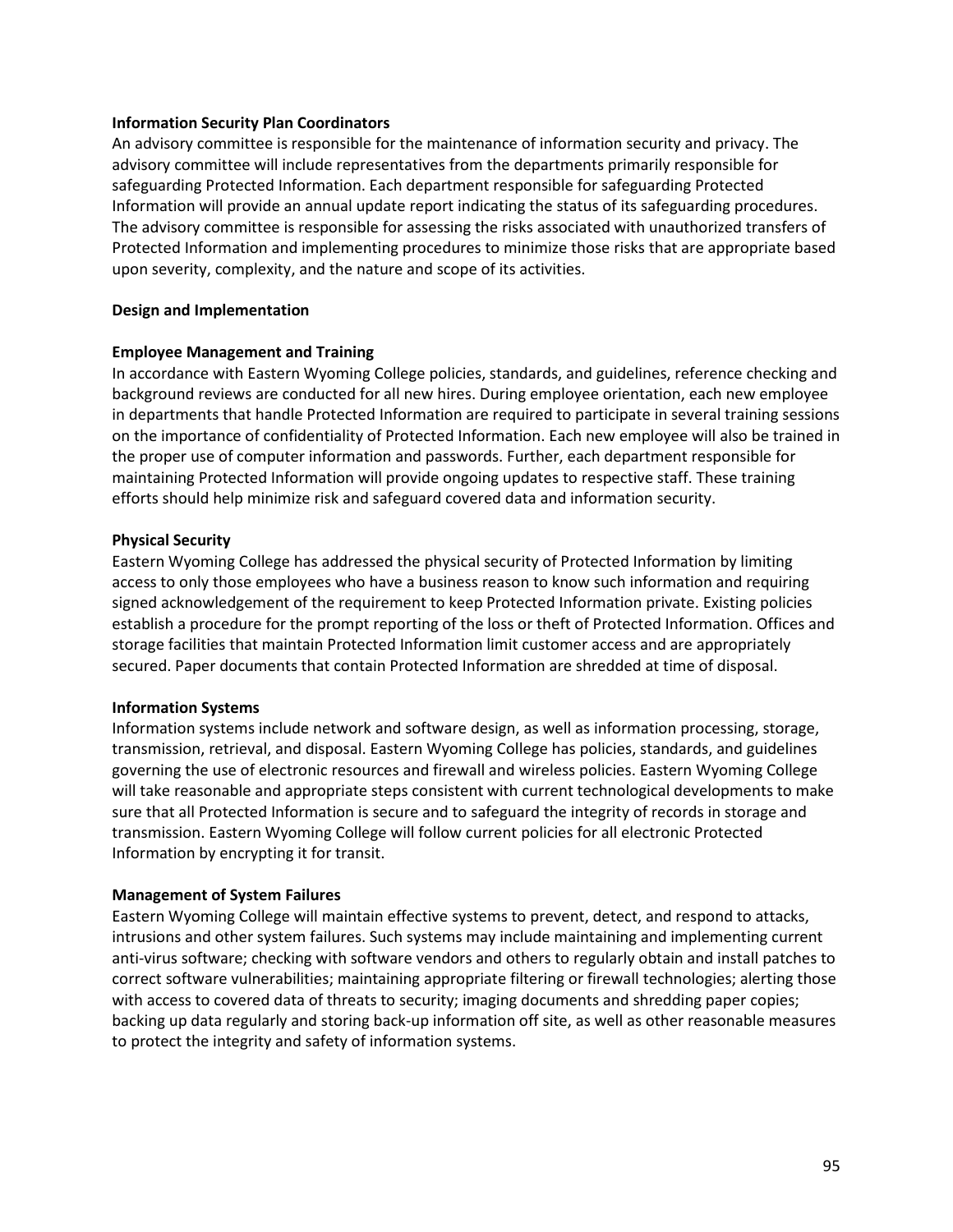#### **Selection of Appropriate Service Providers**

Due to the specialized expertise needed to design, implement, and service new technologies, vendors may be needed to provide resources that Eastern Wyoming College determines not to provide on its own. In the process of choosing a service provider that will maintain or regularly access Protected Information, the evaluation process shall include the ability of the service provider to safeguard Protected Information. Contracts with service providers may include the following provisions:

- 1. A requirement that the Protected Information will be held in strict confidence and accessed only for the explicit business purpose of the contract;
- 2. A requirement that the service provider have documented appropriate safeguards and controls (e.g. SOC2) to protect the Protected Information it receives, and that it must promptly report any security incidents that may affect Eastern Wyoming College protected information;
- 3. Where appropriate, a requirement that the service provider maintain certain types of insurance to cover potential liability in the event of a security incident;
- 4. Where appropriate, a requirement that the service provider submit to audits of its information security and privacy policies, procedures and controls.

### **Continuing Evaluation and Adjustment**

This Information Security Plan will be subject to periodic review and adjustment, especially when due to the constantly changing technology and evolving risks. The Coordinators, in consultation with the Office of General Counsel, will review the standards set forth in this policy and recommend updates and revisions as necessary. It may be necessary to adjust the plan to reflect changes in technology, the sensitivity of student/customer data and internal or external threats to information security. **Policies, Standards and Guidelines** [\(GLBA Audit Requirements\)](https://fsapartners.ed.gov/knowledge-center/library/electronic-announcements/2020-02-28/enforcement-cybersecurity-requirements-under-gramm-leach-bliley-act) Eastern [Wyoming College Written](https://district.maricopa.edu/regulations/admin-regs/section-4/4-23)  [Information Security Plan](https://district.maricopa.edu/regulations/admin-regs/section-4/4-23) [Information Security and Privacy Incident Response Plan](https://district.maricopa.edu/regulations/admin-regs/section-4/4-24)

#### **Policies**

- 1. [Eastern Wyoming College District Office Information Security](https://district.maricopa.edu/information-technology/information-security)
- 2. [Student Data and Data Handling](https://district.maricopa.edu/information-technology/information-security/your-data)
- 3. [Privacy Rights of Students](https://district.maricopa.edu/regulations/admin-regs/section-4/4-22)
- 4. [Release of Student Information](https://district.maricopa.edu/consumer-information/family-educational-rights-privacy-act-ferpa)
- 5. [Fraud Prevention and Suspected Identity Theft](https://district.maricopa.edu/regulations/admin-regs/section-6/6-11)
- 6. [Data Governance](https://district.maricopa.edu/information-technology/information-security/governance)
- 7. [Use of Computer Software](https://district.maricopa.edu/legal/student-faculty-resources/it/appendix-d)

#### **Guidelines**

- 1. [Student Educational Records –](https://district.maricopa.edu/consumer-information/family-educational-rights-privacy-act-ferpa) FERPA
- 2. [Eastern Wyoming College Statement on Privacy](https://district.maricopa.edu/regulations/admin-regs/section-4/4-22)
- 3. [Networking and Security](https://www.maricopa.edu/degrees-certificates/networking-security)
- 4. [Phishing](https://district.maricopa.edu/information-technology/information-security/best-practices/phishing)
- 5. [Telecommuting and Best Practice](https://district.maricopa.edu/information-technology/anywhere-computing/security-concerns)
- 6. [Computer Software](https://district.maricopa.edu/legal/student-faculty-resources/ip/guidelines/computer-software)
- 7. [Security Terms](https://district.maricopa.edu/information-technology/information-security/security-terms)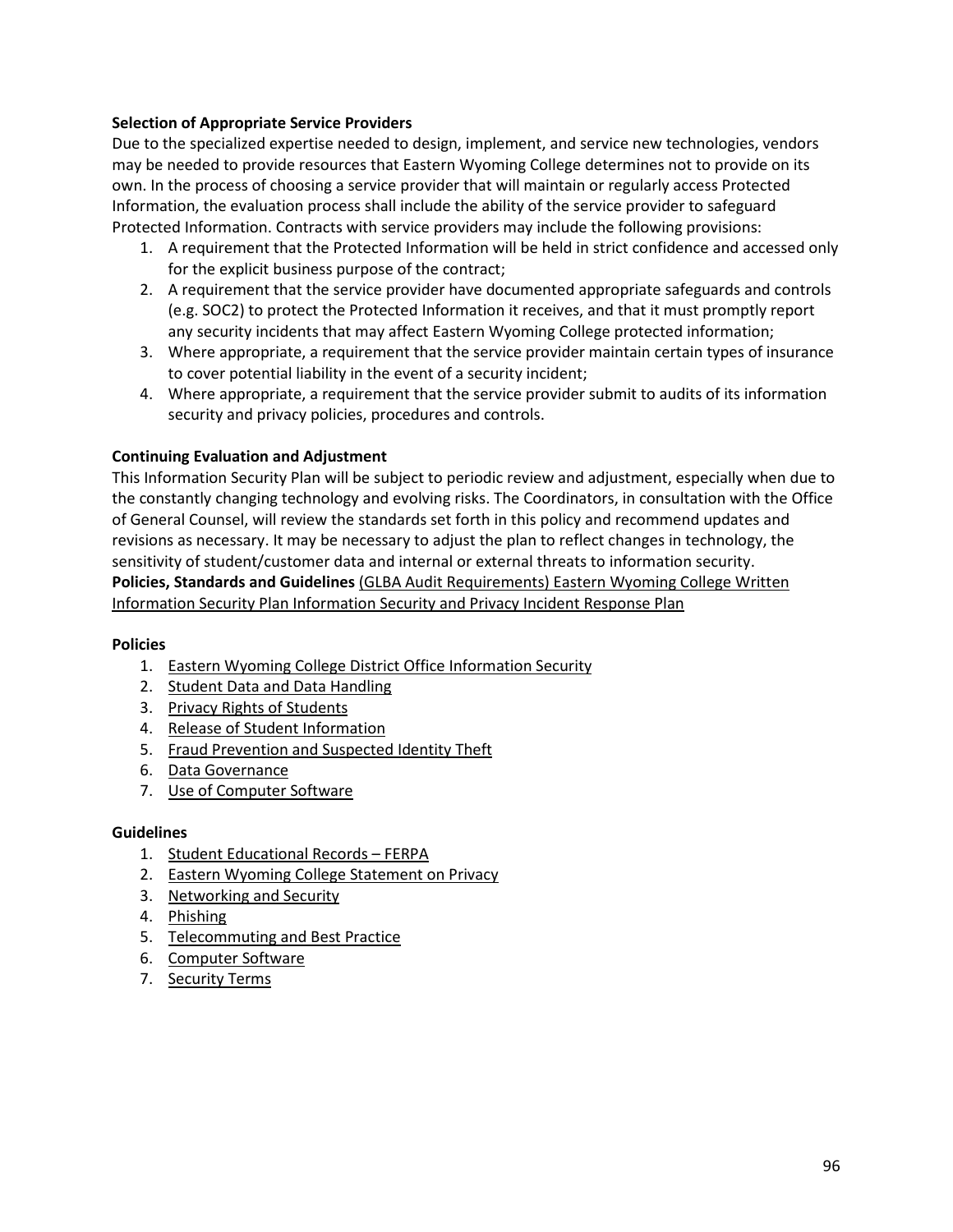## **Board Policy 7.31 Incidence Response Plan for Compromised Networks**

Adopted: 11-9-21

## *Steps to follow when dealing with a cyberattack:*

## **1. Contain**

The primary step is to immediately contain and isolate the critical systems. Temporarily suspend all the systems after discovering the attack. This will help stop the spread of the attack to all college-critical networks. Look for any strains of [ransomware](https://cisomag.eccouncil.org/cyberthreats-still-loom-over-e-learning-platforms/) or malware on the affected systems and isolate them from the main network immediately. Also, changing the passwords of all critical accounts will help mitigate the risks. A well-organized approach of isolation and containment will certainly help regain control of the affected systems and eliminate the risks. *At this point the CIO and the President should be involved.* 

## **2. Report**

Reporting the cyberattack to the staff, faculty and students, to law enforcement, Wyoming Community College Commission, immediately after it happens will create a sense of trust and transparency in the organization. Law enforcement includes:

- a. Local law enforcement (Torrington PD 532-7001) (Douglas PD 358-3311)
- b. Homeland Security (307-777-4663)
- c. FBI (307-632-6224 Cheyenne Office)
- d. Cyber-Insurance Company ( )
- e. Wyoming Community College Commission (307-777-7763)
- f. Wyoming Department of Enterprise Technology Services (307-777-5840)
- g. Wyoming Department of Enterprise Technology Services (307-777-5840)
- h. Federal Student Aid [\(support@cpssaid.ed.gov\)](mailto:support@cpssaid.ed.gov) [\(FSASchoolCyberSafety@ed.gov\)](mailto:FSASchoolCyberSafety@ed.gov)

Most enterprises are often judged based on their incident handling capabilities during a ransomware or data breach attack. Organizations could encounter severe negative consequences for any delays or cover-ups in disclosing the incident. Besides, companies are liable under various data privacy regulations to report any security data breach incident and can attract a huge [penalty from regulatory agencies](https://cisomag.eccouncil.org/4-times-data-regulators-slapped-high-penalties-in-2020/) if failed to report.

#### **3. Investigate and Recover**

It is necessary to have an effective disaster recovery plan for organizations to restart the affected business operations smoothly. [Report](https://cisomag.eccouncil.org/how-to-report-and-regain-access-to-your-hacked-twitter-account/) and engage with law enforcement authorities to investigate the incident to find out the cybercriminals responsible for the attack. Organizations can even hire a [digital](https://www.eccouncil.org/programs/ec-council-certified-incident-handler-ecih/?utm_source=cisomag&utm_medium=partners&utm_campaign=cisomag-ecih)  [forensic](https://www.eccouncil.org/programs/ec-council-certified-incident-handler-ecih/?utm_source=cisomag&utm_medium=partners&utm_campaign=cisomag-ecih) team to inspect the security incident to understand the actual cause of the attack, what data, and how many have been affected. We have used Arete Incident Response for forensics work [\(Arete911@AreteR.com\)](mailto:Arete911@AreteR.com) and legal issues were provided by Fisher Broyles, LLP [\(www.fisherbroyles.com\)](http://www.fisherbroyles.com/)

#### **4. Remediate**

Organizations must learn from their mistakes after sustaining a cyberattack. Analyze the attack to know if there are any unpatched vulnerabilities or security loopholes in the organization's cybersecurity posture. Come up with a set of efficient remedial measures to boost security and deal with the potential cyberattacks in the future.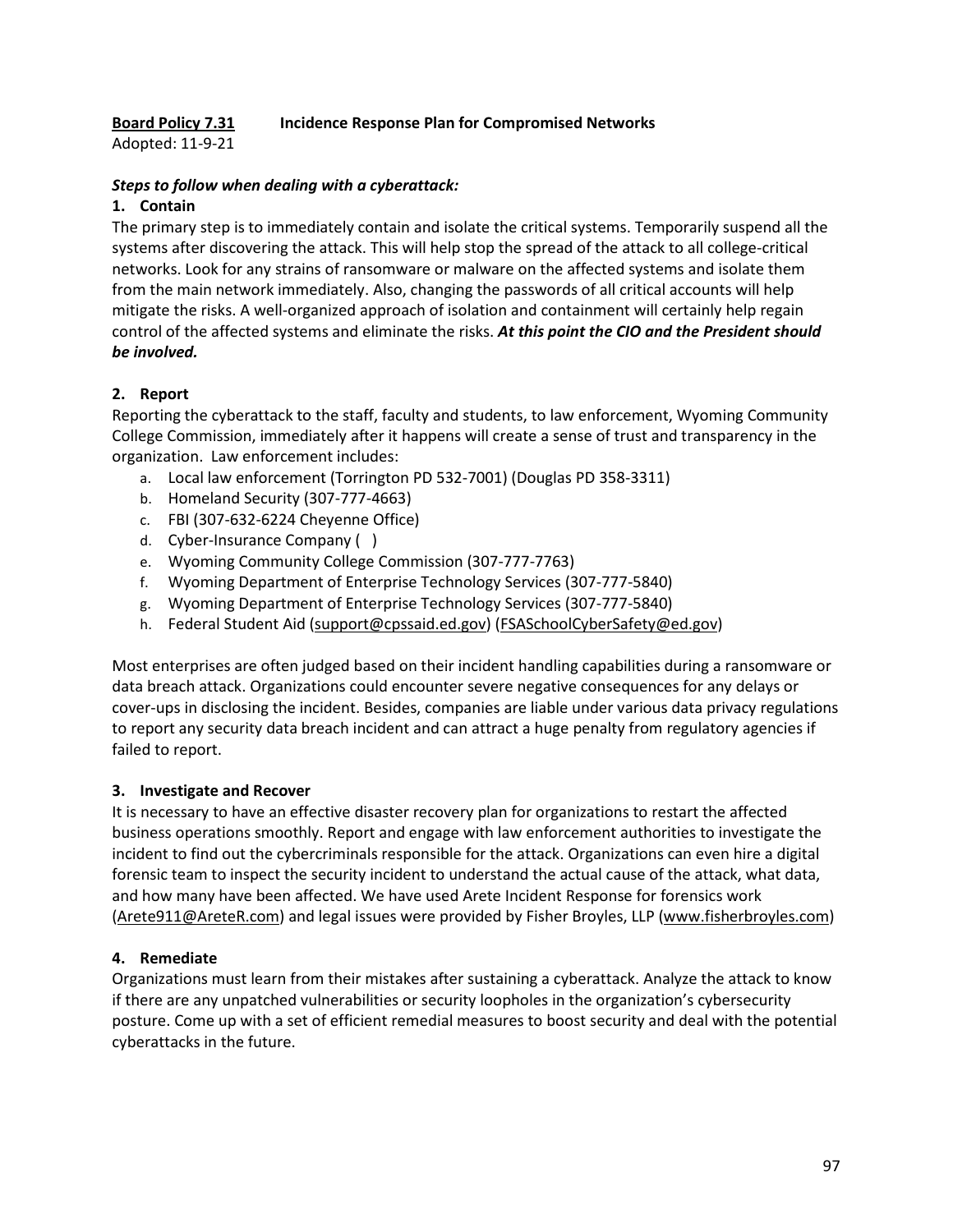## 5. **Wrap Up**

No individual or company is 100% immune to cyberattacks. Organizations must bolster their security standards to defend against evolving cyber threats. Cybersecurity precautions like encouraging employees to use strong passwords, training them to identify phishing, and other attacks ultimately improve organizational security.

#### **STATEMENTS AND AMENDMENTS**

#### **Eastern Wyoming College Privacy Statement** (on Canvas Webpage)

EWC expects that you will respect the rights of faculty and other students as you participate in the educational process. Participating in an Online/Hybrid courses means that you may have access to personal information and academic work produced by other students and faculty members, such as discussion board postings, drafts of papers and other work produced in the course. Academic norms and EWC policy require that you must not reveal any information about classmates, course work content, or its authors to anyone outside the course.

Students should be aware that their use of CANVAS materials and communication tools in a particular course may be observed and recorded by the instructor of that course. These observations and records may include a student's access to online library materials linked through the Canvas course website. Use of these observations and records must conform to the use and release of confidential student records as described in Eastern Wyoming College's Access to Student Information. Students may link to library resources directly, without linking through Canvas, using the Library website.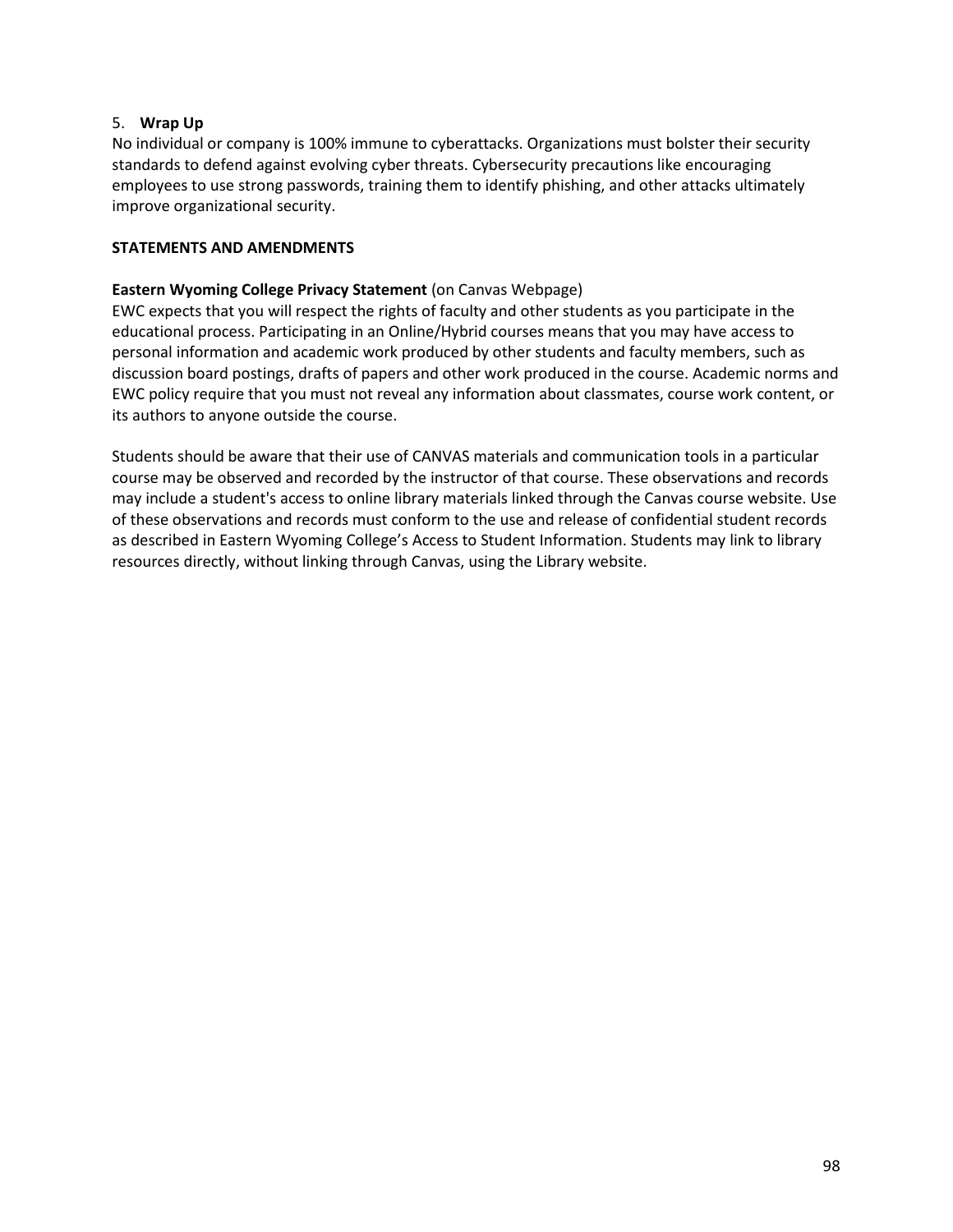#### **EWC Policies and Procedures Agreement Form**

I certify, by signing below, that I have read and understand the policies and procedures contained in this document. Also, by signing below, I agree to abide by the aforementioned policies and procedures having known and understood the consequences outlined within this document.

| Please print |       |
|--------------|-------|
| Name:        | Date: |
| Title:       |       |
| Signature:   |       |